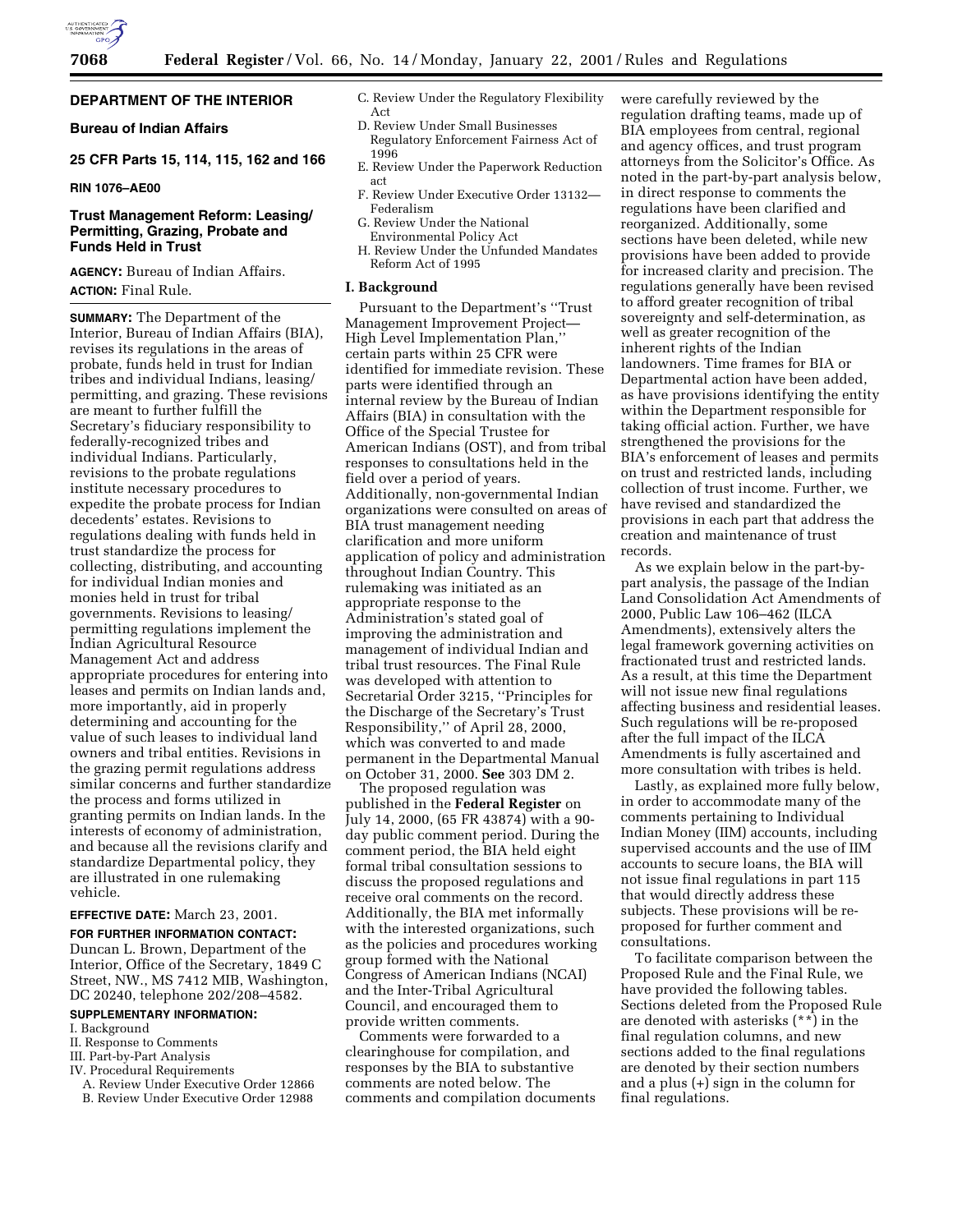# 25 CFR PART 15.—PROBATE OF INDIAN ESTATES EXCEPT FOR MEMBERS OF THE FIVE CIVILIZED TRIBES

| Proposed | Final   | Pro-<br>posed | Final             | Pro-<br>posed | Final | Pro-<br>posed | Final | Pro-<br>posed | Final | Pro-<br>posed | Final   |
|----------|---------|---------------|-------------------|---------------|-------|---------------|-------|---------------|-------|---------------|---------|
|          |         | $.104+$       | .106 <sup>1</sup> | .202          | .202  | .303          | .303  | .310          | .310  |               | $+.405$ |
|          | ∩<br>ے. | .105          | .104              | ' 203.        | .203  | .304          | .304  | .311          | .311  | .405          | .403    |
| ◠        | .3      | .106          | .105              | .204          | .206  | .305'         | .305  | .312          | .312  | .501          | .501    |
|          | .4      | .107          | .107              | .205          | $***$ | .306          | .306  | .401          | .401  | .502          | .502    |
| .101     | .101    | .108          | .108              | .206          | .205  | .307          | .307  | .402          | .402  | .503          | $***$   |
| .102     | .102    | .109'         | .109'             | .301          | .301  | .308          | .308  | .403'         | .403  |               | $+.503$ |
| .103     | .103    | .201          | .201              | .302          | .302  | .309          | .309  | :404.         | .404' |               | $+.504$ |

# 25 CFR PART 115.—TRUST FUNDS FOR TRIBES AND INDIVIDUAL INDIANS

| Proposed      | Final | Pro-<br>posed | Final | Pro-<br>posed | Final | Pro-<br>posed | Final | Pro-<br>posed | Final | Pro-<br>posed | Final   | Pro-<br>posed | Final   |
|---------------|-------|---------------|-------|---------------|-------|---------------|-------|---------------|-------|---------------|---------|---------------|---------|
| $\cdot$ 1<br> | .001  | .208          | .812  | .311          | $***$ | .337          | .502  | .363          | $***$ | .389          | $***$   | .506          | .607    |
| .2<br>        | .002  | .209          | $***$ | .312          | $***$ | .338          | .503  | .364          | .418  | .390          | $***$   | .507          | .608    |
| .100<br>      | .700  | .210          | .806  | .313          | $***$ | .339          | .504  | .365          | .413  | .400          | .900    | .508          | .609    |
| .101<br>.     | .701  | .211          | .814  | .314          | .409  | .340          | .403  | .366          | .428  |               | $+.400$ | .509          | .610    |
| .102<br>      | .103  | .212          | .818  | .315          | .416  | .341          | $***$ | .367          | .429  | .401          | .901    | .510          | .611    |
| 102<br>       | .702  | .213          | .819  | .316          | $***$ | .342          | $***$ | .368          | .430  | .             | $+.401$ | .511          | .612    |
| .103<br>      | .805  | .214          | .820  | .317          | $***$ | .343          | $***$ | .369          | $***$ | .402          | .902    | .512          | .613    |
| 104<br>.      | $***$ | .215          | .808  | .318          | $***$ | .344          | .422  | .370          | .431  | .340          | $+.402$ | .513          | .614    |
| .105<br>.     | $***$ | .216          | .809  | .319          | $***$ | .345          | .423  | .371          | $***$ | .403          | .903    | .514          | .615    |
| .106<br>      | .703  | .216          | .813  | .320          | $***$ | .346          | .424  | .372          | $***$ | .404          | .904    | .             | $+.606$ |
| .107<br>.     | .705  | .217          | .810  | .321          | $***$ | .347          | .425  | .373          | $***$ |               | $+.406$ | .             | $+.616$ |
| .108<br>      | .706  | .218          | .811  | .322          | $***$ | .348          | .102  | .374          | $***$ | .314          | $+.407$ | .515          | .617    |
| .109<br>.     | .707  | .219          | .815  | .323          | $***$ | .349          | $***$ | .375          | $***$ | .             | $+.408$ | .516          | .618    |
| .110<br>      | .708  | .220          | .816  | .324          | $***$ | .350          | $***$ | .376          | $***$ | .             | $+.412$ | .517          | .619    |
| .111<br>.     | .710  | .221          | .817  | .325          | $***$ | .351          | $***$ | .377          | $***$ | .             | $+.414$ | .518          | .620    |
| .112<br>      | .711  | .300          | $***$ | .326          | $***$ | .352          | $***$ | .378          | $***$ |               | $+.419$ | .600          | .107    |
| .113<br>.     | .712  | .301          | $***$ | .327          | $***$ | .353          | $***$ | .379          | $***$ | .358          | $+.421$ | .700          | .1000   |
| .114<br>      | .713  | .302          | $***$ | .328          | .102  | .354          | $***$ | .380          | $***$ | .             | $+.500$ | .701          | $**$    |
| .200<br>.     | .800  | .303          | $***$ | .329          | .410  | .355          | $***$ | .381          | $***$ | $+.501$       | .702    | .1001         |         |
| .201<br>.     | .801  | .304          | .404  | .330          | .411  | .356          | $***$ | .382          | $***$ |               | $+.600$ | $+.704$       |         |
| 202<br>       | .802  | .305          | .709  | .331          | $***$ | .357          | .421  | .383          | $***$ | .500          | .601    | .801          | .105    |
| .203<br>      | .803  | .306          | .405  | .332          | .415  | .358          | .420  | .384          | $***$ | .501          | $***$   | .802          | .106    |
| .204<br>      | .709  | .307          | $***$ | .333          | $***$ | .359          | .417  | .385          | .104  | .502          | .602    | .803          | .100    |
| .205<br>.     | $***$ | .308          | $***$ | .334          | $***$ | .360          | .427  | .386          | $***$ | .503          | .603    | .             | .804    |
| .206<br>.     | $***$ | .309          | $***$ | .335          | $***$ | .361          | $***$ | .387          | $***$ | .504          | .604    | .             | $+.807$ |
| .207<br>      | $***$ | .310          | $***$ | .336          | $***$ | .362          | $***$ | .388          | $***$ | .505          | .605    |               |         |

# PART 162.—LEASES AND PERMITS

|     | Proposed | Final   | Pro-<br>posed | Final   | Pro-<br>posed | Final   | Pro-<br>posed | Final | Pro-<br>posed | Final   | Pro-<br>posed | Final   |
|-----|----------|---------|---------------|---------|---------------|---------|---------------|-------|---------------|---------|---------------|---------|
|     |          | .100    | .23           | .244    | .42           | .226    | .83           | $***$ | .126          | .252    | .173          | **      |
|     |          | .103    | .24           | .230    | .43           | .227    | .84           | $***$ | .126          | .619    | .174          | $***$   |
|     |          | .101    | .25           | .230    | .44           | .223    | .85           | $***$ | .127          | .240    | .175          | $***$   |
| .3  |          | .103    | .26           | .219    | .45           | .234    | .86           | $***$ | .127          | .612    | .176          |         |
|     |          | $+.105$ | .26           | .220    | .46           | .234    | .87           | $***$ |               | $+.254$ | .177          | $***$   |
|     |          | $+.106$ | .26           | .221    | .47           | .235    | .88           | $***$ | .128          | .255    | .178          | $***$   |
|     |          | $+.107$ | .26           | .223    | .48           | .236    | .89           | $***$ |               | $+.256$ | .179          | $***$   |
| .3  |          | .200    | .26           | .231    | .49           | .236    | .90           | $***$ | .129          | $***$   | .180          | .111    |
|     |          | .108    | .26           | .238    | .50           | .236    | .91           | $***$ | .130          | .620    | .180          | .112    |
|     |          | $+.109$ | .27           | .229    | .51           | .237    | .100          | .226  | .140          | .102    |               | $+.300$ |
| .5  |          | .202    | .28           | $***$   | .52           | .237    | .101          | .226  | .141          | $***$   |               | $+.400$ |
| .6  |          | .203    |               | $+.231$ | .             | $+.239$ | .102          | .110  | .142          | $***$   | .190          | .500    |
|     |          | .205    | .29           | .232    | .60           | $***$   | .110          | .228  | .143          | $***$   | .191          | .501    |
| .8  |          | .204    | .30           | .233    | .61           | $***$   | .110          | .241  | .144          | $***$   | .192          | .502    |
| .9  |          | .202    | .31           | .233    | .62           | .206    | .111          | .228  | .145          | $***$   | .193          | $***$   |
| .10 |          | $***$   | .32           | .224    | .63           | $**$    | .111          | .241  | .146          | $***$   | .194          | .503    |
| .11 |          | .201    | .33           | $***$   | .64           | .207    | .112          | .228  | .147          | .102    | .195          | $***$   |
| .12 |          | .214    | .34           | .224    | .65           | $***$   | .112          | .241  | .150          | .211    |               | .601    |
| .12 |          | .215    | .34           | .613    | .66           | .207    | .113          | .228  | .151          | .211    |               | .602    |
| .13 |          | .213    | .35           | .224    | .66           | .212    | .113          | .241  | .152          | .222    |               | .603    |
| .14 |          | .217    | .35           | .247    | .67           | .104    | .114          | .228  | .160          | $**$    |               | .604    |
| .15 |          | .217    | .36           | .248    | .68           | .104    | .114          | .241  | .161          | $*$     |               | .605    |
| .16 |          | .217    | .36           | .615    | .70           | .102    | .120          | $***$ | .162          | $***$   |               | .606    |
| .17 |          | .110    | .37           | .225    | .70           | .207    | .121          | .250  | .163          | $***$   |               | .607    |

۰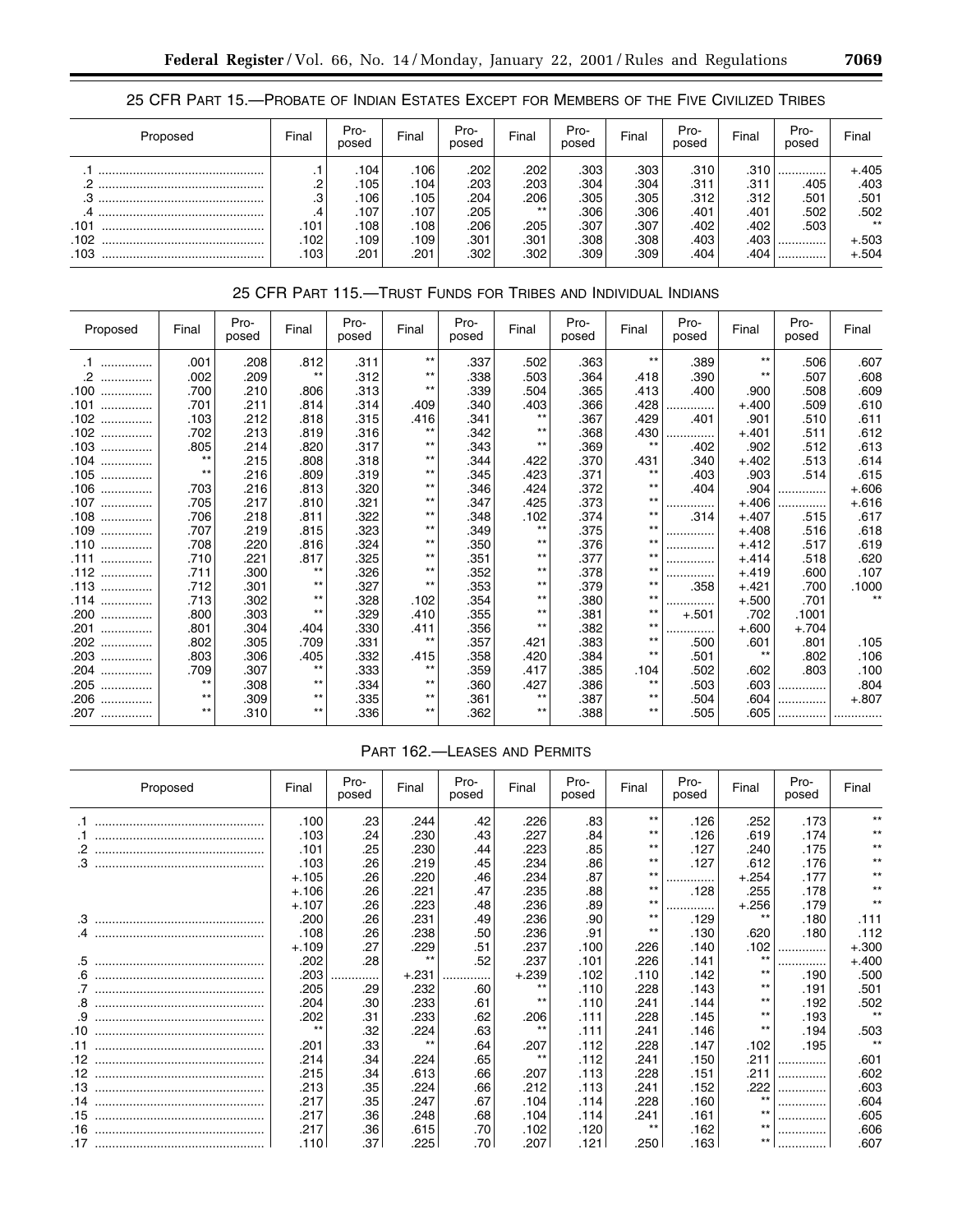| Proposed   | Final           | Pro-<br>posed | Final        | Pro-<br>posed | Final                  | Pro-<br>posed | Final        | Pro-<br>posed | Final       | Pro-<br>posed | Final              |
|------------|-----------------|---------------|--------------|---------------|------------------------|---------------|--------------|---------------|-------------|---------------|--------------------|
| .18<br>.19 | ا 218.<br>$***$ | .37<br>.37    | .249<br>.614 | .71<br>.71    | .208<br>.209           | .121<br>.122  | .617<br>.251 | .164<br>.165  | $***$<br>** |               | .608<br>.609       |
| .20        | .221            | .37           | .616         | .72           | .207                   | .122          | .618         | $.166+$       | **<br>**    | <br>          | .610               |
| .21<br>.21 | .230<br>242     | .38<br>.38    | .248<br>.615 | .73<br>.74    | .210<br>.207           | .123<br>.123  | .251<br>.618 | .167<br>.168  | **          | <br>          | .611<br>+.621      |
|            | .22<br>$+.243$  | .230<br>.40   | .39<br>.224  | .224<br>.80   | $.75^{\circ}$<br>$***$ | .216<br>.124' | .124<br>.253 | .251<br>.170  | .169<br>**  | $***$<br>     | $+.622$<br>$+.623$ |
| .22        | $+.245$<br>.246 | <br>.41       | <br>226″.    | .81<br>.82    | $***$<br>$***$         | .125<br>.125  | .252<br>.619 | .171<br>.172  | $***$<br>** |               |                    |
|            |                 |               |              |               |                        |               |              |               |             |               |                    |

# PART 162.—LEASES AND PERMITS—Continued

# 25 CFR PART 166.—GRAZING PERMITS ON INDIAN LANDS

| Proposed | Final   | Proposed | Final   | Proposed | Final   | Proposed | Final   | Proposed | Final   | Proposed | Final |
|----------|---------|----------|---------|----------|---------|----------|---------|----------|---------|----------|-------|
|          | .1      | .122     | .221    | .        | $+.308$ | .412     | .418    | .606     | .607    | .811     | .811  |
|          | $+.2$   | .123     | .222    | .206     | .309    | .413     | .411    | .607     | .608    | .812     | .812  |
|          | .3      | .124     | .223    | .207     | .310    | .414     | .412    | .700     | .700    | .813     | .813  |
| .100     | .200    | .125     | .224    | .208     | .316    | .415     | .419    | .701     | .701    | .814     | .814  |
| .101     | .201    | .126     | .225    | .209     | .317    | .416     | .420    | .        | $+.702$ | .815     | .815  |
| .102     | .203    | .127     | .226    | .210     | .311    | .417     | .414    | .702     | .703    | .816     | .816  |
| .103<br> | .204    | .128     | .1      | .211     | .312    |          | $+.415$ | .703     | .704    | .817     | .817  |
|          | $+.205$ | .129     | $***$   | 212      | .313    | .418     | .413    | .704     | .706    | .818     | .818  |
| .104     | .202    | .130     | $***$   | .        | $+.314$ | .419     | $***$   | .705     | .606    | .819     | .819  |
| .105     | .206    | .131     | $***$   | .        | $+.315$ | .420     | .419    | .706     | .705    | .900     | $***$ |
| .106     | .207    | .132     | $***$   | .300     | .100    | .421     | .416    | .707     | $***$   | .1000    | .1000 |
| .107     | .208    | .133     | $***$   | .301     | .101    | .422     | .417    | .        | $+.707$ | .1000    | .1001 |
| .108     | .209    | .134     | $***$   | .302     | .102    |          | .421    | .708     | .708    | .1100    | .900  |
| .109<br> | .209    | .135     | .1      | .303     | .103    | .423     | .422    | .709     | $***$   | .1101    | .901  |
| .110<br> | .209    | .136     | .227    | .304     | .104    | .424     | .423    |          | $+.709$ | .1102    | .902  |
| .111     | .212    | .137     | .228    | .400     | .400    | .425     | .424    | .800     | .800    | .1103    | .903  |
| .112<br> | .213    | .138     | .229    | .401     | .401    | .500     | .500    | .801     | .801    | .1104    | .904  |
| .113<br> | .214    | .        | $+.230$ | .402     | .402    | .501     | .501    | .802     | .802    | .1105    | .905  |
| .114     | .210    | .        | $+.231$ | .403     | .403    | .502     | .502    | .803     | .803    | .1106    | .906  |
|          | $+.211$ | .200     | .300    | .404     | .404    | .503     | .503    | .804     | .804    | .1107    | .907  |
| .115     | .215    | .201     | .301    | .405     | .405    | .504     | .504    | .805     | $***$   | .1108    | .908  |
| .116     | .216    | .202     | .302    | .406     | .406    | .600     | .600    | .        | $+.805$ | .1109    | .909  |
| .117     | .217    | .203     | .303    | .407     | .407    | .601     | .601    | .806     | .806    | .1110    | .910  |
| .118     | .218    | .        | $+.304$ | .408     | .309    | .602     | .602    | .807     | .807    | .        |       |
| .119     | .219    | .204     | .305    | .409     | .408    | .603     | .603    | .808     | .808    |          |       |
| .120     | .220    |          | $+.306$ | .410     | .409    | .604     | .604    | .809     | .809    |          |       |
| .121<br> | $***$   | .205     | .307    | .411     | .410    | .605     | .605    | .810     | .810    | .        |       |
|          |         |          |         |          |         |          |         |          |         |          |       |

# **II. Response to Comments**

The Department solicited comments from all interested parties through its publication of the Proposed Rule on July 14, 2000, and further solicited informal comments through eight regional consultation sessions: Aberdeen, SD (August 7–8, 2000); Anchorage, AK (August 10, 2000); Oklahoma City, OK (August 10, 2000); Bloomington, MN (August 17, 2000); Albuquerque, NM (August 21 and 22, 2000) [two separate consultation meetings]; Billings, MT (August 24, 2000); and Reno, NV (August 28–29, 2000). Transcripts were made of these sessions in order to ensure that both oral and written comments were considered. Following the consultation meetings, several BIA regional and agency offices established informal local working groups with tribes to encourage discussion of the proposed regulations and submission of

written comments. Throughout the comment period we met on an informal basis to discuss the regulations with interested organizations, including the NCAI working group and the Inter-Tribal Agricultural Council.

The Department received a total of 317 written comments on all parts of the proposed rulemaking, representing 349 individual signatures. Written responses were received from respondents in 25 states, although many responses were received in a format that did not reveal their geographic origin. The Department received 159 written responses from tribal governments (representing 168 signatures and including four tribal government resolutions), and 31 responses from non-governmental Indian organizations (representing 34 signatures). Six respondents identified themselves as tribal members. Additionally, one response was received

from a state governmental entity, and five from business entities. The remaining respondents included unaffiliated individuals (57 responses) and federal agencies (58 responses, representing 78 individual signatures). All substantive comments were reviewed by the Department and, depending upon their merit, the Department accepted, accepted with revision, or rejected for reason particular comments made on each part of the rule. Substantive comments are summarized below.

# *A. General Comments—Overall Rulemaking*

Many tribes, tribal organizations and individuals expressed strong opinions that the Department should not finalize these regulations as planned. Primarily, respondents expressed concern that the process by which the regulations were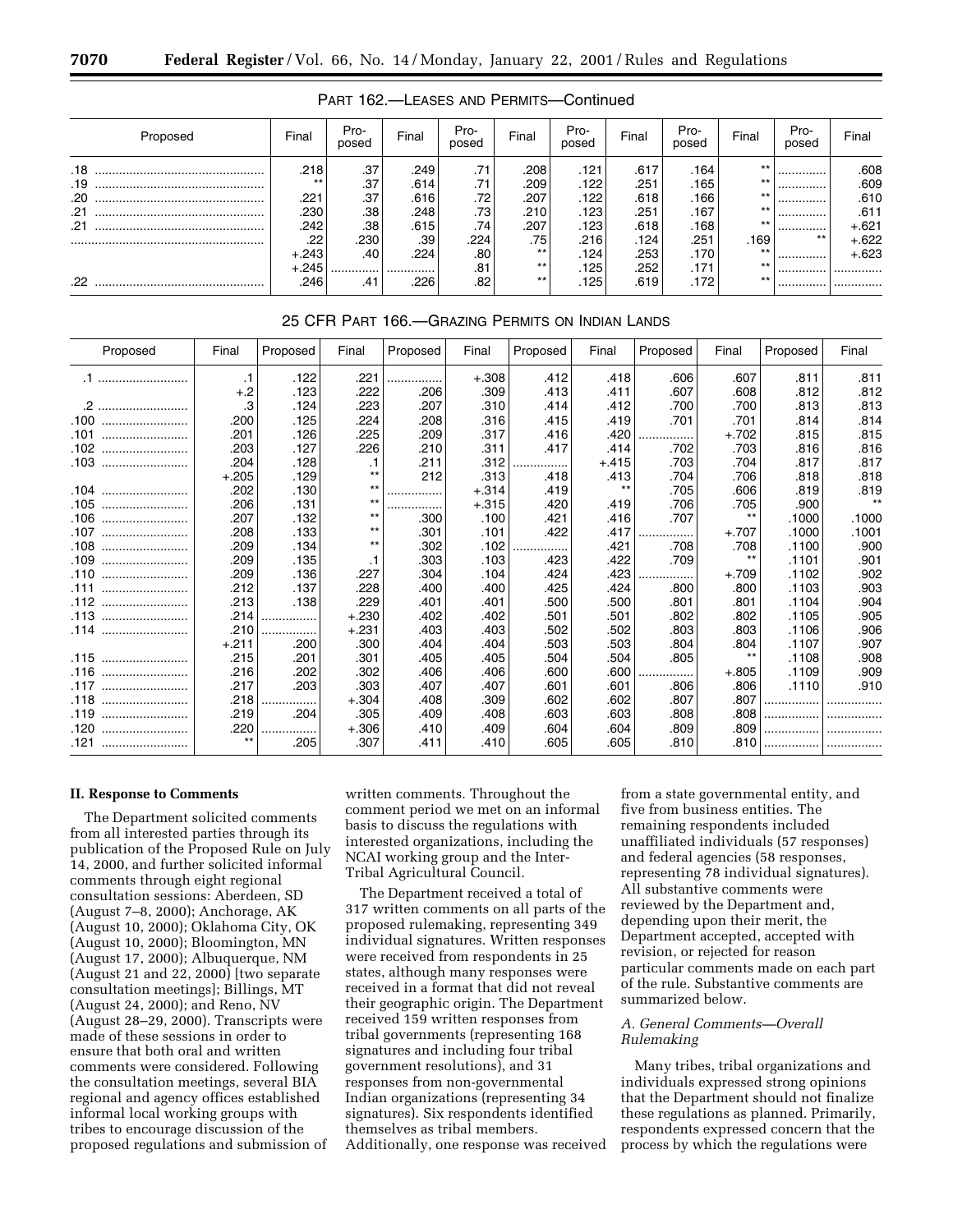developed did not include sufficient time to analyze the scope of the regulations and identify and resolve issues, nor did it incorporate sufficient consultation with tribes and affected individuals. The regulations were proposed only after full communication of the Department's intentions after requesting information and opinions from the tribes and individual Indians affected by the regulations.

The Department has committed to this schedule in response to the tremendous need to improve the execution of the Secretary's trust responsibility in accordance with the American Indian Trust Fund Management Reform Act, 25 U.S.C. § 4001 *et seq.* We have committed to this schedule through the Department's High Level Implementation Plan, developed in cooperation with and under the oversight of the OST, and in response to ongoing litigation.

Well before the proposed regulations were published in the **Federal Register**, the Department recognized the need to complete these revisions prior to the end of the current Administration in order to prevent delays caused by the upcoming presidential transition. Based on priorities identified by BIA trust program staff, we identified the regulatory reforms that could be accomplished within this time frame and developed a schedule that would ensure consultation with tribes and consideration of their opinions to the greatest extent possible. We invited the NCAI to convene a work group of tribal representatives and other interested persons to assist in developing the regulations. To assist the NCAI, the BIA provided funding and agreed to meet as many times as necessary to complete the job. Also, we conducted early consultations with tribal leaders, advising them of the specific trust regulations to be addressed first. These meetings provided an early opportunity for meaningful input into the rule making process.

In a significant departure from past practice, the BIA distributed the preliminary drafts of the proposed regulations to the NCAI and to tribes through BIA regional directors, with a request for comments and recommendations. Several subsequent meetings were held with the NCAI working group to discuss the evolving draft regulations prior to publishing the proposed regulations on July 14, 2000. These meetings included the Assistant Secretary—Indian Affairs, the Deputy Commissioner of Indian Affairs, staff of the Trust Policies and Procedures (TPP) project, trust program managers, and trust program attorneys from the

Solicitor's Office. Notably, tribal representatives from each BIA region and BIA managers participated in a three-day meeting in Mesa, AZ, in April 2000, to discuss the draft regulations.

Following the publication of the proposed rules, as noted above TPP staff conducted eight regional consultation meetings with tribal leaders, individual Indians, and other interested parties. In sum, despite the accelerated schedule for developing and issuing these regulations, tribes and individual Indians have had an extraordinary opportunity to provide meaningful input on the proposed regulations through informal consultations on the early drafts, formal consultations, and the public comment period.

Many respondents asserted that Executive Order 13084 required a negotiated rule-making process in developing and implementing the proposed regulations. Contrary to these assertions, Executive Order 13084 does not require a negotiated rule-making process.

We disagree with the concern expressed by several respondents that the proposed rules would create new processes and requirements in all areas of trust management, resulting in negative impacts to both tribes and individual Indians. Rather, these regulations strengthen the Department's exercise of its trust responsibility by codifying current practices and will provide an important measure of consistency and uniformity in these practices on a nationwide basis.

Many commenters believe that the proposed regulations did not sufficiently address the issues of tribal sovereignty and principles of tribal selfdetermination. We agree that the proposed regulations did not go far enough to recognize tribal sovereignty and self-determination, and have now made significant revisions within the bounds of existing law. However, many of the antiquated trust statutes that govern the actions of the Department predate the tribal self-determination legislation. When amendatory legislation is enacted, we will revise the regulations accordingly.

The management of trust records is integral to the performance of the trust responsibility, and must be carried out by all entities and individuals who undertake such activities, including tribes performing federal trust functions. It is essential that everyone managing trust assets, both tribes and the Department, be subject to the same requirements for the creation, maintenance, and retention of records that evidence the organization, functions, policies, decisions,

procedures, operations, or other activities undertaken in the management of trust assets. Without a consistent nationwide system for creating and maintaining trust records, the United States will be unable to fulfill its trust responsibilities to tribes or individual Indians. Accordingly, the records language in the proposed regulations have been modified to be consistent across the board.

Of particular importance are the provisions in each part that specify who owns trust records: Records are the property of the United States if they are made or received by a tribe or tribal organization in the conduct of a federal trust function under this part pursuant to Public Law 93–638 as amended, including the operation of a trust program, and evidence the organization, functions, policies, decisions, procedures, operations, or other activities undertaken in the performance of a federal trust function under the regulations. If records are not covered by the preceding definition, but are made or received by a tribe or tribal organization in the conduct of business with the Department of the Interior, they are the property of the tribe. If a tribe or tribal organization does not preserve records associated with its conduct of business with the Department of the Interior under these regulations, the tribe may be prevented from being able to adequately document essential transactions or furnish information necessary to protect its legal and financial rights or those of persons directly affected by its activities.

The language is consistent in each part of the final regulations, and builds on the provisions that were proposed under part 115. The Department will provide more detailed direction on the management of trust records in 2001.

Finally, we received comments requesting that the Department include in the regulations provisions for the establishment and maintenance of an accounts receivable system. The Department is building such a system in its Trust Asset and Accounting Management System. However, we believe the regulations are not an appropriate place to address an accounts receivable system; to define such a system by regulation would remove operational flexibility that is necessary to address the many complex factors involved in managing trust assets.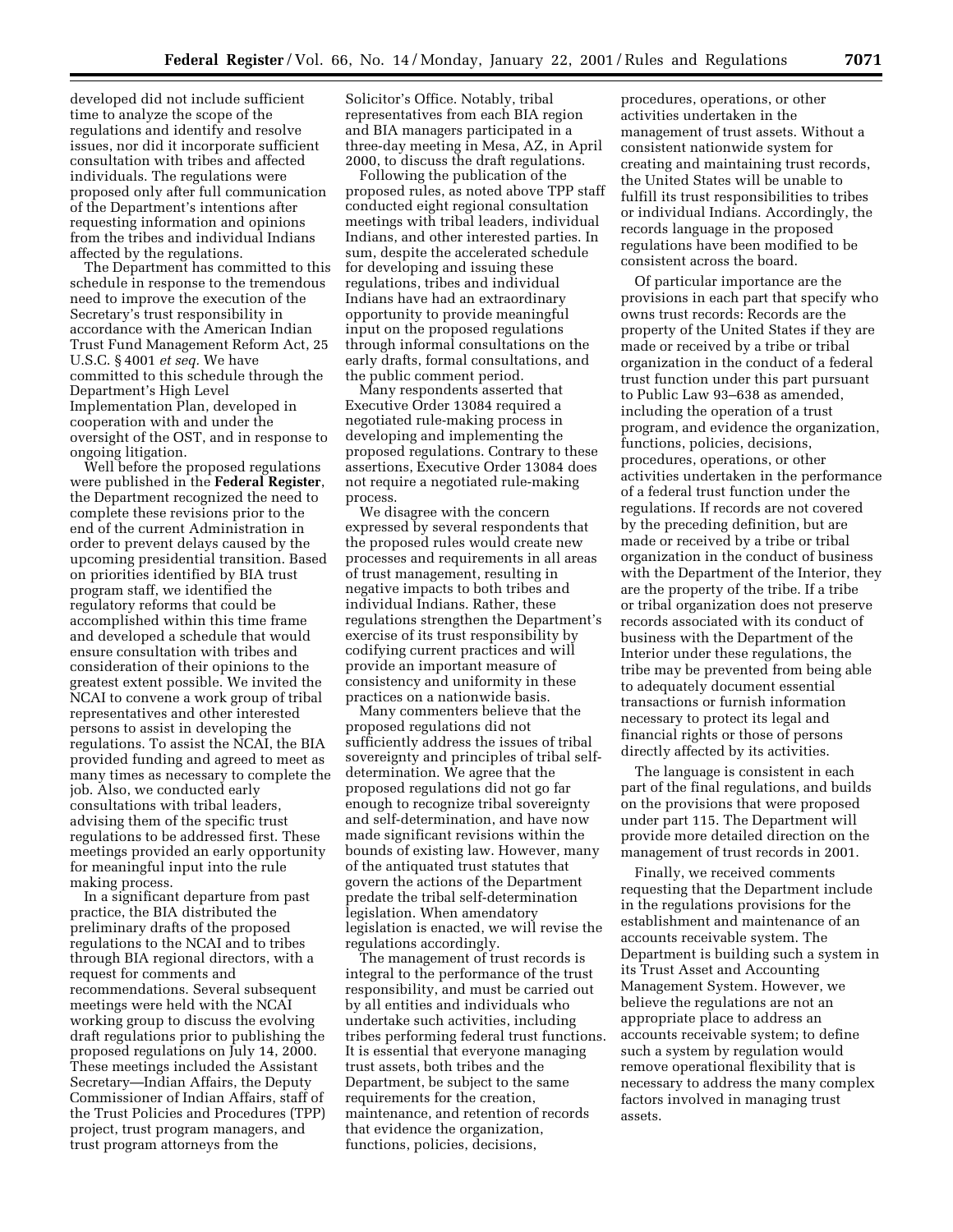### **III. Part-by-Part Analysis**

# *A. 25 CFR Part 15—Probate of Indian Estates*

The purpose of this regulation is to describe the authorities, policies and procedures the BIA uses to probate an Indian decedent's estate. This is a revision to the existing part and amends and replaces the part in its entirety.

The regulation implements administrative procedures by which the BIA will process and determine certain probate cases where a hearing is not required nor requested. These procedures, embodying a return to the BIA of the responsibility to determine particular probate cases, are the result of the recommendations of the Department's Indian Probate Reinvention Lab (IPRL). Formed in 1999, the IPRL examined the Department's Indian probate process from a multi-agency perspective, including the BIA, the Office of Hearings and Appeals (OHA), which handles Indian probate cases requiring hearings, and the OST. The IPRL recommended, among other things, that the BIA establish attorney decisionmakers at regional offices to handle certain probate cases under criteria to be established by regulation. This recommendation was based on an analysis that included reviewing reports from previous studies of Indian probate matters, site visits and interviews of customers and employees. The final revisions of part 15 will implement in the BIA the procedural aspects of the IPRL's recommendations. At the appropriate time, the OHA will amend its regulations to accommodate the BIA's responsibility for these probate cases and to ensure that the same standards and criteria for determining heirs and paying claims are consistently applied between the BIA and OHA.

In addition to establishing the process by which the attorney decision makers in the BIA will decide certain probate cases, the regulations in part 15 also address the summary processing of Indian estates. Formerly handled only by agency superintendents, summary distribution of estates will also be decided by the attorney decision makers. See 65 FR 25449–25450 (May 2, 2000).

The various subparts of part 15 address the purpose and scope of the Indian probate procedures; the definition of terms; the mechanics of initiating the probate process, including the appropriate notifications of the selection of the deciding official; the preparation of the probate package itself, including the identification of necessary documents to facilitate a

timely process; the disposition of claims against an estate; the ultimate distribution of the decedent's assets to the determined heirs or devisees; and the procedures for appeals should a dispute arise during any stage of the probate process. Cross references have been made to the OHA's hearings and appellate procedures and disposition of funds held in trust for decedents.

# **General Observations Regarding Changes From Proposed Rule**

Overall, respondents commended the Department for its efforts to address a longstanding problem with the probate backlog primarily caused by a lack of staffing and resources over the years. Commenters focused on the need for devising specific time frames for each step of the probate process to ensure timely processing of the estates including the preparation and submission of the probate package, issuance of decisions, and the closing of estates. A primary concern for many commenters in adding a new BIA deciding official to expedite the probate process was that probable heirs or beneficiaries should be advised of the right to a hearing before an ALJ. These concerns were given great consideration and incorporated into the final regulations.

Finally, to be consistent with the regulations published under parts 115, 162 and 166, we have added two sections addressing the maintenance of records relating to probate cases.

#### **Subpart A—Introduction**

### *Summary of Subpart*

This subpart addresses the purpose and scope of the Indian probate procedures, the definition of terms used in part 15, and process for probating estates. This subpart sets forth the limitation on the scope of the application of part 15 to the Five Civilized Tribes in Oklahoma and the Osage Nation. The overall process from notification of death to the appeal of decisions is described by reference to other subparts.

#### *Comments*

The Secretary's jurisdiction to decide probate cases is limited to trust or restricted assets except as otherwise provided by federal laws for the Five Civilized Tribes and the Osage Nation. The Final Rule clarifies that trust lands of the Five Civilized Tribes and Osage Nation may be included in part 15. Several respondents requested more clarification of terms used in the regulations. In response to these requests, the definitions ''OTFM,''

''probate clerk,'' ''trust land'' and 'restricted land" have been added to § 15.2.

The Final Rule does not significantly depart from the Proposed Rule with respect to the basic steps in the probate process and the preparation of the probate package. In response to several comments, the steps in the probate process prior to the submission to a deciding official have been standardized and streamlined by requiring that all agencies and tribes prepare the probate package in the same manner as recommended by the IPRL. The final regulations reflect the addition of the attorney decision maker as a BIA deciding official to expedite the probate of estates in certain circumstances.

# **Subpart B—Starting the Probate Process**

# *Summary of Subpart*

This subpart includes the procedures for starting the probate process by notifying the BIA of the death of an Indian with trust or restricted assets; the preparation of the probate package itself, including the identification, collection, and submission of the necessary documents to the BIA to facilitate the timely processing of a probate package; the circumstances in which the family of a decedent may apply for emergency assistance for funeral arrangements; the assignment of the responsibility to the BIA agency to process the package; and the procedures for the potential heirs' disclaimer of interest in the estate.

# *Comments*

We received several comments on the types of documents that should be acceptable as evidentiary documents to support the family heirship data. Of significant importance to these respondents is the reliability of documentation relied on for proof of death. In the Final Rule at § 15.101, we have clarified the documents necessary to prove death by requiring that a certified copy of a death certificate must be provided to the BIA. Only in circumstances where a death certificate is non-existent will the BIA accept other documents. This section also allows for a tribe to verify a member's death. Where evidence other than a death certificate is submitted to verify a death, an affidavit of death must be submitted that is prepared by the tribe with whom the decedent associated or someone with direct personal knowledge about the decedent's death.

Many comments addressed the provision that allows immediate assistance for funeral services from the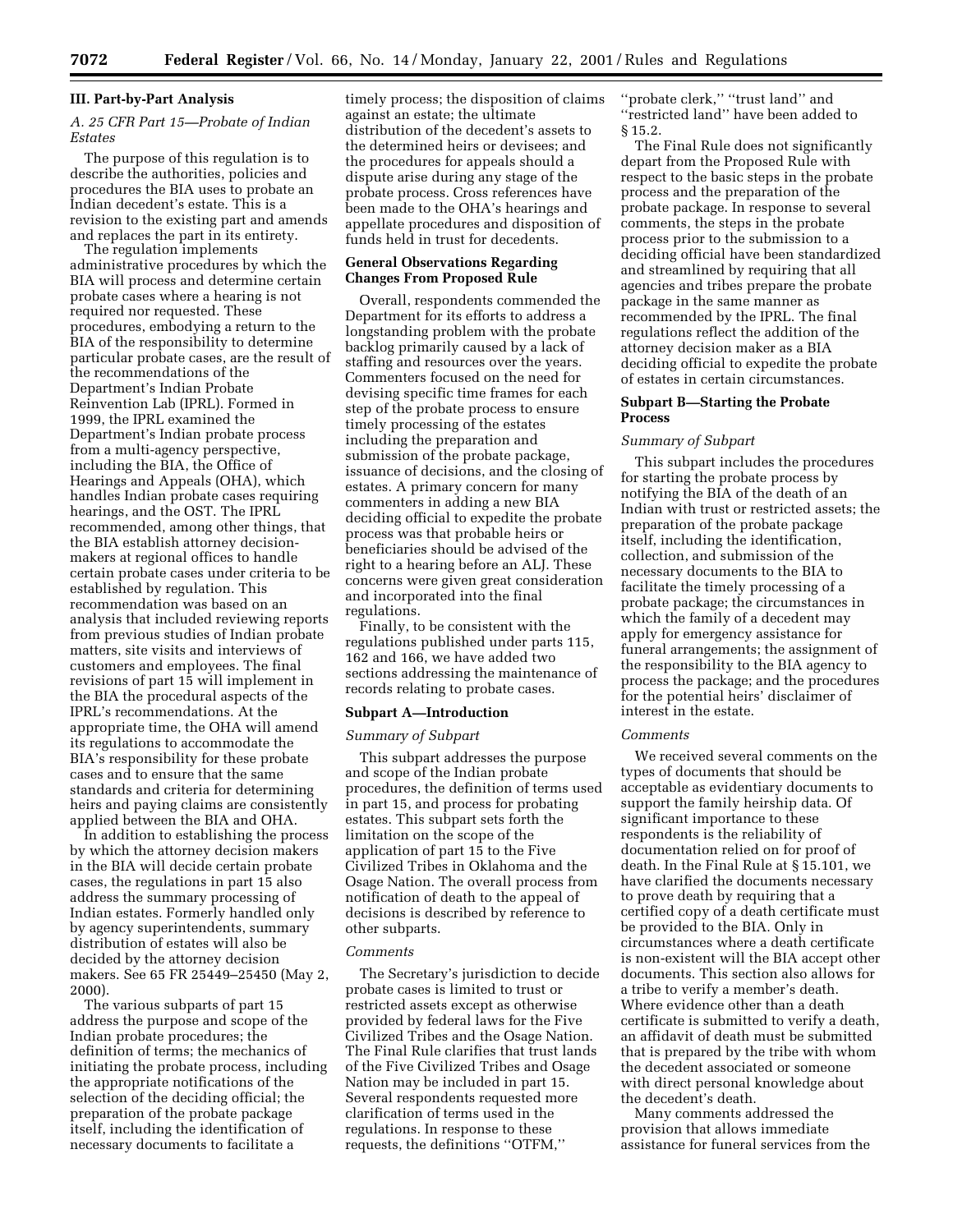decedent's IIM account. To distinguish between emergency financial assistance to pay for funeral arrangements prior to the burial of the decedent and claims for funeral expenses against the decedent's estate, we added the word ''emergency'' to the question. Some commenters objected to obtaining receipts for traditional burial services such as payment of cooks and grave-diggers and the direct payment to the service providers. We weighed these objections against the Secretary's trust responsibility for proper accounting of the decedent's IIM account. Thus, we renumbered the section to § 15.106 and divided it into four subparts to clarify the cost estimates for funeral arrangements and to achieve a compromise position between tribal traditions and the Secretary's trust responsibility to preserve the decedent's IIM account for the probable heirs and beneficiaries. In order to preserve the trust estate for probable heirs or beneficiaries, the BIA continues its longstanding practice of limiting the amount of money that may be distributed for funeral expenses prior to completion of the probate. Therefore, the Final Rule does not change the limit on the amount of money that can be disbursed for funeral expenses prior to the probate.

One of the problems causing significant delays in the processing of probate files is the time-intensive gathering of evidence required as supporting documents for the probate package. In certain situations where the decedent's family resides in a remote area without transportation or telephonic communications, the collection of documents proceeds very slowly. Some respondents stated that the BIA should assume an affirmative role in assisting the family in collecting documents, rather than place the burden of obtaining all of the supporting documents entirely on the decedent's family. We accepted these comments, and have changed the wording in the Final Rule at § 15.104 from ''must'' to ''should.''

Section 15.104 lists the documents that must be included in a probate package. This section has been rearranged to provide for documents that must be obtained from a court of competent jurisdiction, which may be a tribal or state court. Name changes and orders requiring the payment of child support were added at the suggestion of the commenters. The Final Rule at § 15.104 also provides that the probate package will contain all information provided by an interested party whether the BIA has requested it or not.

We received several suggestions on the manner in which an agency or tribe

is assigned the responsibility for preparing probate packages for nonenrolled decedents and decedents enrolled in more than one tribe. The proposed standard was the agency that has jurisdiction over the trust property of the decedent or the greater amount of trust property. Respondents suggested that we assign responsibility to the agency with the strongest contacts with the decedent and/or the agency where the IIM account is located. The existing BIA policy which assigns the probate to the agency with the strongest association with the decedent has been incorporated in the Final Rule at § 15.108. The most expedient manner for processing the probate package is to maintain contact with a family member of the decedent who has lived nearby the decedent and is familiar with the family relationships of the decedent. This standard was continued because a decedent may reside within the jurisdiction or have more contacts with an agency that does not necessarily have jurisdiction over the greatest amount of the decedent's trust property. The likelihood of an agency or tribe obtaining the most information about the decedent comes from an agency with the strongest associations with the decedent.

While § 15.202(g) allows the submission of a disclaimer of interest to be filed with the probate order, the Final Rule at § 15.109 provides that the probable heir or beneficiary may renounce their interest anytime up to the time a deciding official issues an order. The final regulation also incorporates the existing requirement in 43 CFR Part 4, Subpart D, that a disclaimer of any Indian interest requires a formal hearing before an ALJ.

# **Subpart C—Preparing the Probate Package**

# *Summary of Subpart*

This subpart addresses the requisite documents that must be contained in a complete probate package; the selection of the deciding official and notice of this decision to the interested parties; the contents of the notice; the identification of the processing times; the right of the interested parties to request a formal hearing with an ALJ; the circumstances under which the BIA will refer a probate package to an ALJ; and the procedures for the summary distribution of an estate containing only trust cash assets of less than \$5,000.

# *Comments*

We have revised this section to address similar comments on the selection of the BIA or OHA deciding

official, and the notice of this selection. Incorporating many of the comments received, we provide in the Final Rule a more comprehensive notice scheme that identifies the probable intestate heirs; states whether a will has been submitted and provides a copy; and states whether any claims have been filed against the estate. In response to several comments, a new section at § 15.204 has been added to clarify that the probable heirs or beneficiaries may request a hearing before an ALJ at any time before a decision has been made by an attorney decision maker.

Many commenters were concerned over the clarity of the criteria used by the probate specialist to weigh in determining where to send the probate package. In response, we have added several new items in § 15.205(c) to clarify the circumstances under which the probate package should be sent to an ALJ and to provide consistency with other sections. These items include questions involving paternity, disclaimers of interest by an Indian heir or beneficiary, and any challenges to the jurisdiction of a court that has issued an order which has been used as a supporting document in the probate. A new subsection (d) has been added to clarify that approval of settlement agreements among heirs must be by the OHA. To address the concern that a probate specialist may not foresee all of the kinds of problems identified in § 15.205, the attorney decision maker must review the probate package and determine whether there are any issues of fact or law that would require a formal hearing. If so, then the attorney decision maker will immediately forward the case to the appropriate ALJ.

In response to several requests for more clarity, the process for summary distribution has been reorganized and placed at the end of this subpart. The summary process provides that the BIA deciding officials (the superintendent, field representative, regional director in cases of self-governance tribes, or attorney decision maker) may decide cases that contain only trust cash assets of less than \$5,000. Relocating this section clarifies that the criteria for selecting the deciding official applies to the expedited intestate and testate summary distribution process. Section 15.206 provides for 30 days for the probable heirs and beneficiaries to request a formal hearing before an ALJ; 60 days after notice has been sent for the BIA deciding official to assemble the probable heirs or beneficiaries and conduct an informal hearing; and 30 days for the BIA deciding official to issue a decision after the informal hearing. Under § 15.206(c), the BIA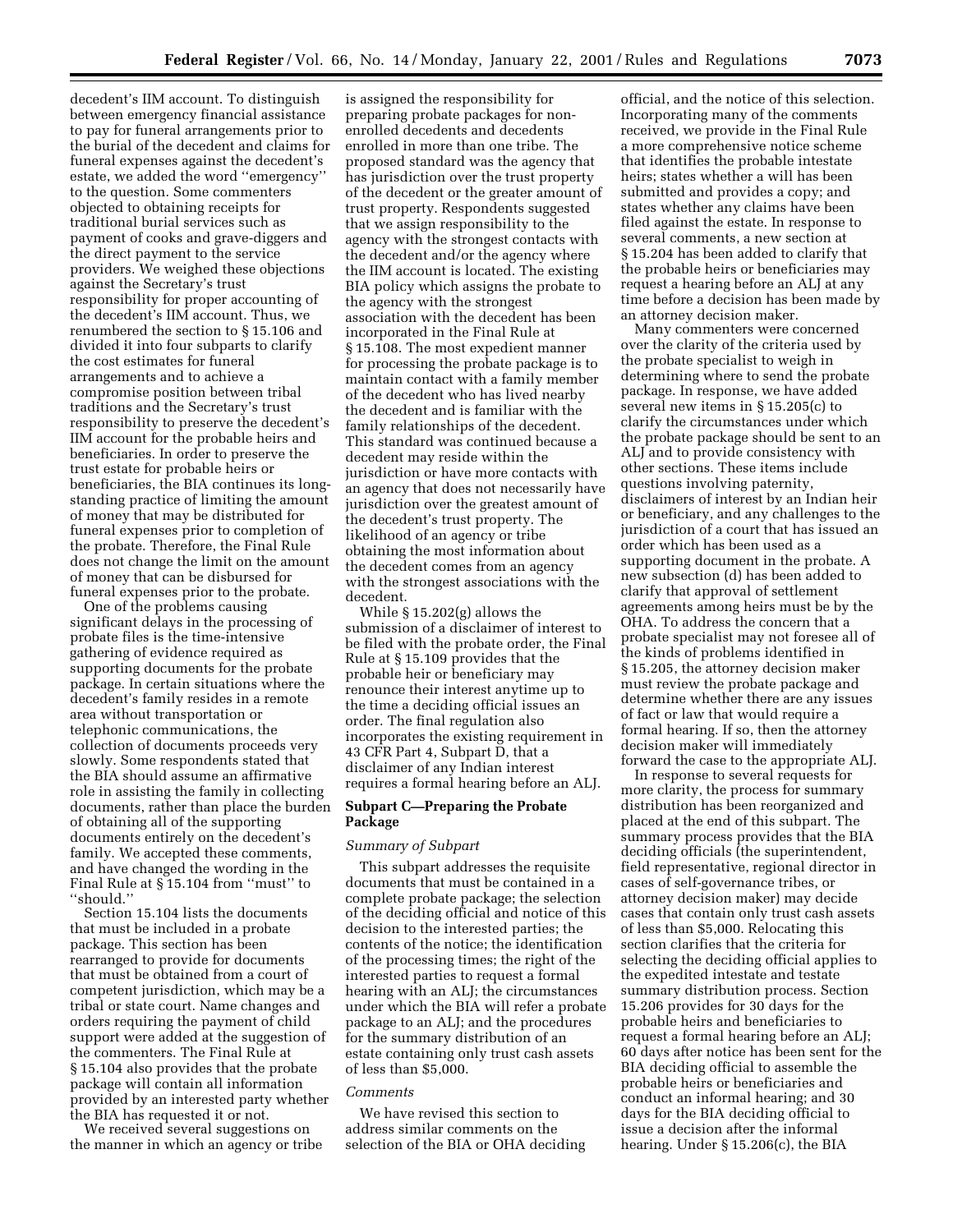deciding official must apply §§ 15.302– 311 to determine the distribution of the Indian estate. As recommended, the incorporation of these sections in the summary distribution process ensures that the same standards will be applied on a national scale by every BIA deciding official. Lastly, many respondents stated that they were confused by the differing appeal procedures of the decision of the superintendent and the attorney decision maker, and that the same appellate process should be in place for all BIA deciding officials. The Final Rule incorporates in § 15.206(d) a single appellate process for all BIA deciding officials.

### **Subpart D—Probate Processing, Claims and Distributions**

# *Summary of Subpart*

This subpart states when the BIA must forward the probate package to an ALJ for a formal hearing or to an attorney decision maker for an informal hearing. The choice of law to be applied to the facts of the Indian estate is defined to standardize the deciding official's application of law. This subpart also includes the process for submitting claims against the estate; allowance and payment of claims; priority of claims; reduction of claims; use of future income to pay claims; the payment of interest; the contents of the BIA deciding official's written decision/ order; and the handling of the estate while an appeal is pending.

#### *Comments*

Numerous respondents requested that we clarify time frames and deadlines that the public and BIA must follow. Accordingly, § 15.301 imposes deadlines on the attorney decision maker for the regular processing of probate packages. The comments strongly recommend that if the attorney decision maker keeps the probate package, the attorney decision maker should hold informal hearings or conferences with the interested parties to identify any potential problems, will contests, or contested claims, which may prompt a formal hearing with an ALJ. Additionally, several commenters expressed a concern that the attorney decision maker should hold an informal hearing because many traditional Indian people may not feel comfortable or wish to make a written objection or request a formal hearing. We have accepted these comments. The Final Rule at § 15.301 incorporates the informal hearing procedure for all probate proceedings in the same manner as the existing regulations at 43 CFR 4.271.

Additional deadlines for the attorney decision maker have been incorporated in § 15.301 and § 15.310 to conduct an informal hearing and issue a decision. As many comments recommended, we will allow up to 180 days for an attorney decision maker to issue a decision.

The comments provide considerable discussion of what law is to be applied to determine heirs, approve wills, and determine whether or how to pay claims. Some tribes suggested that the Uniform Probate Code, a code adopted in portion by many states, be used on a national basis. Other tribes suggested that tribal law and tribal courts administer the Secretary's trust responsibility for the probate of Indian estates. Questions were raised about how conflicting intestate processes and land fractionation would be reconciled under tribal and state laws. Some commenters objected to the application of the inheritance laws of all fifty states. Others suggested that the law to be applied should be the law of the state where the IIM account is located. Some commenters stressed that there are also federal statutes that direct inheritance procedures in certain circumstances (e.g., Indian Land Consolidation Act) or for specific tribes (e.g., Standing Rock Sioux Tribe), and that the application of state probate law has been preempted in these circumstances. In addition to the statutory inheritance laws, many noted that the Secretary has approved tribal inheritance codes for several tribes.

These comments were considered in great depth. The Final Rule in § 15.302 continues the existing practice by acknowledging that, unless provided otherwise by federal law or by tribal inheritance codes approved by the Secretary, the state law of the decedent's domicile will determine the distribution of the estate.

There were nearly equal numbers of comments for and against the payment of any claims against an Indian decedent's estate. In particular, many were concerned that credit may not be extended if claims were precluded from Indian estates. The respondents opposing the allowance of any claims against the estate stated that in intestate situations an Indian decedent has not authorized any claims to be paid and that the assets of the estate rightfully belong to the heirs. Some tribes commented that the BIA should defer to any tribal law that addresses the filing and collection of creditors' claims. To the extent such requirements are included in a tribal inheritance code approved by the Secretary, the tribal laws will apply. Several commenters felt that trust assets should be used to pay debts only when there are no non-

trust assets available. The Final Rule in § 15.303 allows the payment of claims out of trust cash assets only after evidence of exhaustion or non-existence of non-trust assets have been provided by the claimant.

Many respondents were concerned about the standards to be applied by the deciding officials in paying claims, as well as the priority of claims to be paid. Many stated that tribal claims should be a priority claim because tribes are generally the major creditor on Indian reservations. Many were concerned that failure to pay tribal loans by the estate would dramatically reduce the availability of credit to Indians. Several comments also stated that claims reduced to judgment in a court of competent jurisdiction should also be a priority. The Final Rule at § 15.305 incorporates both of these claims as priorities.

Comments from tribes and tribal advocates stated that the inclusion of the United States' claims as priority claim confers an economic benefit on the trustee that is inconsistent with its fiduciary duty. We agree. The trustee is obligated to preserve the estate for the benefit of the heirs and beneficiaries, and permitting the federal trustee to reach into the Indian trust corpus and seize property for his own benefit raises a serious conflict of interest and is inconsistent with fundamental principles of trust law. After serious consideration of the United States' role as trustee in light of potentially conflicting statutory provisions for collection of debts owed to the United States, we have deleted claims of the United States as a priority claimant against trust estates in § 15.305.

In response to many concerns that there was no provision for prorating general claims, the Final Rule at § 15.306 adds separate authority for the BIA deciding official to reduce or disallow both priority and general claims.

The BIA proposed to allow estates to remain open up to five years to pay creditors of the estate. In comparison, the current regulations at 43 CFR 4.251(d) allow an estate to remain open up to seven years. The majority of the commenters, however, objected to holding estates open for the payment of any claims, regardless of priority or general claims. Commenters stated that the United States, as trustee, has placed the creditors of Indian individuals in a better position than creditors of other non-Indian citizens by holding the estates open to pay creditor claims. After serious consideration and the weighing of comments, the Final Rule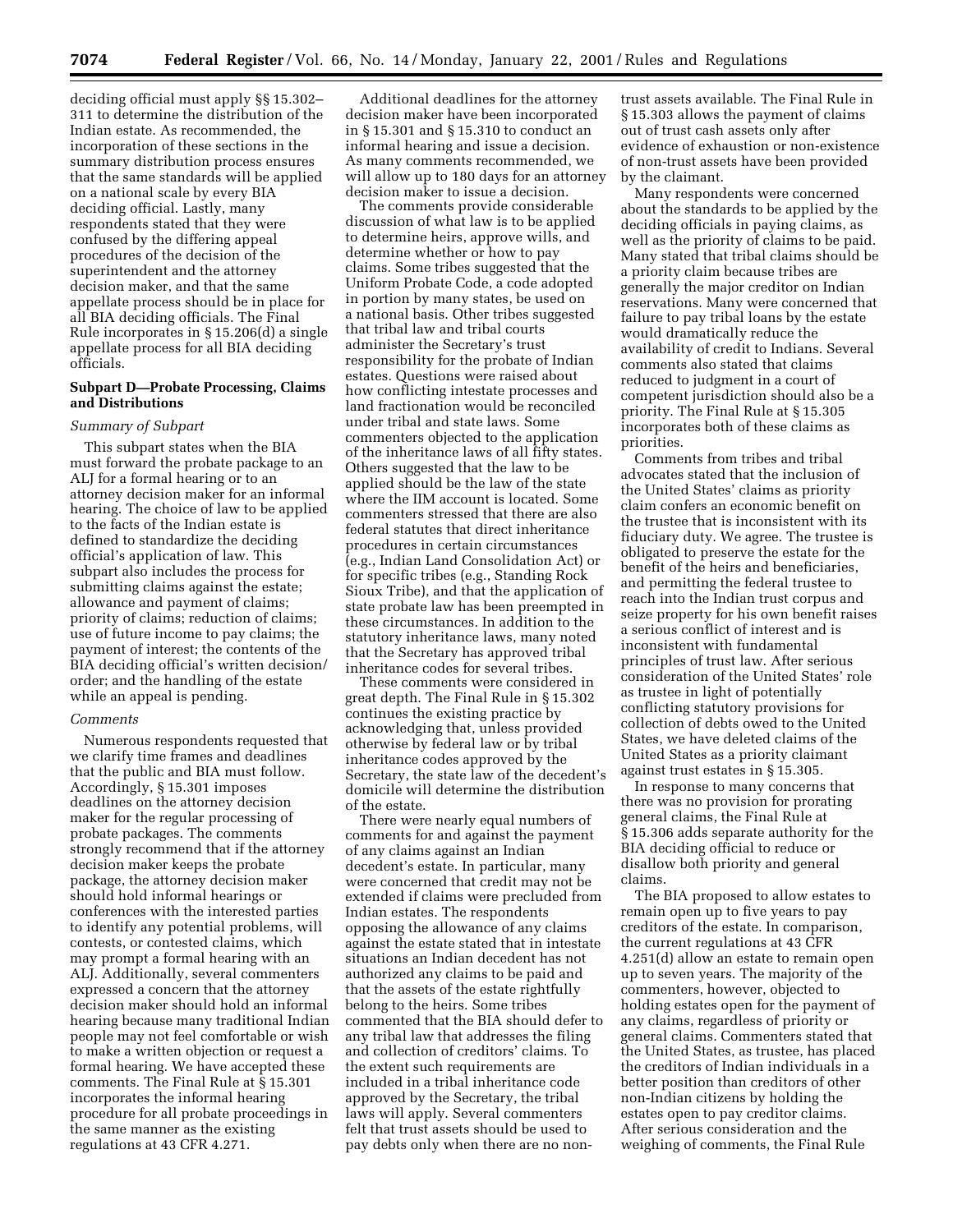deletes the proposed section that holds estates open to pay claims.

We received comments both in favor of and against the suspension of interest that may accumulate on a claim against the estate before it is paid. Comments favoring the payment of interest stated that non-payment would create another road block to an Indian's ability to obtain credit. Comments opposed to paying interest stated that the estate should be preserved for the heirs. The Final Rule at § 15.309 leaves in place the Proposed Rule declining to pay interest or penalties on any type of claim that may accrue after the decedent's death.

The Proposed Rule in § 15.310 addressed the responsibility of the administrator of the estate to file tax returns. Many commenters noted an administrator is not generally appointed for Indian estates. Many also noted that the Secretary, as trustee, is the functional equivalent of the administrator of the estate and therefore the heirs should consult applicable tax laws to determine if there is any tax liability related to the estate. In response to these comments, this section was deleted in its entirety.

Finally, many respondents stated that the official roles of the BIA and the OTFM should be specifically defined in executing probate cases decisions, including the distribution of income. In response, the Final Rule at § 15.312 provides that in executing probate decisions, the BIA changes land title records as appropriate and the OTFM processes payments from IIM accounts and the distributes income in accordance with the probate decision.

### **Subpart E—Appeals**

# *Summary of Subpart*

This subpart addresses the procedures for appeal of the decision of the BIA deciding official. The time for appeal, the status of the estate during appeal, and the standard of review of the decision are set forth in this subpart.

#### *Comments*

Many respondents stated that it was too confusing to have two separate appellate processes for the superintendents and attorney decision makers. Two separate procedures might result in the interested parties filing an appeal with the wrong entity, which would adversely affect the exercise of their right to appeal. The Final Rule incorporates this recommendation and establishes only one route of appeal for probate decisions issued by BIA deciding officials.

One commenter questioned the definition of ''known evidence'' in appeal proceedings. Further, the commenter was concerned that the right to appeal the decision of an attorney decision maker during the 60–day appeal period would not allow for the submission of new evidence, nor would it allow an appeal on the basis that known evidence was not included in the probate package. After careful consideration, the Final Rule at § 15.403(b)(1) and (2) includes clarified provisions for requesting after-deadline appeals based on new or unknown evidence.

Commenters suggested that the regulations specify that review of decisions of the attorney decision makers should be *de novo.* Due to the expedited procedure, informal hearing process, and absence of a full record to review, we accept this comment. The Final Rule at § 15.405 adds a new section for the *de novo* standard of review before the ALJ.

# **Subpart F—Information and Records**

# *Summary of Subpart*

This subpart includes general questions regarding *ex parte* communications with a BIA deciding official and the contact persons for inquiries about the status of a probate case, and new provisions addressing applicable records ownership and retention requirements.

### *Comments*

We received several comments on the proposal that members of the public could not directly contact the attorney decision makers. The commenters generally recognized that there is clearly a need to avoid even the appearance of impropriety, but that trained adjudicative personnel understand and know the constraints of their offices. One commenter stated that no similar restriction is imposed upon agency superintendents who decide summary distributions. Other responses emphasized the need for the BIA to ensure that attorney decision makers are independent and impartial. After weighing these competing interests, we provide in the Final Rule at § 15.501 a single standard for all BIA deciding officials that precludes off-the-record communications with the attorney decision maker that might be construed as attempting to influence the substance of the final probate decision.

The comments suggested that references to the nationwide tracking system be deleted as the system was not in place and there is no date certain when the system would be in place. We agree. In the Final Rule we have deleted

the references to the nationwide tracking system.

# B. 25 CFR Part 114—Special Deposits

The purpose of this part was to set forth the conditions governing the deposit, investment, and distribution of principal and interest on trust funds held by the Department in special deposit accounts. In addition, this part provided procedures required for determination of ownership and distribution of funds which are on deposit in account 14X6703, ''Indian Moneys Proceeds of Labor Escrow Account—Pending Determination of Ownership.'' This special deposit account (IMPL Escrow Account) has been obsolete since September 30, 1987, as any unobligated balances were then deposited into miscellaneous receipts of the U.S. Treasury. Since this part dealt largely with this IMPL Escrow Account, the text of this part has been deleted in its entirety. Those provisions concerning other ''special deposit accounts'' are now referenced and explained in the newly revised part 115. It was the decision of the Department to move those provisions to part 115 because that part deals specifically with tribal and individual Indian trust funds. Part 114, therefore, has been ''reserved.''

#### *Comments*

No comments were received on the deletion of part 114 and its subsequent reservation within 25 CFR.

# C. 25 CFR 115—Trust Funds for Tribes and Individual Indians

The purpose of this regulation is to describe how the Secretary, primarily through the BIA and the Office of Trust Funds Management (OTFM) within the Office of the Special Trustee (OST), carries out the trust duties owed to tribes and individual Indians in managing and administering trust assets for the exclusive benefit of tribes and individual Indian beneficiaries. The regulation also implements provisions of the American Indian Trust Fund Management Reform Act of 1994, Pub. L. 103–412, 108 Stat. 4239, 25 U.S.C. 4001 (Trust Reform Act). The Final Rule removes and reserves the existing part 114 (special deposit account provisions are incorporated into part 115) and amends and replaces part 115 in its entirety.

As the section-by-section chart above illustrates, there have been changes to the Final Rule from the Proposed Rule of July 14, 2000. These changes are, however, reasonably limited by the decision by the BIA to remove those proposed provisions that relate to Individual Indian Money (IIM) accounts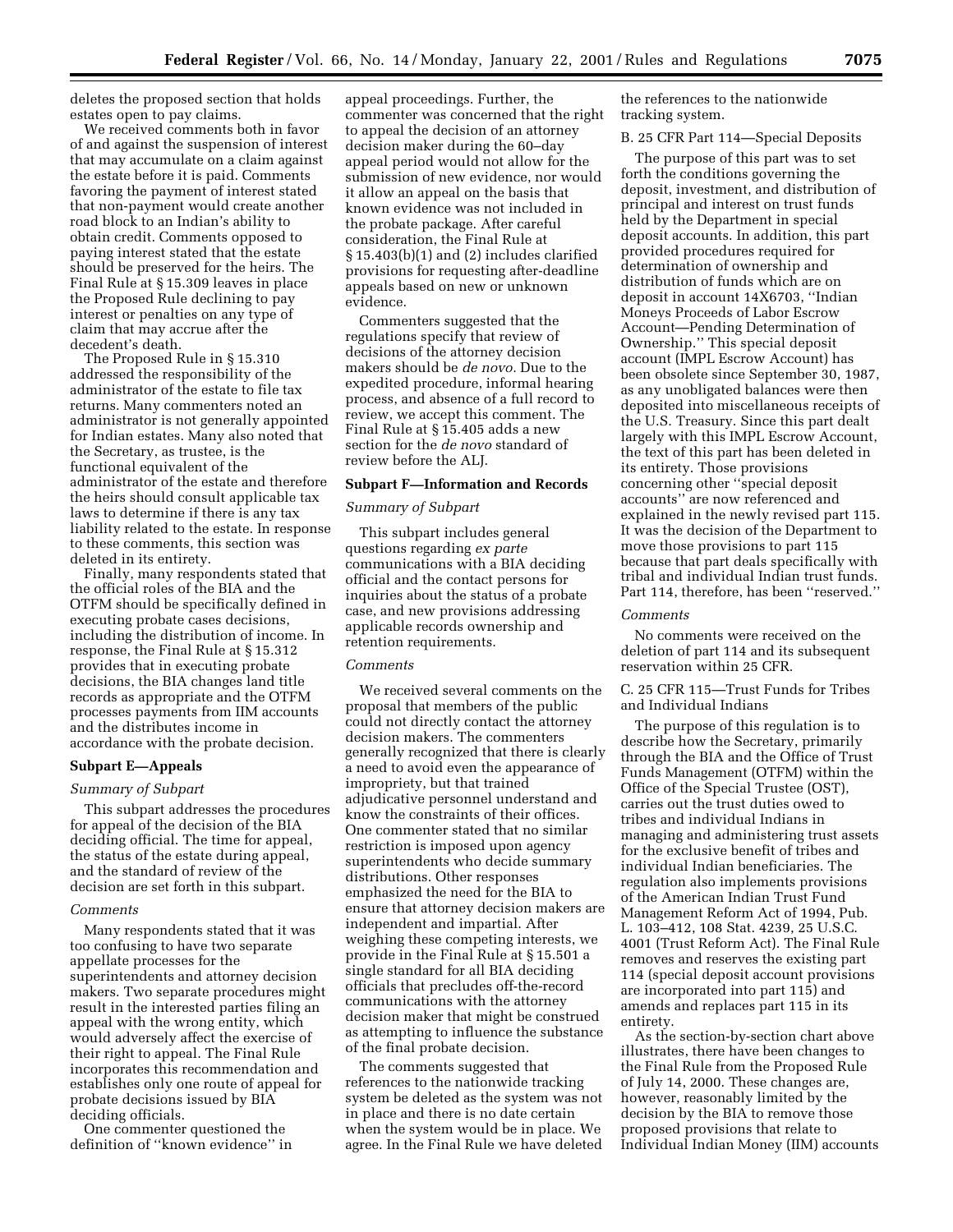for adults and to continue in large part with the language in the current 25 CFR 115 that addresses adult IIM accounts. This action was taken in response to the many comments received from tribes and individual Indians who were concerned with the rule's proposed supervised and encumbered IIM account provisions. In order to incorporate many of the recommendations, we believe that the Administrative Procedures Act requires that we re-propose those sections of the regulation for further public comment. Therefore, most of those sections included in subpart D of the proposed rule have been removed from the Final Rule, and will be re-proposed at a later time. The IIM account sections proposed for minors and estate accounts have been retained in the Final Rule. These sections have been amended or clarified to reflect many of the comments received. We have responded to the comment that suggested the Final Rule identify the responsibilities of OTFM and the BIA in managing and accounting for Indian trust funds, by specifying, where possible, whether OTFM or the BIA has the responsibility for an action. For more specific delegations of Secretarial authority regarding trust responsibility, we encourage interested parties to look on our web page at www.doi.gov. With respect to the numerous comments requesting language concerning how we will collect trust revenue, we refer you to parts 162 and 166.

# **Subpart A—Purpose, Definitions and Public Information**

# *Summary of Subpart*

Subpart A addresses the purpose of the regulation in providing guidance for the administration and management of tribal and IIM trust accounts. Additionally, definitions and common terms used throughout the subpart are explained in some detail.

### *Comments*

Comments were received that encouraged the BIA to look to private sector trust management systems as a model for the Department's trust management system. Respondents also requested that the BIA designate a position of ultimate responsibility for the administration of trust property. The Secretary has the ultimate responsibility for the administration of trust property and a system of trust management is already in place with oversight provided by the Special Trustee as designated in the Trust Fund Reform Act. Comments received regarding the addition of more terms or clarification of definitions were

accepted with more detail where appropriate, e.g., trust resources and legal disability. There were numerous calls seeking clarification of the definition of an ''adult in need of assistance'' while others strongly objected to the requirement of a court order as the only method to allow supervision of an account. Those comments were accepted in part and the definition of ''adult in need of assistance'' was amended to allow a determination either (a) through a BIA administrative process that is based on a finding by a licensed medical professional or licensed mental health professional, or (b) by an order or judgment of a court of competent jurisdiction. The determination must include language that the individual is ''incapable of managing or administering his or her property, including his or her financial affairs.''

### **Subpart B—IIM Accounts**

# *Summary of Subpart*

As discussed above, the proposed rule had sections regarding adult IIM accounts that will require re-proposal of these provisions before we can issue a Final Rule. In the development of the provisions to be re-proposed, we will take into consideration comments received during the July 14–October 12, 2000 comment period. Subpart B of the Final Rule is largely the verbatim illustration of part 115 as it currently reads in 25 CFR. This subpart deals with specific provisions for particular tribes (Five Civilized Tribes and the Agua Caliente Band of Missions Indians); adults under legal disability; payment by other Federal agencies; restrictions; and appeals. However, provisions dealing with minors' accounts, estate accounts and the hearing process for restricting an IIM account (which were regulated in the current part 115) have been revised in accordance with the proposed rule and moved to the new subparts C, D, and E of part 115 of the Final Rule. In addition, provisions dealing with voluntary deposits and purchase orders (which were regulated in the current part 115) have been removed in accordance with the proposed rule and those sections are reserved for future use.

# *Comments*

Comments on the Proposed Rule generally concerned the supervised account and encumbered account sections of the proposal. In particular, the respondents focused on the requirement of an order from a court of competent jurisdiction in order for the BIA to (1) supervise an IIM account or

(2) encumber an IIM account to pay a debt to a third party. We plan to repropose these sections. In the interim, to maintain some standard for dealing with adult IIM accounts (which is an ongoing BIA function), the BIA decided to retain the sections concerning adult IIM accounts in the current part 115 in this subpart B. The one change that was made in the Final Rule that affects the provisions retained from the current part 115 is the addition of a definition for an ''adult in need of assistance'' which has been revised from the proposed rule as discussed in the comment section of the Subpart A discussion above.

#### **Subpart C—IIM Accounts: Minors**

### *Summary of Subpart*

This subpart deals in some detail with the procedures related to the management and supervision of a minor's account. A withdrawal from a minor's supervised account will be permitted only under a BIA approved distribution plan that provides for expenditures directly related to the minor's health, education, or welfare. A custodial parent, a legal guardian or a person who the BIA recognizes as having the control and custody of the minor, who withdraws funds from a minor's supervised account on behalf of the minor must account to the BIA with receipts for the use of those funds. The minor will not have access to information concerning his/her account. Procedurally, the provisions state that information about a minor's account will be provided to the custodial parent(s) or legal guardian(s) in a quarterly statement of performance; supervised accounts will be reviewed annually; and emancipated minors will have supervised accounts but will have access to account information and may receive funds on their own behalf.

#### *Comments*

One comment noted that the BIA should not require minors (or adults) with supervised accounts to have a ''legal guardian.'' We respond by reminding the public that all minor's accounts will be automatically supervised and that legally, a minor should always have a ''custodial parent'' or a ''legal guardian'', unless emancipated by a court of competent jurisdiction. There were comments that information about an account should not be provided to foster parents. We accepted those comments with revision. The BIA will only provide account information to parents, legal guardians and emancipated minors. We rejected those comments received that stated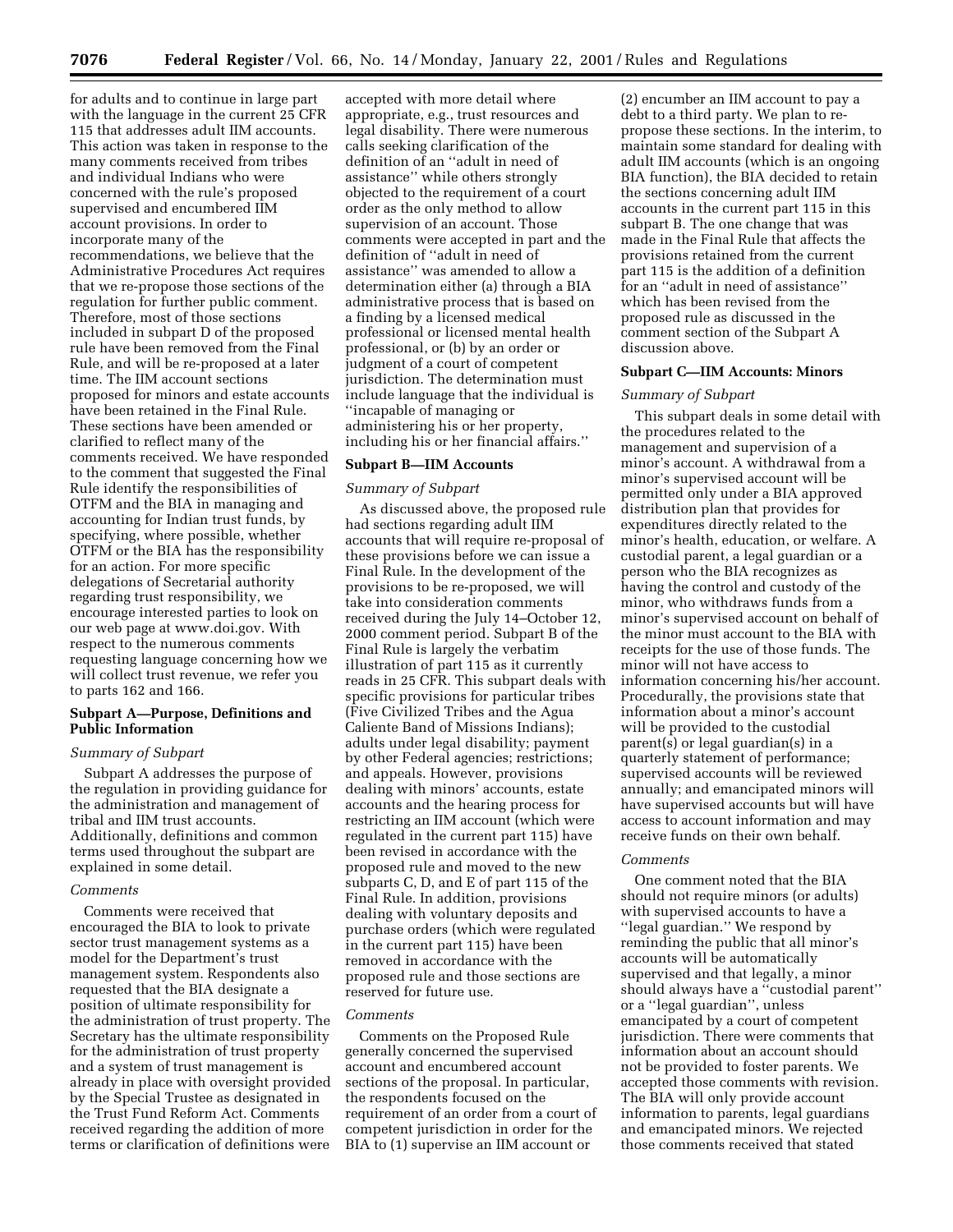that minors, specifically those who have reached the age of ten or thirteen, should have access to their account information. By law, minors are not legally capable of handling and managing their financial affairs. However, account information will be provided to emancipated minors although we do not accept the comment to allow emancipated minors unrestricted access to their account. All minors, including emancipated minors, will have supervised accounts. The BIA must be kept informed of the current address information for a minor, particularly if the minor's address is different from that of their parent or legal guardian.

A concern was raised about the necessity of obtaining receipts for all purchases made from those funds disbursed from a minor's supervised account. In addition there were comments suggesting that we differentiate between parents and legal guardians when requiring receipts for expenditures from a minor's supervised account. In response, we note that under a minor's distribution plan a parent or legal guardian will be treated equally and that receipts will be required for all expenditures unless a specific provision in the plan permits a minimal disbursement for a minor's miscellaneous expenditures to be made without requiring receipts for purchases. However, we stress that it is important for the integrity of the minor's supervised account that all withdrawals be appropriately documented. Comments were received that encouraged involvement of a parent(s) or legal guardian(s) in the development of the minor's distribution plan. We note that under normal circumstances, the parent(s) or legal guardian(s) will be involved in the development of both the evaluation plan and the distribution plan, and should sign the distribution plan acknowledging that they have read/reviewed the plan. In addition, parents and guardians are responsible for meeting the obligations detailed in those signed plans. Respondents were concerned about the potential necessity to distribute emergency funds from a minor's supervised account where that amount was not included in the distribution plan. We note that distribution plans may be amended at any time for emergencies or a change in circumstances, depending upon the needs of the minor. We accept in part the comments received to place a limit on the amount of funds to be distributed from a minor's supervised account and on the purposes for which a distribution may be made. Funds will not be

automatically disbursed from a minor's supervised account to create a flow through account to anyone including a parent or legal guardian. Rather, the BIA will consider all available resources to meet the minor's needs when evaluating a request for funds from a minor's supervised account and in the development of the distribution plan. As a matter of policy, we strongly discourage the use of a minor's trust funds to meet the basic needs of a minor. All distributions must be made pursuant to the terms of an approved distribution plan and receipts for expenditures must be provided to the BIA. Finally, there were numerous comments that the BIA needs to recognize that there are informal custody arrangements and foster care placements for minors with IIM accounts and that there may be a need for disbursements from a minor's supervised account to a caregiver (referenced in comments as a ''minor's payee'') to help meet the minor's needs. We recognize that minor account holders may be cared for in informal living arrangements or in foster care situations, and that the Secretary may, in certain circumstances, need to recognize the caregiver and authorize limited disbursements that are in the best interests of the minor from the minor's supervised account. Other concerns raised included access by the caregiver to account information for a minor's supervised account. Account information will not be provided to the caregiver due to legal limitations such as the Privacy Act.

# **Subpart D—IIM Accounts: Estate Accounts**

# *Summary of Subpart*

This subpart reflects the notion in the current part 115 of providing for certain obligations and other expenditures that are attendant to an Indian decedent's estate. This is a new subpart in this Final Rule; however, its provisions were included in the Proposed Rule. The provisions in this subpart mirror the provisions contained within the Final Rule for 25 CFR part 15. Particularly, this subpart identifies when an estate account is established; how long an estate account remains open; refers to heirs to a decedent's account; establishes protocols for withdrawing monies prior to final probate; and dispositions to those having life estate interest in income-producing trust or restricted property.

### *Comments*

Comments on Indian decedents' estates were captured in our discussions of part 15, Probate of Indian Estates above.

# **Subpart E—IIM Accounts: Hearing Process for Restricting an IIM Account**

# *Summary of Subpart*

This subpart outlines the notice requirement and hearing process (socalled ''Kennerly'' process) associated with placing a restriction on an IIM account under current §§ 115.102 and 115.104. This subpart outlines the circumstances under which the BIA will place a restriction on an IIM account; information that must be included in a notice to restrict an account; time lines for requesting a hearing to challenge BIA's decision to restrict an IIM account; pendency of a restriction during an appeal; and remedies available when an administrative error has been caused by BIA or OTFM.

#### *Comments*

We received several comments on this subpart, including that the BIA should only require the ''Kennerly'' process, described in the final rule in this subpart, for restricting an IIM account if there is no valid non-BIA proceeding. We note in response that the notice requirement has been in place in the current regulation for the past 40 years and, further, we must provide due process to all account holders before we take action against their account. We believe that due process is served (and our trust responsibility properly exercised) through the use of the notice and hearing process. Accordingly, we did not accept this comment for revision in the Final Rule. Other comments recommended that we not place a restriction on an account until after the hearing process is completed; that we add five (5) additional days to the time periods proposed for placing the restriction on an account; and that we extend the time period in which to request a hearing from 40 days to 90 days. We did not accept these comments because due process is provided within the time periods proposed. The funds at issue when an account is restricted will be protected and will not be disbursed until after the hearing process and appeal period, if any, have ended. One comment stated that we should explain that social services staff should not have the responsibility for collecting debts from an IIM account. In response, we note that social service providers are only involved in the development of a distribution plan where the BIA's decision is to supervise an IIM account, not when the account is to be encumbered. Finally, there were comments involving BIA's recognition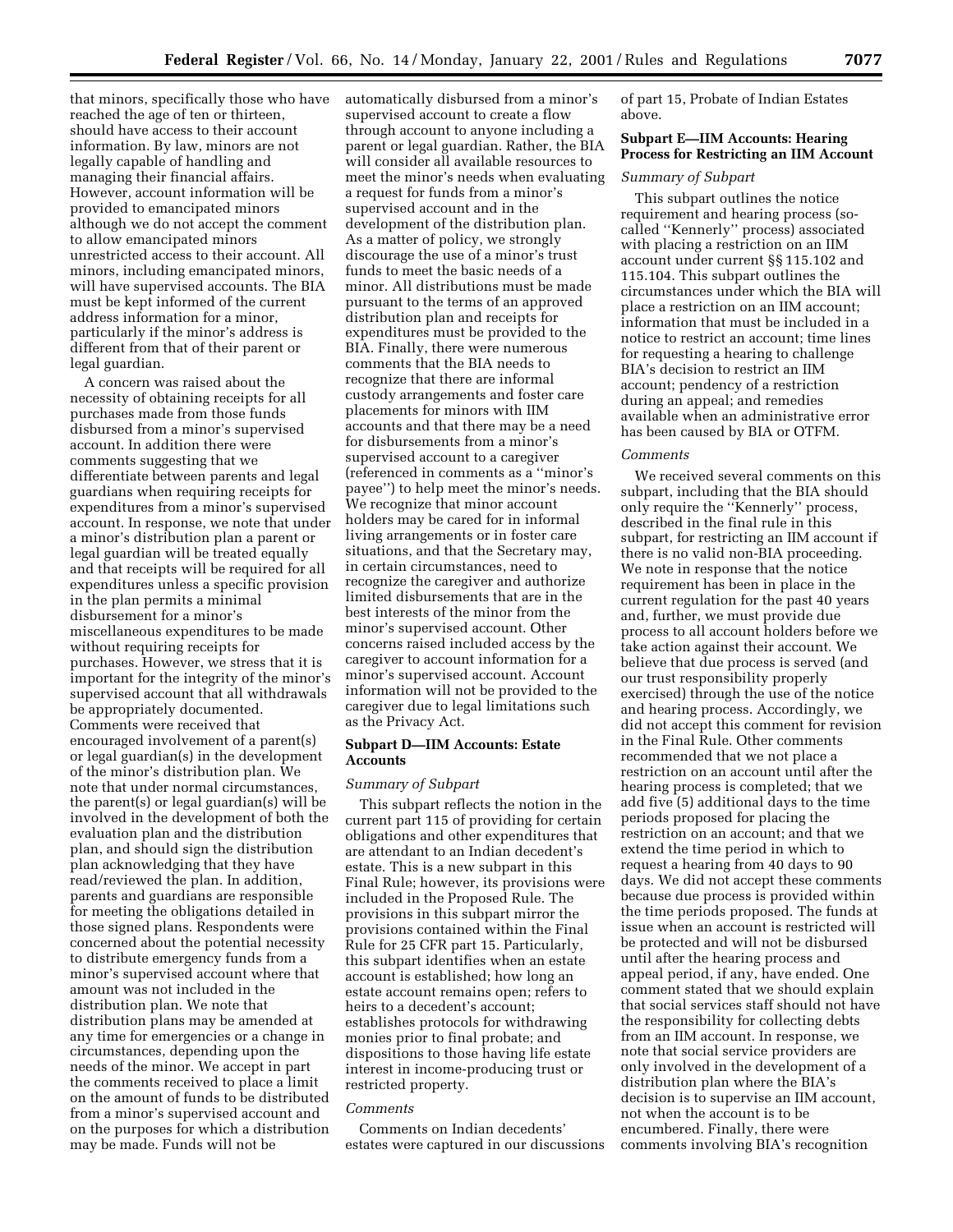**7078 Federal Register** / Vol. 66, No. 14 / Monday, January 22, 2001 / Rules and Regulations

of child support awards. Concerns included honoring excessive awards; limiting amounts awarded by a court of competent jurisdiction; and other comments stating that there should be no discretion to reduce the amount of a child support award to be paid from an IIM account. Consistent with federal policy, we believe that parents are responsible for providing support for their children and that child support awards are to be determined by courts of competent jurisdiction. If there is a dispute regarding a child support award and we are provided with notice of an appeal of a child support award, upon request we will postpone the hearing.

### **Subpart F—Trust Fund Accounts: General Information**

# *Summary of Subpart*

This subpart discusses the sources of trust funds that may be deposited into the Secretary's trust funds management system. Particularly, this subpart explains which trust funds may be accepted for deposit into a tribal or an IIM account; the process for depositing money into an account; the requirement that the Secretary must conduct an annual audit on trust funds; and an explanation of how trust funds deposited in a trust account earn income.

# *Comments*

Several respondents suggested that this subpart should clearly state what money would be accepted into IIM accounts while others requested that we accept specific types of non-trust monies. In response, we have described in § 115.702 what sources of trust funds may be accepted for deposit into a trust account. We note that the BIA must have specific authority to accept nontrust monies into a trust account. Therefore, we will not accept pension funds, retirement funds, conveyance fees and child support awards into trust as requested. Some respondents were concerned that an annual audit on trust accounts was not required and others wanted the inclusion of language specifying the accounting standards to be used in the audit.

The Trust Reform Act requires that an annual audit be conducted on trust funds. Prescribed auditing standards will be used in conducting those audits. In addition, a number of comments concerned the timeliness of deposits of trust funds received by the Secretary into a trust account. Deposits received by the Secretary on behalf of a tribe or an individual will be deposited into a trust account within twenty-four hours, or no later than the close of business on

the next business day following the receipt of funds at a location with a designated federal depository. Another respondent stated that to require a compacting tribe to make deposits payable to the Secretary on behalf of tribes or individual Indians within a twenty-four hour time period would create problems because many tribes are isolated, live hours away from banks and ''it is not always practical to do banking but once a week.'' We respond that where a tribe has compacted or contracted with the federal government to operate a federal program and the tribe, operating the federal program on behalf of the Secretary, receives trust funds payable to the Secretary on behalf of the owner of the trust asset pursuant to a contract that specifies that payments are to be made to the Secretary, the tribe must follow the same standards as the Secretary under § 115.708 for the deposit of the trust funds into a trust account. We also received an inquiry as to whether interest earned on trust funds are automatically reinvested. Interest earned on trust funds is automatically reinvested. Although we called for comments regarding income derived from tribal operations, we do not address this issue in the Final Rule. We have provided a list of all sources of trust funds that will be accepted by the Secretary for deposit within the trust fund management system in § 115.702. Further, a tribe or individual Indian will not be allowed to deposit trust funds received through direct pay into a trust account, except when provided by law under 25 U.S.C. 3109. However, we have amended the regulation to allow the Secretary to accept for deposit trust funds made payable to the owner of the trust asset (direct pay) when submitted by the payor (e.g., lessee, permittee) when the payor presents evidence (i.e., an envelope marked by the United States Post Office ''undeliverable'') that shows attempted delivery to the tribe or individual owner of the trust asset. We are unable to respond in the regulation to the request for a listing of OTFM offices, however, a current list of OTFM offices may be obtained from Department's web page at www.doi.gov. There were several comments requesting that we identify the tax status of, and certain agency exemptions for, trust funds. We are unable to incorporate these recommendations as this rule regulates the Department of the Interior and not other federal agencies that have a trust responsibility to tribes and individual Indians. Comments also indicated that there was general confusion about when we would accept

funds from another federal agency on behalf of an individual Indian. By law, we are only able to take funds from another federal agency when the federal agency has appointed the BIA as the representative payee to receive benefits on behalf of an individual Indian because there is no legal guardian to be appointed as representative payee.

### **Subpart G—Tribal Accounts**

# *Summary of Subpart*

This subpart discusses the trust funds that are deposited into tribal accounts and their management by the BIA. Particularly, the subpart outlines when, and how, OTFM opens a tribal account; information regarding a statement of performance and when it is sent to a tribe; which trust funds may be deposited; tribal investments and how they are managed; procedures for withdrawing tribal trust funds; and what happens to unclaimed per capita funds.

# *Comments*

Respondents suggested that income under a 25 U.S.C. 450f *et seq.* contract or compact should be able to be deposited into tribal trust accounts so that they may be invested and the interest earned reinvested daily. Any funds appropriated to administer a 25 U.S.C. 450f *et seq.* contract or compact are not trust funds, and cannot be deposited into tribal IIM accounts. If trust funds are to be deposited into a trust account, the contract for the sale or use of trust lands or resources (e.g., lease, permit) must specify that payments be made payable to the Secretary on behalf of the trust owner regardless of whether the Secretary manages the program or a tribe has compacted or contracted with the Secretary to operate the federal program. If a tribe that is compacting or contracting the federal program which administers/manages the tribe's contract involving trust assets receives trust funds derived from those trust assets made payable to the Secretary, then the contracting or compacting tribe must deposit those funds into a Treasury General Account. Any payments made payable to a tribe (direct pay) will not be accepted for deposit into a tribal trust account.

Another comment suggested that time lines should be prescribed for processing tribal account withdrawals. We have provided time lines in response to this comment. We are unable to accept the comments requesting that we give tribes authority over trust fund investments. By law, the Secretary is responsible for making all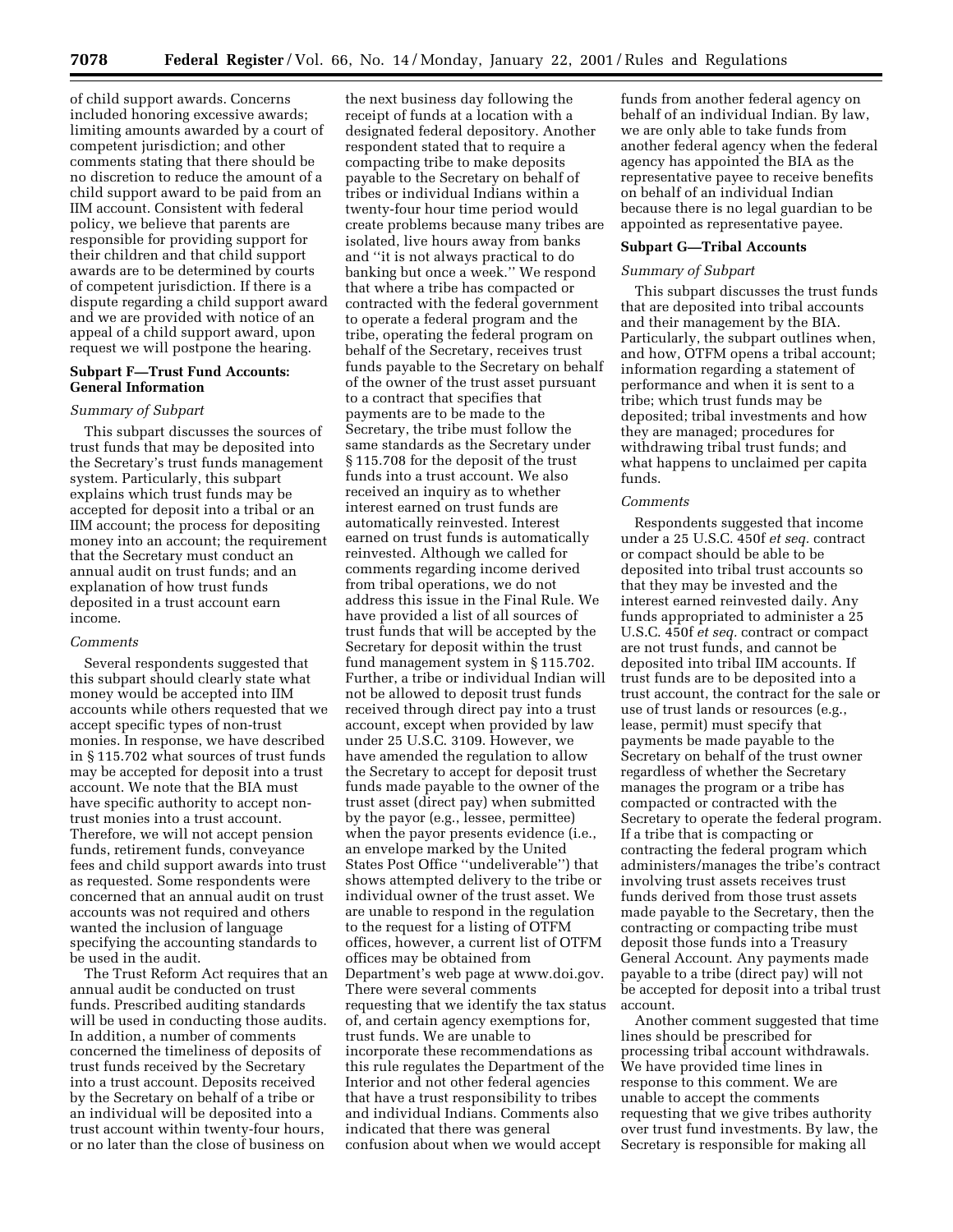trust fund investment decisions. However, we do accept with revision those comments requesting consultation with tribes on an annual basis because some tribes may not wish to meet with OTFM on an annual basis. Upon request by the tribe, OTFM will consult with a tribe annually regarding investments of tribal trust funds. Many respondents were concerned about a tribe requesting the return of unclaimed per capita funds. Unclaimed per capita funds will not automatically be returned to a tribe after six years. By law, a tribe may request, but is not required to request, the return of unclaimed per capita funds after six years. A decision to make a request for return of per capita funds is an internal tribal decision. Funds not returned to a tribe will remain in an ''unclaimed per capita account.'' We have decided to remove several of the provisions regarding tribal budgets and budget approvals in response to comments that these sections were confusing and seemed to add requirements that were not required by law. Tribes must continue to present budgets for the use of trust funds to the Secretary when required by law. Tribes are also encouraged to meet with OTFM to discuss cash flow needs so that OTFM may make informed investment decisions regarding tribal trust funds.

# **Subpart H—Special Deposit Accounts**

# *Summary of Subpart*

This subpart, which replaces part 114, limits the types of monies that may be deposited into special deposit accounts. Particularly, this subpart includes an explanation of who receives the interest earned on trust funds in a special deposit account; when trust funds in a special deposit account are distributed to the owner of the funds; whether administrative or land conveyance fees paid as federal reimbursements can be deposited into special deposit accounts; and what other types of monies may be deposited into special deposit accounts.

#### *Comments*

We received one comment on this section which requested that conveyance fees be allowed for deposit into special deposit accounts. In response, we restate that the Secretary only has authority to accept trust funds into a trust account. Conveyance fees are not trust funds.

# **Subpart I—Records**

#### *Comments*

As previously noted, the provisions addressing the ownership and maintenance of trust records associated with the performance of this part,

contained in subpart H of the Proposed Rule, have been modified in response to comments. These provisions are found in subpart I of the Final Rule.

# D. 25 CFR Part 162—Leases and Permits on Indian Lands

The purpose of this regulation is to describe the authorities, policies and procedures the BIA uses to grant, approve and administer surface leases and permits on certain Indian land and Government land. It revises, amends and replaces the existing part 162 in its entirety, and implements the American Indian Agriculture Resource Management Act (AIARMA), 25 U.S.C. 3703, *et seq.* with regard to leases on Indian agricultural land. With respect to those regulations governing the administration of leases on specific reservation lands, the Final Rule will not effect any substantive changes, but renumbers those sections. The section pertaining to the Colorado River Reservation has been removed at the request of the tribe.

This regulation balances the responsibilities the Secretary has as trustee of Indian land with the need for tribes and individual Indian landowners to exercise maximum control over their Indian agricultural lands. These regulations will apply to all leases in effect on the date the regulations take effect.

# **General Observations Regarding Changes From Proposed Rule**

The recent enactment of the ILCA Amendments affects the management of Indian lands held by multiple Indian landowners, including both tribes and individual Indians. The policies introduced by this legislation require extensive revisions to the Department's regulations affecting the leasing of individually owned allotted lands. Specifically, section 219 of the ILCA Amendments addresses all leases or other agreements affecting individually owned allotted lands or any other trust or restricted lands. Because section 219 of the new statute expressly provides that it does not amend or modify the AIARMA, the Department is now issuing final regulations in part 162 that address agricultural leasing under the authority of the AIARMA. The Department will extensively revise the regulations governing non-agricultural leases at a later date. Because the ILCA Amendments also affect tribes that own fractional shares of trust or restricted lands, the Department will not finalize new regulations affecting nonagricultural leasing on tribal lands until the full extent of the ILCA Amendments is determined and new regulations are

re-proposed and additional tribal consultations are conducted.

Nevertheless, leasing must be able to continue even on lands that are subject to the new provisions of the ILCA Amendments. For these lands, most of the provisions of the superseded version of part 162 are republished in subpart F, modified such that provisions that conflict with the new definitions or agricultural leases (now covered in subpart B) have been deleted. Subpart F will be replaced with future rules, as described above. Additionally, in response to many comments calling for the BIA to strengthen its enforcement of leases, sections are included in subpart F that address the BIA's duties to collect delinquent lease payments and enforce lease violations on trust and restricted lands. These sections are modeled directly on the related sections in subpart B. Both the general provisions applicable to all leases and the new subpart F note that, if any of the provisions of these regulations conflict with the ILCA Amendments, the statute will govern.

A few respondents objected to the implementation of the AIARMA in the context of the part 162 regulations, requesting that separate regulations be issued. We reject this comment. Because agricultural leases are a specialized form of the BIA's overall leasing program and are administered under the authority of the AIARMA in combination with the Indian Long-Term Leasing Act, 25 U.S.C. 415, there is no need for standalone AIARMA regulations.

Agricultural leases are administered in a manner that is significantly different from other types of leases on trust and restricted Indian lands, such as business and residential leases. The Department has responded to the majority of comments addressing both the proposed leasing and grazing regulations by significantly restructuring and clarifying the leasing regulations in order to address agricultural leases independently. Separate subparts C and D, for residential and business leases, respectively, are identified and reserved for future rulemaking after the impact of the ILCA Amendments is assessed.

The process of separating provisions pertaining to agricultural leases from those that govern residential and business leases, and the consideration of public comments as described below, has resulted in extensive refinement, clarification and restructuring of the agricultural lease provisions. In its final form, the provisions pertaining to agricultural leases do not closely resemble the final grazing regulations at part 166 as much as they did in the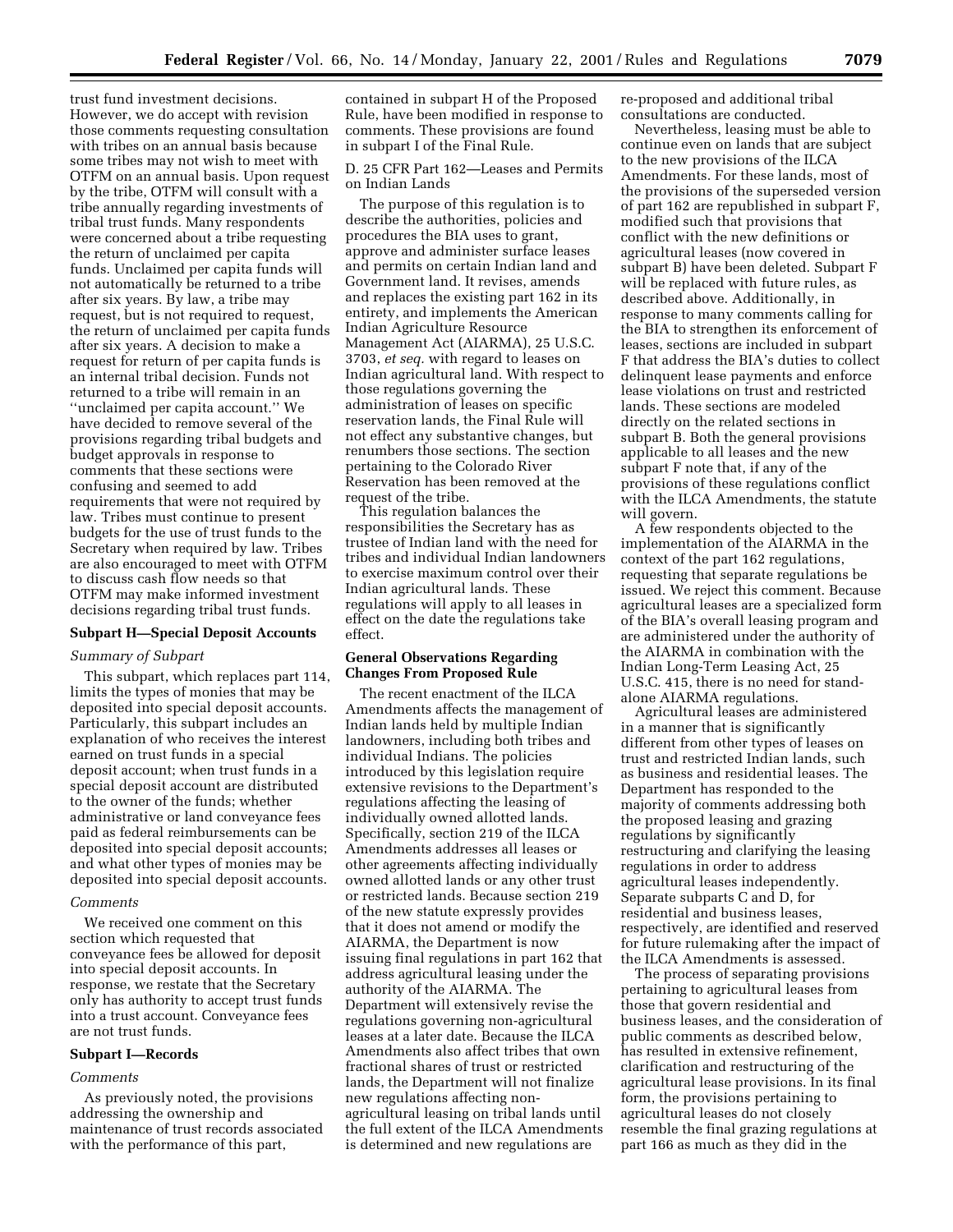proposed regulations. Every effort has been made to ensure that both the agricultural lease provisions of part 162 and the grazing regulations at part 166 are substantively the same, to the greatest extent possible and practicable, insofar as they implement the provisions of the AIARMA. Additionally, specific provisions addressing trespass under the AIARMA that were contained in subpart L of the Proposed Rule have been deleted in favor of cross-referencing to the AIARMA trespass provisions in part 166.

In response to the majority of comments, the final agricultural leasing provisions reflect significant deference to tribal and individual Indian landowners, such as deferral to tribal laws and requirements for consultation between the BIA and the Indian landowner on all facets of management and enforcement activities, including enforcing lease and permit violations and trespass. The final regulations also provide more flexibility to the Indian landowner to negotiate, with the assistance of the BIA, desirable and favorable provisions in their leases. The BIA will provide subsequent guidance, including model lease language, to assist Indian landowners in negotiating their own leases.

The final leasing regulations provide for more pervasive deference to tribal law and tribal self-determination, not only as required under the AIARMA for grazing and agricultural leasing (subpart B), but also in the provisions that will apply to general leasing activities (subpart A). Several tribes and the NCAI pressed for more complete deference to tribal leasing decisions than the Department believes can be accommodated under current law, notwithstanding the Indian Self-Determination and Education Assistance Act, 25 U.S.C. 450 *et seq.* For example, the NCAI requested that the Department adopt regulations that would provide for routine approvals of tribal short-term leases. However, existing statutory authorities require meaningful review by the Secretary in carrying out the trust responsibility. Moreover, a rule providing for such routine approvals of tribal short-term leases would fail to take into account those tribes that do not yet have sufficient policies and procedures in place to ensure that the trust assets are properly managed.

Nevertheless, the Department is committed to speeding up its review, approval, administration and enforcement of leases. Throughout these regulations, reasonable time frames for action by the BIA have been inserted to

strengthen the management of leases. For the reasons stated in the preceding paragraph, under existing law we must reject those comments seeking automatic lease approvals if the time frames are not met.

A few commenters, particularly the NCAI, requested that the BIA identify with specificity the individual official responsible for taking action or making a decision in any given instance. We reject these comments, as we believe such matters are properly addressed in Bureau and Departmental delegations of authority, which may be changed as work load and other factors demand. To commit to such delegations in regulations would inflexibly bind the BIA and Department from addressing pressing workforce needs in an efficient and effective manner. The NCAI further requested that the BIA adopt a ''trust officer'' model for managing trust land, similar to that used in the private sector. We believe such a model already exists at the individual BIA agency and field office level; the agency superintendent and field representative effectively serve as the responsible ''trust officer'' responsible for the administration of trust land within their jurisdiction.

Consistent with the majority of comments, the final regulations continue to provide for direct payment to Indian landowners for leases on their trust lands, as long as direct payment is a specific term in the lease or permit. In order to ensure that the Secretary can properly enforce lease and permit payment terms, leases and permits authorizing direct payments must require that tenants maintain documentary proof of payment. Several respondents suggested that the Secretary should require that proof of payment be submitted to the agency with every direct payment. However, such a requirement would be inconsistent with historic practice and would result in an unsustainable drain on agency resources. Absent a system for tracking such notices, the requirement would not produce the desired goal of ensuring prompt enforcement of payment of trust income. Further, it would be far less effective than relying on the Indian landowner to advise the BIA immediately upon discovering that a payment has not been made and requesting enforcement assistance. Therefore, the final regulations provide that the Indian landowner notify the Secretary that a required payment has not been made. The Secretary then will take prompt and effective action based on that specific information. The Department continues to recognize the advantages to Indian landowners of direct payments. However, this

advantage necessarily brings with it increased responsibility of Indian landowners to assist in the enforcement of non-payment of their leases and permits. With this regulatory change, Indian landowners who opt for and negotiate direct payments are clearly notified of their responsibilities to notify the BIA of late payments. Similarly, tenants are notified both by these regulations and in the lease itself that documentary proof of payment will be necessary to demonstrate that a payment was timely made in the correct amount due, should there be any question about a payment.

The Department is not taking on any obligation to manage or account for funds paid directly to Indian landowners that are not actually held in trust by the United States. This is consistent with section 102(a) of the American Indian Trust Management Reform Act of 1994, 25 U.S.C. 4011. Although we invited the public to comment on the question of accounting for direct payments, no specific recommendations were received beyond a general recommendation to collect proof of payment.

In both general lease and permit enforcement, as well as in trespass enforcement, the final leasing regulations reflect the suggestions of a large number of commenters to establish reasonable time frames in which the BIA will take appropriate enforcement action, and to reduce the amount of procedural steps necessary for effective enforcement. Significantly, the final rule includes new provisions identifying the BIA's responsibility for collecting delinquent rent payments.

## **Subpart A—General Provisions**

#### *Summary of Subpart*

Subpart A addresses the purpose and scope of part 162 and describes the general authorities, objectives and policies the BIA uses to approve, grant, administer and enforce surface leases of Indian land. This subpart also defines key terms used throughout part 162 and identifies the land, interests in land, and types of leases covered by part 162. This subpart describes how tribal laws will apply to leases, and how records are maintained that document the leasing of trust and restricted lands.

# *Comments*

Subpart A of this Final Rule now includes new provisions addressing the scope of part 162, policy statements, and other general provisions not found in the Proposed Rule. As noted above, many commenters suggested that the Final Rule include separate standards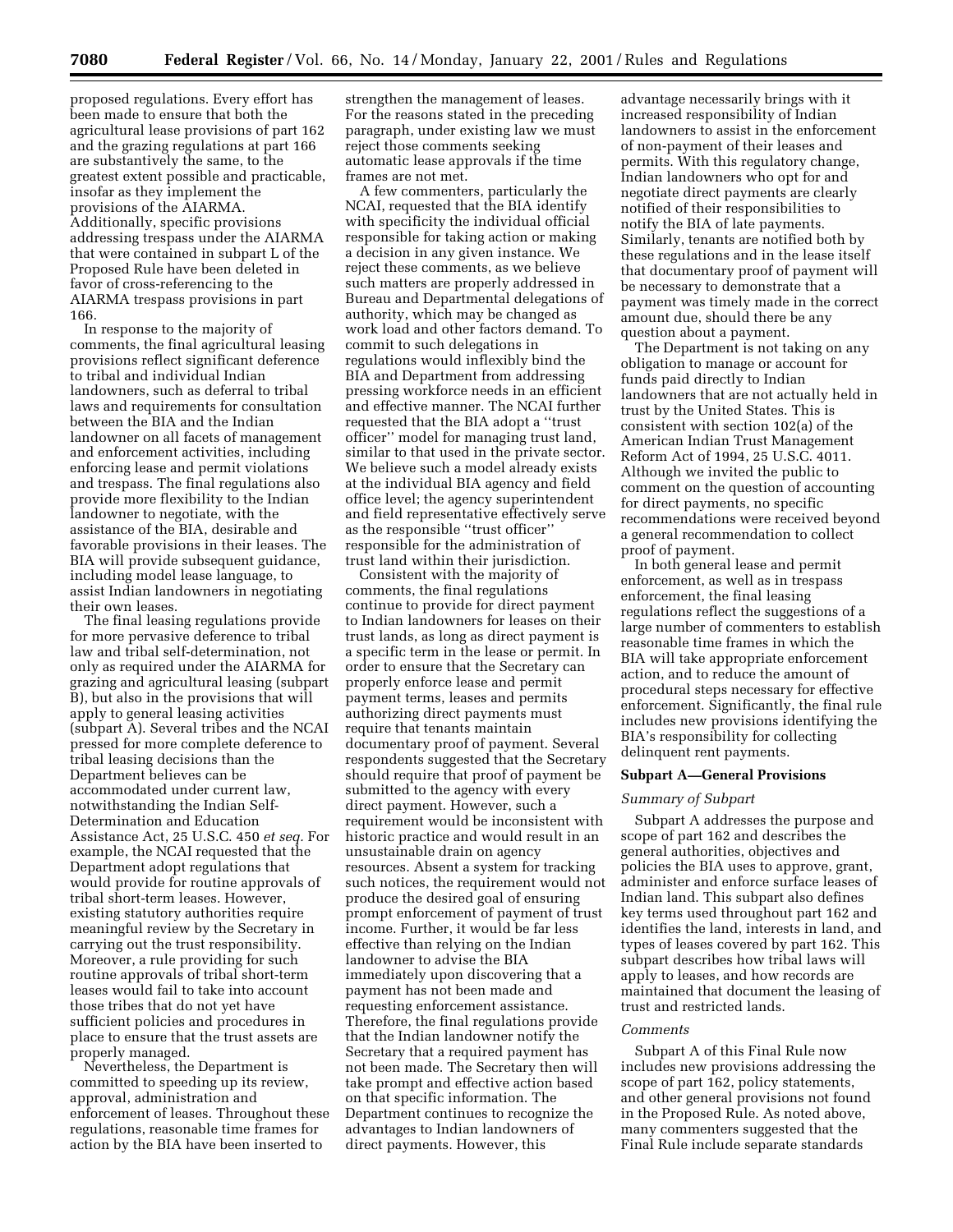for different types of leases, including agricultural, business and residential leases. In response, this Final Rule provides for separate subparts for agricultural leases (subpart B), residential leases (subpart C), and business leases (subpart D). Subparts C and D are reserved for publication at a later date. Accordingly, we will not address any of the provisions in subpart E or elsewhere in the Proposed Rule concerning residential or business leases, or the comments relating to those provisions.

Section 162.101 of the Final Rule contains definitions of key terms used throughout part 162. In response to many comments, we have clarified and streamlined most of the definitions in concert with those used in the final rules at parts 151 and 166. We have added definitions for day, emancipated minor, fee interest, immediate family, interest, minor, mortgage, remainder, surety, and tenant. Several confusing terms have been deleted or revised. For example, we have deleted specific definitions of appeal bond and surety in favor of a single definition of bond. In response to many comments, we generally have discontinued using the term lessee in favor of tenant.

Several respondents raised questions about the scope of the Proposed Rule. In response, § 162.102 clarifies that only land and land interests held in trust or restricted status are covered, and § 162.103 defines the types of agreements covered. Section 162.102(b) sets forth the general rule with respect to the leasing of life estates and remainder interests, with a crossreference to 25 CFR Part 179. The information in subpart J of the Proposed Rule concerning fee interests or ''nontrust'' interests has been relocated to § 162.102(c) of this Final Rule. In addition, the provision in § 162.70 of the Proposed Rule which recognized that tribes could lease tribal land without BIA approval under federal charters has been moved to § 162.102(d) of this Final Rule. Finally, § 162.102(e) of this Final Rule notes that to the extent part 162 conflicts with the recently-enacted ILCA Amendments, the provisions of the ILCA Amendments will govern. In § 162.103, the Final Rule expands the cross-references in § 162.1(a) of the Proposed Rule, to distinguish the surface leases and permits covered by part 162 from other transactions involving trust or restricted land.

Many questioned whether the individual Indian landowners of undivided interests in fractionated tracts would need leases from their coowners (i.e., ''owner's use''), before

taking possession. In response, § 162.104(b) clarifies that an Indian landowner of an undivided interest may not take possession without a lease unless the Indian co-owners give their permission. We have not accepted the requests to eliminate the owner's use provision in its entirety. This provision is necessary to ensure protection for, and to foster cooperation and negotiation among, all Indian coowners.

Several commenters also expressed confusion as to how the trespass rules in subpart L of the Proposed Rule would apply to leases. As previously noted, some suggested that failure to pay rent be treated immediately as trespass. In response, the special provisions on trespass have been removed, but those provisions (as still incorporated in part 166) have been cross-referenced in §§ 162.106(b) and 162.256 of this Final Rule. We have rejected the comments requesting that we treat non payment as trespass, based on the availability of contract remedies prior to the cancellation of the lease. We have noted, however, that we will treat any possession of Indian land without a lease as a trespass, whether or not it occurs it occurs on Indian agricultural land.

Several respondents indicated that the Proposed Rule did not sufficiently define the BIA's responsibilities in the leasing of trust and restricted land; promote tribal self-determination through the negotiation of tribal leases and the administration of reservation lands under self-determination contracts or self-governance compacts; or support tribal sovereignty through the formal recognition of tribal laws and leasing policies. We have accepted these comments. Accordingly, §§ 162.107– 162.108 define our objectives in granting or approving leases involving trust or restricted land and our responsibilities in the administration and enforcement of such leases, as noted above. The policies expressed in §§ 162.107–162.108 are intended to reflect our strong support for the rights of Indian landowners, tribal governing authority, and tribal administration of BIA programs. In § 162.109(b) we expressly recognize that tribal laws will broadly apply to all land under tribal jurisdiction, and generally allow tribal laws to supersede or modify the regulations in part 162 with respect to leases of tribal land.

In the Proposed Rule, we invited comments with respect to the distribution of rents derived from unitized leases comprised of multiple tracts with different Indian landowners. In response to the small number of

comments received, we have combined §§ 162.17 and 162.102 of the Proposed Rule in § 162.105 of this Final Rule. We continue to provide that rents will be distributed based on the size of the Indian landowner's interest in proportion to the acreage in the entire lease tract, unless the lease provides otherwise. We also clarify that minimum Indian landowner consent requirements will apply to each tract separately rather than to the unitized lease tract as a whole.

Finally, to be consistent with the regulations published under parts 15, 115, and 166, we have added two sections addressing the maintenance of records relating to probate cases. These provisions, §§ 162.111 and 162.112, replace subpart M of the Proposed Rule.

#### **Subpart B—Agricultural Leases**

#### *Summary of Subpart*

Subpart B, consisting of six groupings of sections, governs agricultural leases on Indian lands. Under ''General Provisions'' are sections addressing the applicability of tribal laws and policies to agricultural leases. The sections under ''How to Obtain a Lease'' set forth procedural requirements including who can grant agricultural leases, how the BIA approves such leases, the documentation and recording requirements for such leases, and the effective dates of leases and BIA decisions. ''Lease Requirements'' includes sections that describe mandatory lease provisions, the amount of rent to be paid and the manner of payment (including late payments and penalties), improvements, bonds, and insurance. Under ''Lease Administration'' are provisions governing administrative fees and amendments, assignments, subleases and mortgages. ''Lease Enforcement'' includes sections identifying the BIA's responsibilities and time frames for collection of delinquent rent payments and other violations of agricultural leases, lease cancellation procedures, emergency action and inspections by the BIA.

# *Comments*

#### General Provisions

A large number of commenters questioned provisions in the Proposed Rule that implemented the AIARMA. As we noted above and provide with respect to part 166, we have rejected the comments suggesting that special AIARMA regulations be promulgated independent of the BIA's leasing and grazing programs. As noted, the AIARMA-based trespass provisions in subpart L of the Proposed Rule have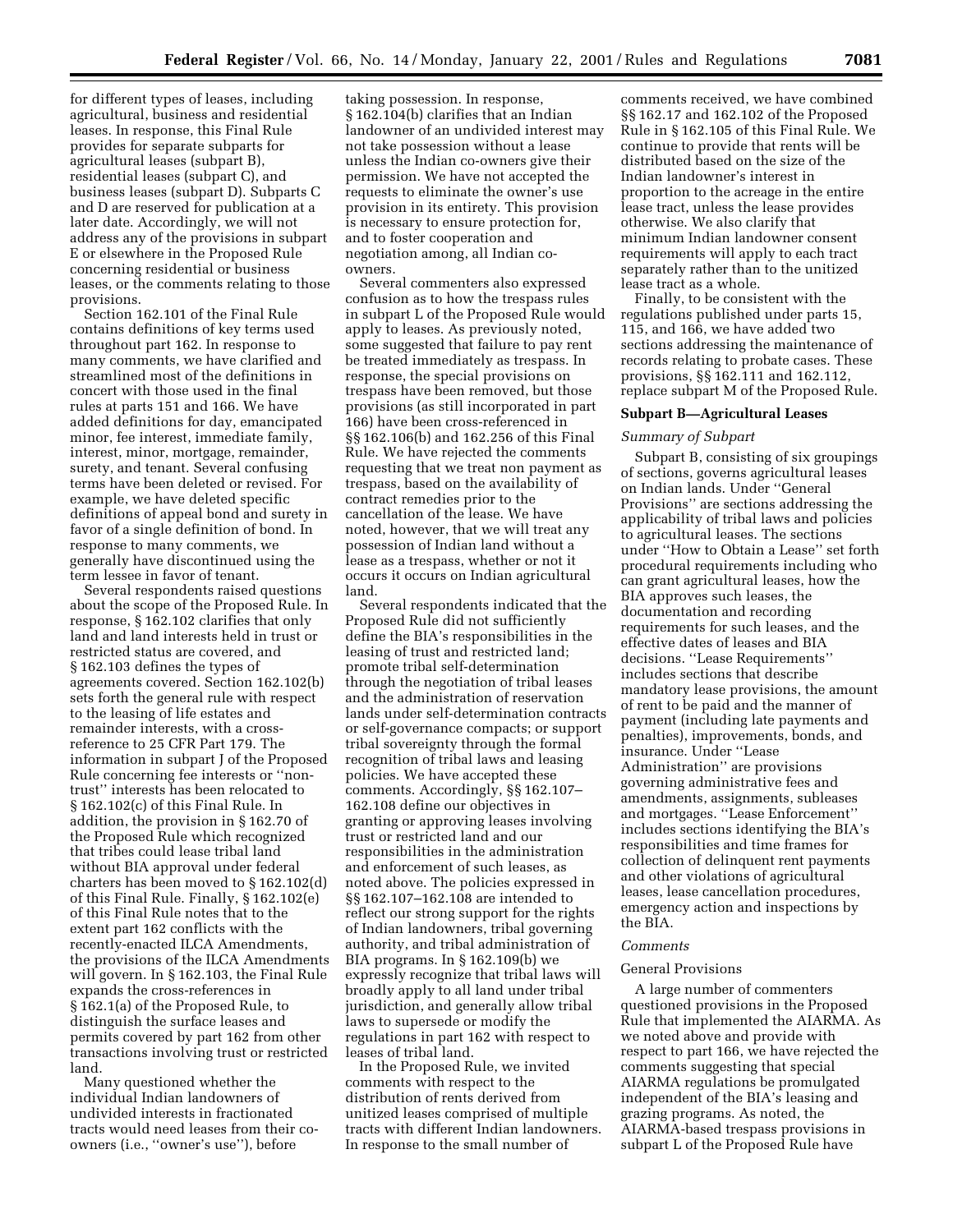been removed, leaving appropriate cross-references to 25 CFR Part 166. Many of the respondents were also concerned about the applicability of tribal laws and leasing policies. As indicated above, we have replaced § 162.4 of the Proposed Rule with the more specific § 162.109 in this Final Rule, to clarify that tribal laws will broadly apply to all types of leases, but will supersede or modify our regulations only in limited circumstances.

We have moved the AIARMA-based provisions found in §§ 162.5–162.9 and § 162.11 of the Proposed Rule to this heading in subpart B of the Final Rule. Consistent with the AIARMA, section 162.200 provides that subpart B will apply not only to agricultural leases, but also to business leases that support the Indian agricultural community. Section 162.201 provides that lands be managed in accordance with any agricultural resource management plan that have been adopted. As required by AIARMA, § 162.201(c) broadly authorizes waivers of regulations that are inconsistent with any agricultural resource management plan.

The provisions in §§ 162.5 and 162.9 of the Proposed Rule, relating to the implementation and enforcement of tribal laws affecting agricultural land, have been combined in § 162.202 of this Final Rule. In response to comments, § 162.202(b)(3) includes provisions that clarify that BIA appearances in tribal forums may be limited by Departmental regulations at 43 CFR Part 2, and by provisions in the AIARMA to preserve the sovereign immunity of the United States and limit tribal court review of BIA actions. Section 162.202(c) broadly authorizes waivers of regulations that are inconsistent with tribal laws.

Section 162.6 of the Proposed Rule, addressing when our standard regulations can be superseded or modified by certain types of tribal leasing policies, has been slightly modified and redesignated as § 162.203. It should also be noted that the broad AIARMA provision authorizing our approval of an agricultural lease of tribal land at any rate determined by tribal governing body has been incorporated in this Final Rule through standard regulations, at § 162.222(b), as well as through tribal policies made applicable under § 162.203 of the Final Rule. Although a number of commenters requested guidance as to how a superseding leasing policy might be adopted by a tribe, the Final Rule leaves the matter to the discretion of each tribe. The notice provisions in § 162.8 of the Proposed Rule have been clarified and extended to Indian landowners in

§ 162.204. Although some commenters objected to any notice requirement being placed on tribes, we continue to require that tribes provide us with notice of any tribal law or leasing policy that supersedes or modifies any of the regulations in part 162, so that we may provide the notices required by AIARMA. Finally, § 162.205 clarifies the provisions in § 162.7 of the Proposed Rule, authorizing individual Indian landowners to exempt their land from a leasing policy which supersedes or modifies one of our standard regulations prohibiting tenant preferences, requiring a bond, or guaranteeing three months notice before we grant a lease. Consistent with the AIARMA, we continue to require that at least 50% of the Indian landowners request the exemption and add a new provision that the exemption be requested each time a lease is granted or approved. Although numerous commenters objected to the exemption provision, these exemption rights are expressly provided for in AIARMA and have thus been retained in this Final Rule.

# How To Obtain a Lease

In response to many comments, we have clarified the circumstances under which leases can be obtained through negotiation or advertisement or granted or approved without an appraisal or other documented valuation. In doing so, we have reduced and consolidated the provisions in subpart C of the Proposed Rule into §§ 162.206 and 162.212, respectively, in this Final Rule. Further, we have consolidated the provisions subpart D of the Proposed Rule into §§ 162.207–162.210 of the Final Rule, with several corrective amendments. The provisions relating to fair annual rental determinations, proposed in §§ 162.150–162.151 of the Proposed Rule, have been consolidated in § 162.211 of the Final Rule, with a clarification that fair annual rental determinations are not needed in cases where a lease may be approved at less than a fair annual rental, unless the Indian landowners request such a determination. We have also clarified that the BIA will determine fair annual rental value for leases on Indian lands by appraisal, advertisement, competitive bidding, or any other appropriate method that complies with the USPAP. The BIA does not intend to specify in part 162 the particular method for appraising Indian land; rather, ensuring flexibility in choosing an appraisal method allows the Secretary to most effectively discharge his responsibility as trustee.

Many respondents questioned the proposed provisions that addressed the

granting of leases on fractionated tracts, including ''owner's use'' leases. In response, the provisions in the Proposed Rule that indicated that land being used by an Indian owner of a fractional interests could be leased to another party have been modified. Section 162.209(b) provides that we will not exercise our authority under 25 U.S.C. § 380 to grant a lease on behalf of all of the Indian owners of a fractionated tract where the Indian co-owners have given one of the Indian landowners permission to possess the tract without a lease.

A number of commenters objected to the provisions in § 162.12 of the Proposed Rule that identified the factors to be used in applying the ''best interest'' standard of review for lease approvals. Some noted that the BIA incorrectly applied 25 U.S.C. § 415(a). Others requested that the BIA consider additional factors beyond those provided in the statute. In response, § 162.214(a)(3) provides that we must assure ourselves that adequate consideration has been given to the five factors identified in 25 U.S.C. § 415, consistent with the statutory language. A sixth, non-statutory factor was suggested by the NCAI and identified in the Proposed Rule. This factor would require that we consider any tribal assessment of potential impacts on tribal culture and sovereignty. We received contradictory objections to this provision as being at once too paternalistic and yet too deferential to tribes. Because the sixth factor pertains primarily to long-term, business and residential leases, we have deleted it from the Final Rule for agricultural leases.

Many commenters requested that we include a time frame in which we must make a decision whether to grant or approve a lease. In response, § 162.214(b) requires action within 30 days, so long as the lease is in a form which has been previously accepted or approved, and all of the requisite supporting documents have been received. Those supporting documents are generally described in § 162.213, including a cross-reference to the bond requirement not found in proposed § 162.13, the corresponding provision of the Proposed Rule.

Many questions were raised about the effective dates of our decisions to grant or approve leases. With respect to the effective date of an agricultural lease, and the relation between the effective date of our decision to grant or approve the lease and the commencement date of the lease, the provisions in §§ 162.12(c) and 162.28 of the Proposed Rule have been consolidated and clarified in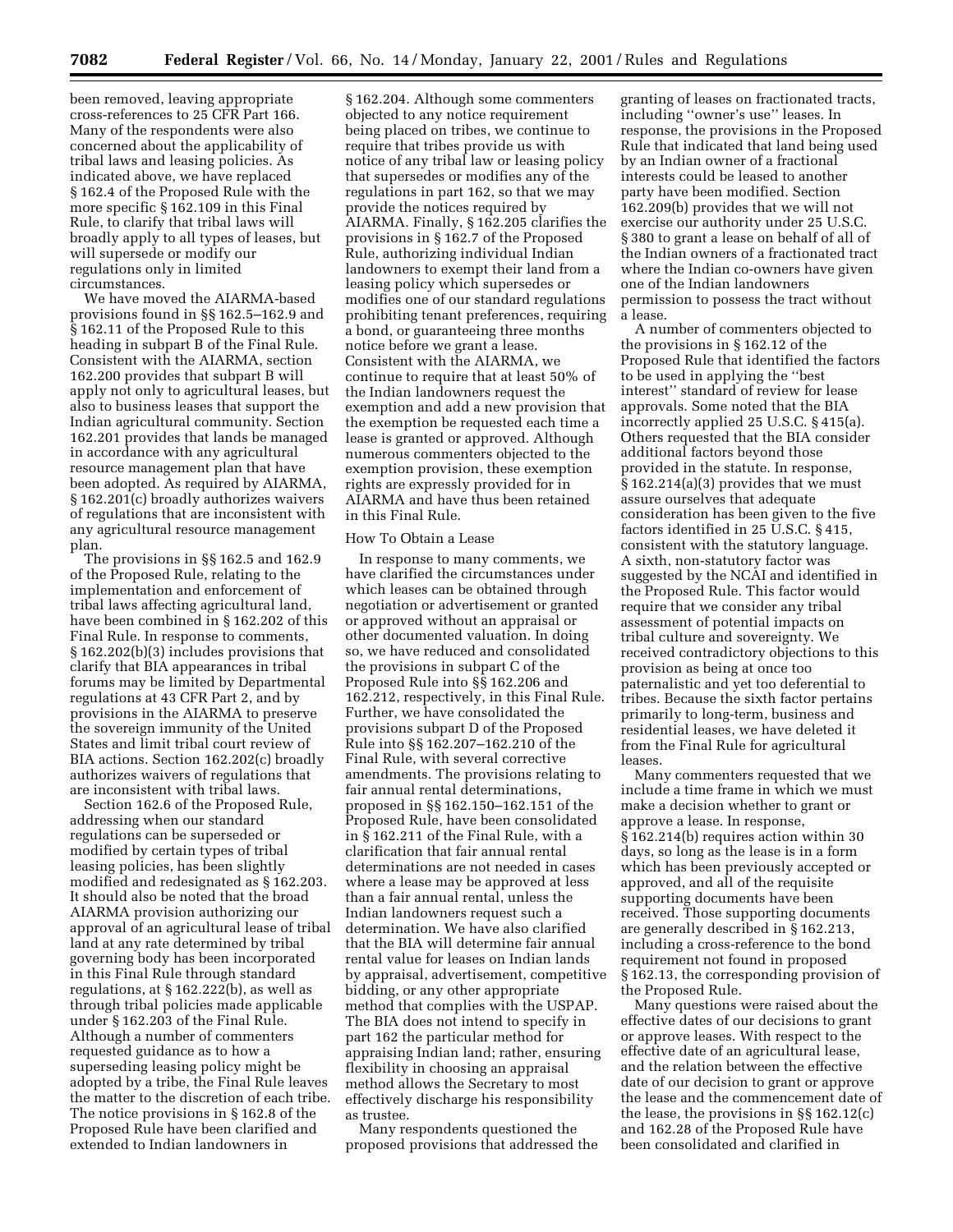§ 162.215 of the Final Rule. This section confirms that our decision can be made retroactively effective.

In response to numerous comments, we have significantly revised the applicability of the appeals process for decisions to grant or approve leases. Contrary to § 162.75 and subpart I of the Proposed Rule, § 162.216 makes a grant or approval decision effective immediately, notwithstanding any appeal that may be filed under 25 CFR Part 2.

Finally, we received many inquiries as to why we proposed only to record leases greater than one year in duration. We agree with those concerns and will record all leases. The Proposed Rule omitted mention of recording permits; the final rule provides that all permits will be recorded, as well. The provisions in §§ 162.14–162.16 of the Proposed Rule have been consolidated and clarified in § 162.217, expressly exempting permits from the recording requirement.

# Lease Requirements

We received many comments requesting that the BIA be less prescriptive in mandatory lease requirements and allow for greater flexibility in negotiating leases that are favorable to the Indian landowner. We have balanced these concerns against the need for mandatory provisions that provide sufficient protection of Indian landowners. Accordingly, under the heading ''Lease Requirements'' are minimal mandatory provisions for agricultural leases, as well as provisions addressing matters that we strongly encourage be negotiated.

The mandatory provisions listed in § 162.26 of the Proposed Rule have been clarified and streamlined in §§ 162.219 and 162.220 of this Final Rule. Many respondents criticized the provisions relating to the description of the leased premises, as found in §§ 162.20 and 162.26(i) of the Proposed Rule, as being too restrictive for business purposes. We agree with these comments. In consolidating these sections in § 162.221 of the Final Rule, we state a clear preference for public or private surveys, but will accept any legal description that adequately identifies the property.

As previously noted in the general discussion of the changes to part 162, we have responded to the numerous comments received regarding direct rent payments. We are retaining the authority for direct payments and requiring tenants to retain documentation evidencing proof of payment. The provisions in §§ 162.41– 162.42 and §§ 162.100–162.101 have

been consolidated in § 162.226 of this Final Rule.

Section § 162.225 addresses late payments, combining §§ 162.34 and 162.36–162.37 from the Proposed Rule. In response to the majority of comments, this section provides that interest will begin to accrue immediately after a payment is missed, and that negotiated late payment penalties also may be imposed. Section 162.227 allows payments made directly to the Indian landowners to be made by any method specified in the lease. This section also allows payment by personal or business checks, in accordance with virtually every comment received on this issue. To minimize the risk to Indian landowners where such checks are dishonored, we have added a provision in § 162.248(d) stating that a lease is violated by the dishonoring of a check, and future payments must be made by one of the alternative methods identified in § 162.227.

Several commenters requested that the BIA allow greater flexibility in requirements for adjusting rental payments over the course of a lease. In response, § 162.223 provides for a minimum of one adjustment during the term of an agricultural lease, but Indian landowners may negotiate additional adjustments. We received few comments addressing the adjustment method and have clarified that the parties may negotiate the method of adjustment, with assistance from the BIA.

A number of comments also addressed the maximum lease term for agricultural leases. We have clarified this information in § 162.229, consistent with the AIARMA, to state that the maximum term for an agricultural lease is ten years, unless otherwise provided by law, and unless substantial investment in improvement of the land justifies extending the term up to 25 years.

Most commenters who addressed lease amendments, assignments, subleases, and leasehold mortgages requested that the BIA approve every such transaction. We agree that, with respect to agricultural leases, such approval continues to be necessary to protect Indian landowners. Section 162.230 has been amended accordingly, combining provisions in found in the Proposed Rule at §§ 162.21–162.25 and 162.87–162.90.

Many respondents requested additional clarity in the treatment of improvements to agricultural lands, both during and after the term of a lease. We have responded to these comments in §§ 162.232 and 162.233, by providing for negotiation of ownership of

improvements in the lease, with suggestions for favorable terms, and provisions for BIA enforcement.

Finally, in response to many comments seeking strengthened remedies protecting Indian landowners in the event of lease violations, § 162.240 of the Final Rule amplifies the rights of Indian landowners to negotiate remedies that may be applied in addition to those taken by the BIA, including the possibility that the Indian landowner may cancel the lease. We also encourage Indian landowners to address the matter of tribal court jurisdiction for the resolution of lease disputes involving such negotiated remedies. However, this section provides that the BIA may not be bound by such decisions, but we generally will defer to tribal court proceedings as appropriate.

#### Lease Administration

Some commenters found the organization of the Proposed Rule confusing because it failed to distinguish clearly between the review and processing of a lease, and subsequent lease amendments, assignments, subleases, and leasehold mortgages. In response, we have created this grouping of sections entitled ''Lease Administration,'' which combines the provisions relating to the review and processing of amendments, assignments, subleases, and leasehold mortgages, as contained in subpart B of the Proposed Rule, with the provisions relating to administrative fees, proposed in subpart G.

With respect to administrative fees specifically, several commenters felt that the provisions in subpart G of the Proposed Rule were unclear as to the authority of tribes to charge and collect such fees, whether or not the tribe is administering the leasing program under a self-determination contract or self-governance compact. In response, § 162.241 establishes a standard 3% fee, subject to modification by a tribe or a discretionary waiver by us, and clarifies who pays the fee, why it is paid, and when it is subject to tribal modification. This provision has a consistent counterpart in part 166. As indicated above, the provisions in § 162.114 of the Proposed Rule, relating to the payment of other types of fees and charges, have been relocated to § 162.228 of this Final Rule.

Many respondents noted that subpart E of the Proposed Rule, which was intended to apply only to business leases, contained general provisions applicable to other types of leases. We believe the reorganized structure of part 162 will address these concerns. As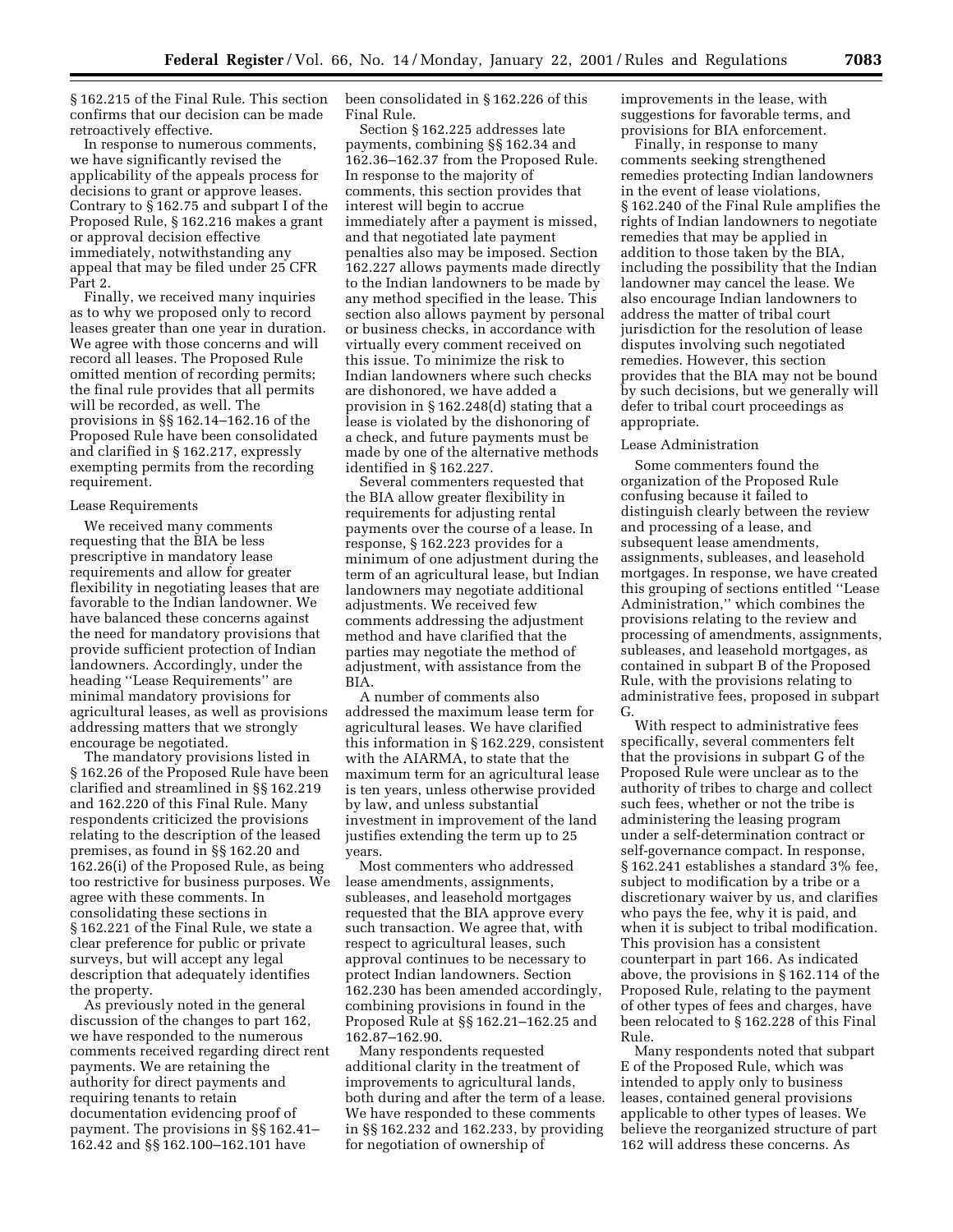noted above in the general discussion of these Final Rules, numerous commenters suggested that the Final Regulations include time frames binding the BIA, with automatic approval of leases should BIA time frames be missed. With respect to agricultural leases, we added time frames to improve BIA review and approval procedures, but have rejected the comments suggesting automatic approval if the BIA fails to meet the specified time frames.

We have retained the basic structure and content of the Proposed Rule's standard of review provisions for assignments, subleases and mortgages, respectively. Additionally, in response to several comments, we have added a standard of review provision for lease amendments at § 162.242. We also eliminated the provision in the Proposed Rule that would have required that a tenant remain liable even after an assignment is approved, leaving such matters to negotiation between the parties. In § 162.45, we have added a provision stating that amendments, assignments, subleases, and leasehold mortgages are immediately effective upon approval, notwithstanding any appeal which may be filed under 25 CFR Part 2.

The recording requirement for leasehold mortgages, as found in § 162.22 of the Proposed Rule, has been extended to all subsequently approved lease documents by § 162.246 of this Final Rule.

# Lease Enforcement

Many respondents criticized the enforcement provisions in subpart H of the Proposed Rule, recommending that we employ stricter definitions of our enforcement responsibilities, including time frames for BIA action. In particular, commenters urged us to develop very specific enforcement provisions governing enforcement of a tenant's failure to pay rent. We have accepted these comments, and have combined some of the collection provisions in subpart B of the Proposed Rule with the enforcement provisions in subpart H of the Proposed Rule. In response to several commenters, § 162.248 contains new provisions specifying the actions the BIA will take to enforce a tenant's failure to pay rent. These actions include a written notice of violation, immediate action to recover undisputed overdue rent prior to lease cancellation, and the acceptance of partial payments. Additionally, in § 162.249 we have added a new provision addressing the BIA's authority to assess against delinquent tenants special fees to cover the cost of collection. The inspection provision in § 162.121 of the Proposed

Rule has been strengthened in § 162.250 of the Final Rule, providing that appropriate investigation will be initiated within five days of the date on which the BIA receives notice that a specific violation has occurred.

Many respondents requested that we strengthen the provisions by which we cancel leases for violations. Specifically, commenters requested that we speed up the cancellation process to better protect Indian landowners against financial losses during the pendency of any appeal of a cancellation decision. We have accepted these comments in the Final Rule. First, the provisions relating to notices of violations, found in §§ 162.122–162.124 of the Proposed Rule, have been consolidated and clarified in § 162.251 of the Final Rule, by eliminating the right of a tenant to appeal a notice of violation other than by responding to the notice itself. The provisions in §§ 162.123(c) and 162.125–162.127 of the Proposed Rule outlining the actions a tenant could take to cure a violation have been combined in § 162.252 of the Final Rule, with the election of remedies to be based in part on consultation with the Indian landowners. Second, special streamlined appeal provisions will be applied to lease cancellations. For example, in § 162.253, bonding requirements for decisions to cancel leases will differ from those in 25 CFR Part 2. Additionally, § 162.254 provides that cancellation decisions will be stayed only for thirty days pending the filing of an appeal. Third, the provisions relating to emergency actions from §§ 162.128–162.129 of the Proposed Rule have been consolidated and strengthened in § 162.255 of the Final Rule. Finally, § 162.256 provides that holdover tenants will be treated as trespassers.

# *Subpart C (Residential Leases) Is Reserved*

*Subpart D (Business Leases) Is Reserved*

# *Subpart E—Special Requirements for Certain Reservations*

# *Summary of Subpart*

Subpart E identifies special provisions applicable only to leases made under special acts of Congress that apply only to certain Indian reservations. These provisions were in subpart N of the proposed regulations. Except for the removal, at the request of the tribe, of the section pertaining to the Colorado River Reservation, there have been no changes from the superseded or proposed regulations.

# *Subpart F—Non-Agricultural Leases Summary of Subpart*

As noted above, because of the enactment of the ILCA Amendments and the separation of agricultural leases into a distinct subpart, the BIA will promulgate new regulations for business and residential leases in the future. Until then, such leases must continue under existing authority. Therefore, new subpart F contains the general leasing authorities from the superseded regulations at 25 CFR 162.2–162.10, and §§ 162.12–162.13. In response to the many comments requesting stronger provisions for collection of lease rent and enforcement of lease provisions, subpart F contains new collection and enforcement provisions for nonagricultural leases, modeled on those in subpart B. Subpart F will be withdrawn when the new business and residential lease subparts are issued.

E. 25 CFR Part 166—Grazing Permits on Indian Lands

The purpose of this part is to describe the authorities, policies and procedures the Secretary uses to grant, approve and administer grazing permits on agricultural lands that are restricted against alienation or are held by the United States in trust for federally recognized Indian tribes and individual Indians, as well as certain lands owned by the federal government. It revises and entirely replaces the existing part 166, and implements the AIARMA with regard to grazing permits on Indian agricultural land and education in agriculture management. We have taken care to ensure consistency of related provisions in both parts 166 and 162 that implement the AIARMA.

Part 166 balances the Secretary's responsibilities as trustee of Indian land and resources with the need for Indian tribes and individual Indian landowners to exercise control over their agricultural trust lands and business affairs. Part 166 is organized to include ten subparts for the convenience of the reader. The expanded sections clarify existing policies and procedures governing the administration of grazing permits on Indian agricultural lands and is intended to bring consistency to the administration of grazing permits by the BIA. Part 166 does not address leasing of any type, nor does it address permitting for purposes other than grazing. Leasing of Indian lands is covered in part 162 of 25 CFR.

# **General Observations Regarding Changes From Proposed Rule**

The Final Rule follows the format used in the Proposed Rule. Specific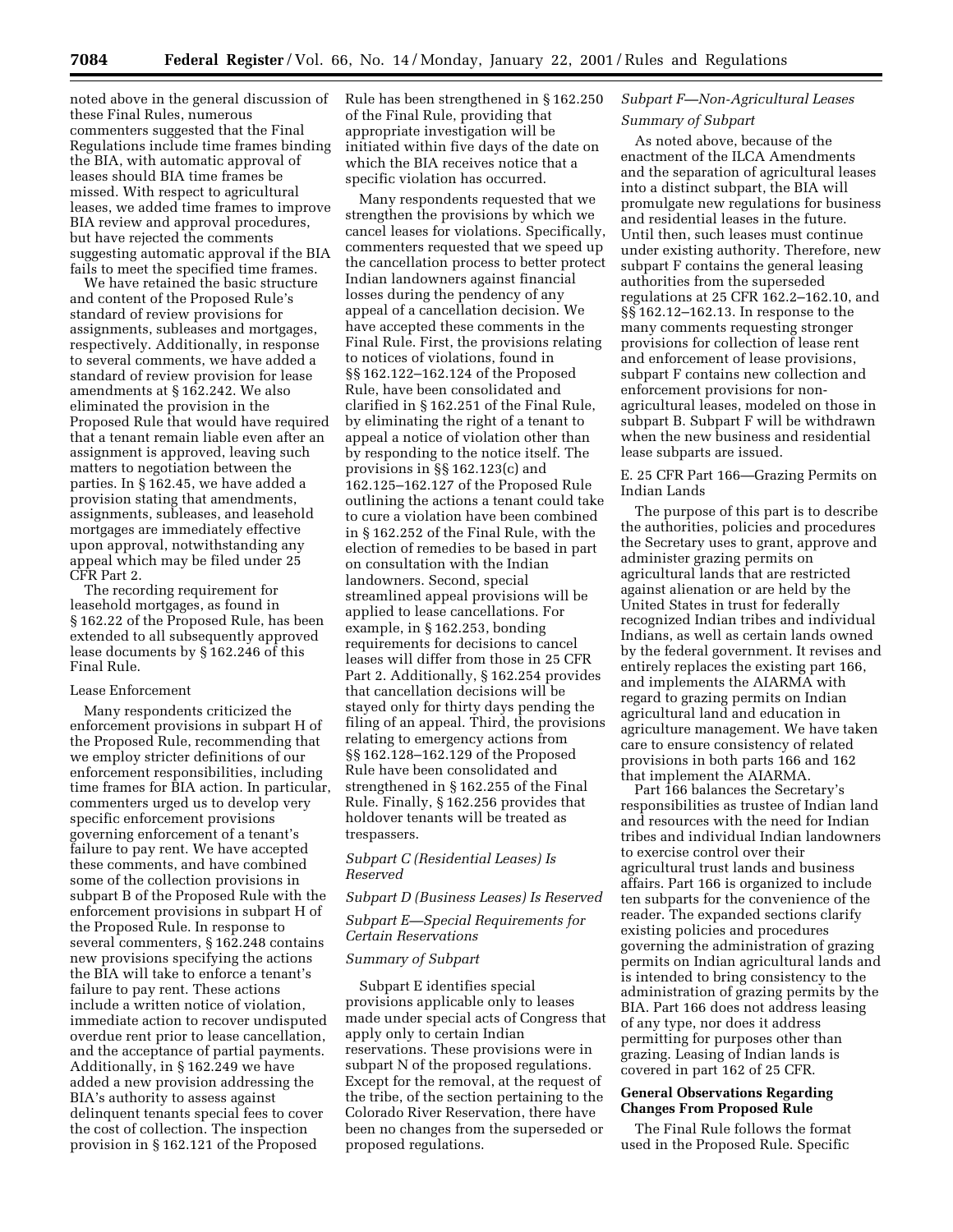changes and responses to significant comments are outlined below.

# *Subpart A—Purpose, Scope, and Definitions*

# Summary of Subpart

Subpart A addresses the purpose and scope of part 166 and describes the authorities, policies, and procedures the Secretary uses to approve, grant, and administer grazing permits of Indian agricultural land. This subpart also defines key terms used throughout part 166. These terms are consistent with those found in the AIARMA.

#### **Comments**

As we noted in our general discussion of the final regulation and our discussion of part 162, several commenters recommended that the BIA develop a stand-alone rule to implement the AIARMA exclusively. This recommendation was not accepted. Part 166 fully implements the AIARMA as it pertains to grazing permits on Indian land.

One tribe recommended that the Final Rule not impact tribal grazing lands currently governed by other parts of Title 25 of the Code of Federal Regulations. This recommendation was accepted. Section 166.1(c) was added to clarify that tribal grazing programs authorized under separate statutory authority are not subject to part 166.

Several respondents requested clarification of definitions including ''conservation practices,'' ''fair annual rental,'' ''majority interest,'' ''on-and-off grazing permit,'' ''owner's use,'' and "parcel." These comment were accepted and the revisions have been incorporated into the definitions found in subpart A. Also in response to several comments, all the definitions were reviewed and revised to maintain consistency with the AIARMA and part 162.

# *Subpart B—Tribal Policies and Laws Pertaining to Permits*

### Summary of Subpart

Under subpart B, tribal laws and ordinances, including laws regulating the environment, cultural or historic preservation, land use, and other activities under tribal jurisdiction, apply to grazing permits on Indian agricultural lands unless such tribal laws and ordinances are prohibited by federal law. Tribes are responsible for enforcing tribal laws and ordinances pertaining to Indian agricultural lands with the assistance of the Secretary.

Consistent with the AIARMA, this subpart makes clear that when authorized by an appropriate tribal

resolution, the Secretary will comply with certain general tribal policies pertaining to permitting on Indian agricultural lands. Also consistent with the AIARMA, subpart B provides that individual Indian landowners who have at least a 50% interest in a fractionated tract of Indian land can exempt their Indian land from the Secretary's implementation of these certain general tribal policies by submitting a written request to the BIA.

# **Comments**

Similar to part 162, many comments questioned provisions of part 166 that allow individual Indian land owners to exempt their lands from certain general tribal policies pertaining to permitting on Indian agricultural lands. Comments also recommended that tribes should not be authorized to define ''highly fractionated undivided heirship lands.'' These comments were not accepted. Section 3715(b) of the AIARMA authorizes tribes to establish certain general tribal policies pertaining to permitting on Indian agricultural lands through an appropriate tribal resolution which also includes the authorization of tribes to define ''highly fractionated undivided heirship lands'' for notification purposes. Section 3715(c)(3) of the AIARMA authorizes individual Indian landowners who have at least a 50% interest in a fractionated tract of Indian land to exempt their Indian land from the Secretary's implementation of these certain general tribal policies pertaining to permitting on Indian agricultural lands by submitting a written request to the BIA. Part 166 fully complies with these provisions of the AIARMA.

Many comments recommended that tribes not be required to notify the BIA when new tribal laws or policies are enacted. These comments were not accepted. Section 3712(b) of the AIARMA requires the Secretary to provide notice of tribal laws or policies to persons or entities undertaking activities on Indian agricultural lands. It is reasonable to require tribes to notify the BIA of new applicable tribal laws or policies so that the Secretary may comply with the AIARMA. This notice requirement does not invalidate tribal laws or policies if tribes do not provide the BIA with notice of such new laws or policies. Finally, in response to comments, a provision was added in § 166.104 that states the BIA will notify affected Indian landowners, in addition to permittees, of new applicable tribal laws or policies.

# *Subpart C—Permit Requirements*

# Summary of Subpart

This subpart describes general requirements for obtaining a grazing permit, obtaining a grazing permit (leasehold) mortgage, modifying and assigning a grazing permit, and subpermitting of an existing grazing permit. This subpart also recognizes the authority of tribes to determine the duration of permits on tribal lands. Pursuant to the AIARMA, 25 USC 3715(a), subpart C provides that grazing permits would be generally granted for a period of ten years unless a longer term of up to 25 years is appropriate.

Subpart C recognizes that the Secretary has authority to grant or approve only permits of trust interests in Indian lands. Subpart C also makes clear that to ensure the preservation and proper use of trust lands, the Secretary requires permittees to conduct grazing operations in accordance with tribal goals and priorities for multiple use, sustained yield, agricultural resource management planning, and sound conservation practices. This subpart further requires permittees to fulfill all financial obligations to the Indian landowners and to conduct only those activities authorized by the grazing permit. Failure by a permittee to meet these expectations may result in an imposition of fines or penalties under subpart H, ''Permit Violations,'' or subpart I, ''Trespass,'' in order to protect the interests of the Indian landowners.

# Comments

Several comments recommended a clarification of whether the BIA must approve tribal permits. The recommendation was accepted. Clarifications were made in § 166.1 of subpart A which describe specific circumstances for which Secretarial approval is not required for tribal permits.

Many respondents recommended that the regulations provide protection to Indian landowners so that their land may not be subpermitted at higher rates without a commensurate benefit to the Indian landowners. These recommendations were accepted. Section 166.229 provides protection to the Indian landowner by requiring BIA approval and the written consent of all parties to the permit (including Indian landowners) prior to an amendment, modification, assignment, transfer, or subpermit.

The proposal to eliminate the ''onand-off'' grazing permit system that allowed for the administration of range units that involve both trust and nontrust lands was the subject of many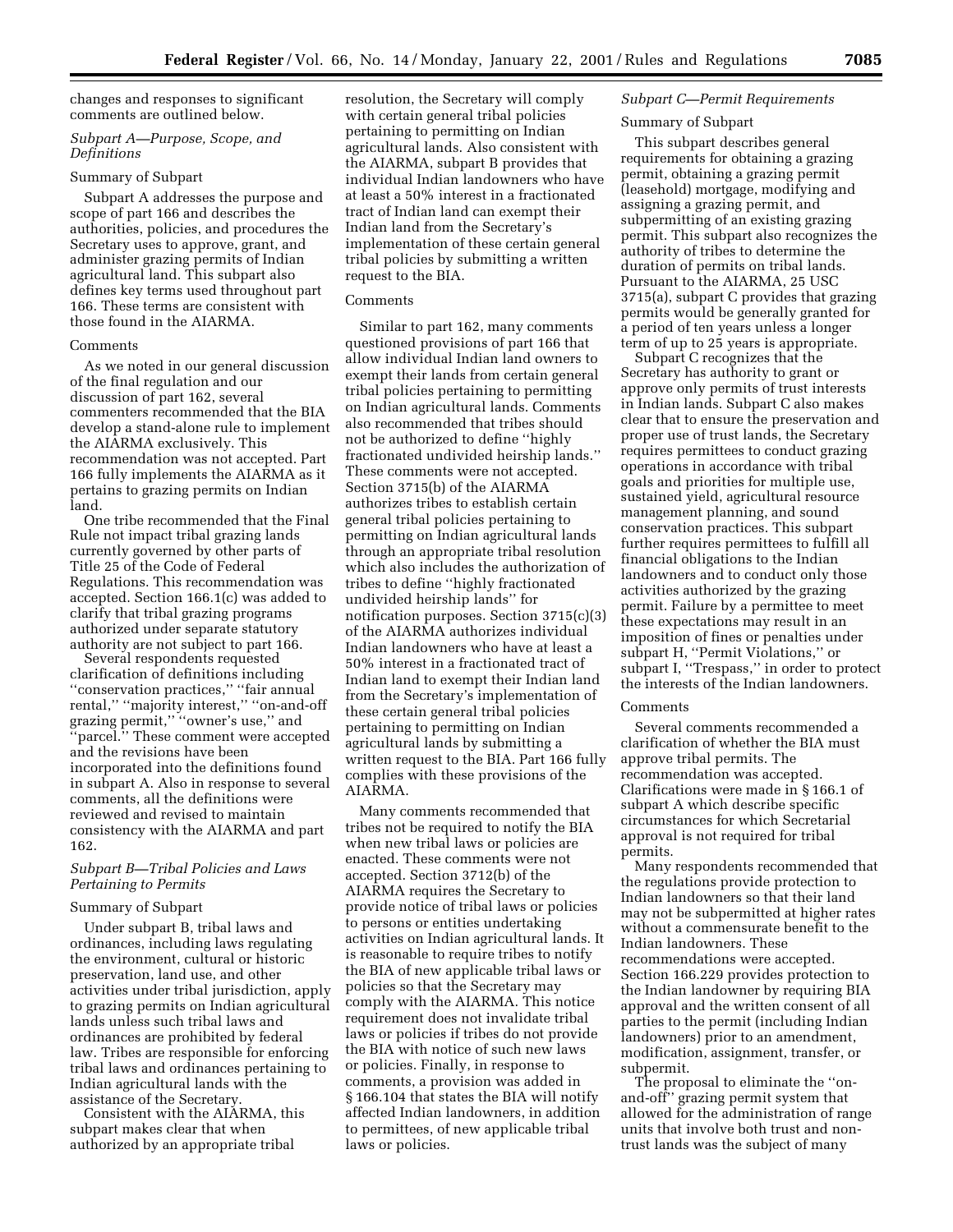concerns. These respondents raised concerns about prudent range management practices where grazing trust land is permitted adjacent to nontrust land where grazing also occurs. These comments were accepted. A new provision, § 166.308, was added to allow the modification of the number of animals on permitted Indian land in order to accommodate adjacent nontrust lands so long as the conservation plan and the permit for the permitted Indian land accounts for this practice. However, the Secretary has no management authority over non-trust lands and will not approve grazing on non-trust lands.

The non-trust interest provisions previously located in subpart C of the Proposed Rule was eliminated. A discussion of the Secretary's responsibility regarding non-trust interest is now found in § 166.1.

A small number of comments recommended that leasehold mortgages not be allowed on grazing permits. Because such mortgages can be an important mechanism for economic development, these comments were not accepted. Section 166.223 preserves the option of mortgages on the permitted interest for those wishing to do so. Such mortgages apply only to the permit interest, not the interest in Indian land, and are a valid source of secured lending. The BIA recognizes that leasehold mortgages should be available where the parties to the permit agree. Mortgaging a permit interest is not required, and the parties to the permit remain free to negotiate a provision to allow or disallow such mortgages.

Several comments recommended that part 166 contain a 30-day time frame for notifying permittees of the removal of tribal land from a range unit. These comments were not accepted. Permittees require a reasonable time to make other arrangements for their livestock when tribal lands are removed from a range unit. Thus, § 166.228 continues the current 180-day notice requirement.

Several comments recommended that tribes be responsible for conducting their own appraisals and valuations. While the comments have merit, the Secretary has a trust responsibility to ensure that appropriate valuation is obtained for each permit. Tribes may conduct their own valuations in addition to valuations required by part 166.

Several comments recommended that the BIA should not limit valuation methods to appraisals. These comments were accepted. Section 166.401 was rewritten to clarify that additional valuation methods may be employed as

appropriate if consistent with the Uniform Standards of Professional Appraisal Practices (USPAP).

Many comments recommended that emancipated minors be recognized as adults and be authorized to grant permits on their own behalf. These comments were accepted. Section 166.202 was re-written to enable emancipated minors to grant grazing permits on their own behalf.

A number of respondents recommended that part 166 clarify the Indian landowner's responsibility in negotiating and advertising permits. These comments were accepted. Sections 166.220 and 166.221 were clarified to reflect that Indian landowners may negotiate permits and advertise for bids. The BIA will continue to assist Indian landowners with negotiations and advertisement or negotiate or advertise on behalf of Indian landowners when requested.

# *Subpart D—Land and Operations Management*

# Summary of Subpart

Subpart D, ''Land Operations and Management,'' describes how the BIA will establish range units and grazing capacity in consultation with Indian landowners.

All grazing permits issued under subpart D must be consistent with an agricultural resource management plan prepared in accordance with § 3711(b) of the AIARMA by a tribe or by the BIA in close consultation with a tribe. To ensure that a permittee's intended objectives regarding animal husbandry and other grazing issues represent sound practice, § 166.312 requires that a conservation management plan be developed with the permittee for each permit. The conservation management plan must be consistent with the tribe's approved agricultural resource management plan.

# Comments

Several comments recommended that the Final Rule include an ''on-and-off'' grazing permit that allows the number of animals and/or season of use to be modified on the permitted land if adjacent trust or non-trust rangelands are used. These comments were accepted. Section 166.308 of this subpart describes how the number of animals and/or adjacent trust or nontrust rangelands may be included in an ''on-and-off'' grazing permit.

Several comments recommended that the final rule accommodate tribes that wish to decide livestock ownership requirements on tribal land, including those pertaining to non-Indian cattle

owners and Indian cattle enterprises. These recommendations were accepted. A new provision, § 166.309, was added to support the tribe's authority to determine tribal livestock ownership requirements on tribal lands.

Several respondents recommended that conservation plans not be developed by permittees, and that tribes should be included when preparing and evaluating conservation plans. Many also recommended that part 166 provide greater specificity on how tribes should develop their agriculture resource management plans. Section 166.312 provides that conservation plans will be developed with the permittee for each permit and must be approved by the BIA prior to issuance of the permit. The conservation plan must also be consistent with the tribe's agriculture resource management plans in accordance with the AIARMA. As written, § 166.312 does not mandate options by which tribes may fund or contract plan development in order to maintain flexibility.

Several commenters recommended that part 166 identify who would be liable for completing or maintaining a conservation practice through a USDA cost share program or other similar program if the permittee no longer holds the permit. These comments were accepted. A new provision, § 166.315, was added that requires the parties to the permit to negotiate and identify which party will be responsible for completing and/or maintaining a conservation practice should the permit expire or be canceled.

# *Subpart E—Grazing Rental Rates, Payments, and Late Payment Collections*

#### Summary of Subpart

Subpart E, ''Grazing Rental Rates, Payments, and Late Payment Collections'' preserves the ability of tribes to establish grazing rental rates on tribal lands. The BIA continues to set the grazing rental rates for individually owned Indian land. This subpart clarifies the procedures by which tribes may set grazing rental rates higher or lower than the BIA's established fair annual rental rate.

As trustee, the Secretary must determine the fair annual rental value of Indian trust lands in order to assist Indian landowners in negotiating permits with potential permittees and to determine if a permit is in the best interest of the Indian landowner. Subpart E clarifies that the BIA will determine fair annual rental value for grazing permits on Indian agricultural lands by appraisal, advertisement,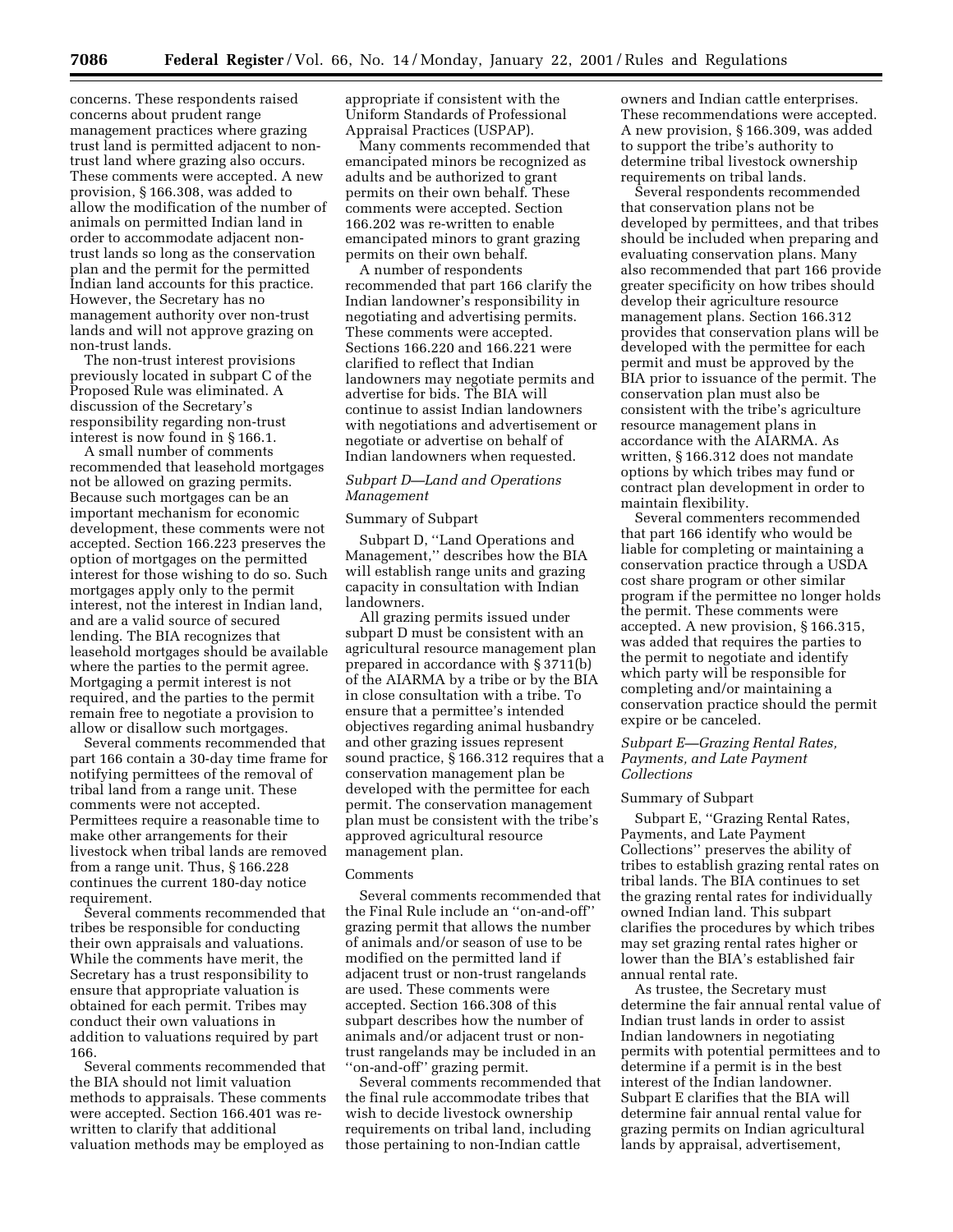competitive bidding, or any other appropriate method that complies with the USPAP. The BIA does not intend to specify in part 166 the particular method for appraising agricultural land; rather, ensuring flexibility in choosing an appraisal method allows the Secretary to most effectively discharge his responsibility as trustee.

Subpart E continues the practice of direct payments to Indian landowners, and requires adequate proof of payment.

In § 166.424, the BIA will prorate grazing rental payments made to each Indian landowner according to the forage production that each parcel of Indian land contributes to the permit, annual rental rate of each parcel, and the Indian landowner's interest in each parcel.

#### Comments

Many comments recommended that the BIA clarify and expand payment methods to allow greater flexibility for landowners such as by allowing rental payments by electronic funds transfer, personal, and business checks. These comments were accepted. In addition, § 166.419(c) allows for partial rental payments only under special circumstances with the written consent of the parties to the permit and the BIA approval when necessary to obtain the maximum payment possible for the Indian landowner.

Many comments were received about the BIA's obligation to collect late rental payments owed to Indian landowners. These comments were accepted. Part 166 includes new provisions that describe the BIA's responsibility in collecting late rental payments. For example, § 166.419 describes the collection actions the BIA will take (including canceling the permit, assessing payment penalties, interest, and administrative fees, and referring unpaid debts to the United States Department of Treasury for collection) against a permittee to collect on a late payment. The NCAI recommended that the BIA adopt a collection process from another federal agency that would initiate trespass action immediately for non-payment of rental payments. This recommendation was not accepted because permits must be canceled before a permittee can be determined to be in trespass.

# *Subpart F—Administrative and Tribal Fees*

### Summary of Subpart

Subpart F, ''Administrative and Tribal Fees,'' provides a schedule of administrative fees based on the dollar value of the permit. This subpart

provides a minimum and maximum administrative fee amount. The BIA continues to be able to waive such administrative fees. This subpart also acknowledges that tribes may establish and collect their own administrative fees in addition to administrative fees assessed by the BIA.

#### Comments

Several comments recommended that the BIA use a flat administrative fee rate to charge permittees for the administration of permits. These comments were accepted. The BIA will charge a flat three percent administrative fee based on the annual grazing rental to cover costs associated with the performance of administrative duties. The existing minimum and maximum administrative fees described in the proposed regulation were retained in § 166.501(b).

# *Subpart G—Bonding and Insurance Requirements*

# Summary of Subpart

Subpart G, ''Bonding and Insurance Requirements,'' clarifies current BIA practices by requiring that a bond be provided for each permit issued to ensure performance and compliance with permit terms. Upon request of an Indian landowner, the BIA may waive the bond requirement. For grazing permits on tribal lands, this subpart recognizes tribal authority to negotiate the form of the bond.

### Comments

Many comments recommended that part 166 include bonding requirements that address overgrazing on Indian lands. These comments were accepted. Section 166.601(a)(4) as described in the proposed regulation was retained and allows a bond to be applied to the costs of restoration and reclamation of Indian land damaged by a permittee. Also, § 166.602(b) states that Indian landowners may negotiate a permit term that specifies the use of any bond forms described in § 166.602(a).

Several comments recommended that the BIA pay interest on cash bonds. These comments were not accepted. Cash bonds are not trust funds and are not administered as trust funds, and therefore are ineligible for interest payments without additional statutory authority.

# *Subpart H—Permit Violations*

#### Summary of Subpart

Subpart H, ''Permit Violations,'' provides for Secretarial action should the BIA learn that a violation of the

terms of a grazing permit may have occurred.

# Comments

Several comments recommended that grazing unit inspections by the BIA for permit compliance be required more often than one time per year. These comments were not accepted. Due to the varying circumstances of each range unit, flexibility in grazing unit inspections must be maintained. While the BIA intends to increase its ability to monitor range units for permit compliance, the BIA must continue to rely on information provided by Indian landowners. Thus, § 166.703(a) was added to clarify that Indian landowners may contact the BIA to request that appropriate enforcement action be taken by the BIA should an Indian landowner believe that a violation has occurred.

Several comments recommended that the final rule support the tribe's authority to adopt its own appeal process for range unit violations. These comments were accepted. Section 166.702 was modified so that the parties to a grazing permit may negotiate a provision in the permit that would defer to tribal remedies for permit violations.

### *Subpart I—Trespass*

### Summary of Subpart

Subpart I, ''Trespass,'' defines trespass under a grazing permit to include any unauthorized occupancy, use of or action on Indian agricultural or government lands assigned to the control of a tribe. This subpart describes the process for trespass notification, enforcement, actions, penalties, damages, and costs.

#### Comments

Many comments recommended that part 166 should include a trespass inspection schedule. These comments were not accepted. As with grazing unit inspections under subpart H, flexibility in inspections must be maintained to take into account varying range unit circumstances and the need to rely on Indian landowners. Part 166 provides that the BIA will continue to act on specific information about trespass on Indian agricultural lands. Section 166.801 clarifies our obligation to investigate and respond to allegations of trespass.

Several comments recommended that penalties received from a grazing trespass be paid directly to the permittee. These comments were partially accepted. Section 3713(c) of the AIARMA authorizes the payment of proceeds from trespass for the loss of forage or other damage. However, the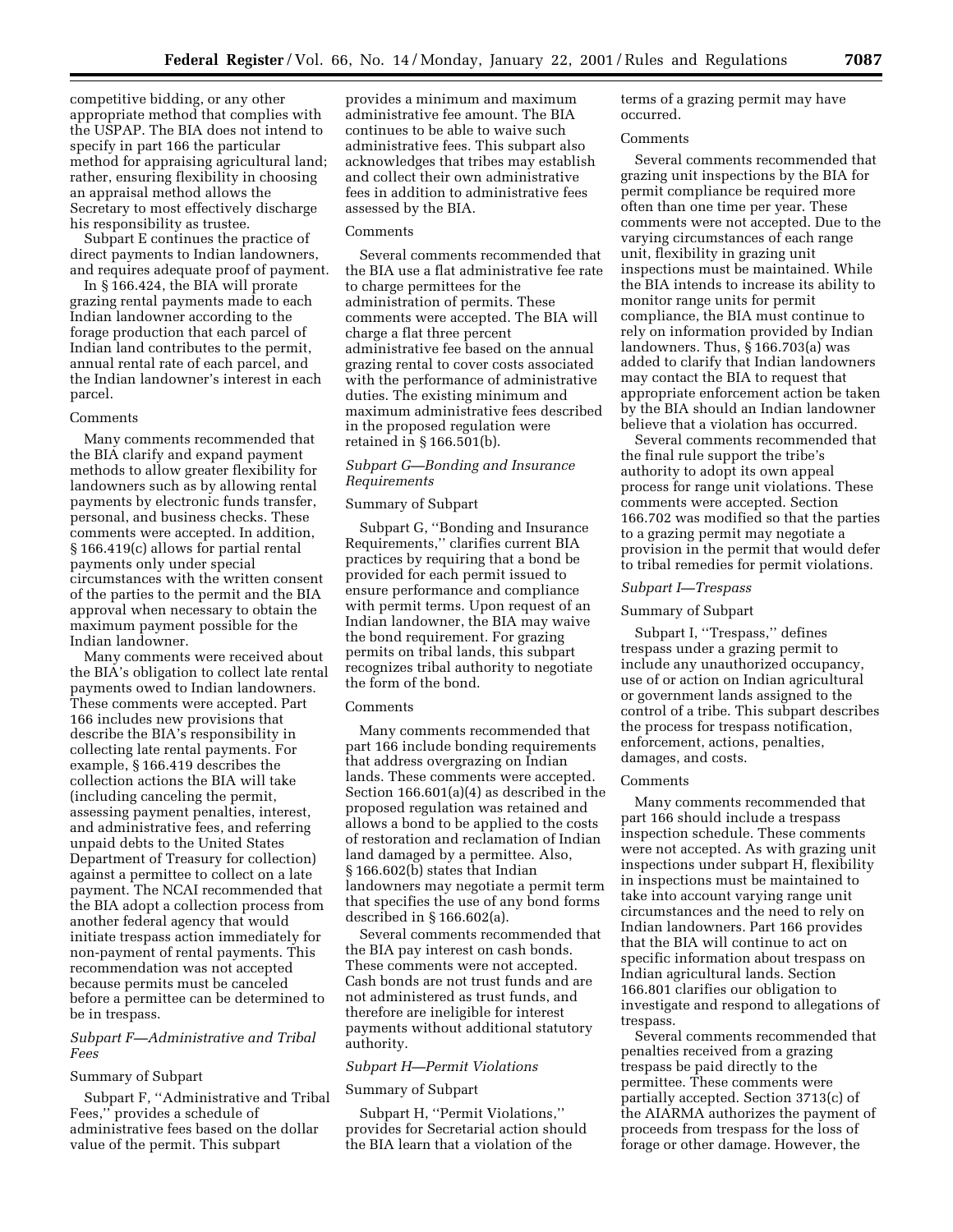AIARMA is unclear as to whether permittees are to receive all or some of such proceeds. The BIA recognizes that the loss of forage or other damage is often sustained by the permittee. In order to provide for trespass payments to permittees (as an affected party under section 166.818) for the loss of forage or damage due to trespass, the parties to the permit may include a trespass reimbursement provision in the permit that allows for such reimbursement.

One comment recommended the final rule should not suggest that tribes are required to adopt the trespass provisions of part 166 in order to secure tribal trespass jurisdiction. This comment was accepted. Section 166.802(b) was added to specifically recognize the authority of tribes to take any trespass action tribal law may allow.

# *Subpart J—Agriculture Education, Education Assistance, Recruitment, and Training*

### Summary of Subpart

Subpart J, Agriculture Education, Education Assistance, Recruitment, and Training, outlines the provisions for implementing subchapter II of the AIARMA, Education in Agriculture Management.

### Comments

Many comments recommended that students receive one year of funding for one year worked in the agricultural education program in accordance with the AIARMA. This comment was accepted. Section 166.901(f)(3) was changed to support the requirement that students enter into an obligated service agreement to serve as a professional resource manager or agriculture-related professional with an approved organization for one year in exchange for each year in the program.

# *Subpart K—Records*

As noted previously, new provisions have been added addressing the ownership and maintenance of trust records associated with the performance of this part. These provisions replace those in subpart K of the Proposed Rule.

# **IV. Procedural Requirements**

### *A. Review Under Executive Order 12866*

Under Executive Order 12866 (58 FR 51735, October 4, 1993), OMB must determine whether the regulatory action is ''significant'' and therefore subject to the requirements of the Executive Order. The Order defines ''significant regulatory action'' as one that is likely to result in a rule that may:

(1) Have an annual effect on the economy of \$100 million or more or adversely affect in a material way the economy, a sector of the economy, productivity, competition, jobs, the environment, public health or safety, or State, local, or tribal governments or communities;

(2) Create a serious inconsistency or otherwise interfere with an action taken or planned by another agency;

(3) Materially alter the budgetary impact of entitlements, grants, user fees, or loan programs or the rights and obligations of recipients thereof; or

(4) Raise novel legal or policy issues arising out of legal mandates, the President's priorities, or the principles set forth in the Executive Order.

Accordingly, OMB has determined that this rule is not a significant regulatory action and is largely administrative and technical in nature. The rule describes how the federal government will administer its trust responsibility in managing the trust fund accounts. Thus, the impact of the rule is confined to the federal government and the Indian trust beneficiaries and does not impose a compliance burden on the economy generally. The Department did submit the entire Proposed Rule for review by the Office of Information and Regulatory Affairs of the Office of Management and Budget (OMB) as a significant policy matter impacting all federallyrecognized Indian tribes and individual Indians. This decision was made because of the magnitude of the monies involved in Indian trust matters and the notion that any revisions to existing regulations that impact trust account management could have significant impacts on tribal governments, communities and individual Indians. In particular, the Department conducted an economic analysis of the revisions to part 115 and found that there were significant benefits in management, security and reporting of trust accounts and only small increases on tribal governments or individual Indians. The increased benefits are better identification of funds, ability to gain performance reports on tribal or individual accounts, clarifications in what funds could be deposited into such accounts, better distribution procedures, and clarifications on when and how such accounts could be restricted or otherwise encumbered. The revisions to part 115 were found to have potential for administrative savings.

# *B. Review Under Executive Order 12988*

With respect to the review of existing regulations and the promulgation of new regulations, section 3(a) of

Executive Order 12988, ''Civil Justice Reform,'' 61 FR 4729 (February 7, 1996), imposes on Executive agencies the general duty to adhere to the following requirements: (1) Eliminate drafting errors and ambiguity; (2) write regulations to minimize litigation; and (3) provide a clear legal standard for affected conduct rather than a general standard and promote simplification and burden reduction. With regard to the review required by section 3(a), section (b) of Executive Order 12988 specifically requires that Executive agencies make every reasonable effort to ensure that the regulation: (1) Clearly specifies the preemptive effect, if any; (2) clearly specifies any effect on existing federal law or regulation; (3) provides a clear legal standard for affected conduct while promoting simplification and burden reduction; (4) specifies the retroactive effect, if any; (5) adequately defines key terms; and (6) addresses other important issues affecting clarity and general draftsmanship under any guidelines issued by the Attorney General. Section 3(c) of Executive Order 12988 requires Executive agencies to review regulations in light of applicable standards in section 3(a) and section 3(b) to determine whether they are met or it is unreasonable to meet one or more of them. The Department of the Interior has determined that, to the extent permitted by law, the proposed regulation meets the relevant standards of Executive Order 12988.

# *C. Review Under the Regulatory Flexibility Act*

This rule was reviewed under the Regulatory Flexibility Act, 5 U.S.C. 601 *et seq.,* which requires preparation of a regulatory flexibility analysis for any rule which is likely to have significant economic impact on a substantial number of small entities. This rule streamlines the Department's policies, procedures, provisions and clauses that apply to certain Indian trust resources. Indian tribes are not small entities under the Regulatory Flexibility Act. Any impacts on identified small entities affected by this rulemaking are minimal as they would concern a small number of farmers, ranchers, and individuals doing business on Indian lands. Accordingly, the Department of the Interior has determined that this regulation will not have a significant economic impact on a substantial number of small entities, and, therefore, no regulatory flexibility analysis has been prepared.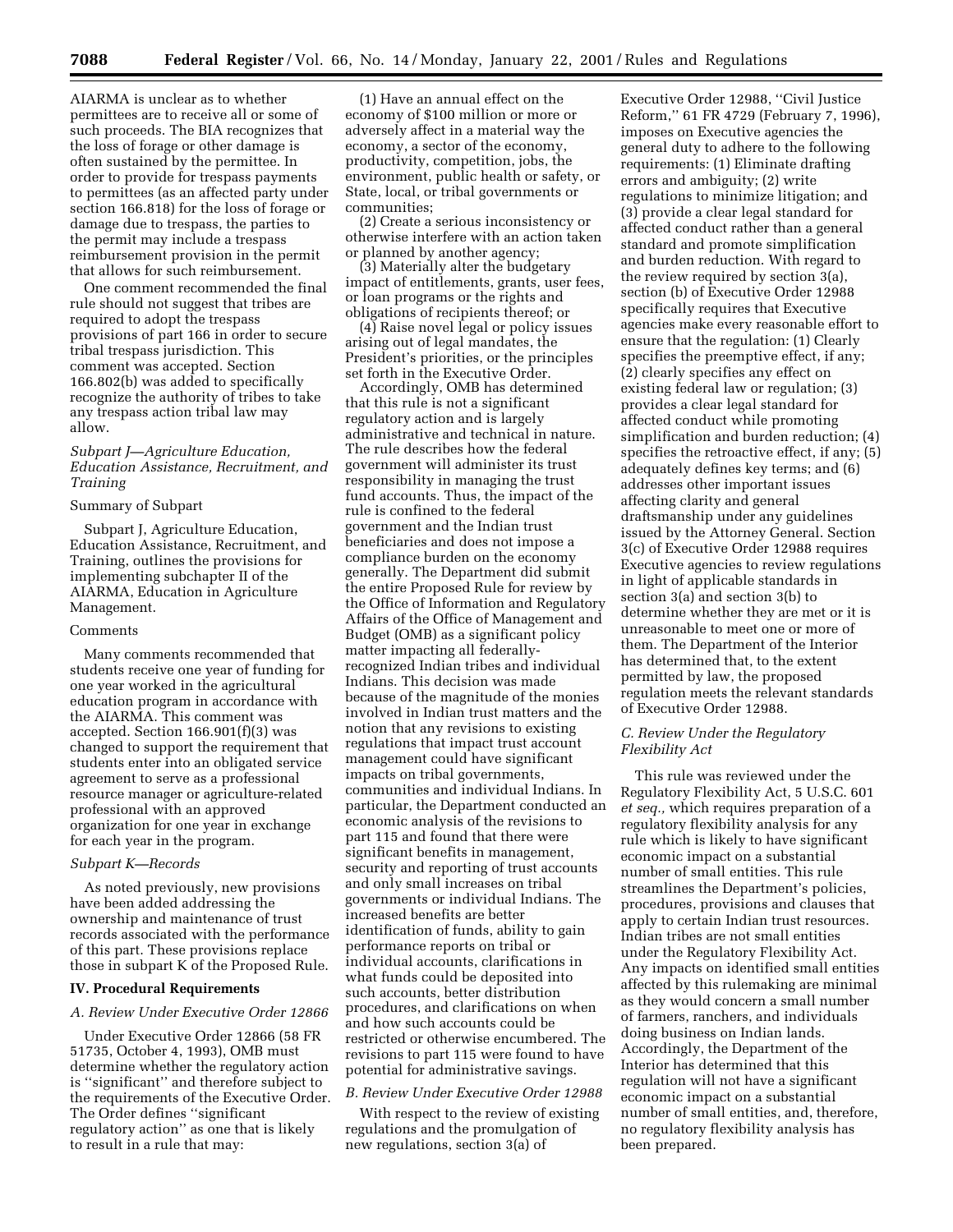# *D. Review Under the Small Business Regulatory Enforcement Fairness Act of 1996 (SBREFA)*

This rule is not a major rule as defined by section 804 of the Small Business Regulatory Enforcement Fairness Act of 1996. This rule will not result in an annual effect on the economy of \$100 million or more. The revised parts represent programs that are ongoing within the BIA and no new monies are being introduced into the stream of commerce. This rule will not result in a major increase in costs or prices. The effect of this rulemaking will be to streamline ongoing policies, procedures and management operations of the BIA in their handling of tribal and individual Indian trust resources. No increases in costs for administration will, therefore, be realized and no prices would be impacted through these administrative and technical clarifications of existing field practice. This rulemaking will not result in any significant adverse effects on competition, employment, investment, productivity, innovation, or on the ability of the United States-based companies to compete with foreignbased companies in domestic and export markets. The impact of the rulemaking will be realized by tribal governments and individual Indians having a protected trust resource. These administrative and technical clarifications of Departmental policy and procedure will not otherwise have a significant impact on any other small businesses or enterprises.

# *E. Review Under the Paperwork Reduction Act*

This rulemaking requires an information collection from 10 or more parties and a submission under the Paperwork Reduction Act of 1995, Public Law 104–13, is required. Accordingly, the Department prepared an OMB form 83–I for review and approval by OMB. Having reviewed the submissions of the Department with respect to the burden hours of each part of this rulemaking, along with any comments that were submitted by the reviewing public, OMB has approved the information collection requirements contained in this rulemaking and has assigned OMB control number 1076– 0154.

# *F. Review Under Executive Order 13132—Federalism*

This rule does not have substantial direct effects on the States, on the relationship between the national government and the States, or on the distribution of power and

responsibilities among the various levels of government. While this rule will impact tribal governments, there is no Federalism impact on the trust relationship or balance of power between the United States government and the various tribal governments affected by this rulemaking. Therefore, in accordance with Executive Order 13132, it is determined that this rule has no sufficient federalism implications to warrant the preparation of a Federalism Assessment.

# *G. Review Under the National Environmental Policy Act of 1969*

This rule does not constitute a major federal action significantly affecting the quality of the human environment. Therefore, neither an Environmental Assessment nor an Environmental Impact Statement is necessary for this rule.

# *H. Review Under the Unfunded Mandates Reform Act of 1995*

Title II of the Unfunded Mandates Reform Act of 1995, Public Law 104–4, establishes requirements for federal agencies to assess the effects of their regulatory actions on state, local, and tribal governments and the private sector. Under section 202 of the Act, the Department generally must prepare a written statement, including a costbenefit analysis, for proposed and final rules with ''federal mandates'' that may result in expenditures to state, local, and tribal governments, in the aggregate, or to the private sector, of \$100 million or more in any one year. The Department, however, determined that the rulemaking would uniquely affect tribal governments and, accordingly, followed Departmental and Administration protocols in consulting with tribal governments on this rulemaking. See discussion on consultations found in the Background section of this preamble. These consultations were in keeping with the President's Executive Order 13084, ''Consultation and Coordination with Indian Tribal Governments.''

#### **List of Subjects**

# *25 CFR Part 15*

Estates, Indians—law.

### *25 CFR Part 114*

Accounting, Indians—business and finance.

### *25 CFR Part 115*

Administrative practice and procedure, Indians—business and finance.

# *25 CFR Part 162*

Indians—lands.

# *25 CFR Part 166*

Grazing lands, Indians—lands, Livestock.

For the reasons stated in the preamble, the Department of the Interior, Bureau of Indian Affairs, amends 25 CFR as follows:

# **PART 15—PROBATE OF INDIAN ESTATES, EXCEPT FOR MEMBERS OF THE FIVE CIVILIZED TRIBES**

1. Part 15 is revised to read as follows:

#### **Subpart A—Introduction**

# Sec.<br>15.1

- What is the purpose of this part?
- 15.2 What terms do I need to know?
- 15.3 Will the Secretary probate all the property in Indian estates?
- 15.4 How does the probate process work?

### **Subpart B—Starting the Probate Process**

- 15.101 How do I begin the BIA probate process?
- 15.102 May I notify the BIA of a death if I am not related to the decedent?
- 15.103 When should the BIA be notified of a death?
- 15.104 What other documents does the BIA need to process a probate package?
- 15.105 Will the BIA wait to begin the probate process until it is notified of the decedent's death?
- 15.106 Can I get emergency assistance for funeral services from the decedent's IIM account?<br>15.107 Who
- Who prepares an Indian probate package?
- 15.108 What agency prepares the probate package if the decedent was not an enrolled member of a tribe or is a member of more than one tribe?
- 15.109 Can a probable heir or beneficiary give up his/her interest in trust or restricted lands or trust funds?

#### **Subpart C—Preparing the Probate Package**

- 15.201 What will the BIA do with the documents that I provide?
- 15.202 What must the complete probate package contain?
- 15.203 What happens after the BIA prepares the probate package?
- 15.204 After the probate package has been sent to a BIA deciding official, may I still request a formal hearing with an ALJ?
- 15.205 When will the BIA refer a probate to the OHA?
- 15.206 Is there a summary process for distributing an estate with only trust cash assets?

### **Subpart D—Probate Processing, Claims and Distributions**

- 15.301 What does the attorney decision maker do with the probate package?
- 15.302 What law is used by the deciding official to determine the distribution of the trust estate?
- 15.303 If the decedent owed me money, how do I file a claim against the estate?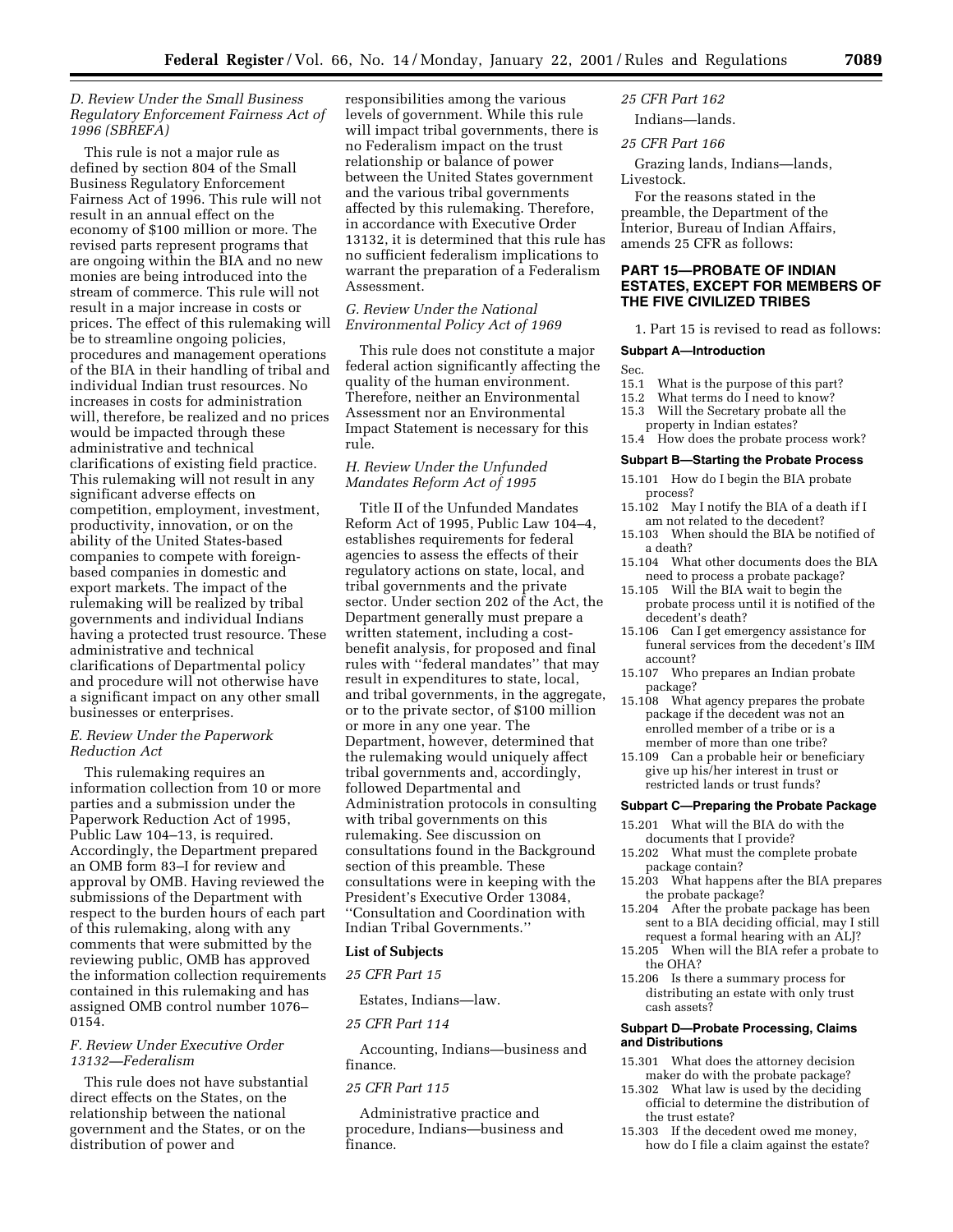- 15.304 How does the BIA deciding official determine if a claim will be allowed and paid?
- 15.305 What claims will be paid first?
- 15.306 Can the BIA deciding official reduce the amount of claims?
- 15.307 What if there is not enough money in the decedent's IIM account to pay all claims?
- 15.308 Will the BIA use future income to pay claims?
- 15.309 Will the BIA deciding official authorize payment of interest or penalties accruing after the date of death?
- 15.310 When will the BIA deciding official issue a decision on the probate?
- 15.311 What is in the written decision/ order of the BIA deciding official?
- 15.312 What happens after the decision is made?

#### **Subpart E—Appeals**

- 15.401 May I appeal the decision of the BIA deciding official?
- 15.402 How do I file an appeal of the decision/order?
- 15.403 How long do I have to file an appeal?
- 15.404 What will happen to the estate if an appeal is filed?
- 15.405 How does the ALJ review a decision issued by a BIA deciding official?

### **Subpart F—Information and Records**

- 15.501 If I have a question about a probate that has been assigned to a BIA deciding official, may I contact the deciding official directly?
- 15.502 How can I find out the status of a probate?
- 15.503 Who owns the records associated with this part?
- 15.504 How must records associated with this part be preserved?

**Authority:** Secs. 1, 2, 36 Stat. 855, as amended, 856, as amended, sec. 1, 38 Stat. 588, 42 Stat. 1185, as amended, secs. 1, 2, 56 Stat. 1021, 1022, 25 U.S.C. 372, 373, 374, 373a, 373b; Federal Records Act, as amended, 44 U.S.C. § 3101, *et seq.* (1950).

*Cross reference:* For special rules applying to proceedings in Indian Probate (Determination of Heirs and Approval of Wills, Except for Members of the Five Civilized Tribes and Osage Indians), including hearings and appeals within the jurisdiction of the Office of Hearings and Appeals, see Title 43, Code of Federal Regulations, Part 4, Subpart D; Funds of deceased Indians other than the Five Civilized Tribes, see Title 25 Code of Federal Regulations, Part 115.

# **Subpart A—Introduction**

# **§ 15.1 What is the purpose of this part?**

This part contains the procedures that the Secretary follows to initiate the probate of the trust estate of a deceased individual Indian who owned trust or restricted property. This part tells you how to file the necessary documents to probate the trust estate. This part also describes how probates will be

processed by the BIA, and how probates may be sent to the OHA for disposition.

# **§ 15.2 What terms do I need to know?**

*ALJ* means an administrative law judge or other employee of the Department of the Interior's Office of Hearings and Appeals (OHA) upon whom authority has been conferred by the Secretary to conduct hearings in accordance with 43 CFR Part 4 Subpart D.

*BIA* means the Bureau of Indian Affairs within the Department of the Interior.

*IIM account* means Individual Indian Money Account.

*LTRO* means the Land Titles and Records Office within the BIA.

*OHA* means the Hearings Division, Office of Hearings and Appeals, Department of the Interior.

*OTFM* means the Office of Trust Funds Management, within the Office of the Special Trustee for American Indians, Department of the Interior, or its authorized representative.

*Agency* means the agency office or any other designated office in the BIA having jurisdiction over trust or restricted property and money. This term also means any office of a tribe which has contracted or compacted the BIA probate function under 25 U.S.C. § 450f or 25 U.S.C. § 458cc.

*Attorney decision maker* means an attorney with the BIA, who reviews a probate package, determines heirs, approves wills and beneficiaries of the will, determines creditors claims, and issues a written decision.

*Beneficiary* means any individual who receives trust or restricted property or money in a decedent's will.

*Day* means a calendar day, unless otherwise stated.

*Decedent* means a person who is deceased.

*Deciding official* means the official with the delegated authority to make a decision on a probate matter, and may include a BIA regional director, agency superintendent, field representative, or attorney decision maker (BIA deciding official); or an OHA ALJ or other OHA designated official (OHA deciding official).

*Decision/order* means a written document issued by the deciding official determining heirs, approving wills and beneficiaries of the will, approving creditors claims, and ordering distribution of property and money.

*Domicile* means the legal residence of the person.

*Estate* means the trust cash assets, restricted or trust lands owned by the decedent at the time of his death.

*Form OHA–7* means a form issued by the OHA which lists data for heirship and family history, and provides information on any wills, trust and restricted property, adoptions, names and addresses of all interested parties.

*Heir* means any individual who receives trust or restricted property or money from a decedent in an intestate proceeding.

*IIM account* means funds held in an individual Indian monies account by the OTFM or a tribe performing this function under a contract or compact.

*Interested parties* means any probable or actual heir, any beneficiary under a will, any party asserting a claim against a deceased Indian's estate, and any tribe having a statutory option to purchase the trust or restricted property interest of a decedent.

*Intestate* means the decedent died without a will.

*Minor* means an individual that has not reached age of majority as defined by the applicable tribal or state law.

*Probate* means the legal process by which applicable tribal law, state law, or federal law that affects the distribution of the decedent's estate is applied to: (1) determine the heirs; (2) approve wills and beneficiaries; and (3) transfer any funds held in trust by the Secretary for a decedent to the heirs, beneficiaries, or other persons or entities entitled by law.

*Probate clerk* means a BIA or tribal employee who is responsible for processing a probate package.

*Probate specialist* means the BIA or tribal employee who is trained in Indian probate matters.

*Restricted land* means land the title to which is held by an individual Indian or a tribe and which can only be alienated or encumbered by the owner with the approval of the Secretary because of limitations contained in the conveyance instrument pursuant to federal law.

*Secretary* means the Secretary of the Interior or an authorized representative.

*Superintendent or Field Representative* means an authorized representative of the Secretary of the Interior who is the officer in charge of a BIA agency or field office.

*Testate* means the decedent executed a will before his death.

*Trust cash assets* means the funds held in an IIM account.

*Trust land* means the land, or an interest therein, for which the United States holds fee title in trust for the benefit of an individual Indian.

*Vendor or Creditor* means any individual or company who submits a claim for payment from a decedent's estate.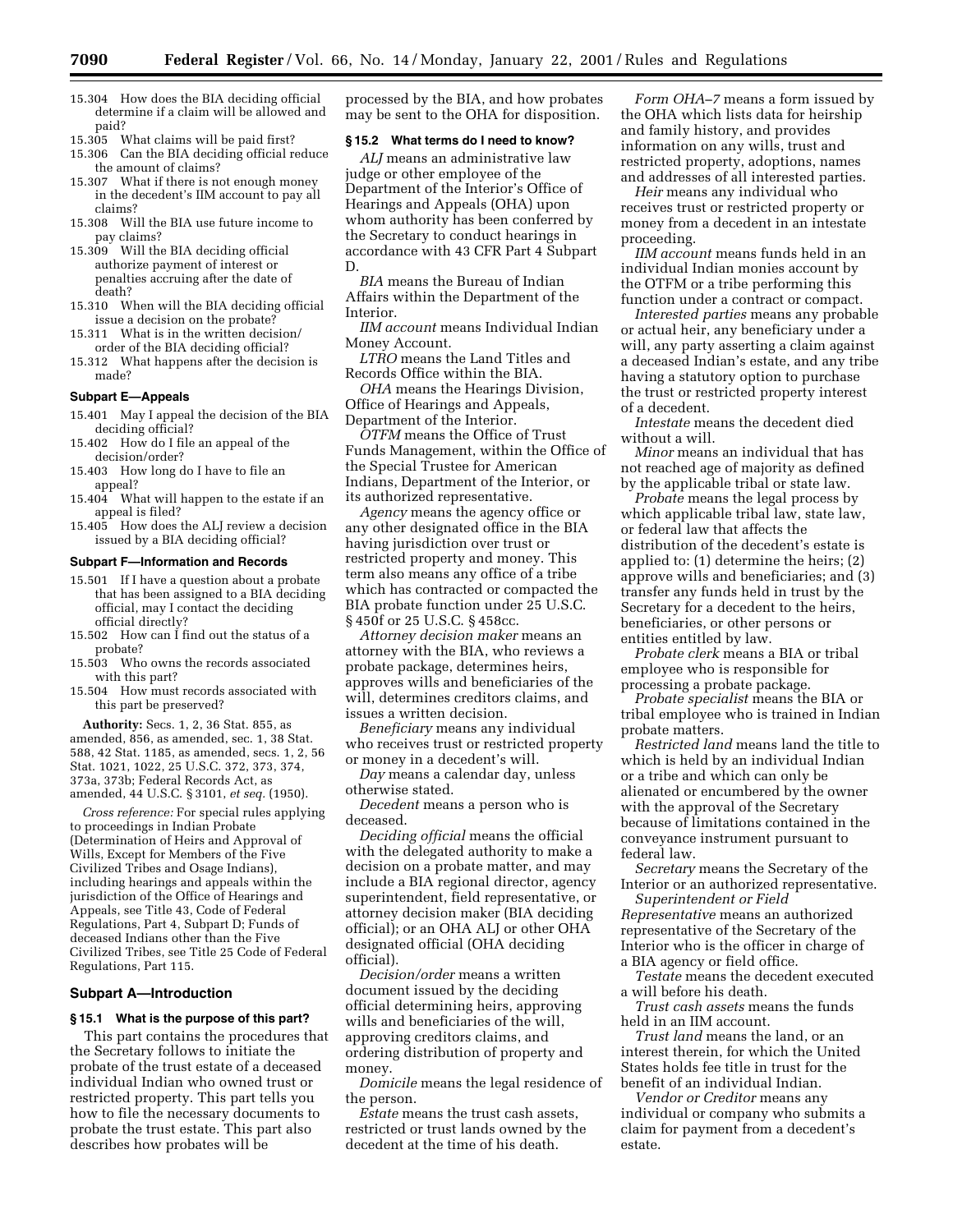*We/Us* means either an official of the BIA or a tribe performing probate functions under a BIA contract or compact.

*Will* means a written testamentary document, including any properly executed written changes, called codicils, which was signed by the decedent and was attested by two disinterested adult witnesses, that states who will receive the decedent's trust or restricted property.

*You/I* means an interested party, as defined herein, with an interest in the decedent's estate unless a specific section says otherwise.

### **§ 15.3 Will the Secretary probate all the property in Indian estates?**

(a) No. We will probate only the trust or restricted property in the estate of an Indian decedent.

(b) We will not probate:

(1) Real or personal property in an estate of an Indian decedent that is not trust or restricted property;

(2) Restricted property derived from allotments in the estates of members of the Five Civilized Tribes (Cherokee, Choctaw, Chickasaw, Creek and Seminole) in Oklahoma; and

(3) Restricted interests derived from allotments made to Osage Indians in Oklahoma (Osage Nation) and Osage headright interests.

(c) We will probate the estate of a deceased member of the Five Civilized Tribes or Osage Nation who owns an interest in land derived from an individual Indian other than the Five Civilized Tribes or Osage Nation.

#### **§ 15.4 How does the probate process work?**

The basic steps of the probate process are:

(a) We find out about a person's death (see subpart B for details);

(b) We prepare a probate package which includes documents that you send us (see subpart C for details);

(c) We refer the completed probate package to a deciding official in the BIA or the OHA (see subpart D for details);

(d) The deciding official decides how to distribute the property and/or funds deposited in an IIM account (see subparts D and E for details).

# **Subpart B—Starting the Probate Process**

### **§ 15.101 How do I begin the BIA probate process?**

As soon as possible you should contact the nearest BIA agency or regional office where the decedent was enrolled to inform us of the decedent's death. You must provide a certified copy of the death certificate, if one

exists. If a death certificate does not exist, you may provide one or more of the following:

(a) A copy of the obituary notice from a local newspaper; or

(b) Any other document that we accept that verifies the death, such as a church record or a court record; and

(c) An affidavit of death prepared by the tribe with whom the decedent was associated or someone who knows about the decedent's death that supports the information in paragraph (a) or (b) of this section.

# **§ 15.102 May I notify the BIA of a death if I am not related to the decedent?**

Yes. You do not need to be related to the decedent in order to notify us of the death. You can be a friend, neighbor, or any other interested party.

### **§ 15.103 When should the BIA be notified of a death?**

There is no deadline for notifying us of a death. However, you should notify us of a death as soon as possible after the person dies.

# **§ 15.104 What other documents does the BIA need to process a probate package?**

(a) You should provide us with the following documents and information before we can begin to process the probate package.

(1) Social Security number of the decedent;

(2) The birth certificate or other record of birth of the decedent;

(3) All death records including those listed in § 15.101;

(4) A list of known creditors against the estate and their addresses;

(5) Current names and addresses of potential heirs and beneficiaries;

(6) Any statements renouncing an interest in the estate;

(7) Documents from a court of competent jurisdiction, including but

not limited to:

(i) All marriage licenses of the decedent;

(ii) All divorce decrees of the decedent;

(iii) Adoption and guardianship records relevant to the decedent;

(iv) Any sworn statements regarding the decedent's family, including any statements of paternity or maternity;

(v) Any name changes; and

(vi) Order requiring payment of child support;

(8) All original or certified copies of wills and codicils, and any revocations; and

(9) Any additional documents you provide or that we request.

(b) You must inform us if any of the documents or information identified in this part are not available.

# **§ 15.105 Will the BIA wait to begin the probate process until it is notified of the decedent's death?**

No. We may find out about the death of a person without being notified by an interested party. If we do, and if the decedent meets the criteria in § 15.3, we will initiate the process to collect the necessary documentation. You should not assume that we will find out about a death. To assure timely distribution of the estate, you should notify us as provided in § 15.101.

#### **§ 15.106 Can I get emergency assistance for funeral services from the decedent's IIM account?**

(a) If you are responsible for making the funeral arrangements on behalf of the family of a decedent who had an IIM account and you have an immediate need to pay for funeral arrangements prior to burial, you may make a request to the BIA for up to \$1,000 from the decedent's IIM account if the decedent's IIM account has more than \$2,500 in the account at the date of death.

(b) You must apply for this assistance and submit to the BIA an original itemized estimate of the cost of the service to be rendered and the identification of the service provider.

(c) We may approve reasonable costs up to \$1,000 that are necessary for the burial services, taking into consideration the total amount in the account, the number of probable heirs or beneficiaries of whom we are aware, the amount of any claims against the account of which we are aware, and any other relevant factor.

(d) We will make payments directly to the providers of the services.

#### **§ 15.107 Who prepares an Indian probate package?**

The probate specialist or probate clerk at the agency or tribe where the decedent is an enrolled member will prepare the probate package in consultation with the probable heirs or beneficiaries who can be located.

#### **§ 15.108 What agency prepares the probate package if the decedent was not an enrolled member of a tribe or is a member of more than one tribe?**

(a) If the decedent was not an enrolled member of a tribe, but owns interests in trust or restricted property, the agency that has jurisdiction over the tribe with the strongest association with the decedent will prepare the probate package, unless otherwise provided by federal law.

(b) If the decedent was is a member of more than one tribe, the agency that has jurisdiction over the tribe with the strongest association with the decedent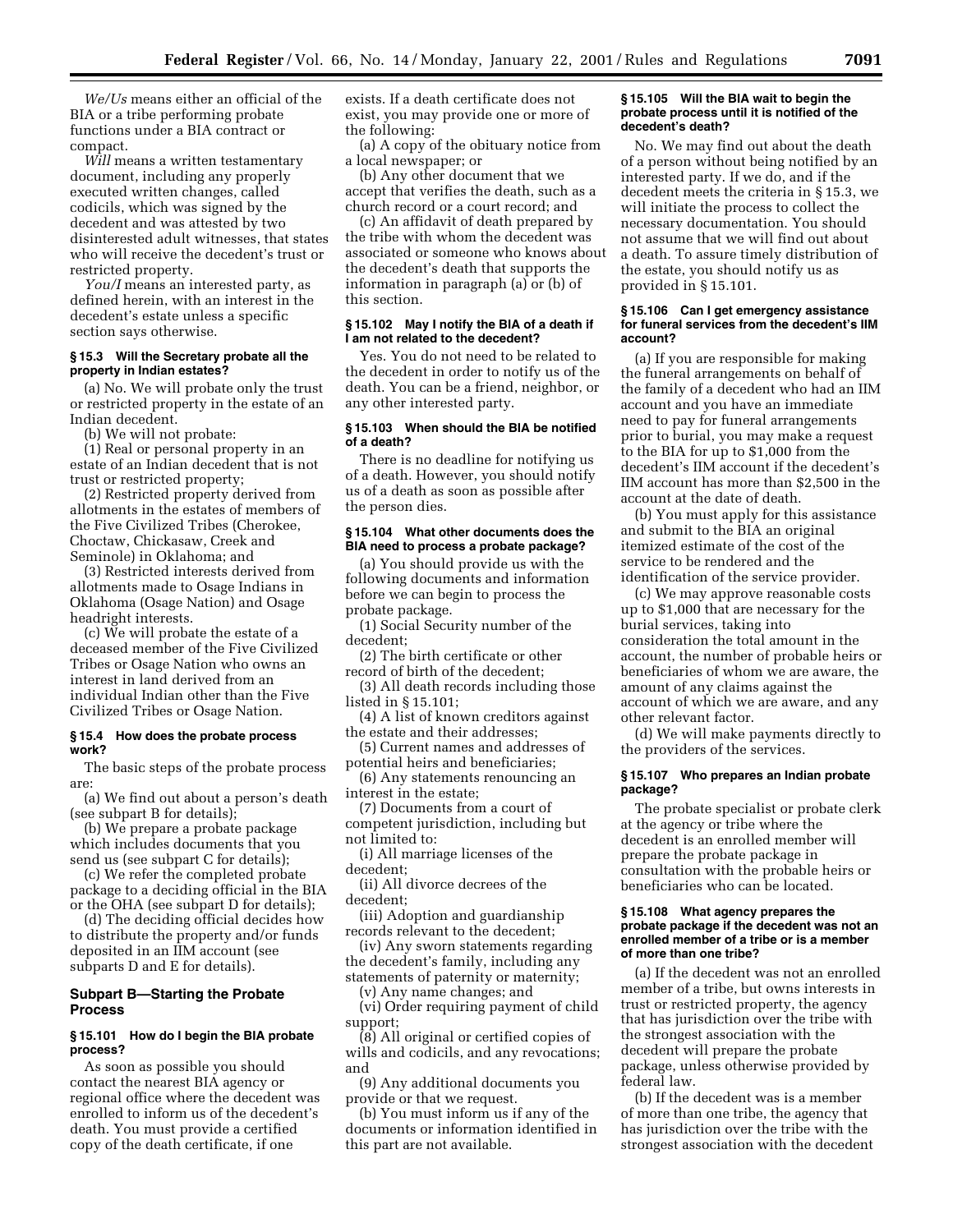will prepare the probate package, unless otherwise provided by federal law.

### **§ 15.109 Can a probable heir or beneficiary give up his/her interest in trust or restricted lands or trust funds?**

Unless otherwise provided by federal law or a tribal inheritance code approved by the Secretary, you must file a statement renouncing your interest with the BIA or the OHA before the deciding official issues an order.

(a) If you are a non-Indian and 21 years or older, you may give up all or part of your interest by submitting a notarized statement in which you renounce your interest in the estate.

(b) If you are an Indian and 21 years or older and you wish to give up all or part of your interest in the estate, we must refer your request to the OHA in accordance with 43 CFR 4.208.

# **Subpart C—Preparing the Probate Package**

## **§ 15.201 What will the BIA do with the documents that I provide?**

Once we receive the documents that you provide us under § 15.105, the probate specialist or probate clerk will:

(a) Use the documents to prepare a probate package; and

(b) Consult with you and any other sources to obtain any additional information needed for a complete package.

# **§ 15.202 What must the complete probate package contain?**

The complete probate package must contain all of the following:

(a) A certified copy of the death certificate, if one exists, or some other reliable evidence of death as required by § 15.101;

(b) A completed Form OHA–7, ''Data for Heirship Findings and Family History,'' certified by the BIA;

(c) A certified inventory of trust or restricted real property;

(d) A statement describing all income generating activity;

(e) A copy of the decedent's IIM account ledger showing:

(1) The balance of the account at the date of death; and

(2) The balance of the account at the date of probate package submission;

(f) All original or certified copies of wills, codicils and any revocations of wills or codicils;

(g) Any statements renouncing interest that have been submitted to the agency;

(h) Claims of creditors against the estate;

(i) All documentation of payment of claims paid prior to probate proceeding;

(j) All other documents required in § 15.105;

(k) Tribal options to purchase interests of a decedent;

(l) Affidavit of the probate clerk or probate specialist that all efforts to locate the probable heirs and beneficiaries have been exhausted; and

(m) Any other documentation that may be required at the time of probate proceedings.

# **§ 15.203 What happens after the BIA prepares the probate package?**

Within 30 days after all the documents required by § 15.105 and § 15.202 are received, a probate specialist will review the probate package and determine who will be the appropriate deciding official.

(a) If the decedent's estate contains only trust cash assets of a value less than \$5,000 not including any interest that may have accrued after the death of the decedent, the probate package may be processed in accordance with § 15.206 and may be referred to a BIA deciding official subject to the provisions in § 15.205.

(b) All other probate cases will be referred to a BIA attorney decision maker or an OHA deciding official subject to the provisions in § 15.205.

(c) We will notify all interested parties of:

(1) The right of the probable heirs or beneficiaries to request a formal hearing before an ALJ;

(2) The identification of the probable legal heirs; or

(3) The submission of an original or certified copy of a will or revocation and listed beneficiaries;

(4) Any known claims against the estate; and (5) The address of the designated office where the probate package has been sent.

(d) If the deciding official is at the BIA and you have not requested a formal hearing before an ALJ, the probate specialist will send the probate package to the BIA deciding official within 30 days after the date the probate specialists mailed the notice to you.

(e) If the deciding official is at the OHA, then we will send the probate package to the OHA deciding official and notify the probable heirs that they may ask the OHA for an in-person hearing at a site convenient to most of the parties, a video conference or teleconference hearing (if available), or a decision based on documents in the probate package.

(f) On the same day that the probate specialist has determined who will be the designated deciding official, we will notify you of this determination by certified mail, return receipt requested.

### **§ 15.204 After the probate package has been sent to a BIA deciding official, may I still request a formal hearing with an ALJ?**

Yes, you may request a formal hearing before an ALJ at any time up until the date the BIA deciding official renders a decision.

### **§ 15.205 When will the BIA refer a probate to the OHA?**

We will refer a probate to the OHA under § 15.203(d) if the probate specialist determines that a referral is appropriate. In determining whether to refer a probate to the OHA, the probate specialist will consider all of the criteria listed below:

(a) *Problems with the will.* The probate specialist will refer the probate package to the OHA if it appears that the will:

(1) Is likely to be contested;

(2) Is complex or ambiguous; or

(3) Is of questionable validity.

(b) *Contested claims.* The probate specialist will refer the probate package to the OHA if you:

(1) Contest a creditor claim; or

(2) Contest a claim made by a family member.

(c) *Other problems.* The probate specialist will be refer the probate package to the OHA if it appears there are:

(1) Questions about family relationships;

(2) Conflict in prior probate orders;

(3) Problems with the evidence;

(4) Questions about adoption of an heir;

(5) Questions involving paternity;

(6) Presumptions of death;

(7) Rights of minor heirs that might be jeopardized;

(8) Disclaimers of interests by Indian probable heirs or beneficiaries;

(9) Determinations of escheat under 43 CFR § 4.205;

(10) Challenges to the jurisdiction of any court that issued an order that has been used as a supporting document; or

(11) Questions concerning the decedent's domicile.

(d) *Approval of settlement agreements.* The probate specialist will refer the case to the OHA if there is a settlement agreement between heirs or beneficiaries as to the disposition of the estate.

# **§ 15.206 Is there a summary process for distributing an estate with only trust cash assets?**

Yes. Unless otherwise provided by federal law or a tribal inheritance code approved by the Secretary, a decedent's estate that contains only trust cash assets of a value less than \$5,000 not including any interest that may have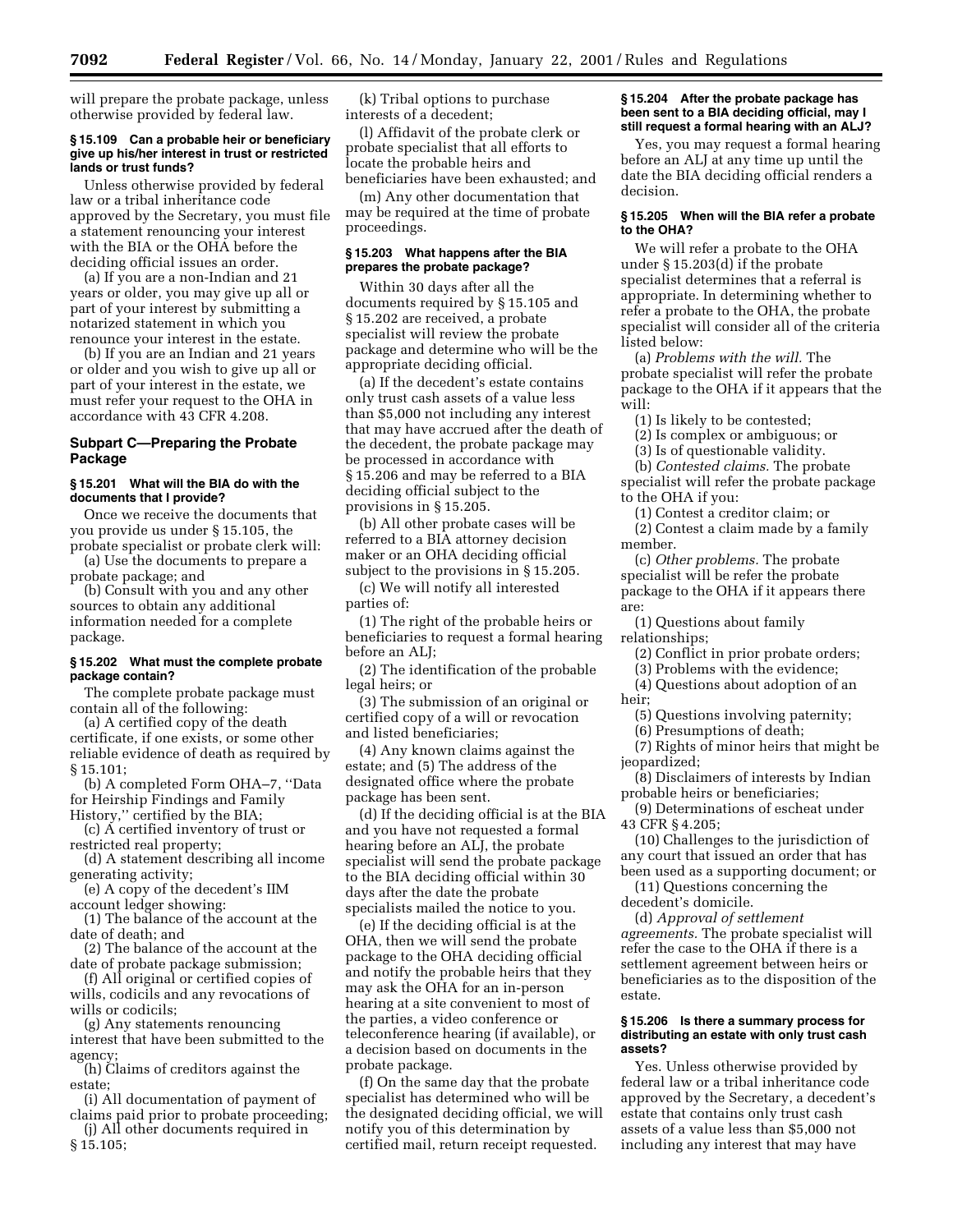accrued after the death of the decedent, may be summarily processed by a BIA deciding official.

(a) Within 30 days after notice under § 15.203 has been sent, the probable heirs may request a formal hearing before an ALJ to determine the proper distribution of the trust cash assets. Upon notice of a request for a formal hearing, the probate specialist will forward the probate package to the appropriate ALJ within five days.

(b) Within 60 days after notice under § 15.203 has been sent and if the probable heirs have not requested a formal hearing with an ALJ, the BIA deciding official to whom the probate has been referred will assemble the probable heirs and hold an informal hearing to determine the distribution of the trust cash assets.

(c) Within 30 days after the informal hearing, the BIA deciding official will prepare an order in accordance with § 15.302 through § 15.311.

(d) Any interested party may appeal a summary distribution decision in accordance with subpart E of this part.

### **Subpart D—Probate Processing, Claims and Distributions**

### **§ 15.301 What does an attorney decision maker do with the probate package?**

(a) Upon receipt of the probate package, the attorney decision maker reviews the probate package and determines whether there are issues of fact or law of the case that indicate that the probate package should be referred to the OHA. If any issues of fact or law that require a hearing are apparent from the review of the case, the attorney decision maker will refer the probate package to the appropriate ALJ within five days.

(b) Within 30 days after notice under § 15.203 has been sent, the probable heirs may request a formal hearing before an ALJ to determine the distribution of the estate. Within five days of the receipt of notice of a request for a formal hearing, the attorney decision maker will forward the probate package to the appropriate ALJ.

(c) Within 120 days after the notice under § 15.203 has been sent and if the probable heirs have not requested a formal hearing with an ALJ, the attorney decision maker will assemble the probable heirs and hold an informal hearing to determine the distribution of the estate.

(d) Within 60 days after the informal hearing, the attorney decision maker will issue an written order in accordance with § 15.310.

### **§ 15.302 What law is used by the deciding official to determine the distribution of the trust estate?**

Unless otherwise provided by federal law or a tribal inheritance code approved by the Secretary, the law of the state where the decedent was domiciled will determine the distribution of the estate.

# **§ 15.303 If the decedent owed me money, how do I file a claim against the estate?**

(a) If you wish to make a claim against the estate of a decedent, you must submit to us an original and two copies of an itemized statement of the debt showing the amount of the original debt and the remaining balance on the date of the decedent's death.

(b) The itemized statement must state whether you have filed a claim against the decedent's non-trust assets.

(c) We must receive your claim within 60 days from the date the BIA receives the verification of the decedent's death in § 15.101 to be included as part of the probate package.

### **§ 15.304 How does the BIA deciding official determine if a claim will be allowed and paid?**

(a) The BIA deciding official may direct the payment of some or all of the debts of the decedent after reviewing the probate package in accordance with the standards provided at 43 CFR 4.250 (c) through (g), and no claim prohibited by 43 CFR 4.250 will be paid.

(b) No claim will be paid from trust or restricted assets where the BIA deciding official is aware that the decedent's non-trust estate may be available to pay the claim.

# **§ 15.305 What claims will be paid first?**

(a) The first claims to be paid, referred to as priority claims, are paid in order of priority. The priority claims are:

(1) Funeral expenses (including the cemetery marker);

(2) Medical expenses for the last illness;

(3) Nursing home or other care facility expenses;

(4) A claim of an Indian tribe;

(5) A claim reduced to judgment by a court of competent jurisdiction.

(b) After payment of the priority claims, the BIA deciding official may authorize all remaining claims, referred to as general claims.

# **§ 15.306 Can the BIA deciding official reduce the amount of claims?**

The BIA deciding official has the discretion to decide that part or all of an otherwise valid claim is unreasonable, reduce the claim to a reasonable amount, or disallow the claim in its entirety.

(a) If a claim is reduced, the BIA deciding official will order payment only of the reduced amount.

(b) The BIA deciding official may reduce or disallow both priority claims and general claims.

#### **§ 15.307 What if there is not enough money in the decedent's IIM account to pay all claims?**

(a) If there is not enough money in the IIM account to pay all claims, the BIA deciding official will order payment of the priority claims first in the order identified in § 15.305.

(b) If there is not enough in the IIM account to pay the priority claims, the BIA deciding official may order payment of the priority claims on a pro rata (reduced) basis.

(c) If less than \$1,000 remains in the IIM account after payment of priority claims is ordered, the general claims may be ordered paid on a pro rata basis or disallowed in their entirety.

# **§ 15.308 Will the BIA use future income to pay claims?**

No. The unpaid balance of any claims will not be enforceable against the estate after the estate is closed.

## **§ 15.309 Will the BIA deciding official authorize payment of interest or penalties accruing after the date of death?**

No. Interest or penalties charged against either priority or general claims after date of death will not be paid.

# **§ 15.310 When will the BIA deciding official issue a decision on the probate?**

Within 60 days after an informal hearing has been held, the BIA deciding official will issue a written decision/ order in accordance with § 15.311. Upon receipt of the decision/order, the BIA deciding official will send all interested parties a copy of the decision/order.

# **§ 15.311 What is in the written decision/ order of the BIA deciding official?**

The BIA deciding official issues a written decision/order that:

(1) In intestate cases: Lists the names, relationship to the decedent, and shares of the heirs; provides citations to the law of descent and distribution; or the fact that the decedent died leaving no legal heirs;

(2) In testate cases: approves or disapproves a will; interprets provisions of the approved will; provides the names and relationship of the beneficiaries to the decedent; describes the property each beneficiary is to receive;

(3) Allows or disallows claims against the estate; orders the amount of payment for all approved claims;

(4) States whether the heirs or beneficiaries are Indian or non-Indian;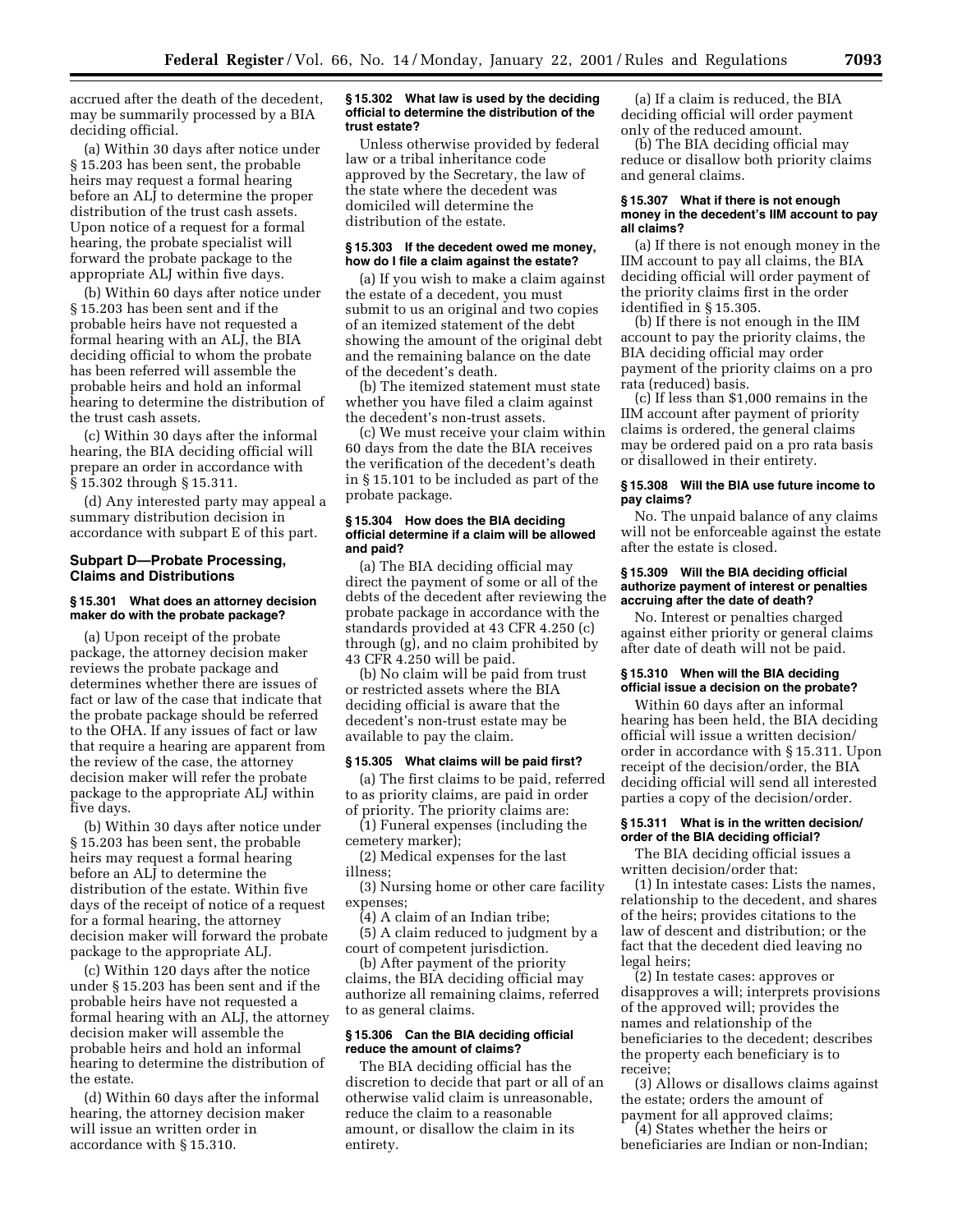(5) Determines any rights of dower, curtesy or homestead which may constitute a burden upon the interest of the heirs;

(6) Attaches a certified copy of the inventory of trust or restricted lands, if any; and

(7) Advises all interested parties of their appeal rights in accordance with subpart E of this part.

### **§ 15.312 What happens after the decision is made?**

We will not pay claims, transfer title to land, or distribute trust cash assets for 75 days after the decision/order is mailed to the interested parties. After 75 days and if no appeal has been filed, the following actions will take place:

(a) The LTRO will change its land title records for the trust and restricted property in accordance with the decision/order; and

(b) The OTFM will pay claims and distribute the IIM account in accordance with the decision/order.

# **Subpart E—Appeals**

# **§ 15.401 May I appeal the decision of the BIA deciding official?**

You have a right to appeal the decision made by the BIA deciding official if you are an interested party and are affected by the probate decision.

# **§ 15.402 How do I file an appeal of the decision/order?**

(a) To file an appeal of the decision/ order, you may send or deliver a signed, written statement to the BIA deciding official where the probate package was sent that contains:

(1) The name of the decedent;

(2) A description of your relationship to the decedent;

(3) An explanation of why you are appealing; and

(4) Any errors you believe the BIA deciding official made.

(b) Within ten days from the receipt of the appeal, the BIA deciding official will notify all other interested parties of the appeal and forward the case to the appropriate ALJ.

# **§ 15.403 How long do I have to file an appeal?**

(a) You must send or deliver your written appeal within 60 days of the date that appears on the decision mailed to you. If you mail your appeal, it must be postmarked within 60 days of the date of the decision.

(b) If the 60-day appeal period is missed, you still have a right to file a written statement with the BIA deciding official asking to have the decision changed for one or more of the following reasons:

(1) You did not receive notice of the probate;

(2) You have obtained new evidence or information after the decision was made; or

(3) You have evidence that was known at the time of the probate proceeding but was not included in the probate package.

(c) After we have received your request, we will forward it to the appropriate ALJ within ten days for action in accordance with 43 CFR Part 4, Subpart D.

# **§ 15.404 What will happen to the estate if an appeal is filed?**

The BIA deciding official will refer your appeal to the appropriate ALJ in the same manner provided under 43 CFR § 4.210. Until the appeal has been resolved, the BIA will not distribute any of the decedent's property or modify the land title records and the OTFM will not pay claims or distribute any funds in the decedent's IIM account.

# **§ 15.405 How does the ALJ review a decision issued by a BIA deciding official?**

The ALJ will conduct a *de novo* review; that is, conduct a formal hearing on the merits of the case.

#### **Subpart F—Information and Records**

### **§ 15.501 If I have a question about a probate that has been assigned to a BIA deciding official, may I contact the deciding official directly?**

In order to avoid off-the-record communications with the BIA deciding official about your specific case that might be interpreted as an attempt to influence final decision on the probate case, you should direct your questions to the BIA deciding official's clerk or the probate specialist or probate clerk who prepared your probate package.

# **§ 15.502 How can I find out the status of a probate?**

You may request information about the status of an Indian probate from any BIA agency or regional office.

### **§ 15.503 Who owns the records associated with this part?**

(a) Records are the property of the United States if they:

(1) Are made or received by a tribe or tribal organization in the conduct of a federal trust function under this part, including the operation of a trust program pursuant to Public Law 93–638 as amended; and

(2) Evidence the organization, functions, policies, decisions, procedures, operations, or other activities undertaken in the performance of a federal trust function under this part.

(b) Records not covered by paragraph (a) of this section that are made or received by a tribe or tribal organization in the conduct of business with the Department of the Interior under this part are the property of the tribe.

# **§ 15.504 How must records associated with this part be preserved?**

(a) Any organization, including tribes and tribal organizations, that have records identified in § 15.503(a) must preserve the records in accordance with approved Departmental records retention procedures under the Federal Records Act, 44 U.S.C. Chapters 29, 31 and 33. These records and related records management practices and safeguards required under the Federal Records Act are subject to inspection by the Secretary and the Archivist of the United States.

(b) A tribe or tribal organization should preserve the records identified in § 15.503(b) for the period of time authorized by the Archivist of the United States for similar Department of the Interior records in accordance with 44 U.S.C. Chapter 33. If a tribe or tribal organization does not preserve records associated with its conduct of business with the Department of the Interior under this part, the tribe or tribal organization may be prevented from being able to adequately document essential transactions or furnish information necessary to protect its legal and financial rights or those of persons directly affected by its activities.

# **PART 114—SPECIAL DEPOSITS— [REMOVED AND RESERVED]**

2. Under authority of 25 U.S.C. 2, 25 U.S.C. 9; Pub. L. 97–100; and Pub. L. 97–257, part 114 is removed and reserved.

# **PART 115—TRUST FUNDS FOR TRIBES AND INDIVIDUAL INDIANS**

3. Part 115 is revised to read as follows:

### **Subpart A—Purpose, Definitions, and Public Information**

# Sec.

- 115.001 What is the purpose of this part? 115.002 What definitions do I need to
	- know?

# **Subpart B—IIM Accounts**

- 115.100 Osage Agency.<br>115.101 Individual acco
- 115.101 Individual accounts.<br>115.102 Adults under legal d
- 115.102 Adults under legal disability.<br>115.103 Payments by other Federal Payments by other Federal
- agencies.
- 115.104 Restrictions.
- 115.105 Funds of deceased Indians of the Five Civilized Tribes.
- 115.106 Assets of members of the Agua Caliente Band of Mission Indians.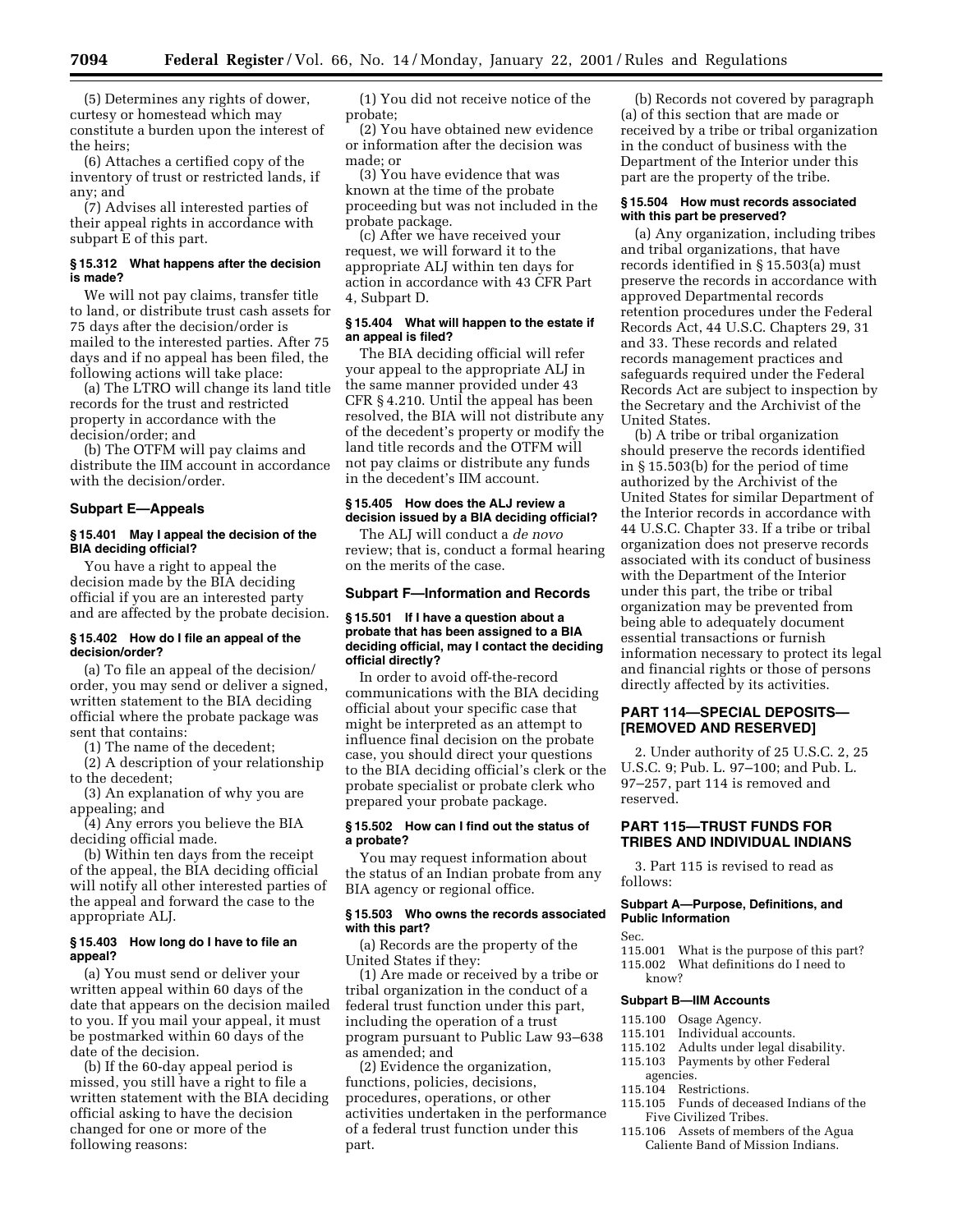#### 115.107 Appeals.

#### **Subpart C—IIM Accounts: Minors**

- 115.400 Will a minor's IIM account always be supervised?
- 115.401 What is a minor's supervised account?
- 115.402 Will a minor have access to information about his or her account?
- 115.403 Who will receive information regarding a minor's supervised account?
- 115.404 What information will be provided in a minor's statement of performance?
- 115.405 How frequently will a minor's statement of performance be mailed?
- 115.406 Who provides an address of record
- for a minor's supervised account? 115.407 How is an address of record for a minor's supervised account changed?
- 115.408 May a minor's supervised account have more than one address on file with the BIA?
- 115.409 How is an address for a minor's residence changed?
- 115.410 What types of identification will the BIA or OTFM accept as "verifiable photo identification''?
- 115.411 What if the individual making a request regarding a minor's supervised account does not have any verifiable photo identification?
- 115.412 Will child support payments be accepted for deposit into a minor's supervised account?
- 115.413 Who may receive funds from a minor's supervised account?
- 115.414 What is an authorized disbursement request?
- 115.415 How will an authorized disbursement from a minor's supervised account be sent?
- 115.416 Will the United States post office forward mail regarding a minor's supervised account to a forwarding address left with the United States post office?
- 115.417 What portion of funds in a minor's supervised account may be withdrawn under a distribution plan?
- 115.418 What types of trust funds may a minor have?
- 115.419 Who develops a minor's distribution plan?
- 115.420 When developing a minor's distribution plan, what information must be considered and included in the evaluation?
- 115.421 What information will be included in the copy of the minor's distribution plan that will be provided to OTFM?
- 115.422 As a custodial parent, the legal guardian, the person who BIA has recognized as having control and custody of the minor, or an emancipated minor, what are your responsibilities if you receive trust funds from a minor's supervised account?
- 115.423 If you are a custodial parent, a legal guardian, or an emancipated minor, may BIA authorize the disbursement of funds from a minor's supervised account without your knowledge?
- 115.424 Who receives a copy of the BIAapproved distribution plan and any amendments to the plan?
- 115.425 What will we do if we find that a distribution plan has not been followed

or an individual has acted improperly in regard to his or her duties involving a minor's trust funds?

- 115.426 What is the BIA's responsibility regarding the management of a minor's supervised account?
- 115.427 What is the BIA's annual review process for a minor's supervised account?
- 115.428 Will you automatically receive all of your trust funds when you reach the age of 18?
- 115.429 What do you need to do when you reach 18 years of age to access your trust funds?
- 115.430 Will your account lose its supervised status when you reach the age of 18?
- 115.431 If you are an emancipated minor may you withdraw trust funds from your account?

#### **Subpart D—IIM Accounts: Estate Accounts**

- 115.500 When is an estate account established?
- 115.501 How long will an estate account remain open?
- 115.502 Who inherits the money in an IIM account when an account holder dies?
- 115.503 May money in an IIM account be withdrawn after the death of an account holder but prior to the end of the probate proceedings?
- 115.504 If you have a life estate interest in income-producing trust assets, how will you receive the income?

# **Subpart E—IIM Accounts: Hearing Process for Restricting an IIM Account**

- 115.600 If BIA decides to restrict your IIM account under § 115.102 or § 115.104, what procedures must the BIA follow?
- 115.601 Under what circumstances may the BIA restrict your IIM account through supervision or an encumbrance?
- 115.602 How will the BIA notify you or your guardian, as applicable, of its decision to restrict your IIM account?
- 115.603 What happens if BIA's notice of its decision to place a restriction on your IIM account that is sent by United States certified mail is returned to the BIA as undeliverable for any reason?
- 115.604 When will BIA authorize OTFM to place a restriction on your IIM account?
- 115.605 What information will the BIA include in its notice of the decision to restrict your IIM account?
- 115.606 What happens if you do not request a hearing to challenge BIA's decision to restrict your IIM account during the allotted time period?
- 115.607 How do you request a hearing to challenge the BIA's decision to restrict your IIM account?
- 115.608 If you request a hearing to challenge BIA's decision to restrict your IIM account, when will BIA conduct the hearing?
- 115.609 Will you be allowed to present testimony and/or evidence at the hearing?
- 115.610 Will you be allowed to present witnesses during a hearing?
- 115.611 Will you be allowed to question opposing witnesses during a hearing?
- 115.612 May you be represented by an
- attorney during your hearing?<br>115.613 Will the BIA record the 115.613 Will the BIA record the hearing?<br>115.614 Why is the BIA hearing recorded
- Why is the BIA hearing recorded?
- 115.615 How long after the hearing will BIA make its final decision?
- 115.616 What information will be included in BIA's final decision?
- 115.617 What happens when the BIA decides to supervise or encumber your IIM account after your hearing?
- 115.618 What happens if at the conclusion of the notice and hearing process we decide to encumber your IIM account because of an administrative error which resulted in funds that you do not own being deposited in your account or distributed to you or to a third party on your behalf?
- 115.619 If the BIA decides that the restriction on your IIM account will be continued after your hearing, do you have the right to appeal that decision?
- 115.620 If you decide to appeal the BIA's final decision pursuant to § 115.107, will the BIA restrict your IIM account during the appeal?

#### **Subpart F—Trust Fund Accounts: General Information**

- 115.700 Why is money held in trust for tribes and individual Indians?
- 115.701 What types of accounts are maintained for Indian trust funds?
- 115.702 What specific sources of money will be accepted for deposit into a trust account?
- 115.703 May we accept for deposit into a trust account money not specified in § 115.702?
- 115.704 May we accept for deposit into a trust account retirement checks/ payments or pension fund checks/ payments even though those funds are not specified in § 115.702?
- 115.705 May we accept for deposit into a trust account money awarded or assessed by a court of competent jurisdiction?
- 115.706 When funds are awarded or assessed by a court of competent jurisdiction in a cause of action involving trust assets, what documentation is required to deposit the trust funds into a trust account?
- 115.707 Will the Secretary accept administrative fees for deposit into a trust account?
- 115.708 How quickly will trust funds received by the Secretary on behalf of tribes or individual Indians be deposited into a trust account?
- 115.709 Will an annual audit be conducted on trust funds?

#### **Investments and Interests**

- 115.710 Does money in a trust account earn interest?
- 115.711 How is money in a trust account invested?
- 115.712 What is the interest rate earned on money in a trust account?
- 115.713 When does money in a trust account start earning interest?

### **Subpart G—Tribal Accounts**

115.800 When does OTFM open a tribal account?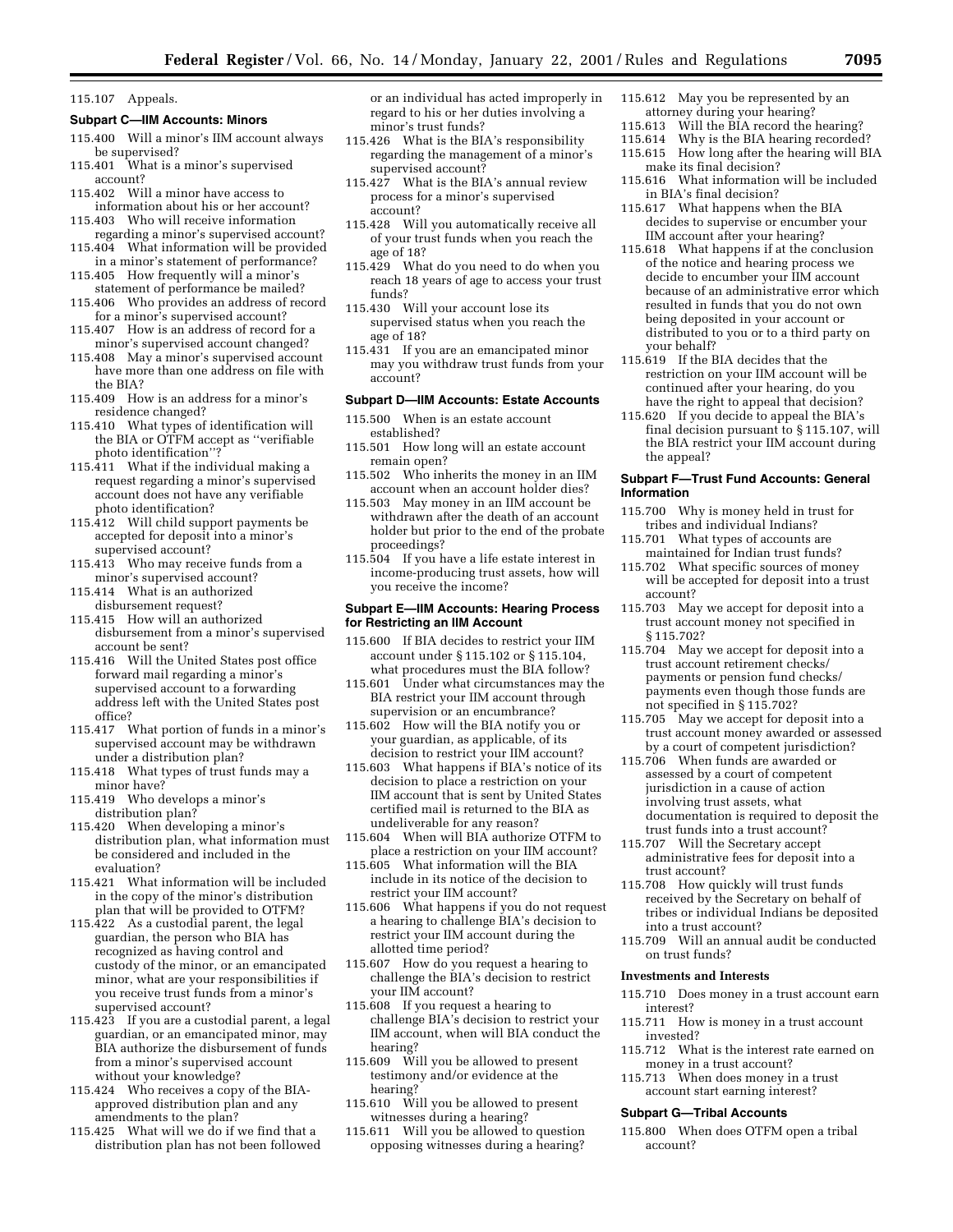- 115.801 How often will a tribe receive information about its trust account(s)?
- 115.802 May a tribe make a request to OTFM to receive information about its trust account more frequently?
- 115.803 What information will be provided in a statement of performance?
- 115.804 Will we account to a tribe for those trust funds the tribe receives through direct pay?
- 115.805 If a tribe is paid directly under a contract for the sale or use of trust assets, will we accept those trust funds for deposit into a tribal trust account?
- 115.806 How will the BIA assist in the administration of tribal judgment fund accounts?

### **Investing and Managing Tribal Trust Funds**

- 115.807 Will OTFM consult with tribes about investments of tribal trust funds?
- 115.808 Could trust fund investments made by OTFM lose money?
- 115.809 May a tribe recommend to OTFM how to invest the tribe's trust funds?
- 115.810 May a tribe directly invest and manage its trust funds?
- 115.811 Under what conditions may a tribe redeposit funds with OTFM that were previously withdrawn under the Trust Reform Act?
- 115.812 Is a tribe responsible for its expenditures of trust funds that are not made in compliance with statutory language or other federal law?
- 115.813 Is there a limit to the amount of trust funds OTFM will disburse from a tribal trust account?
- 115.814 If a tribe withdraws money from its trust account for a particular purpose or project, may the tribe redeposit any money that was not used for its intended purpose?

# **Withdrawing Tribal Trust Funds**

- 115.815 How does a tribe request trust funds from a tribal trust account?
- 115.816 May a tribe's request for a withdrawal of trust funds from its trust account be delayed or denied?
- 115.817 How does OTFM disburse money to a tribe?

#### **Unclaimed Per Capita Funds**

- 115.818 What happens if an Indian adult does not cash his or her per capita check?
- 115.819 What steps will be taken to locate an individual whose per capita check is returned as undeliverable or not cashed within twelve (12) months of issuance?
- 115.820 May OTFM transfer money in a returned per capita account to a tribal account?

#### **Subpart H—Special Deposit Accounts**

- 115.900 Who receives the interest earned on trust funds in a special deposit account?
- 115.901 When will the trust funds in a special deposit account be credited or paid out to the owner of the funds?
- 115.902 May administrative or land conveyance fees paid as federal reimbursements be deposited in a special deposit account?
- 115.903 May cash bonds (e.g., performance bonds, appeal bonds, etc.) be deposited into a special deposit account?
- 115.904 Where earnest money is paid prior to Secretarial approval of a conveyance or contract instrument involving trust assets, may the BIA deposit that earnest money into a special deposit account?

#### **Subpart I—Records**

- 115.1000 Who owns the records associated with this part?
- 115.1001 How must records associated with this part be preserved?

**Authority:** R.S. 441, as amended, R.S. 463, R.S. 465; 5 U.S.C. 301; 25 U.S.C. 2; 25 U.S.C. 9; 43 U.S.C. 1457; 25 U.S.C. 4001; 25 U.S.C. 161(a); 25 U.S.C. 162a; 25 U.S.C. 164; Pub. L. 87–283; Pub. L. 97–100; Pub. L. 97–257; Pub. L. 103–412; Pub. L. 97–458; 44 U.S.C. 3101 *et seq.*

# **Subpart A—Purpose, Definitions, and Public Information**

# **§ 115.001 What is the purpose of this part?**

This part sets forth guidelines for the Secretary of the Interior, including any tribe or tribal organization if that entity is administering specific programs, functions, services or activities, previously administered by the Secretary of the Interior, but now authorized under a Self-Determination Act contract (pursuant to 25 U.S.C. § 450f) or a Self-Governance compact (pursuant to 25 U.S.C. § 558cc), to carry out the trust duties owed to tribes and individual Indians to manage and administer trust assets for the exclusive benefit of tribal and individual Indian beneficiaries pursuant to federal law, including the American Indian Trust Fund Management Reform Act of 1994, Public Law 103–412, 108 Stat. 4239, 25 U.S.C. § 4001 (Trust Reform Act).

#### **§ 115.002 What definitions do I need to know?**

As used in this part:

*Account holder* means a tribe or a person who owns the funds in a tribal or Individual Indian Money (IIM) account that is maintained by the Secretary.

*Account* means a record of trust funds that is maintained by the Secretary for the benefit of a tribe or a person.

*Administratively restricted account* means an IIM account that is placed on temporary hold by OTFM where an account holder's current address of record is unknown or where more documentation is needed to make a distribution from an account.

*Adult* means an individual who has reached 18 years of age, except when the individual's tribe has determined the age for adulthood to be older than 18 for access to tribal trust fund per capita proceeds.

*Adult in need of assistance* means an individual who has been determined to be ''incapable of managing or administering his or her property, including his or her financial affairs'' either (a) through a BIA administrative process that is based on a finding by a licensed medical professional or licensed mental health professional, or (b) by an order or judgment of a court of competent jurisdiction.

*BIA* means the Bureau of Indian Affairs, Department of the Interior, or its authorized representative.

*Bond* means security for the performance of certain obligations or a guaranty of such performance as furnished by a third-party surety. As used in this part, bonds may include cash bonds, performance bonds, and surety bonds.

*Court of competent jurisdiction* means a federal or tribal court with jurisdiction; however, if there is no tribal court with jurisdiction, then a state court with jurisdiction.

*Day* means a calendar day unless otherwise specified.

*Department* means the Department of the Interior or its authorized representative.

*Deposits* mean receiving funds, ordinarily through a Federal Reserve Bank, for credit to a trust fund account.

*Emancipated minor* means a person under 18 years of age who is married or who is determined by a court of competent jurisdiction to be legally able to care for himself or herself.

*Encumber or encumbrance* means to attach trust assets held by the Secretary with a claim, lien, or charge that has been approved by the Secretary.

*Encumbered account* means a trust fund account where some portion of the proceeds are obligated to another party.

*Estate account* means an account for a deceased IIM account holder.

*FOIA* means the Freedom of Information Act, 5 U.S.C. § 552.

*Guardian* means a person who is legally responsible for the care and management of an individual and his or her estate. This definition includes, but is not limited to, conservator or guardian of the property. However, this definition does not apply to property subject to § 115.106 of this part.

*Individual Indian Money (IIM) accounts* means an interest bearing account for trust funds held by the Secretary that belong to a person who has an interest in trust assets. These accounts are under the control and management of the Secretary. There are three types of IIM accounts: unrestricted, restricted, and estate accounts.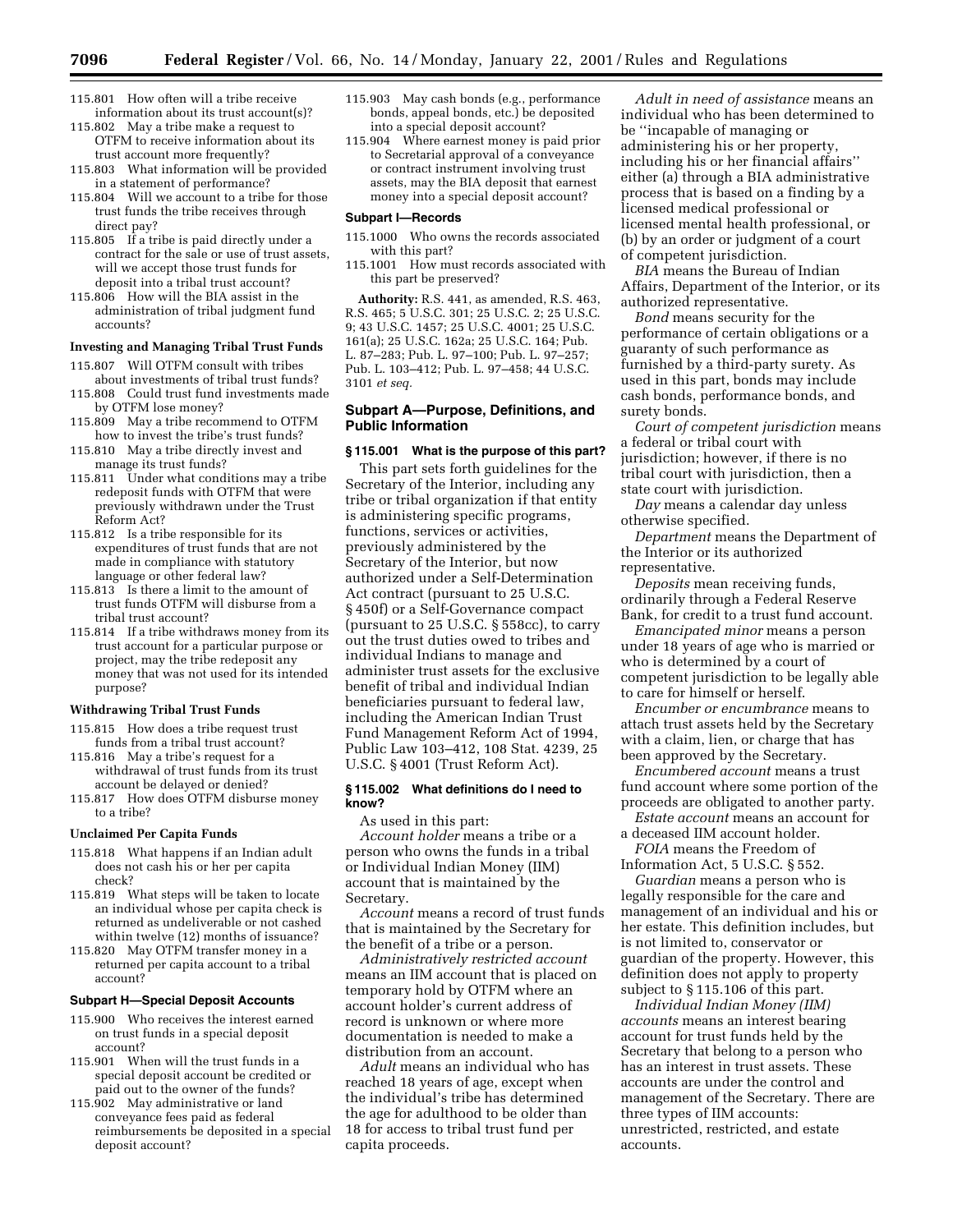*Legal disability* means the lack of legal capability to perform an act which includes the ability to manage or administer his or her financial affairs as determined by a court of competent jurisdiction or another federal agency where the federal agency has determined that the adult requires a representative payee and there is no legal guardian to receive federal benefits on his or her behalf.

*MSW* means a Master of Social Work degree from an accredited college or university.

*Minor* means an individual who is not an adult as defined in this part.

*Non-compos mentis* means a person who has been determined by a court of competent jurisdiction to be of unsound mind or incapable of managing his or her own affairs.

*OST* means the Office of the Special Trustee for American Indians, Department of the Interior, or its authorized representative.

*OTFM* means the Office of Trust Funds Management, within the Office of the Special Trustee for American Indians, Department of the Interior, or its authorized representative.

*Privacy Act* means the Federal Privacy Act, 5 U.S.C. § 552a.

*Restricted fee land(s)* means land the title to which is held by an individual Indian or a tribe and which can only be alienated or encumbered by the owner with the approval of the Secretary because of limitations contained in the conveyance instrument pursuant to federal law.

*Secretary* means the Secretary of the Interior or an authorized representative; it also means a tribe or tribal organization if that entity is administering specific programs, functions, services or activities, previously administered by the Secretary of the Interior, but now authorized under a Self-Determination Act contract (pursuant to 25 U.S.C. § 450f) or a Self-Governance compact (pursuant to 25 U.S.C. § 558cc).

*Special deposit account* means a temporary account for the deposit of trust funds that cannot immediately be credited to the rightful account holders.

*Supervised account* means a restricted IIM account, from which all disbursements must be approved by the BIA, that is maintained for minors, emancipated minors, adults who are in need of assistance, adults who under legal disability, or adults who are noncompos mentis.

*Tribal account or tribal trust account* generally means a trust fund account for a federally recognized tribe that is maintained and held in trust by the Secretary.

*Tribe* means any Indian tribe, nation, band, pueblo, rancheria, colony, or community, including any Alaska Native Village or regional or village corporation as defined or established under the Alaska Native Claims Settlement Act which is federally recognized by the United States government for special programs and services provided by the Secretary to Indians because of their status as Indians. Tribe also means two or more tribes joined for any purpose, the joint assets of which include funds held in trust by the Secretary.

*Trust account* means a tribal account, an IIM account, or a special deposit account for trust funds maintained by the Secretary.

*Trust assets* mean trust lands, natural resources, trust funds, or other assets held by the federal government in trust for Indian tribes and individual Indians.

*Trust funds* means money derived from the sale or use of trust lands, restricted fee lands, or trust resources and any other money that the Secretary must accept into trust.

*Trust land(s)* means any tract or interest therein, that the United States holds in trust status for the benefit of a tribe or an individual Indian.

*Trust Reform Act* means the American Indian Trust Fund Management Reform Act of 1994, Pub. L. 103–412, 108 Stat. 4239, 25 U.S.C. § 4001.

*Trust resources* means any element or matter directly derived from Indian trust property.

*Unrestricted account* means an IIM account in which an Indian account holder may determine the timing and amount of disbursements from the account.

*Voluntary hold* means a request by an individual Indian with an unrestricted IIM account to keep his or her trust funds in a trust account instead of having the trust funds automatically disbursed.

*We* or *Us* or *Our* means the Secretary as defined in this part.

*You* or *Your* means an IIM account holder.

# **Subpart B—IIM Accounts**

# **§ 115.100 Osage Agency.**

The provisions of this part do not apply to funds the deposit or expenditure of which is subject to the provisions of part 117 of this subchapter.

### **§ 115.101 Individual accounts.**

Except as otherwise provided in this part, adults shall have the right to withdraw funds from their accounts. Upon their application, or an

application made in their behalf by the Secretary or his authorized representative, their funds shall be disbursed to them. All such disbursements will be made at such convenient times and places as the Secretary or his authorized representatives may designate.

### **§ 115.102 Adults under legal disability.**

The funds of an adult who is non compos mentis or under other legal disability may be disbursed for his benefit for such purposes deemed to be for his best interest and welfare, or the funds may be disbursed to a legal guardian or curator under such conditions as the Secretary or his authorized representative may prescribe.

### **§ 115.103 Payments by other Federal agencies.**

Moneys received from the Veterans Administration or other Government agency pursuant to the Act of February 25, 1933 (47 Stat. 907; 25 U.S.C. 14), may be accepted and administered for the benefit of adult Indians under legal disability or minors for whom no legal guardian or fiduciary has been appointed.

#### **§ 115.104 Restrictions.**

Funds of individuals may be applied by the Secretary or his authorized representative against delinquent claims of indebtedness to the United States or any of its agencies or to the tribe of which the individual is a member, unless such payments are prohibited by acts of Congress, and against money judgments rendered by courts of Indian offenses or under any tribal law and order code. Funds derived from the sale of capital assets which by agreement approved prior to such sale by the Secretary or his authorized representative are to be expended for specific purposes, and funds obligated under contractual arrangements approved in advance by the Secretary or his authorized representative or subject to deductions specifically authorized or directed by acts of Congress, shall be disbursed only in accordance with the agreements (including any subsequently approved modifications thereof) or acts of Congress. The funds of an adult whom the Secretary or his authorized representative finds to be in need of assistance in managing his affairs, even though such adult is not non compos mentis or under other legal disability, may be disbursed to the adult, within his best interest, under approved plans. Such finding and the basis for such finding shall be recorded and filed with the records of the account. For rules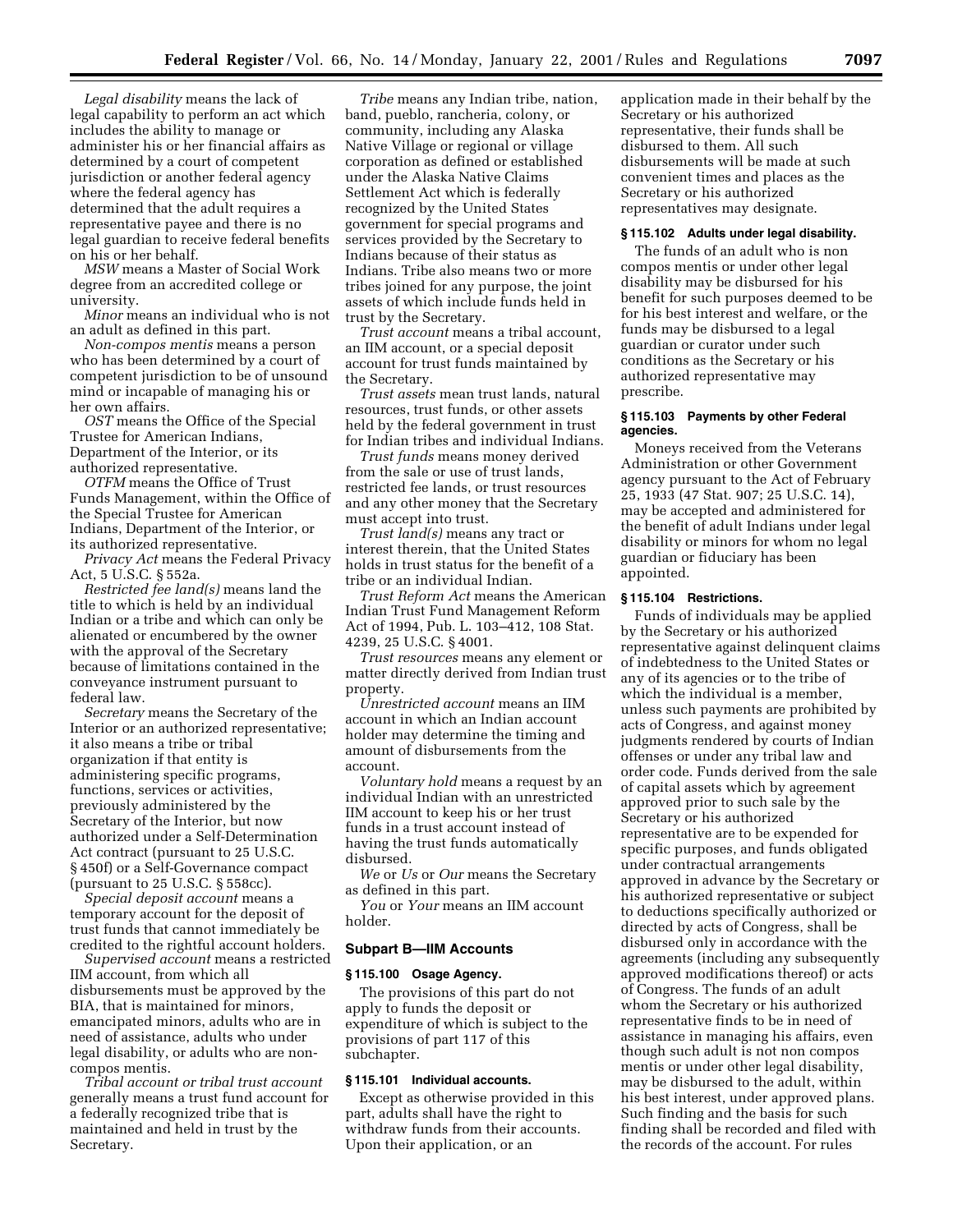governing the payment of judgments from individual Indian money accounts, see § 11.208 of this chapter.

### **§ 115.105 Funds of deceased Indians of the Five Civilized Tribes.**

Funds of a deceased Indian of the Five Civilized Tribes may be disbursed to pay ad valorem and personal property taxes, Federal and State estate and income taxes, obligations approved by the Secretary or his authorized representative prior to death of decedent, expenses of last sickness and burial and claims found to be just and reasonable which are not barred by the statute of limitations, costs of determining heirs to restricted property by the State courts, and claims allowed pursuant to part 16 of this chapter.

### **§ 115.106 Assets of members of the Agua Caliente Band of Mission Indians.**

(a) The provisions of this section apply to money or other property, except real property, held by the United States in trust for such Indians, which may be used, advanced, expended, exchanged, deposited, disposed of, invested, and reinvested by the Director, Palm Springs Office, in accordance with the Act of October 17, 1968 (Pub. L. 90– 597). The management or disposition of real property is covered in other parts of this chapter.

(b) Investments made by the Director, Palm Springs Office, under the Act of October 17, 1968, supra, shall be of such a nature as will afford reasonable protection of the assets of the individual Indian involved. The Director is authorized to enter into contracts for the management of the assets (except real property) of individual Indians. The consent of the individual Indian concerned must be obtained prior to the taking of actions affecting his assets, unless the Director determines, under the provisions of section (e) of the Act, that consent is not required.

(c) The Director may, consistent with normal business practices, establish appropriate fees for reports he requires from guardians, conservators, or other fiduciaries appointed under State law for members of the Band.

### **§ 115.107 Appeals.**

Appeals from an action taken by an official of the Bureau of Indian Affairs may be taken pursuant to 25 CFR part 2, subject to the terms of subpart E.

# **Subpart C—IIM Accounts: Minors**

# **§ 115.400 Will a minor's IIM account always be supervised?**

Yes, all IIM accounts established by BIA for minors will be a supervised by the BIA.

### **§ 115.401 What is a minor's supervised account?**

A minor's supervised account is a restricted IIM account from which all disbursements must be made pursuant to a distribution plan approved by the BIA that is established for:

(a) A minor, or

(b) An emancipated minor.

# **§ 115.402 Will a minor have access to information about his or her account?**

A minor will not have access to information about his or her IIM account without approval of the custodial parent(s) or legal guardian. However, an emancipated minor will have access to information about his or her IIM account.

### **§ 115.403 Who will receive information regarding a minor's supervised account?**

(a) The parent(s) with legal custody of the minor or the minor's legal guardian will receive a minor's statement of performance at the address of record for the minor's supervised account.

(b) An emancipated minor will receive his or her statement of performance at the address of record for the minor's supervised account.

#### **§ 115.404 What information will be provided in a minor's statement of performance?**

A minor's statement of performance will identify the source, type, and status of the funds deposited and held in the account; the beginning balance; the gains and losses; receipts and disbursements, if any; and the ending balance of the quarterly statement period for the minor's supervised account.

### **§ 115.405 How frequently will a minor's statement of performance be mailed?**

We will mail a minor's statement of performance to the address of record quarterly, within and no later than 20 business days after the close of the quarterly statement period.

### **§ 115.406 Who provides an address of record for a minor's supervised account?**

(a) The custodial parent or the legal guardian must provide an address to the BIA and this address will be the address of record for the minor's supervised account. Where applicable, a parent or legal guardian must provide a copy of the custodial order or guardianship order from a court of competent jurisdiction when providing the address of record for the minor's supervised IIM account.

(b) The emancipated minor must provide his or her address of record to the BIA.

(c) Upon receipt of the change of address of record from the parent or legal guardian, the BIA must provide the change of the address of record to the OTFM.

# **§ 115.407 How is an address of record for a minor's supervised account changed?**

(a) To change an address of record for a minor's supervised IIM account, a custodial parent(s), legal guardian, or emancipated minor must provide BIA with the following information:

(1) The minor's or emancipated minor's name;

(2) The name of the custodial parent(s) or legal guardian, if applicable;

(3) A custody order from a court of competent jurisdiction or a copy of a guardianship, if applicable;

(4) The new address of the custodial parent(s), legal guardian, or emancipated minor; and

(5) The signature, mark or thumb print of a custodial parent, legal guardian, or emancipated minor that has been notarized by a notary public and/ or witnessed by a DOI employee who has been shown verifiable photo identification. See § 115.410

(b) When requesting a change of an address of record, the following information will further assist us to identify the minor's account:

(1) The minor's or emancipated minor's IIM account number;

(2) The minor's or emancipated minor's date of birth;

(3) The minor's or emancipated minor's tribal enrollment number; and

(4) The minor's or emancipated minor's social security number.

### **§ 115.408 May a minor's supervised account have more than one address on file with the BIA?**

Yes, a minor's supervised account may have more than one address on file with the BIA. We request that the parent, legal guardian, or the person who has been recognized by the BIA as having control and custody of the minor, notify us of the following addresses for the minor:

(a) The minor's residence;

(b) The address of record where the statement of performance will be mailed;

(c) The address where disbursement checks will be mailed or financial institution information for direct deposits of trust funds as authorized under an approved distribution plan.

# **§ 115.409 How is an address for a minor's residence changed?**

(a) To change an address for a minor's residence, the custodial parent, legal guardian, or the person who has been recognized by the BIA as having control and custody of the minor must provide BIA with the following information: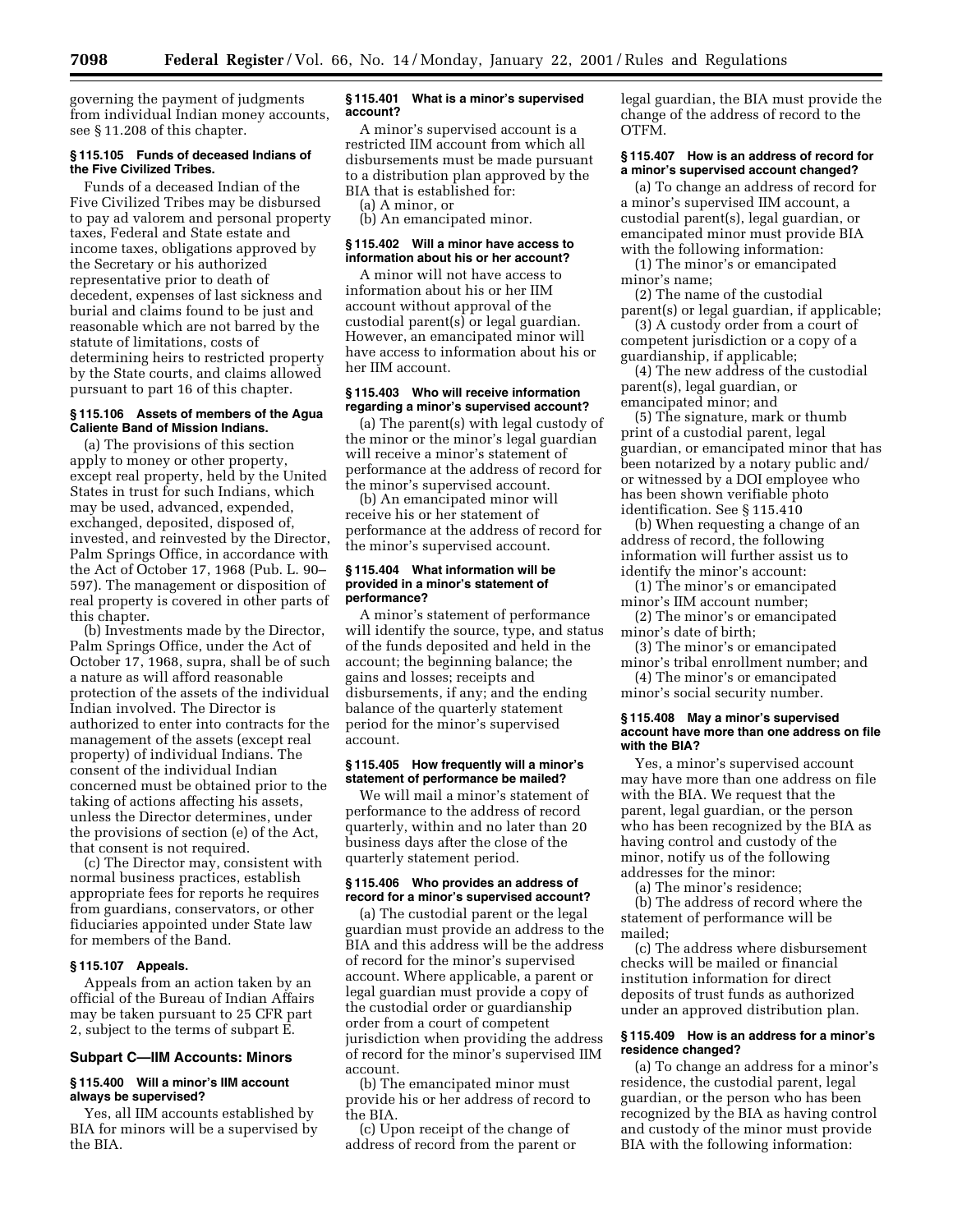(1) The minor's name;

(2) The name of the custodial parent(s) or legal guardian;

(3) A copy of a custodial order from a court of competent jurisdiction or a guardianship order, where applicable;

(4) The new address of the minor's residence; and

(5) The signature, mark or thumb print of the individual who is providing the updated address for the minor's residence that has been notarized by a notary public and/or witnessed by a DOI employee who has been shown verifiable photo identification. See § 115.410

(b) When requesting a change of an address for a minor's residence, the following information will further assist us to identify the minor's account:

(1) The minor's IIM account number;

(2) The minor's date of birth;

(3) The minor's tribal enrollment number (if known); and

(4) The minor's social security number (where known).

# **§ 115.410 What types of identification will the BIA or OTFM accept as ''verifiable photo identification''?**

BIA or OTFM will accept the following forms of identification as ''verifiable photo identification'':

(a) A valid driver's license;

(b) A government-issued photo identification card, such as a passport, security badge, etc.; or

(c) A tribal photo identification card.

# **§ 115.411 What if the individual making a request regarding a minor's supervised account does not have any verifiable photo identification?**

If the individual making a request regarding a minor's supervised account does not have any verifiable photo identification, the individual may make a request in person at the BIA and we will talk with the individual and review information in the minor's file to see if we can attest to the individual's identity. If we cannot establish the identity of the individual, we will not accept the request.

#### **§ 115.412 Will child support payments be accepted for deposit into a minor's supervised account?**

The Secretary will not accept child support payments for deposit into a minor's supervised account.

### **§ 115.413 Who may receive funds from a minor's supervised account?**

A custodial parent, a legal guardian, a person who has been recognized by the BIA as having control and custody of the minor, or an emancipated minor may be eligible to withdraw funds from a minor's supervised account if there is

an authorized disbursement request that is based upon the terms of a BIAapproved distribution plan.

#### **§ 115.414 What is an authorized disbursement request?**

An authorized disbursement request is the form or letter that must be approved by the BIA that specifies the funds to be disbursed from an IIM account. The authorized disbursement request may not be issued to disburse funds from a minor's supervised account unless an approved distribution plan exists, the amount to be disbursed is in conformity with the distribution plan and the disbursement will be made to an individual or third party specified in the plan.

# **§ 115.415 How will an authorized disbursement from a minor's supervised account be sent?**

OTFM will make an authorized disbursement based on the approved distribution plan from a minor's supervised account by:

(a) Making a direct deposit to a specified account at a financial institution (a direct deposit into the specified account will eliminate lost, stolen or damaged checks and will also eliminate delays associated with mailing the check);

(b) Mailing a check to the address of record or to a specified disbursement address; or

(c) Mailing a check to a specified third party's address.

### **§ 115.416 Will the United States post office forward mail regarding a minor's supervised account to a forwarding address left with the United States post office?**

(a) Federal law does not allow the United States post office to forward checks that are issued by the federal government. Therefore, a check from a minor's supervised account will not be forwarded to an address left with the United States post office. The new address of record must be provided directly to BIA.

(b) Where a forwarding address has been provided to the United States post office, the United States post office will forward a statement of performance and general correspondence regarding a minor's supervised account that is mailed to the minor's address of record for a limited time period. However, it is the responsibility of a custodial parent, legal guardian, or emancipated minor to give BIA the new address of record for the minor's supervised account.

### **§ 115.417 What portion of funds in a minor's supervised account may be withdrawn under a distribution plan?**

Trust money in a minor's supervised account will not be distributed without a review of other resources that may be available to meet the needs of the minor. Any trust funds of a minor that are distributed must be used for the direct benefit of the minor and in accordance with any additional limitations (*e.g.,* statutory, court order, tribal resolution, etc.) placed on the use of specific trust funds. Allowable uses may include health, education, or welfare when based upon a justified unmet need. The BIA will require receipts for expenditures of funds disbursed from a minor's account to a custodial parent, legal guardian, person who has been recognized by the BIA as having control and custody of the minor, or an emancipated minor.

#### **§ 115.418 What types of trust funds may a minor have?**

A minor may have one or more of the following types of trust funds:

(a) Judgment per capita funds: Withdrawals may only be made upon BIA approval of an application made under Public Law 97–458. See 25 CFR 1.2.

(b) Tribal per capita funds: Withdrawals may only be made under a BIA approved distribution plan and in accordance with the terms of the tribe's per capita resolution/document.

(c) Other trust funds: Withdrawals may only be made under a minor's BIAapproved distribution plan that is based on a justified unmet need for the minor's health, education, or welfare.

(d) Funds from other federal agencies (e.g., SSA, SSI, VA) received for the benefit of the minor: Withdrawals must be made only under a BIA-approved distribution plan that must be consistent with the disbursing agency's (e.g., SSA, SSI, VA) allowable uses for the funds.

# **§ 115.419 Who develops a minor's distribution plan?**

A social service provider will develop a minor's distribution plan for approval by the BIA after evaluating the needs of the minor in consultation with a custodial parent, a legal guardian, the person who has been recognized by the BIA as having control and custody of the minor, or emancipated minor. A minor's distribution plan may only provide for those expenditures outlined in part § 115.417.

### **§ 115.420 When developing a minor's distribution plan, what information must be considered and included in the evaluation?**

When developing a minor's distribution plan, the following information must be considered and included in the evaluation:

(a) Documentation which establishes who has physical custody of the minor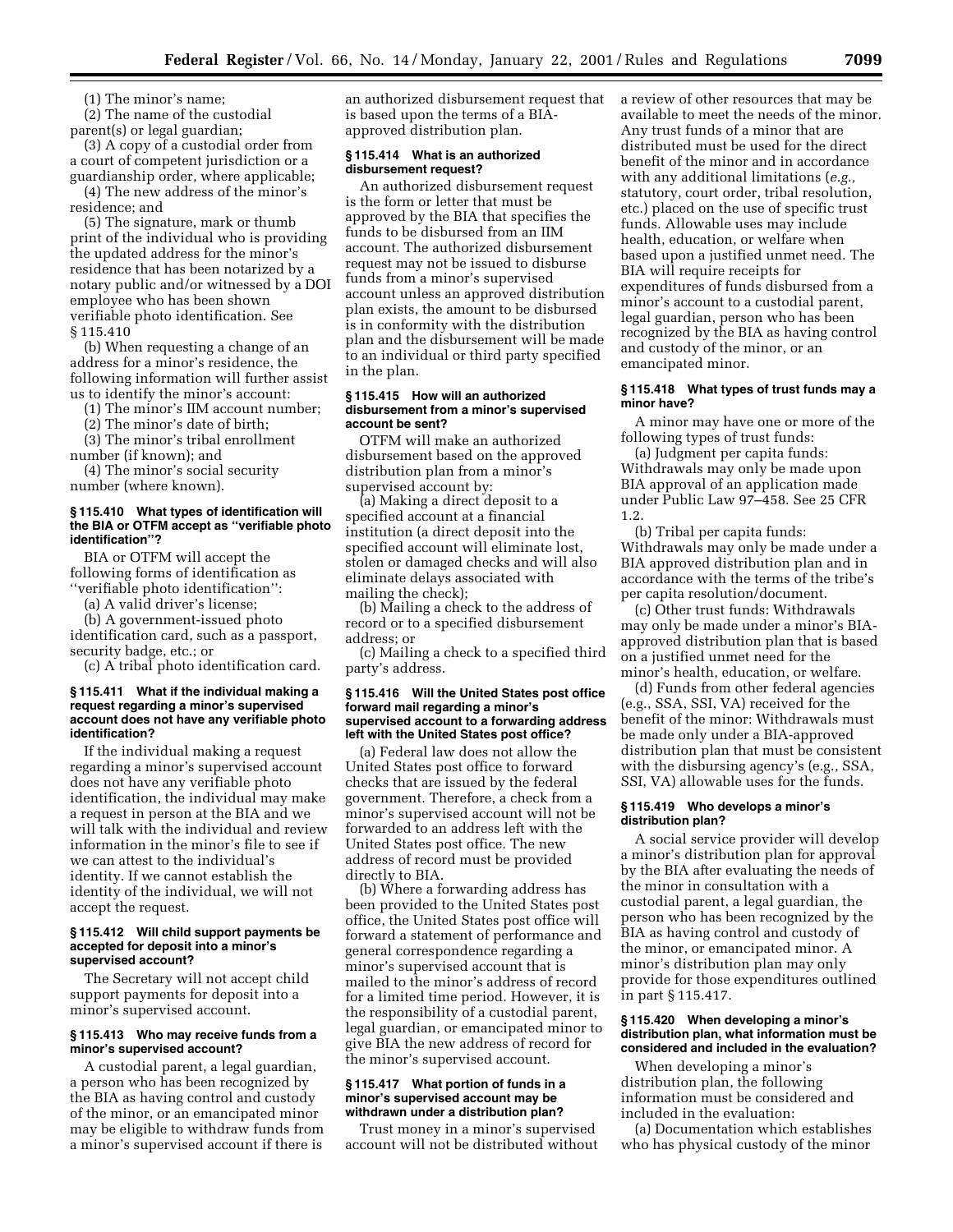(e.g., home visits, school records, medical records, etc.);

(b) A copy of any custodial orders or guardianship orders from a court of competent jurisdiction;

(c) The name(s) of the person and his or her relationship to the minor, if any, who make a request for a disbursement from the minor's account;

(d) An evaluation of other resources, including parental income, that may be available to meet the unmet needs of the minor;

(e) A list of the amounts, purposes, and dates for which disbursements will be made;

(f) The name(s) of the person to whom disbursements may be made, including, as applicable:

(1) A custodial parent;

(2) A legal guardian;

(3) The person who has been recognized by the BIA as having control and custody of the minor;

(4) An emancipated minor; and/or

(5) Any third parties to whom the BIA will make direct payment for goods or services provided to the minor and supported by an invoice or bill of sale;

(g) The date(s) (at least every six months) when the custodial parent, the legal guardian, the person who has been recognized by the BIA as having control and custody of the minor, or the emancipated minor must provide receipts to the BIA to show that expenditures were made in accordance with the approved distribution plan;

(h) Additional requirements and justification for those requirements, as necessary to ensure that any distribution(s) will benefit the minor;

(i) The dates the disbursement plan was developed, approved, and reviewed, and the date for the next scheduled review;

(j) The date(s) the distribution plan was amended and an explanation for any amendment(s) to the distribution plan, when an amendment is necessary;

(k) The signature of the BIA official approving the plan with the certification that the plan is in the best interest of the account holder; and

(l) The signature(s) of the custodial parent, legal guardian, with date(s) signed, certifying that he or she has been consulted and has agreed to the terms of the evaluation and the distribution plan.

#### **§ 115.421 What information will be included in the copy of the minor's distribution plan that will be provided to OTFM?**

A minor's distribution plan must contain the following:

(a) A copy of any custodial order or guardianship order from a court of competent jurisdiction;

(b) A list of the amounts, purposes, and dates for which disbursements will be made;

(c) The name(s) of the person(s) to whom disbursements may be made, including, as applicable:

(1) A custodial parent;

(2) A legal guardian;

(3) The person who has been recognized by the BIA as having control and custody of the minor and the address of that person;

(4) An emancipated minor; and/or

(5) Any third parties and the address(es) of the third parties to whom the direct payment will be made for goods or services provided to the minor and supported by an invoice or bill of sale, where applicable;

(d) The date that the disbursement plan was approved and the expiration date of the distribution plan; and

(e) The date and signature of the BIA official approving the plan with a certification that the plan is in the best interest of the account holder.

### **§ 115.422 As a custodial parent, the legal guardian, the person who BIA has recognized as having control and custody of the minor, or an emancipated minor, what are your responsibilities if you receive trust funds from a minor's supervised account?**

If you are a custodial parent, the legal guardian, the person who BIA has recognized as having control and custody of the minor, or an emancipated minor who receives funds from a minor's supervised account, you must:

(a) Consult with the social service provider on the development of an evaluation;

(b) Sign an acknowledgment that you have reviewed the evaluation;

(c) Follow the terms of a distribution plan approved by the BIA;

(d) Follow any applicable court order;

(e) Provide receipts to the social services provider in accordance with terms of the evaluation for all expenses paid out of the minor's IIM funds;

(f) Review the statements of performance for the supervised account for discrepancies, if applicable;

(g) File tax returns on behalf of the account holder, if applicable; and

(h) Notify the social service provider of any change in circumstances that impairs your performance of your obligations under this part or inform the social service provider of any information regarding misuse of a minor's trust funds.

# **§ 115.423 If you are a custodial parent, a legal guardian, or an emancipated minor, may BIA authorize the disbursement of funds from a minor's supervised account without your knowledge?**

At the Secretary's discretion, the BIA may authorize the disbursement of funds from a minor's supervised account for the benefit of the minor.

### **§ 115.424 Who receives a copy of the BIAapproved distribution plan and any amendments to the plan?**

The BIA-approved distribution plan will be provided to:

(a) The custodial parent; or

(b) A legal guardian; or

(c) At the Secretary's discretion, in unusual circumstances, to a family member who has been recognized as having control and custody of the minor; or

(d) An emancipated minor; and (e) OTFM.

### **§ 115.425 What will we do if we find that a distribution plan has not been followed or an individual has acted improperly in regard to his or her duties involving a minor's trust funds?**

If we find that a distribution plan has not been followed or that a custodial parent, a legal guardian, or the person who has been recognized by the BIA as having control and custody of the minor has failed to satisfactorily account for expenses or has not used the minor's funds for the primary benefit of the minor, we will:

(a) Notify the individual; and (b) Take action to protect the interests of the minor, which may include:

(1) Referring the matter for civil or criminal legal action;

(2) Demanding repayment from the individual who has improperly expended trust funds or failed to account for the use of trust funds;

(3) Liquidating a bond posted by the legal guardian, where applicable, to recover improperly expended trust funds up to the amount of the bond; or

(4) Immediately modifying the distribution plan for up to sixty days, including suspending the authority of the individual to receive further disbursements.

# **§ 115.426 What is the BIA's responsibility regarding the management of a minor's supervised account?**

The BIA's responsibility in regard to the management of a minor's supervised account is to:

(a) Review and approve the evaluation and the distribution plan;

(b) Authorize OTFM to disburse IIM funds in accordance with an approved distribution plan; and

(c) Conduct annual reviews of case records for minors' supervised accounts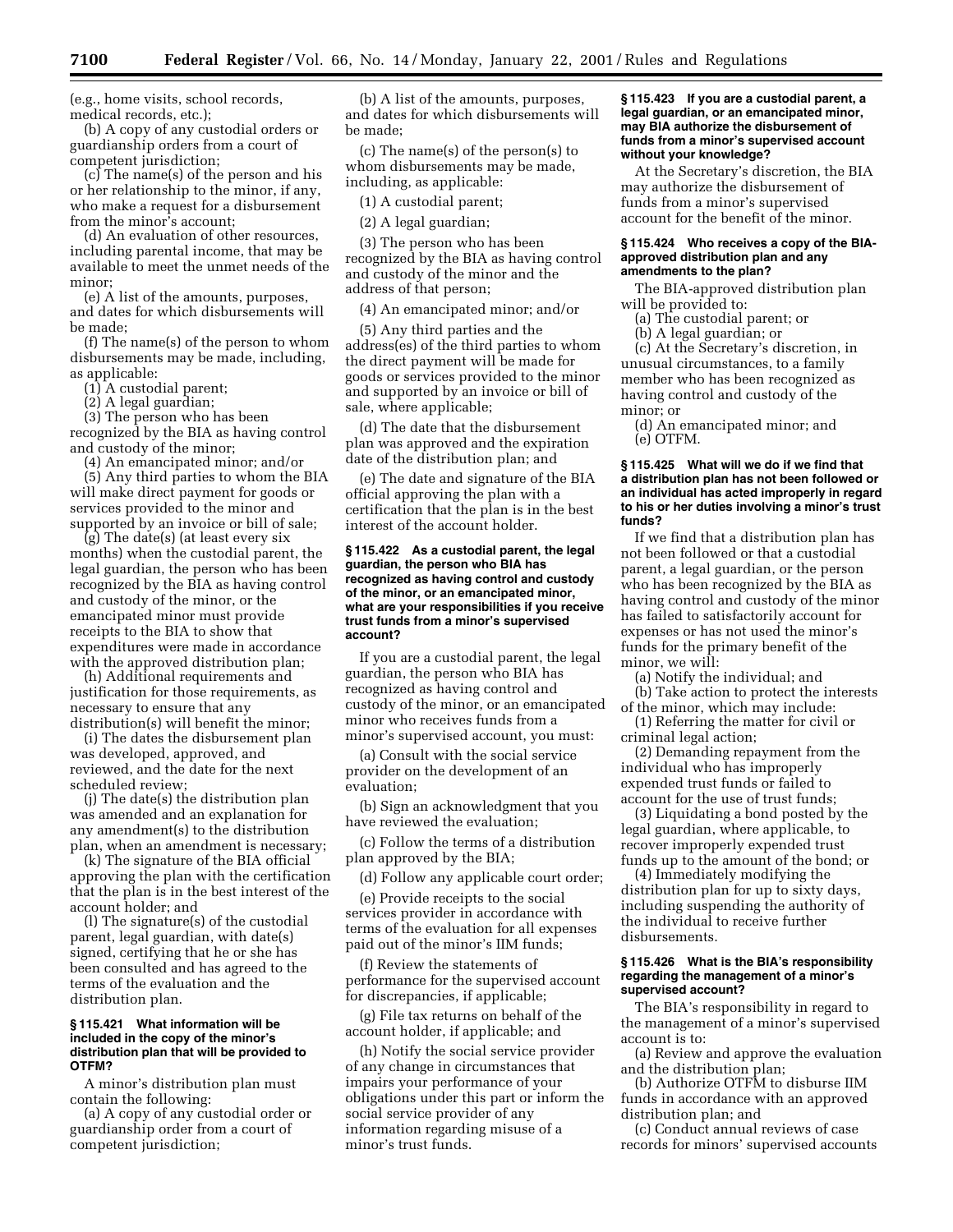to ensure that the social service providers have managed the accounts in accordance with the approved evaluation and distribution plan.

# **§ 115.427 What is the BIA's annual review process for a minor's supervised account?**

A BIA social worker with an MSW will conduct an annual review of minors' supervised accounts by:

(a) Verifying that all receipts for disbursements made under a distribution plan were collected in accordance with the terms specified in the evaluation;

(b) Reviewing the receipts for disbursements made from a minor's supervised account to ensure that all expenditures were made in accordance with the distribution plan;

(c) Reviewing all case worker reports and notes;

(d) Reviewing account records to insure that withdrawals and payments were made in accordance with the distribution plan;

(e) Verifying current addresses, including the address of record, the address of the minor's residence, and the disbursement address; and

(f) Deciding whether the distribution plan needs to be modified.

### **§ 115.428 Will you automatically receive all of your trust funds when you reach the age of 18?**

No, we will not automatically send your trust funds to you when you reach the age of 18.

#### **§ 115.429 What do you need to do when you reach 18 years of age to access your trust funds?**

You must contact OTFM to request withdrawal of any or all of your trust funds that may be available to you. OTFM may require certain information from you to verify your identity, etc. prior to the release of your trust funds. All signatures must be notarized by a notary public or witnessed by a DOI employee. In addition, if you choose to have a check mailed to you, you must provide us with your address of record. If you choose to have your trust funds electronically transferred to you, you must provide your financial institution account information to OTFM.

#### **§ 115.430 Will your account lose its supervised status when you reach the age of 18?**

Your account will no longer be supervised when you reach the age of 18 unless statutory language or a tribal resolution specifies an age other than 18 years of age for access to specific trust funds. However, if a court of competent jurisdiction has found you to be noncompos mentis, under legal disability,

or the BIA has determined you to be an adult in need of assistance, your account will remain supervised and you will be notified in accordance with subpart E.

#### **§ 115.431 If you are an emancipated minor may you withdraw trust funds from your account?**

If you are an emancipated minor, you may have access to some or all of your trust funds as follows:

(a) For judgment per capita funds: you may not make withdrawals from your account until you have reached the age specified in the judgment. Exceptions are only granted upon the approval of an application made under Public Law 97–458. See 25 CFR 1.2.

(b) Tribal per capita funds: access to these funds will be determined by tribal resolution.

(c) Other trust funds: You may be able to have supervised access to some or all of your funds, but the BIA must approve all requests for withdrawals from your account. You must work with the BIA to develop a distribution plan to access the funds in your account. In no instance will the BIA allow an emancipated minor to make unsupervised withdrawals.

(d) For funds from other federal agencies (*e.g.,* SSA, SSI, VA), you may be able to receive funds directly, but you must contact and make arrangements with the other federal agency. Direct receipt of funds from another federal agency will not change the supervised status of an emancipated minor's trust account.

# **Subpart D—IIM Accounts: Estate Accounts**

#### **§ 115.500 When is an estate account established?**

An estate account is established when we receive notice of an account holder's death.

# **§ 115.501 How long will an estate account remain open?**

An estate account will remain open until the funds have been distributed in accordance with the distribution and/or probate order.

# **§ 115.502 Who inherits the money in an IIM account when an account holder dies?**

At the end of all probate procedures, funds remaining in a decedent's estate account will be distributed from the decedent's estate account and paid directly to or deposited into an IIM account of the decedent's heirs, beneficiaries, or other persons or entities entitled by law to receive the funds, where applicable. See 25 CFR part 15.

## **§ 115.503 May money in an IIM account be withdrawn after the death of an account holder but prior to the end of the probate proceedings?**

(a) If you are responsible for making the funeral arrangements of a decedent who had an IIM account and you have an immediate need for emergency assistance to pay for funeral arrangements prior to burial, you may make a request to the BIA for up to \$1,000 from the decedent's IIM account if the decedent's IIM account has more than \$2,500 in the account at the date of death.

(b) You must apply for this assistance and submit to the BIA an original itemized estimate of the cost of the service to be rendered and the identification of the service provider.

(c) We may approve reasonable costs up to \$1,000 that are necessary for the burial services.

(d) We will make payments directly to the providers of the service(s).

### **§ 115.504 If you have a life estate interest in income-producing trust assets, how will you receive the income?**

If you have a life estate interest in income-producing trust assets, which is earning income, OTFM will open an IIM-life estate account for you and funds will be distributed after BIA has certified ownership of the trust funds.

# **Subpart E—IIM Accounts: Hearing Process for Restricting an IIM Account**

# **§ 115.600 If BIA decides to restrict your IIM account under § 115.102 or § 115.104, what procedures must the BIA follow?**

If under § 115.102 or § 115.104, the BIA has decided to limit your access to your IIM account (*i.e.,* decided to supervise the IIM account), or if the BIA has decided to pay creditors with funds from your IIM account, including creditors with judgments from Courts of Indian Offenses for which preliminary procedures are prescribed in 25 CFR 11.208, the BIA must notify you or your guardian, as applicable, to provide you or your guardian, as applicable, with an opportunity to challenge the BIA's decision to restrict your IIM account as specified in subpart E.

# **§ 115.601 Under what circumstances may the BIA restrict your IIM account through supervision or an encumbrance?**

(a) The BIA may restrict your IIM account through supervision if the BIA:

(1) Receives an order from a court of competent jurisdiction that you are noncompos mentis; or

(2) Receives an order or judgment from a court of competent jurisdiction that you are an adult in need of assistance because you are ''incapable of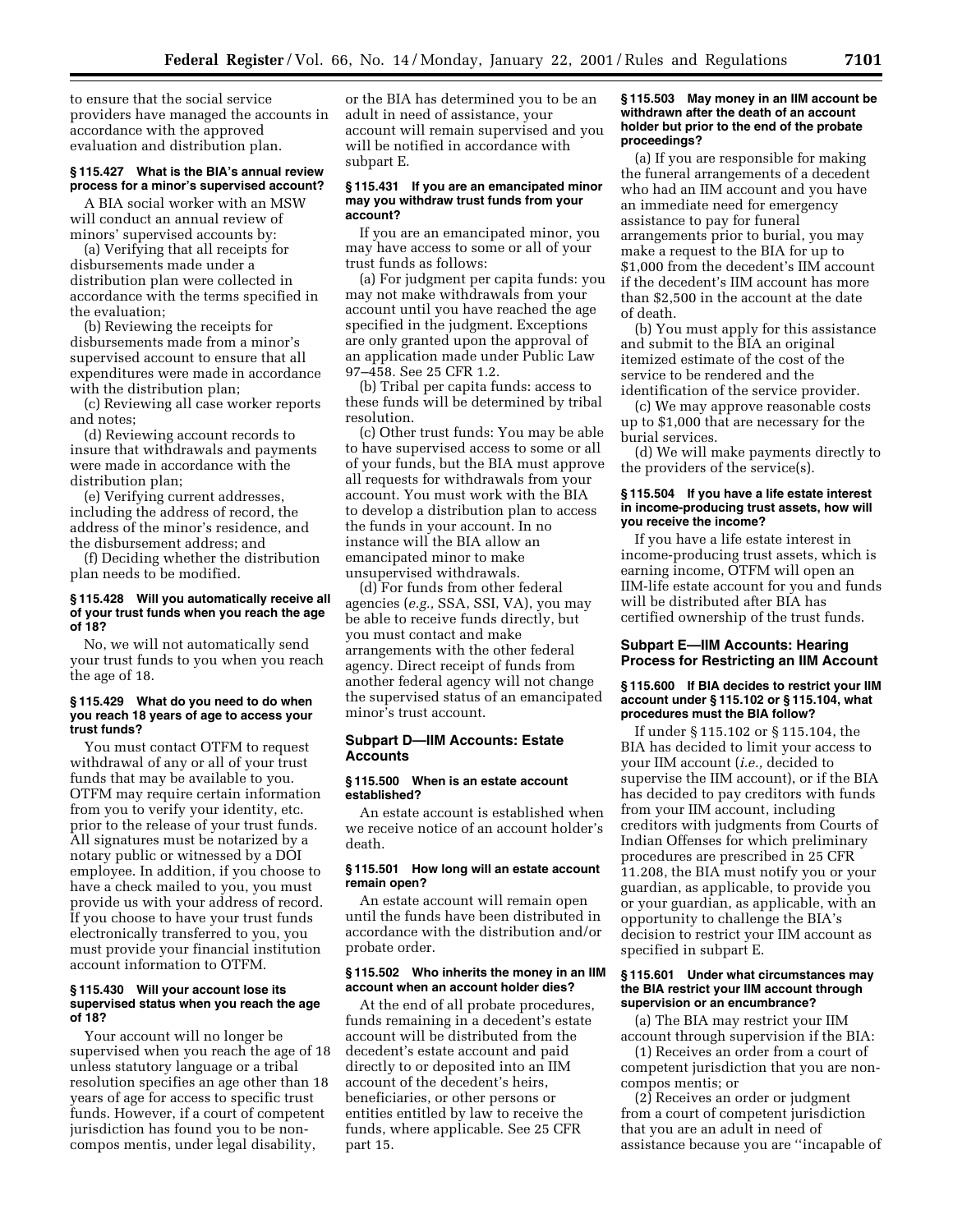managing or administering property, including your financial affairs;'' or

(3) Determines through an administrative process that you are an adult in need of assistance based on a finding by a licensed medical or mental health professional that you are ''incapable of managing or administering property, including your financial affairs;'' or

(4) Receives information from another federal agency that you are under a legal disability and that the agency has appointed a representative payee to receive federal benefits on your behalf.

(b) The BIA may restrict your IIM account through an encumbrance if the BIA:

(1) Receives an order from a court of competent jurisdiction awarding child support from your IIM account; or

(2) Receives from a third party:

(i) A copy of the original contract between you and the third party in which you used your IIM funds as security/collateral for the transaction;

(ii) A copy of the document showing that the BIA approved in advance the use of your IIM funds as security/ collateral for the contract;

(iii) Proof of your default on the contract according to the terms of the contract; and

(iv) A copy of the original assignment of IIM income as security/collateral for the contract that is signed and dated by you and is notarized;

(3) Receives a money judgment from a Court of Indian Offenses pursuant to 25 CFR 11.208 or under any tribal law and order code;

(4) Is provided documentation showing that BIA or OTFM caused an administrative error which resulted in a deposit into your IIM account, or a disbursement to you, or to a third party on your behalf; or

(5) Is provided with proof of debts owed to the United States pursuant to § 115.104 of this part.

### **§ 115.602 How will the BIA notify you or your guardian, as applicable, of its decision to restrict your IIM account?**

The BIA will notify you or your guardian, as applicable, of its decision to restrict your IIM account by:

(a) United States certified mail to your address of record;

(b) Personal delivery to you or your guardian, as applicable, or to your address of record;

(c) Publication for four consecutive weeks in your tribal newspaper if your whereabouts are unknown and in the local newspaper serving your last known address of record; or

(d) United States certified mail to you in care of the warden, if you are

incarcerated. The BIA may send a copy of the notification to your attorney, if known.

### **§ 115.603 What happens if BIA's notice of its decision to place a restriction on your IIM account that is sent by United States certified mail is returned to the BIA as undeliverable for any reason?**

If BIA's notice of its decision to place a restriction on your IIM account that is sent by United States certified mail is returned to the BIA as undeliverable for any reason, the BIA will remove the restriction on your account, which was placed five days after the notice was mailed, and will publish a notice in accordance with § 115.602(c) and § 115.605(b).

### **§ 115.604 When will BIA authorize OTFM to place a restriction on your IIM account?**

BIA will authorize OTFM to place a restriction on your IIM account after providing OTFM with supporting documentation (i.e., receipts, notice of publication, etc.) of the following:

(a) Five (5) days after the date BIA mails you or your guardian, as applicable, notice of its decision to restrict your account by United States certified mail to your address of record;

(b) One (1) day after BIA has made personal delivery to you or your guardian, as applicable, or to your address of record of its notice of the BIA's decision to restrict your account; or

(c) Five (5) days after the fourth publication of the public notice of BIA's decision to restrict your account.

### **§ 115.605 What information will the BIA include in its notice of the decision to restrict your IIM account?**

(a) When the BIA provides notice of its decision to restrict your IIM account by certified mail or personal delivery to you or your guardian, as applicable, the notice must contain:

(1) The name on the IIM account;

(2) The reason for the restriction;

(3) The amount to be encumbered, if applicable;

(4) A statement that your IIM account will be restricted 5 days after the date the notice was sent United States certified mail to your address of record;

(5) An explanation that you have 40 days from the date the notice was sent United States certified mail to request a hearing to challenge BIA's decision to restrict your IIM account;

(6) An explanation of how to request a hearing;

(7) A statement that the BIA will conduct the hearing and that you are assured a fair hearing;

(8) A copy of the fair hearing guidelines;

(9) A statement that you may contact the BIA to authorize immediate payment from your IIM account to pay the claim, if applicable;

(10) The address and phone number of the BIA office that made the decision to restrict your IIM account and provided the notice; and

(11) Other information as may be determined appropriate by the BIA.

(b) When the BIA provides public notice of its decision to restrict your account, the only information the public notice will include is:

(1) The name on the account; (2) The date of first publication of the public notice;

(3) A statement that the BIA has decided to place a restriction on your IIM account;

(4) A statement that the public notice will be published once a week for four consecutive weeks;

(5) A statement that the BIA will place a restriction on your account five (5) days after the date of the fourth publication of the public notice;

(6) A statement that your opportunity to request a hearing to challenge BIA's decision to restrict your account will expire 30 days after the date of the fourth publication of the public notice; and

(7) An address and telephone number of the BIA office publishing the notice to request further information and instructions on how to request a hearing.

# **§ 115.606 What happens if you do not request a hearing to challenge BIA's decision to restrict your IIM account during the allotted time period?**

If you or your guardian, as applicable, do not request a hearing to challenge BIA's decision to restrict your IIM account during the allotted time period, BIA's decision to restrict your IIM account will become final. BIA will follow the procedures outlined in § 115.616 through § 115.618, and § 115.620, as applicable.

### **§ 115.607 How do you request a hearing to challenge the BIA's decision to restrict your IIM account?**

You or your guardian, as applicable, must request a hearing to challenge the BIA's decision to restrict your IIM account from the BIA office that made the decision and notified you of the restriction. Your request must:

(a) Be in writing;

(b) Specifically request a hearing to challenge the restriction; and

(c) Be hand delivered to the BIA office or postmarked within:

(i) 40 days of the date that BIA's notice was sent United States certified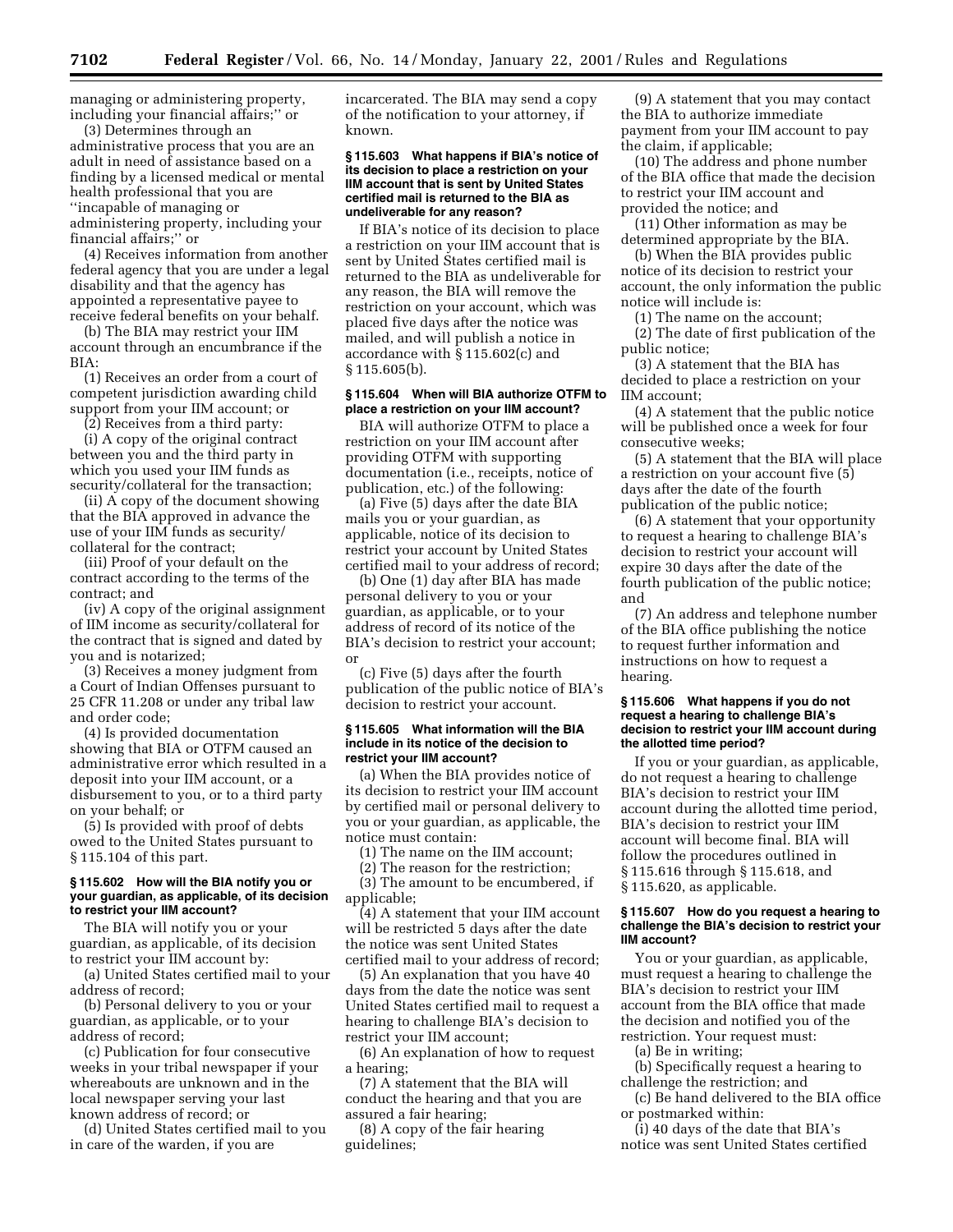mail or personally delivered to the address of record, or

(ii) 30 days of the date of the final publication of the public notice.

### **§ 115.608 If you request a hearing to challenge BIA's decision to restrict your IIM account, when will BIA conduct the hearing?**

BIA will conduct a hearing within ten (10) working days from its receipt of a written request from you or your guardian, as applicable, for a hearing to challenge the decision to restrict your IIM account.

# **§ 115.609 Will you be allowed to present testimony and/or evidence at the hearing?**

Yes, you or your guardian, as applicable, will be provided the opportunity to present testimony and/or evidence as to the reasons the BIA should not restrict your IIM account, including information showing how an encumbrance may create an undue financial hardship, if applicable. You may not challenge a court order or judgment in this proceeding. However, if you have appealed an order or judgment from a court of competent jurisdiction, you or your guardian, as applicable, may present evidence of your appeal and the BIA hearing will be postponed until there is a final order from the court. The restriction on your IIM account will remain in place until after the hearing is concluded.

# **§ 115.610 Will you be allowed to present witnesses during a hearing?**

Yes, you or your guardian, as applicable, may present witnesses during a hearing. You are responsible for any and all expenses which may be associated with presenting witnesses.

### **§ 115.611 Will you be allowed to question opposing witnesses during a hearing?**

Yes, you or your guardian, as applicable, may question all opposing witnesses testifying during your hearing. You may also present witnesses to challenge opposing witness testimony.

# **§ 115.612 May you be represented by an attorney during your hearing?**

Yes, you may have an attorney or other person represent you during your hearing. However, you are responsible for any and all expenses associated with having an attorney or other person represent you.

# **§ 115.613 Will the BIA record the hearing?**

Yes, the BIA will record the hearing.

# **§ 115.614 Why is the BIA hearing recorded?**

The BIA hearing will be recorded so that it will be available for review if the hearing process is appealed under § 115.107. The BIA hearing record must be preserved as a trust record.

# **§ 115.615 How long after the hearing will BIA make its final decision?**

# BIA will make its final decision within 10 business days of the end of the hearing.

### **§ 115.616 What information will be included in BIA's final decision?**

BIA's final written decision to the parties involved in the proceeding will include:

(a) BIA's decision to remove or retain the restriction on the IIM account;

(b) A detailed justification for the supervision or encumbrance of the IIM account, where applicable;

(c) The amount(s) to be paid, the name and address of a third party to whom payment will be made, and the time period for repayment established under 617(a) of this part, where applicable;

(d) Any provision to allow for distributions to the account holder because of an undue financial hardship created by the encumbrance, if applicable; and

(e) Any other information the hearing officer deems necessary.

# **§ 115.617 What happens when the BIA decides to supervise or encumber your IIM account after your hearing?**

BIA will provide OTFM with a copy of the distribution plan, after the BIA decides to:

(a) Supervise your IIM account. BIA social services staff will consult with you and/or your guardian to develop a distribution plan. Upon BIA approval, the distribution plan will be valid for one year.

(b) Encumber your IIM account. BIA will review your account balance and your future IIM income to develop a distribution plan that establishes the amount(s) to be paid and the dates payment(s) will be made to the specified party. Payments may need to be made over the course of one or more years if the amount owed to the specified party is greater than your current IIM account balance.

### **§ 115.618 What happens if at the conclusion of the notice and hearing process we decide to encumber your IIM account because of an administrative error which resulted in funds that you do not own being deposited in your account or distributed to you or to a third party on your behalf?**

If we decide at the conclusion of the notice and hearing process to encumber your account because of an administrative error which resulted in

funds that you do not own being deposited into your IIM account or distributed to you or to a third party on your behalf, we will consult with you or your guardian, as applicable, to determine how the funds will be repaid.

# **§ 115.619 If the BIA decides that the restriction on your IIM account will be continued after your hearing, do you have the right to appeal that decision?**

Yes, if the BIA decides after your hearing to continue the restriction on your IIM account, you or your guardian, as applicable, have the right to appeal the decision under the procedures proscribed in § 115.107.

# **§ 115.620 If you decide to appeal the BIA's final decision pursuant to § 115.107, will the BIA restrict your IIM account during the appeal?**

Yes, if under § 115.107 you or your guardian, as applicable, decide to appeal the BIA's final decision to:

(a) Supervise your IIM account, your IIM account will remain restricted during the appeal period.

(b) Encumber your IIM account, your IIM account will remain restricted up to the amount at issue during the appeal period. If your account balance is greater than the amount encumbered, those funds will be available to you upon request to and by approval of the Secretary.

# **Subpart F—Trust Fund Accounts: General Information**

# **§ 115.700 Why is money held in trust for tribes and individual Indians?**

Congress has passed a number of laws that require the Secretary to establish and administer trust fund accounts for Indian tribes and certain individual Indians who have an interest(s) in trust lands, trust resources, or trust assets.

# **§ 115.701 What types of accounts are maintained for Indian trust funds?**

Indian trust funds are deposited in tribal accounts, Individual Indian Money (IIM) accounts, and special deposit accounts. The illustration below provides information on each of these trust accounts.

**BILLING CODE 4310–02–P**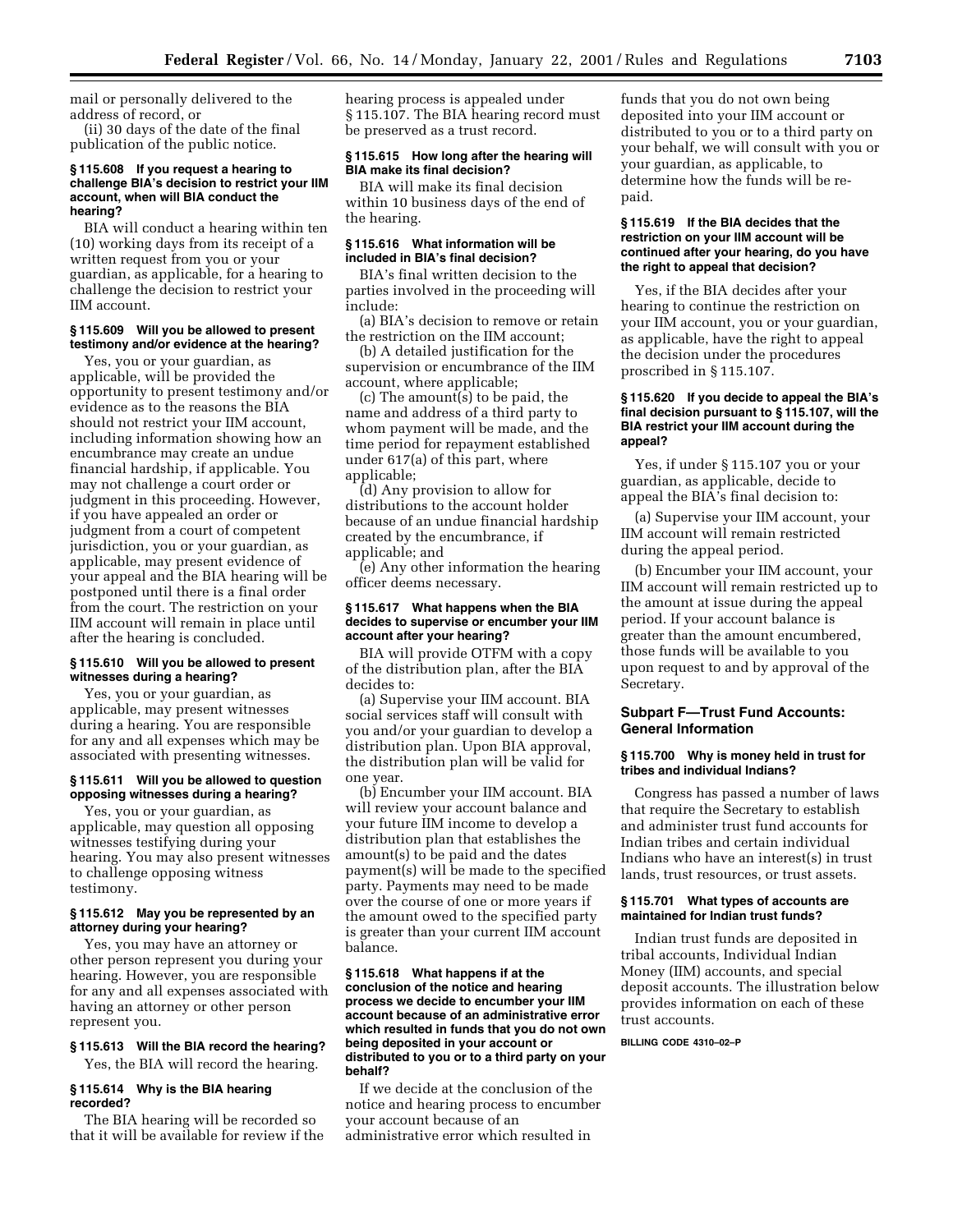÷.

| <b>Types of Trust Fund Accounts</b>      |                                    |                                | <b>Descriptions</b>                                                                                                                                                                                                                                                                                                                                                                                       |
|------------------------------------------|------------------------------------|--------------------------------|-----------------------------------------------------------------------------------------------------------------------------------------------------------------------------------------------------------------------------------------------------------------------------------------------------------------------------------------------------------------------------------------------------------|
|                                          | Unrestricted IIM accounts          |                                | There are no restrictions on these accounts. Funds may<br>be left on deposit, or paid to the account holder based<br>upon instructions by the account holder.                                                                                                                                                                                                                                             |
| Individual                               |                                    | Administratively<br>Restricted | A temporary hold is placed on an account by OTFM<br>where an address of record for an account holder is<br>unknown or where more documentation is needed to<br>make a distribution from an account.                                                                                                                                                                                                       |
| Indian<br>Money (IIM)<br><b>Accounts</b> | <b>Restricted IIM</b><br>accounts: | Supervised                     | A restriction is placed on the account by the<br>BIA and funds from these accounts may only be<br>withdrawn under a BIA approved distribution plan.<br>The following account holders will have supervised<br>accounts:<br>• minors,<br>· emancipated minors,<br>· adults who are non-compos mentis,<br>· adults in need of assistance; and/or<br>· adults under legal disability as defined in this part. |
|                                          |                                    | Encumbered                     | A restriction is placed on the account by the BIA until<br>money owed from an the account is paid to a specified<br>party. The account holder may withdraw any money<br>available in the account that is above the amount owed<br>to specified parties.                                                                                                                                                   |
|                                          | <b>IIM Estate accounts</b>         |                                | An account for a deceased IIM account holder.                                                                                                                                                                                                                                                                                                                                                             |
| <b>Tribal Accounts</b>                   |                                    |                                | Generally, an account for a federally recognized tribe.                                                                                                                                                                                                                                                                                                                                                   |
| <b>Special Deposit Accounts</b>          |                                    |                                | An account for the temporary deposit of trust funds that<br>cannot be distributed immediately to its rightful owners.                                                                                                                                                                                                                                                                                     |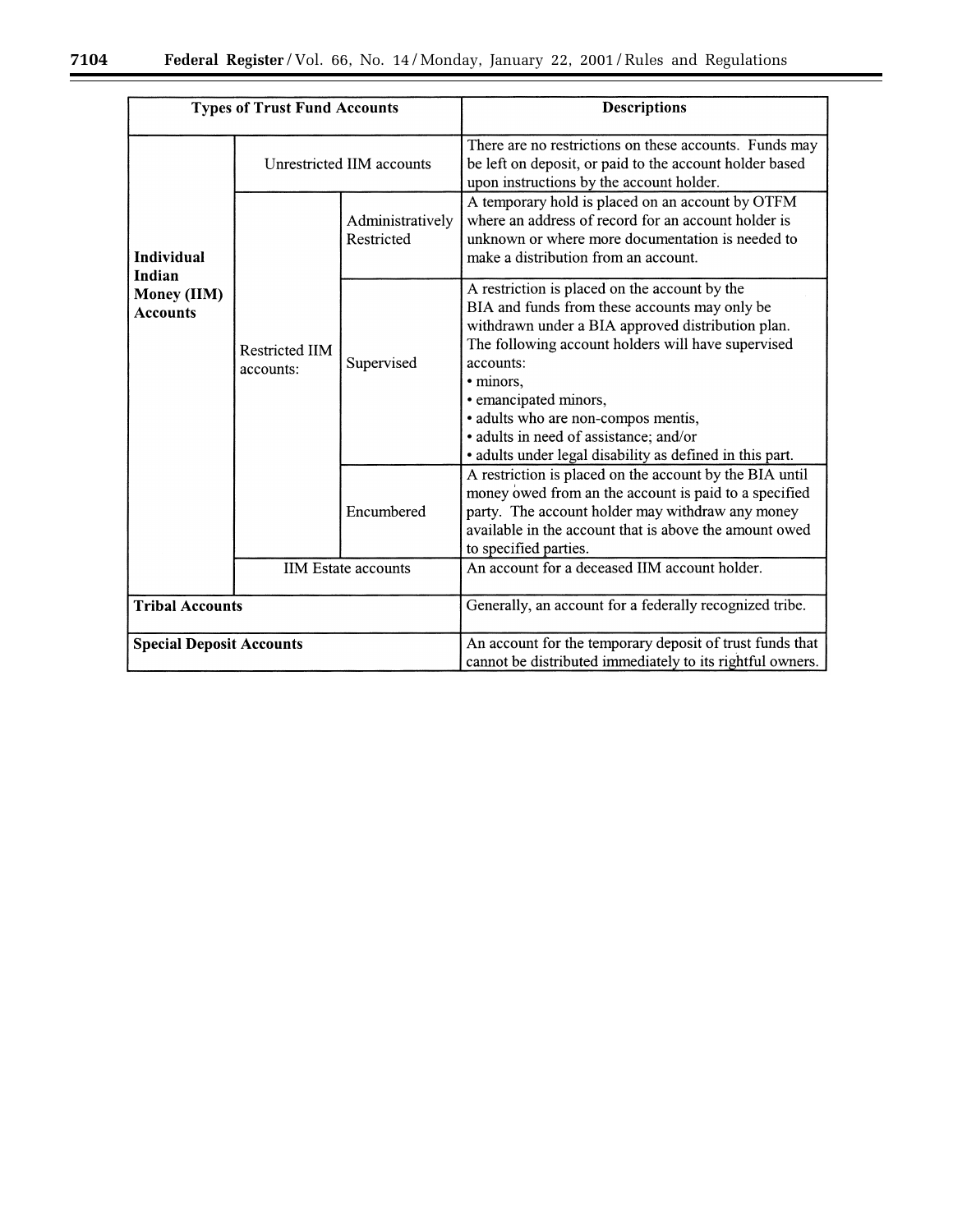|                                                                                                                                                                                                                                                                                                                        |                                      | <b>TRUST ACCOUNTS</b>                          |                                |            |            |
|------------------------------------------------------------------------------------------------------------------------------------------------------------------------------------------------------------------------------------------------------------------------------------------------------------------------|--------------------------------------|------------------------------------------------|--------------------------------|------------|------------|
|                                                                                                                                                                                                                                                                                                                        | <b>Individual Indian Money (IIM)</b> |                                                |                                |            |            |
| <b>SOURCES</b>                                                                                                                                                                                                                                                                                                         |                                      | <b>Restricted IIM Accounts</b><br>Unrestricted |                                |            |            |
|                                                                                                                                                                                                                                                                                                                        | <b>Tribal</b>                        | <b>IIM</b><br>Accounts                         | Administratively<br>restricted | Supervised | Encumbered |
| <b>Payments from the United States</b><br>as a Result of -                                                                                                                                                                                                                                                             |                                      |                                                |                                |            |            |
| Federal laws requiring funds to be<br>deposited in trust accounts.                                                                                                                                                                                                                                                     | ✓                                    | ✓                                              | ✓                              | ✓          | ✓          |
| Settlement of a claim related to trust<br>assets that requires the funds to be<br>deposited in trust accounts                                                                                                                                                                                                          | ℐ                                    | ✓                                              |                                | ✓          | ✓          |
| A final order from a United States<br>court for a cause of action directly<br>related to trust assets requiring funds<br>to be deposited in trust accounts                                                                                                                                                             |                                      |                                                |                                |            |            |
| Unobligated or unspent forestry<br>funds specifically appropriated for<br>the benefit of such Indian tribe                                                                                                                                                                                                             | ✓                                    |                                                |                                |            |            |
| Designation of the BIA as the<br>representative payee (by another<br>federal agency) to receive certain<br>Federal assistance payments, such as<br>VA benefits, Social Security, or<br>Supplemental Security Income, on<br>behalf of an individual Indian<br>because there is no legal guardian for<br>that individual |                                      |                                                |                                | ℐ          |            |
| Payments resulting from -                                                                                                                                                                                                                                                                                              |                                      |                                                |                                |            |            |
| Money directly derived from the title<br>conveyance (e.g. sale, probate,<br>condemnation) or use of trust lands<br>or restricted fee lands or trust<br>resources, including any late<br>payment penalties, when paid<br>directly to the Secretary on behalf of<br>the account holder                                   |                                      |                                                |                                |            |            |
| Penalties for trespass on trust lands<br>or restricted fee lands                                                                                                                                                                                                                                                       | ✔                                    | ✓                                              | ✓                              | ✓          |            |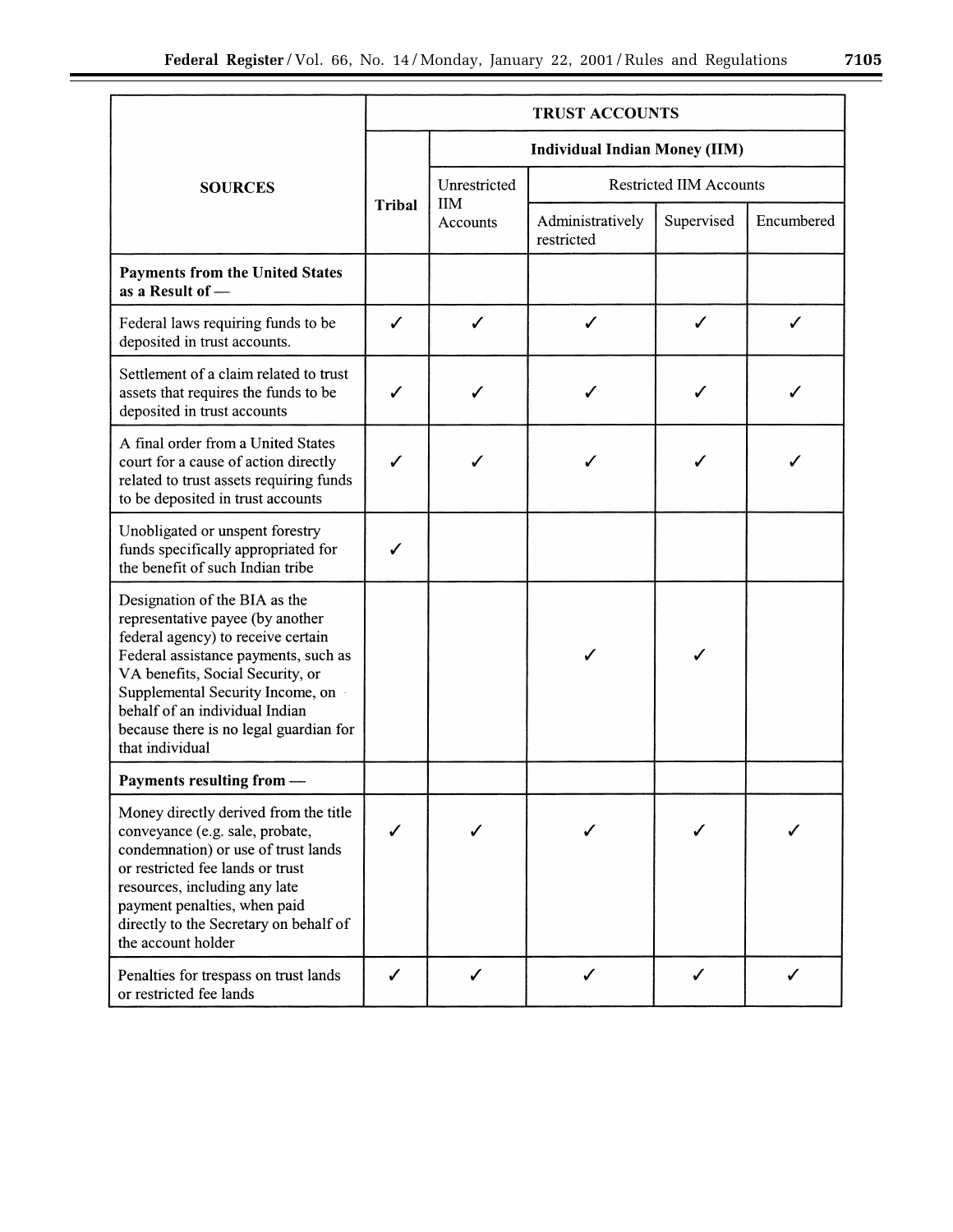÷.

| Default or breach of the terms of a<br>contract for the sale or use of trust<br>lands, restricted fee lands, or trust<br>resources arising from cash<br>performance or surety bonds, or<br>other source(s)                                                                                                                                                                                                                |              |   |              |   |   |
|---------------------------------------------------------------------------------------------------------------------------------------------------------------------------------------------------------------------------------------------------------------------------------------------------------------------------------------------------------------------------------------------------------------------------|--------------|---|--------------|---|---|
| A final order from a court of<br>competent jurisdiction for a cause of<br>action directly related to trust assets<br>requiring funds to be deposited in<br>trust accounts                                                                                                                                                                                                                                                 |              |   |              |   |   |
| Deposits from an Indian Tribe -                                                                                                                                                                                                                                                                                                                                                                                           |              |   |              |   |   |
| Redeposit of tribal trust funds<br>previously withdrawn under an<br>investment plan submitted and<br>approved pursuant to the American<br><b>Indian Trust Fund Management</b><br>Reform Act of 1994, Pub. L. 103-<br>412, 108 Stat. 4239, 25 U.S.C. §<br>4001 (Trust Reform Act)                                                                                                                                          |              |   |              |   |   |
| Where a tribe under 25 U.S.C. 450f<br>et seq. has contracted or compacted<br>with the federal government to<br>operate a federal program and the<br>tribe, operating the federal program<br>on behalf of the Secretary, receives<br>trust funds for the sale or use of trust<br>assets pursuant to a contract that<br>specifies that payments are to be<br>made to the Secretary on behalf of a<br>tribe or an individual |              |   |              |   |   |
| Legislative settlement funds or<br>judgment funds withdrawn, but not<br>spent, for a specific project.<br>Documentation showing source of<br>funds is required.                                                                                                                                                                                                                                                           |              |   |              |   |   |
| Deposits from other sources --                                                                                                                                                                                                                                                                                                                                                                                            |              |   |              |   |   |
| Interest earned on trust fund deposits                                                                                                                                                                                                                                                                                                                                                                                    | $\checkmark$ | ✓ | $\checkmark$ | ✓ | ✓ |
| Disbursements of tribal trust funds<br>held by OTFM to tribal members as<br>per capita payments                                                                                                                                                                                                                                                                                                                           | $\checkmark$ |   |              | ✓ |   |
| As permitted by law (25 U.S.C. $\S$<br>3109) to be deposited into an Indian<br>forest land assistance account                                                                                                                                                                                                                                                                                                             | $\checkmark$ |   |              |   |   |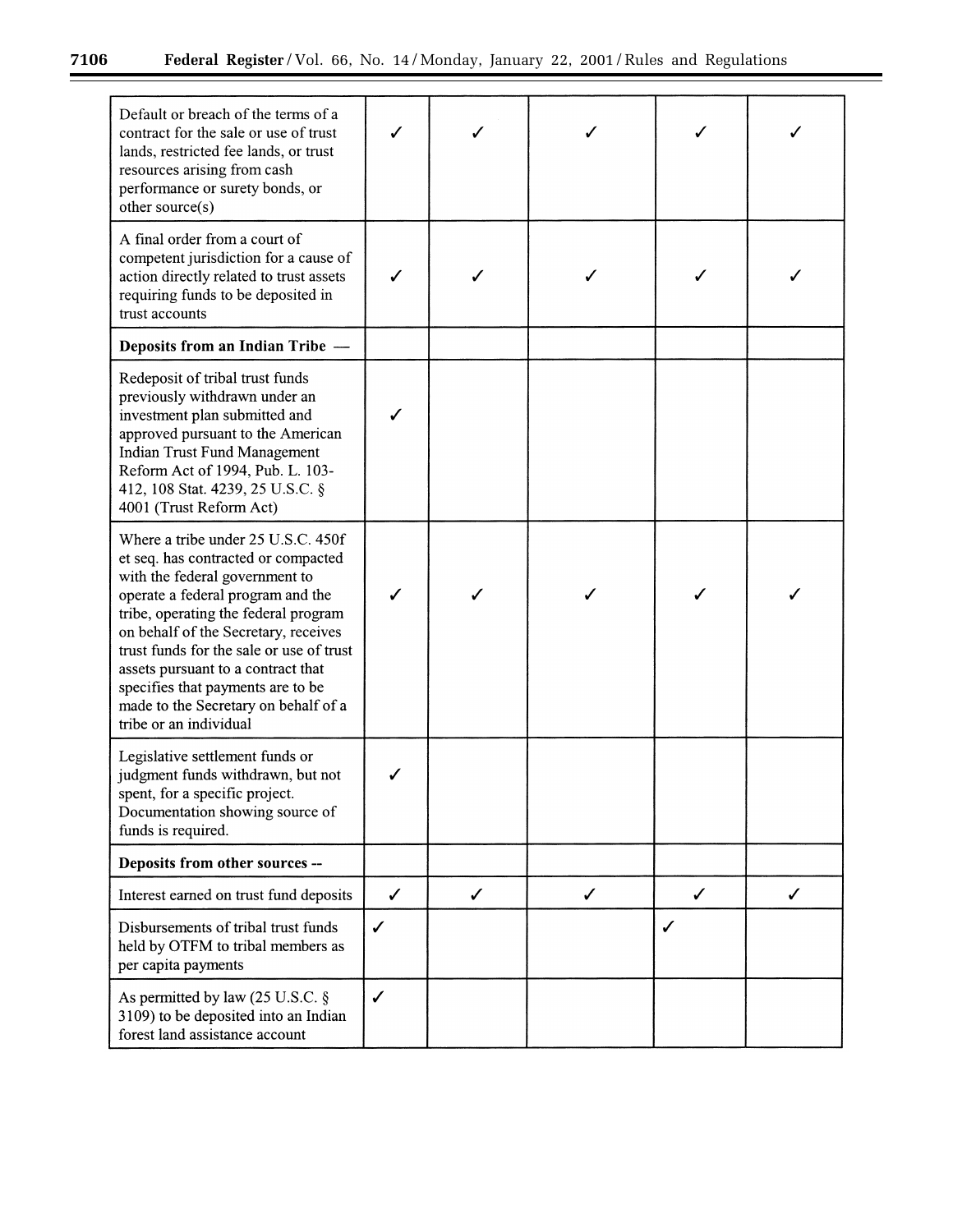| Funds derived directly from trust<br>lands, restricted fee lands, or trust<br>resources that are presented to the<br>Secretary, on behalf of the tribe or<br>individual Indian owner(s) of the<br>trust asset, by the payor after being<br>mailed to the owner(s) as required by<br>contract (i.e., direct pay) and<br>returned by mail to the payor as<br>undeliverable |  |  |  |  |  |
|--------------------------------------------------------------------------------------------------------------------------------------------------------------------------------------------------------------------------------------------------------------------------------------------------------------------------------------------------------------------------|--|--|--|--|--|
|--------------------------------------------------------------------------------------------------------------------------------------------------------------------------------------------------------------------------------------------------------------------------------------------------------------------------------------------------------------------------|--|--|--|--|--|

**BILLING CODE 4310–02–C**

#### **§ 115.703 May we accept for deposit into a trust account money not specified in § 115.702?**

No, we will not accept funds from sources that are not identified in the table in § 115.702 for deposit into a trust account.

### **§ 115.704 May we accept for deposit into a trust account retirement checks/payments or pension fund checks/payments even though those funds are not specified in § 115.702?**

No, we will not accept retirement checks/payments or pension fund checks/payments or any funds from sources that are not identified in the table in § 115.702 for deposit into a trust account.

### **§ 115.705 May we accept for deposit into a trust account money awarded or assessed by a court of competent jurisdiction?**

We will accept money awarded or assessed by a court of competent jurisdiction for a cause of action directly related to trust assets to be deposited into a trust account. Other funds awarded by a court of competent jurisdiction may not be deposited into a trust account.

### **§ 115.706 When funds are awarded or assessed by a court of competent jurisdiction in a cause of action involving trust assets, what documentation is required to deposit the trust funds into a trust account?**

When funds are awarded or assessed by a court of competent jurisdiction in a cause of action involving trust assets, we must receive the funds awarded as stipulated in the court order and a copy of the court's order.

### **§ 115.707 Will the Secretary accept administrative fees for deposit into a trust account?**

No. The Secretary will not accept administrative fees for deposit into a trust account because administrative fees are not trust funds. However, administrative fees may be deposited

into a non-interest bearing, non-trust account with the BIA.

#### **§ 115.708 How quickly will trust funds received by the Secretary on behalf of tribes or individual Indians be deposited into a trust account?**

Trust funds received by the Secretary on behalf of a tribe or individual Indians will be deposited into a trust account within twenty-four hours, or no later than the close of business on the next business day following the receipt of funds at a location with a designated federal depository.

## **§ 115.709 Will an annual audit be conducted on trust funds?**

Yes, in accordance with the Trust Reform Act an annual audit will be conducted on trust funds. Each tribe and IIM account holder will be notified when the Secretary has conducted an annual audit on a fiscal year basis of all the trust funds held by the United States for the benefit of tribes and individual Indians. This notice will be provided in the first quarterly statement of performance following the publication of the audit.

## **Investments and Interests**

#### **§ 115.710 Does money in a trust account earn interest?**

Yes, all money deposited in a trust account is invested and earns interest or yield returns, or both.

#### **§ 115.711 How is money in a trust account invested?**

OTFM manages trust fund investments and its investment decisions are governed by federal statute. See 25 U.S.C. §§ 161(a) and 162a.

## **§ 115.712 What is the interest rate earned on money in a trust account?**

The rate of interest on a trust account changes based on how the money is invested and how those investments perform.

## **§ 115.713 When does money in a trust account start earning interest?**

Funds must remain on deposit at least one business day before interest is earned. Interest earnings of less than one cent are not credited to any account.

### **Subpart G—Tribal Accounts**

### **§ 115.800 When does OTFM open a tribal account?**

A tribal account is opened when OTFM receives income from the sources described in § 115.702.

#### **§ 115.801 How often will a tribe receive information about its trust account(s)?**

The OTFM is required to provide each tribe with a statement of performance quarterly, within or no later than 20 business days after the close of every quarterly statement period.

### **§ 115.802 May a tribe make a request to OTFM to receive information about its trust account more frequently?**

Yes, a tribe may contact OTFM at any time to:

(a) Request information about account transactions and balances;

(b) Make arrangements to access account information electronically; or

(c) Receive a monthly statement.

## **§ 115.803 What information will be provided in a statement of performance?**

The statement of performance will identify the source, type, and status of the trust funds deposited and held in a trust account; the beginning balance; the gains and losses; receipts and disbursements; and the ending account balance of the quarterly statement period.

### **§ 115.804 Will we account to a tribe for those trust funds the tribe receives through direct pay?**

No, under the Trust Reform Act we are only responsible for accounting for those trust funds received into, and maintained by, the Department's trust funds management system.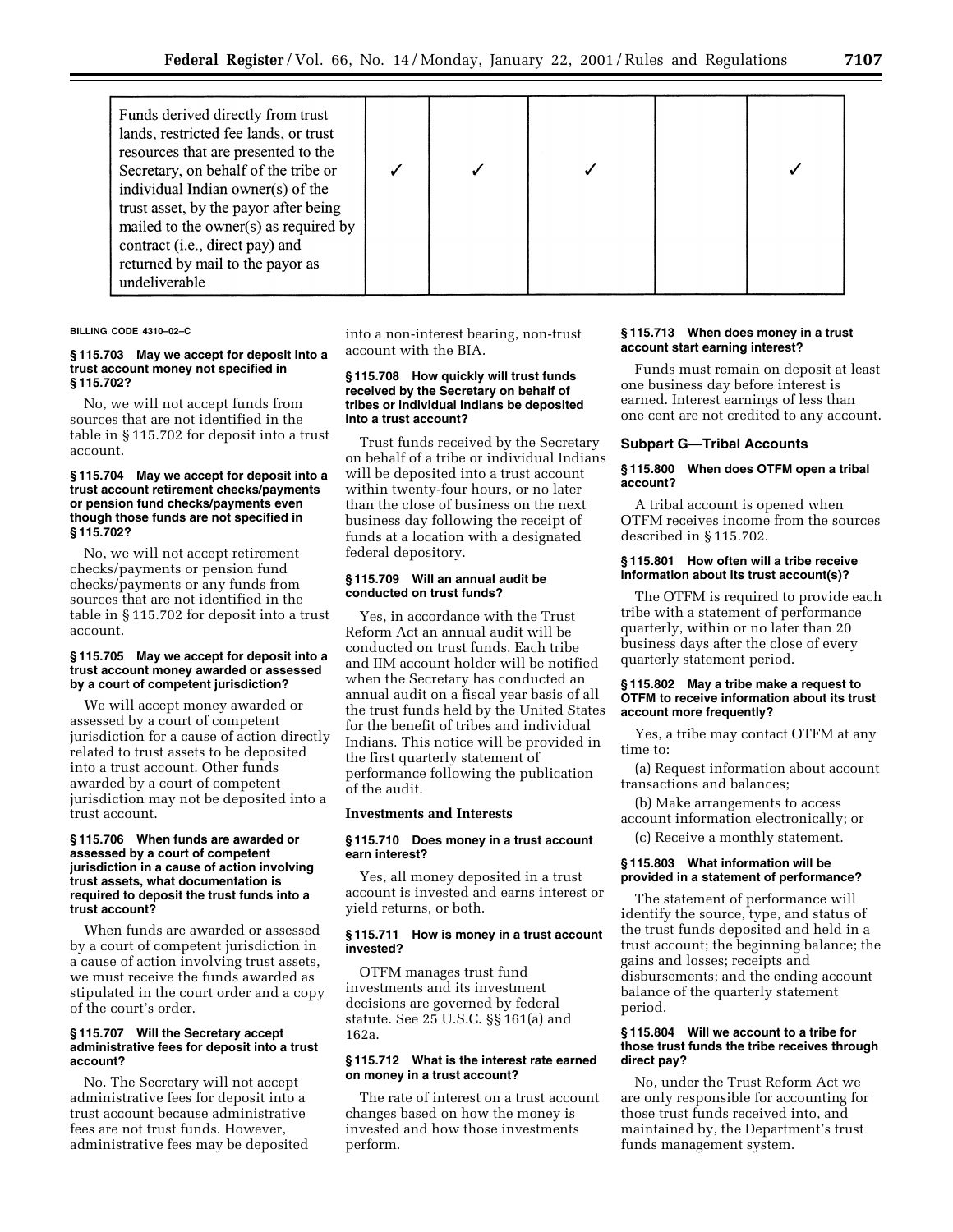### **§ 115.805 If a tribe is paid directly under a contract for the sale or use of trust assets, will we accept those trust funds for deposit into a tribal trust account?**

If a contract for the sale or use of trust assets specifies that payments are to be made directly to a tribe, we will not accept these trust funds into a tribal trust account. Where a tribe under 25 U.S.C. 450f *et seq.* has contracted or compacted with the federal government to operate a federal program and the tribe, operating the federal program on behalf of the Secretary, receives trust funds for the sale or use of trust assets pursuant to a contract that specifies that payments are to be made to the Secretary on behalf of a tribe or an individual [the owner of the trust assets], the tribe must follow § 115.708 for the deposit of the trust funds into the trust account.

### **§ 115.806 How will the BIA assist in the administration of tribal judgment fund accounts?**

(a) If the tribe requests assistance or if Congress directs the Secretary to provide assistance, BIA will provide technical assistance on developing a judgment use and distribution plan to a tribe.

(b) BIA will review all tribal requests for distribution of tribal judgment funds to ensure that each request complies with any requirements associated with the use of that money found in statutory language, congressional directives, court orders, court-approved settlements, settlement agreements, use and distribution plans, or bond or loan payments.

## **Investing and Managing Tribal Trust Funds**

## **§ 115.807 Will OTFM consult with tribes about investments of tribal trust funds?**

Upon the request of a tribe, OTFM will consult with the tribe annually to develop investment strategies to accommodate the cash flow needs of the tribe.

## **§ 115.808 Could trust fund investments made by OTFM lose money?**

The value of trust fund investments made by OTFM will vary depending on the type of investment and, including but not limited to, the following:

(a) Current interest rates;

(b) Whether the security/investment is held to its maturity; and

(c) Original purchase price.

However, as long as the purchase price of the security/investment is made at or below face value and the security/ investment is held until maturity or payoff, the security/investment will not lose principal invested funds.

## **§ 115.809 May a tribe recommend to OTFM how to invest the tribe's trust funds?**

Tribes may recommend certain investments to OTFM, but the recommendations must be in accordance with the statutory requirements set forth in 25 U.S.C. §§ 161a and 162a. The OTFM will make the final investment decision based on prudent investment practices.

### **§ 115.810 May a tribe directly invest and manage its trust funds?**

A tribe may apply to withdraw its trust funds from OTFM for investment and management by the tribe. The tribe's request to withdraw funds must be in accordance with the requirements of the Trust Reform Act and 25 CFR part 1200, subpart B, unless otherwise specified by statutory language or the controlling document which governs the use of the trust funds.

### **§ 115.811 Under what conditions may a tribe redeposit funds with OTFM that were previously withdrawn under the Trust Reform Act?**

Tribal trust funds withdrawn under the Trust Reform Act may be returned to OTFM under the following conditions:

(a) A tribe must make a written request to OTFM to redeposit all or part of the withdrawn trust funds;

(b) No tribal trust funds may be redeposited to a tribal trust account during the first six months after being withdrawn, except with the approval of the Secretary;

(c) Tribal trust funds may only be returned to OTFM a maximum of twice a year, except with the approval of the Secretary; and

(d) A tribe must return withdrawn trust funds in accordance with the requirements of the Trust Reform Act in 25 CFR, part 1200, subpart C.

#### **§ 115.812 Is a tribe responsible for its expenditures of trust funds that are not made in compliance with statutory language or other federal law?**

If a tribe's use of trust funds is limited by statutory language or other federal law(s) and a tribe uses those trust funds in direct violation of those laws, absent an approved modification which allows for the expenditures, we will require the tribe to reimburse its trust fund account.

### **§ 115.813 Is there a limit to the amount of trust funds OTFM will disburse from a tribal trust account?**

OTFM will only disburse the available balance of the trust funds in a tribal trust account in accordance with a use and distribution plan, if applicable, and will not overdraw a tribal trust account. If a tribe's trust

funds are invested in securities that have not matured, OTFM will only sell the asset to make cash available to the tribe if:

(a) There are no restrictions against the sale, and

(b) A tribe provides OTFM with a tribal resolution stating that:

(1) The security must be sold;

(2) The tribe acknowledges that they may incur a penalty when the security

is sold; and (3) The tribe acknowledges that the security may lose value if it is sold prior to maturity.

## **§ 115.814 If a tribe withdraws money from its trust account for a particular purpose or project, may the tribe redeposit any money that was not used for its intended purpose?**

A tribe may redeposit funds not used

for a particular purpose or project if: (a) The funds were withdrawn in

accordance with:

(1) The terms of Trust Reform Act; (2) The terms of the legislative

settlement; or

(3) The terms of a judgment use and distribution plan; and

(b) The tribe can provide documentation showing the source of the funds to be redeposited.

## **Withdrawing Tribal Trust Funds**

## **§ 115.815 How does a tribe request trust funds from a tribal trust account?**

To request trust funds from a tribal trust account, a tribe may:

(a) Make a written request to the BIA or the OTFM that is signed by the proper authorizing official(s), list the amount of trust funds to be withdrawn, provide any additional documentation or information required by law to withdraw certain trust funds, and must include a tribal resolution approving the withdrawal of the specified amount of trust funds; or

(b) Contact the OTFM to withdraw funds in accordance with the Trust Reform Act and 25 CFR part 1200.

#### **§ 115.816 May a tribe's request for a withdrawal of trust funds from its trust account be delayed or denied?**

(a) Action on a tribe's request for a withdrawal of trust funds may be delayed or denied if:

(1) The tribe did not submit all the necessary documentation;

(2) The tribe's request is not signed by the proper authorizing official(s);

(3) OTFM does not have documentation from the tribe certifying its recognized, authorizing officials;

(4) The tribe's request is in conflict with statutory language or the controlling document governing the use of the trust funds; or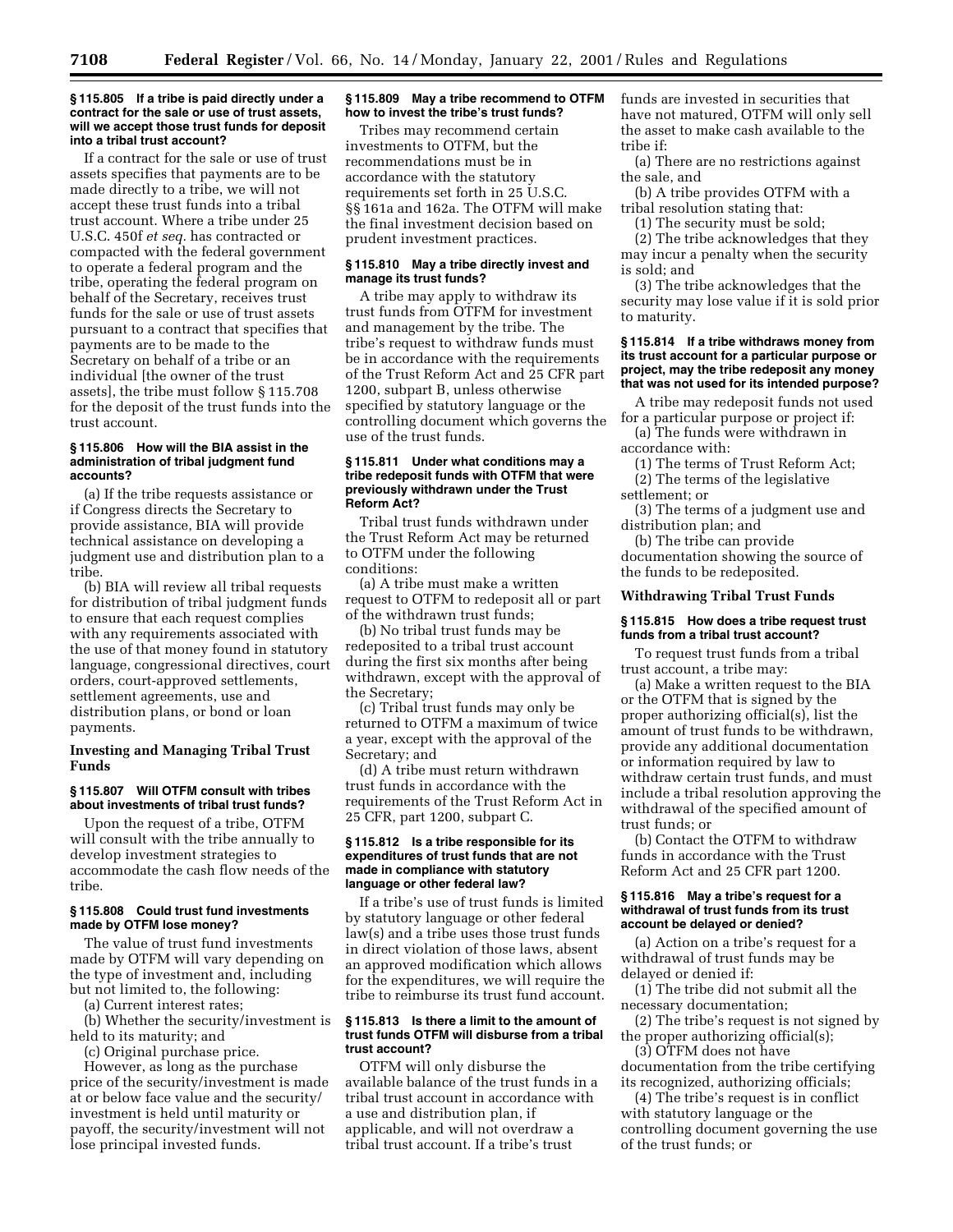(5) The BIA or OTFM requires clarification regarding the tribe's request.

(b) If action on a tribe's request to withdraw trust funds will be delayed or denied, the BIA or the OTFM will:

(1) Notify the tribe within ten (10) working days of the date of a request made under § 115.815(a);

(2) Notify the tribe under the time frames established in 25 CFR part 1200 for requests made under the Trust Reform Act; and

(3) Provide technical assistance to the tribe to address any problems.

## **§ 115.817 How does OTFM disburse money to a tribe?**

Upon receipt of all necessary documentation, OTFM will process the request for disbursement and send the tribe the requested amount of trust funds within one business day. Whenever possible, trust funds will be disbursed electronically to an account in a financial institution designated by the tribe. If there are circumstances that preclude electronic payments, OTFM will mail a check.

#### **Unclaimed Per Capita Funds**

### **§ 115.818 What happens if an Indian adult does not cash his or her per capita check?**

(a) If an Indian adult does not cash his or her per capita check within twelve (12) months of the date the check was issued, the check will be canceled and the trust funds will be deposited into a ''returned per capita account'' where the funds will be maintained until we receive a request for disbursement by the Indian adult or for disposition by a tribe pursuant to § 115.820.

(b) If an Indian adult's per capita check is returned to us as undeliverable, the trust funds will be immediately deposited into a ''returned per capita account'' where the funds will be maintained until we receive a request for disbursement by the individual or for disposition by a tribe pursuant to § 115.820.

#### **§ 115.819 What steps will be taken to locate an individual whose per capita check is returned as undeliverable or not cashed within twelve (12) months of issuance?**

The OTFM will notify a tribe of the names of the individuals whose per capita checks were returned as undeliverable or not cashed within twelve (12) months of issuance and will take reasonable action, including utilizing electronic search tools, to locate the individual entitled to receive the per capita funds.

### **§ 115.820 May OTFM transfer money in a returned per capita account to a tribal account?**

Funds in a returned per capita account will not automatically be returned to a tribe. However, a tribe may apply under 25 U.S.C. 164 and Public Law 87–283, 75 Stat. 584 (1961), to have the unclaimed per capita funds transferred to its account for the tribe's use after six years have passed from the date of distribution.

## **Subpart H—Special Deposit Accounts**

### **§ 115.900 Who receives the interest earned on trust funds in a special deposit account?**

Generally, any interest earned on trust funds in a special deposit account will follow the principal (i.e., the tribe or individual who owns the trust funds in the special deposit account will receive the interest earned).

### **§ 115.901 When will the trust funds in a special deposit account be credited or paid out to the owner of the funds?**

OTFM will disburse the trust funds from a special deposit account and deposit the trust funds in the owner's trust account following the BIA certification of the ownership of the funds and OTFM's receipt of such certification.

### **§ 115.902 May administrative or land conveyance fees paid as federal reimbursements be deposited in a special deposit account?**

No, administrative or land conveyance fees paid as federal reimbursements may not be deposited with OTFM, which includes special deposit accounts. These fees must be deposited in the Federal Financial System.

#### **§ 115.903 May cash bonds (e.g., performance bonds, appeal bonds, etc.) be deposited into a special deposit account?**

No, cash bonds may not be deposited with OTFM, which includes the special deposit accounts at OTFM. Cash bonds held by the Secretary are to be deposited in non-interest bearing accounts until the term of the bonds expire.

### **§ 115.904 Where earnest money is paid prior to Secretarial approval of a conveyance or contract instrument involving trust assets, may the BIA deposit that earnest money into a special deposit account?**

No, any money received prior to Secretarial approval of conveyance or contract instrument involving trust assets must be deposited into a noninterest bearing, non-trust account. After the Secretary approves the conveyance or contract instrument involving trust assets, the money designated by the

conveyance or contract instrument will be deposited into a trust fund account.

## **Subpart I—Records**

### **§ 115.1000 Who owns the records associated with this part?**

(a) Records are the property of the United States if they:

(1) Are made or received by a tribe or tribal organization in the conduct of a federal trust function under this part, including the operation of a trust program pursuant to 25 U.S.C. 450f *et seq.*; and

(2) Evidence the organization, functions, policies, decisions, procedures, operations, or other activities undertaken in the performance of a federal trust function under this part.

(b) Records not covered by paragraph (a) of this section that are made or received by a tribe or tribal organization in the conduct of business with the Department of the Interior under this part are the property of the tribe.

### **§ 115.1001 How must records associated with this part be preserved?**

(a) Any organization, including tribes and tribal organizations, that have records identified in § 115.1000(a) must preserve the records in accordance with approved Departmental records retention procedures under the Federal Records Act, 44 U.S.C. Chapters 29, 31 and 33. These records and related records management practices and safeguards required under the Federal Records Act are subject to inspection by the Secretary and the Archivist of the United States.

(b) A tribe or tribal organization should preserve the records identified in § 115.1000(b) for the period of time authorized by the Archivist of the United States for similar Department of the Interior records in accordance with 44 U.S.C. Chapter 33. If a tribe or tribal organization does not preserve records associated with its conduct of business with the Department of the Interior under this part, the tribe or tribal organization may be prevented from being able to adequately document essential transactions or furnish information necessary to protect its legal and financial rights or those of persons directly affected by its activities.

## **PART 162—LEASES AND PERMITS**

4. Part 162 is revised to read as follows:

#### **Subpart A—General Provisions**

Sec.

162.100 What are the purposes of this part? 162.101 What key terms do I need to know?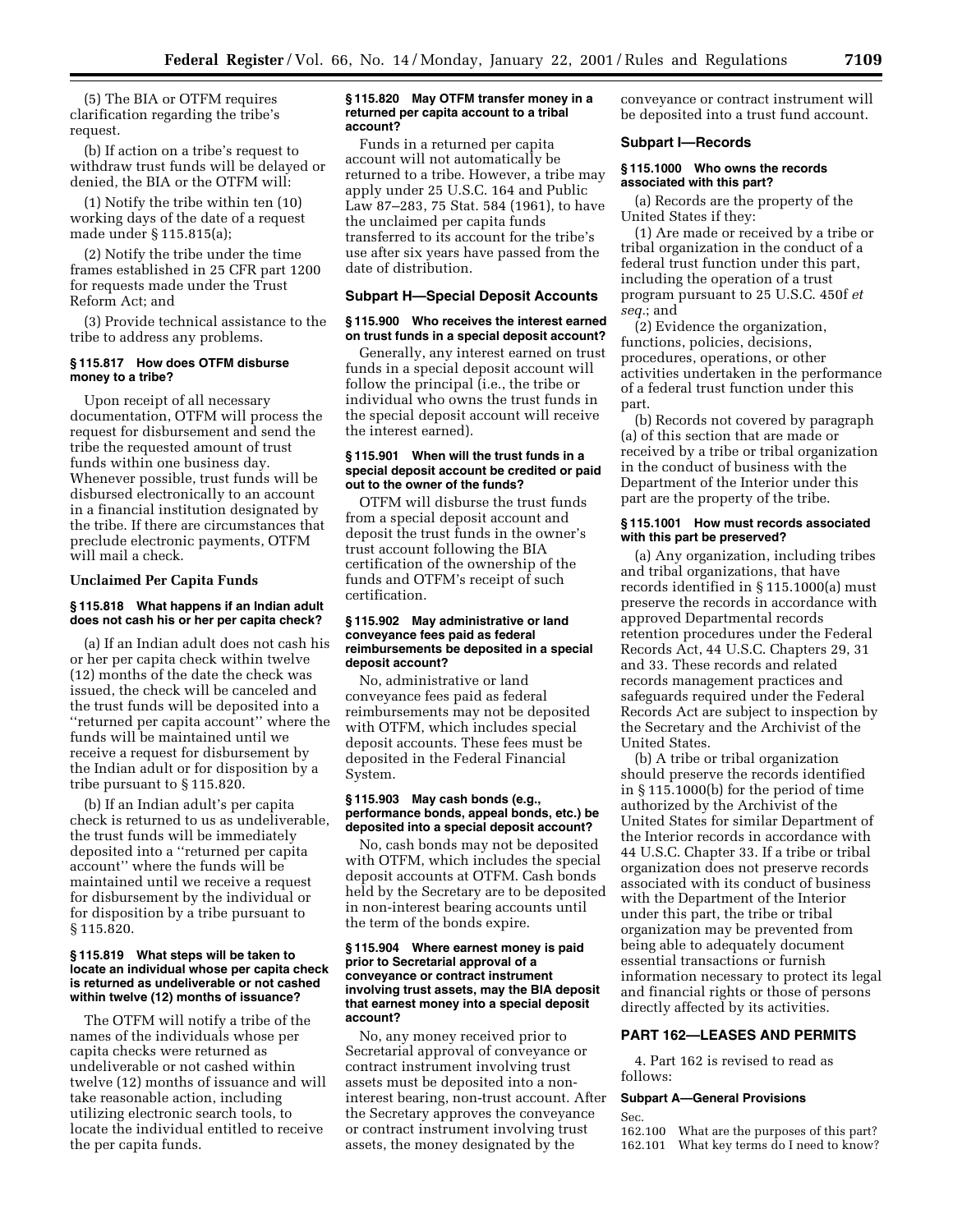- 162.102 What land, or interests in land, are subject to these regulations?
- 162.103 What types of land use agreements are covered by these regulations?
- 162.104 When is a lease needed to authorize possession of Indian Land?
- 162.105 Can tracts with different Indian landowners be unitized for leasing purposes?
- 162.106 What will BIA do if possession is taken without an approved lease or other proper authorization?
- 162.107 What are BIA's objectives in granting or approving leases?
- 162.108 What are BIA's responsibilities in administering and enforcing leases?
- 162.109 What laws, other than these regulations, will apply to leases granted or approved under this part?
- 162.110 Can these regulations be administered by tribes, on the Secretary's or on BIA's behalf?
- 162.111 Who owns the records associated with this part?
- 162.112 How must records associated with this part be preserved?
- 162.113 May decisions under this part be appealed?

## **Subpart B—Agricultural Leases**

#### **General Provisions**

- 162.200 What types of leases are covered by this subpart?
- 162.201 Must agricultural land be managed in accordance with a tribe's agricultural resource management plan?
- 162.202 How will tribal laws be enforced on agricultural land?
- 162.203 When can the regulations in this subpart be superseded or modified by tribal laws and leasing policies?
- 162.204 Must notice of applicable tribal laws and leasing policies be provided?
- 162.205 Can individual Indian landowners exempt their agricultural land from certain tribal leasing policies?

### **How To Obtain a Lease**

- 162.206 Can the terms of an agricultural lease be negotiated with the Indian landowners?
- 162.207 When can the Indian landowners grant an agricultural lease?
- 162.208 Who can represent the Indian landowners in negotiating or granting an agricultural lease?
- 162.209 When can BIA grant an agricultural lease on behalf of an Indian landowner?
- 162.210 When can BIA grant a permit covering agricultural land?
- 162.211 What type of valuation or evaluation methods will be applied in estimating the fair annual rental of Indian land?
- 162.212 When will the BIA advertise Indian land for agricultural leases?
- 162.213 What supporting documents must be provided prior to BIA's grant or approval of an agricultural lease?
- 162.214 How and when will BIA decide whether to approve an agricultural lease?
- 162.215 When will an agricultural lease be effective?
- 162.216 When will a BIA decision to approve an agricultural lease be effective?

162.217 Must an agricultural lease or permit be recorded?

#### **Lease Requirements**

- 162.218 Is there a standard agricultural lease form?
- 162.219 Are there any provisions that must be included in an agricultural lease?
- 162.220 Are there any formal requirements that must be satisfied in the execution of an agricultural lease?
- 162.221 How should the land be described in an agricultural lease?
- 162.222 How much rent must be paid under an agricultural lease?
- 162.223 Must the rent be adjusted under an agricultural lease?
- 162.224 When are rent payments due under an agricultural lease?
- 162.225 Will untimely rent payments made under an agricultural lease be subject to interest charges or late payment penalties?
- 162.226 To whom can rent payments be made under an agricultural lease?
- 162.227 What form of rent payment can be accepted under an agricultural lease?
- 162.228 What other types of payments are required under an agricultural lease?
- 162.229 How long can the term of an agricultural lease run?
- 162.230 Can an agricultural lease be amended, assigned, sublet, or mortgaged?
- 162.231 How can the land be used under an agricultural lease?
- 162.232 Can improvements be made under an agricultural lease?
- 162.233 Who will own the improvements made under an agricultural lease?
- 162.234 Must a tenant provide a bond under an agricultural lease?
- 162.235 What form of bond can be accepted under an agricultural lease?
- 162.236 How will a cash bond be administered?
- 162.237 What insurance is required under an agricultural lease?
- 162.238 What indemnities are required under an agricultural lease?
- 162.239 How will payment rights and obligations relating to agricultural land be allocated between the Indian landowners and the tenant?
- 162.240 Can an agricultural lease provide for negotiated remedies in the event of a violation?

## **Lease Administration**

- 162.241 Will administrative fees be charged for actions relating to agricultural leases?
- 162.242 How will BIA decide whether to approve an amendment to an agricultural lease?
- 162.243 How will BIA decide whether to approve an assignment or sublease under an agricultural lease?
- 162.244 How will BIA decide whether to approve a leasehold mortgage under an agricultural lease?
- 162.245 When will a BIA decision to approve an amendment, assignment, sublease, or mortgage under an agricultural lease be effective?
- 162.246 Must an amendment, assignment, sublease, or mortgage approved under an agricultural lease be recorded?

#### **Lease Enforcement**

- 162.247 Will BIA notify a tenant when a rent payment is due under an agricultural lease?
- 162.248 What will BIA do if rent payments are not made in the time and manner required by an agricultural lease?
- 162.249 Will any special fees be assessed on delinquent rent payments due under an agricultural lease?
- 162.250 How will BIA determine whether the activities of a tenant under an agricultural lease are in compliance with the terms of the lease?
- 162.251 What will BIA do in the event of a violation under an agricultural lease?
- 162.252 What will BIA do if a violation of an agricultural lease is not cured within the requisite time period?
- 162.253 Will BIA's regulations concerning appeal bonds apply to cancellation decisions involving agricultural leases?
- 162.254 When will a cancellation of an agricultural lease be effective?
- 162.255 Can BIA take emergency action if the leased premises are threatened with immediate and significant harm?
- 162.256 What will BIA do if a tenant holds over after the expiration or cancellation of an agricultural lease?

## **Subpart C—Residential Leases**

[Reserved]

#### **Subpart D—Business Leases**

[Reserved]

#### **Subpart E—Special Requirements for Certain Reservations 162.500 Crow Reservation.**

- 162.500 Crow Reservation.
- 162.501 Fort Belknap Reservation.
- 162.502 Cabazon, Augustine, and Torres-Martinez Reservations, California.
- 162.503 San Xavier and Salt River Pima-Maricopa Reservations.

#### **Subpart F—Non-Agricultural Leases**

- 162.600 What types of leases are covered by this subpart?
- 162.601 Grants of leases by Secretary.
- 162.602 Grants of leases by owners or their representatives.
- 162.603 Use of land of minors.
- 162.604 Special requirements and provisions.
- 162.605 Negotiation of leases.
- 162.606 Advertisement.
- 162.607 Duration of leases.

required by a lease?

a lease?

- 162.608 Ownership of improvements.<br>162.609 Unitization for leasing.
- 162.609 Unitization for leasing.<br>162.610 Subleases and assignment
- 162.610 Subleases and assignments.<br>162.611 Payment of fees and drainag
- Payment of fees and drainage and irrigation charges.
- 162.612 Can a lease provide for negotiated remedies in the event of a violation?
- 162.613 Will BIA notify a tenant when a rent payment is due under a lease? 162.614 Will untimely rent payments made

under a lease be subject to interest charges or late payment penalties? 162.615 What will BIA do if rent payments are not made in the time and manner

162.616 Will any special fees be assessed on delinquent rent payments due under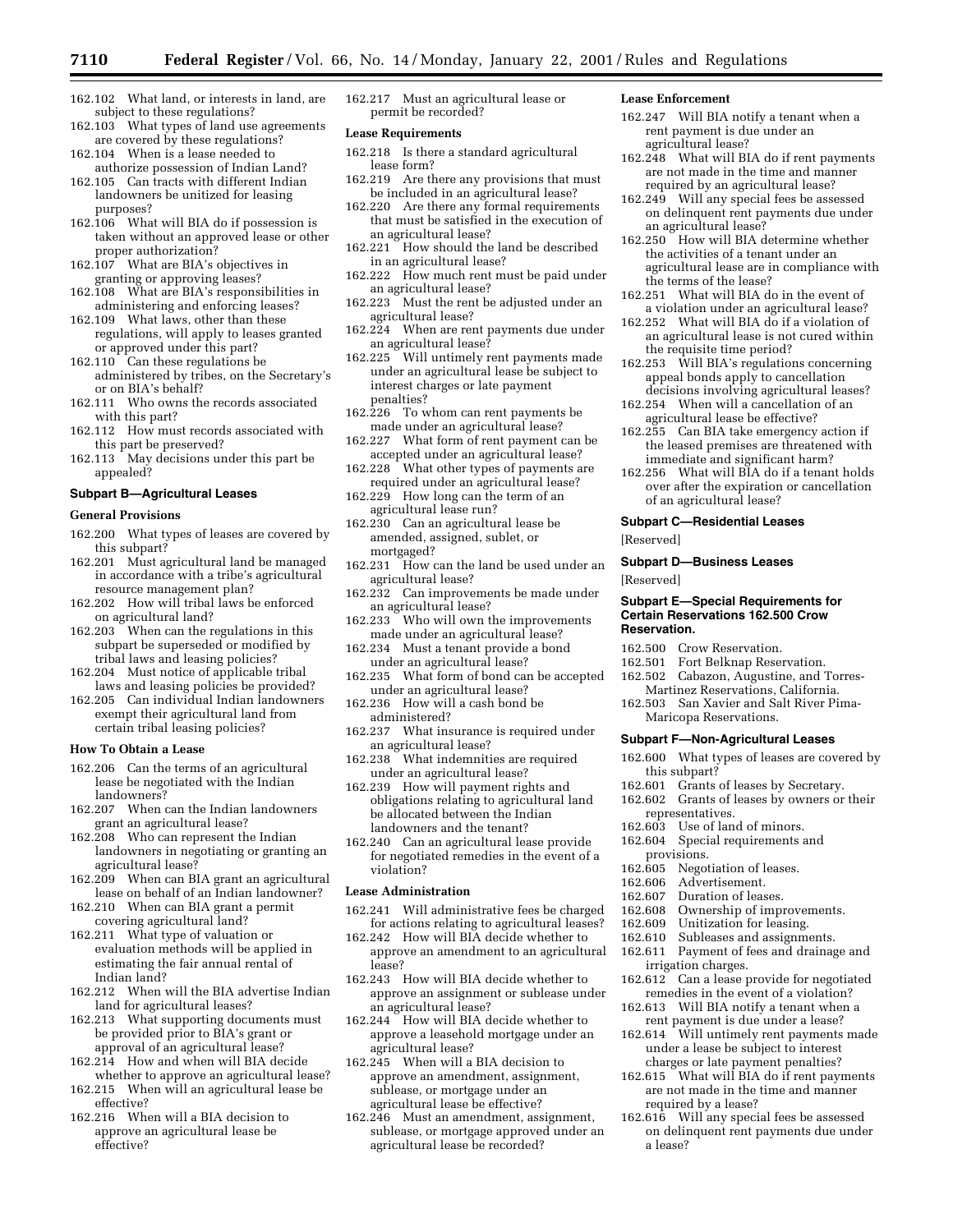- 162.617 How will BIA determine whether the activities of a tenant under a lease are in compliance with the terms of the lease?
- 162.618 What will BIA do in the event of a violation under a lease?
- 162.619 What will BIA do if a violation of a lease is not cured within the requisite time period?
- 162.620 Will BIA's regulations concerning appeal bonds apply to cancellation decisions involving leases?
- 162.621 When will a cancellation of a lease be effective?
- 162.622 Can BIA take emergency action if the leased premises are threatened with immediate and significant harm?
- 162.623 What will BIA do if a tenant holds over after the expiration or cancellation of a lease?

**Authority:** 5 U.S.C. 301, R.S. 463 and 465; 25 U.S.C. 2 and 9. Interpret or apply sec. 3, 26 Stat. 795, sec. 1, 28 Stat. 305, secs. 1, 2, 31 Stat. 229, 246, secs. 7, 12, 34 Stat. 545, 34 Stat. 1015, 1034, 35 Stat. 70, 95, 97, sec. 4, 36 Stat. 856, sec. 1, 39 Stat. 128, 41 Stat. 415, as amended, 751, 1232, sec. 17, 43 Stat. 636, 641, 44 Stat. 658, as amended, 894, 1365, as amended, 47 Stat. 1417, sec. 17, 48 Stat. 984, 988, 49 Stat. 115, 1135, sec. 55, 49 Stat. 781, sec. 3, 49 Stat. 1967, 54 Stat. 745, 1057, 60 Stat. 308, secs. 1, 2, 60 Stat. 962, sec. 5, 64 Stat. 46, secs. 1, 2, 4, 5, 6, 64 Stat. 470, 69 Stat. 539, 540, 72 Stat. 968, 107 Stat. 2011, 108 Stat. 4572, March 20, 1996, 110 Stat. 4016; 25 U.S.C. 380, 393, 393a, 394, 395, 397, 402, 402a, 403, 403a, 403b, 403c, 409a, 413, 415, 415a, 415b, 415c, 415d, 477, 635, 3701, 3702, 3703, 3712, 3713, 3714, 3715, 3731, 3733; 44 U.S.C. 3101 *et seq.*

#### **Subpart A—General Provisions**

### **§ 162.100 What are the purposes of this part?**

(a) The purposes of this part are to: (1) Identify the conditions and authorities under which certain interests in Indian land and Government land may be leased;

(2) Describe the manner in which various types of leases may be obtained;

(3) Identify terms and conditions that may be required in various types of leases;

(4) Describe the policies and procedures that will be applied in the administration and enforcement of various types of leases; and

(5) Identify special requirements that apply to leases made under special acts of Congress that apply only to certain Indian reservations.

(b) This part includes six subparts, including separate, self-contained subparts relating to Agricultural Leases (Subpart B), Residential Leases (Subpart C, reserved), Business Leases (Subpart D, reserved), and Non-Agricultural Leases (Subpart F), respectively. Subpart E identifies special provisions applicable only to leases made under special acts of Congress that apply only

to certain Indian reservations. Leases covered by subpart E are also subject to the general provisions in subparts A through F, respectively, except to the extent those general provisions are inconsistent with any of the special provisions in subpart E or any special act of Congress under which those leases are made.

(c) These regulations apply to all leases in effect when the regulations are promulgated; however, unless otherwise agreed by the parties, these regulations will not affect the validity or terms of any existing lease.

### **§ 162.101 What key terms do I need to know?**

For purposes of this part: *Adult* means an individual who is 18 years of age or older.

*Agricultural land* means Indian land or Government land suited or used for the production of crops, livestock or other agricultural products, or Indian land suited or used for a business that supports the surrounding agricultural community.

*Agricultural lease* means a lease of agricultural land for farming and/or grazing purposes.

*AIARMA* means the American Indian Agricultural Resources Management Act of December 3, 1993 (107 Stat. 2011, 25 U.S.C. 3701 *et seq.*), as amended on November 2, 1994 (108 Stat. 4572).

*Assignment* means an agreement between a tenant and an assignee, whereby the assignee acquires all of the tenant's rights, and assumes all of the tenant's obligations, under a lease.

*BIA* means the Bureau of Indian Affairs within the Department of the Interior and any tribe acting on behalf of BIA under § 162.109 of this part.

*Bond* means security for the performance of certain lease obligations, as furnished by the tenant, or a guaranty of such performance as furnished by a third-party surety.

*Day* means a calendar day.

*Emancipated minor* means a person under 18 years of age who is married or who is determined by a court of competent jurisdiction to be legally able to care for himself or herself.

*Fair annual rental* means the amount of rental income that a leased tract of Indian land would most probably command in an open and competitive market.

*Fee interest* means an interest in land that is owned in unrestricted fee status, and is thus freely alienable by the fee owner.

*Fractionated tract* means a tract of Indian land owned in common by Indian landowners and/or fee owners holding undivided interests therein.

*Government land* means any tract, or interest therein, in which the surface estate is owned by the United States and administered by BIA, not including tribal land that has been reserved for administrative purposes.

*Immediate family* means a spouse, brother, sister, lineal ancestor, lineal descendant, or member of the household of an individual Indian landowner.

*Indian land* means any tract in which any interest in the surface estate is owned by a tribe or individual Indian in trust or restricted status.

*Indian landowner* means a tribe or individual Indian who owns an interest in Indian land in trust or restricted status.

*Individually-owned land* means any tract, or interest therein, in which the surface estate is owned by an individual Indian in trust or restricted status.

*Interest,* when used with respect to Indian land, means an ownership right to the surface estate of Indian land that is unlimited or uncertain in duration, including a life estate.

*Lease* means a written agreement between Indian landowners and a tenant or lessee, whereby the tenant or lessee is granted a right to possession of Indian land, for a specified purpose and duration. Unless otherwise provided, the use of this term will also include permits, as appropriate.

*Lessee* means tenant, as defined in this section.

*Life estate* means an interest in Indian land that is limited, in duration, to the life of the life tenant holding the interest, or the life of some other person.

*Majority interest* means more than 50% of the trust or restricted interests in a tract of Indian land.

*Minor* means an individual who is less than 18 years of age.

*Mortgage* means a mortgage, deed of trust or other instrument that pledges a tenant's leasehold interest as security for a debt or other obligation owed by the tenant to a lender or other mortgagee.

*NEPA* means the National Environmental Policy Act (42 U.S.C. § 4321, *et seq.*)

*Non compos mentis* means a person who has been legally determined by a court of competent jurisdiction to be of unsound mind or incapable of managing his or her own affairs.

*Permit* means a written agreement between Indian landowners and the applicant for the permit, also referred to as a permittee, whereby the permittee is granted a revocable privilege to use Indian land or Government land, for a specified purpose.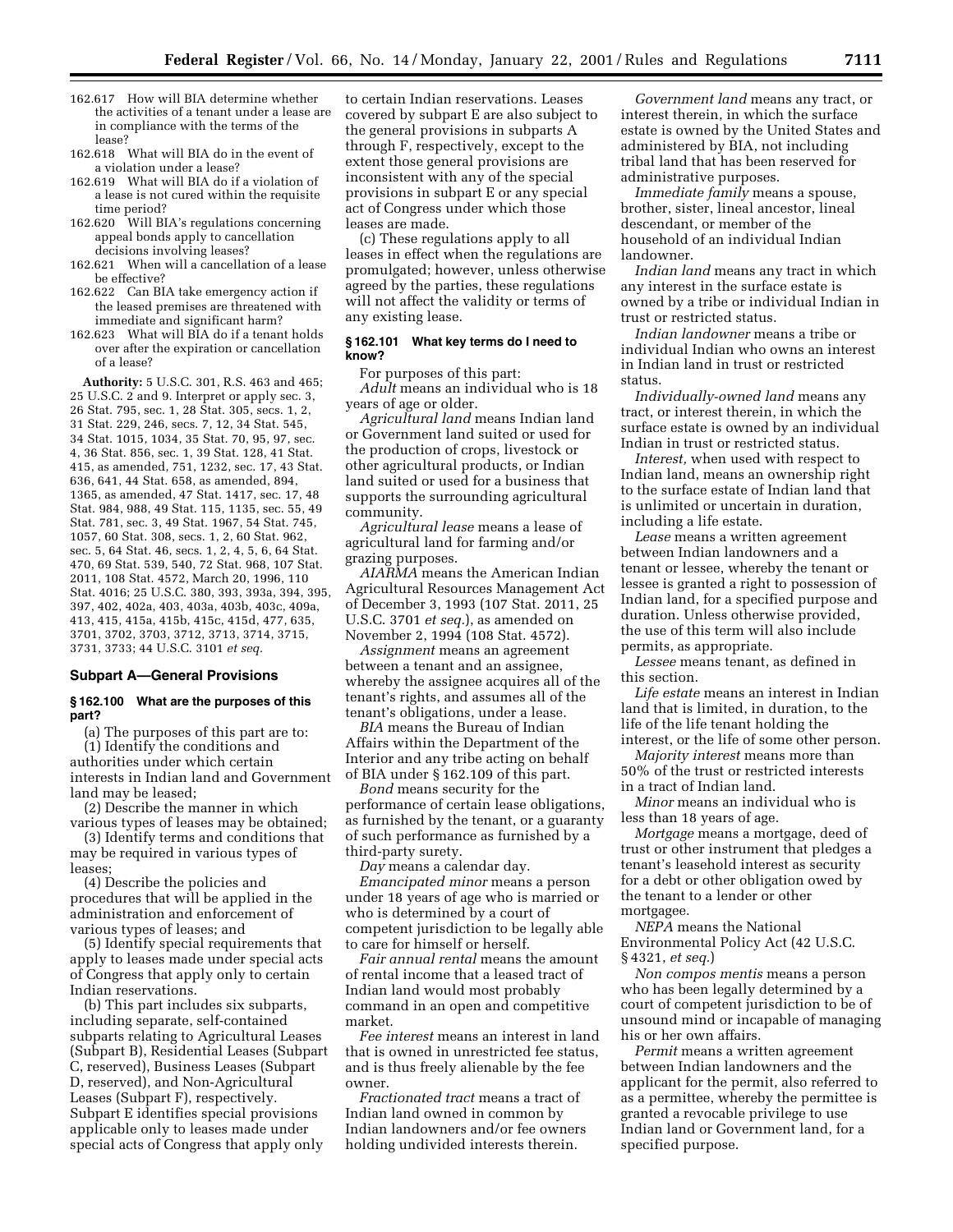*Remainder* means an interest in Indian land that is created at the same time as a life estate, for the use and enjoyment of its owner after the life estate terminates.

*Restricted land or restricted status* means land the title to which is held by an individual Indian or a tribe and which can only be alienated or encumbered by the owner with the approval of the Secretary because of limitations contained in the conveyance instrument pursuant to federal law.

*Secretary* means the Secretary of the Interior or an authorized representative.

*Sublease* means a written agreement by which the tenant grants to an individual or entity a right to possession no greater than that held by the tenant under the lease.

*Surety* means one who guarantees the performance of another.

*Tenant* means a person or entity who has acquired a legal right of possession to Indian land by a lease or permit under this part.

Trespass means an unauthorized possession, occupancy or use of Indian land.

*Tribal land* means the surface estate of land or any interest therein held by the United States in trust for a tribe, band, community, group or pueblo of Indians, and land that is held by a tribe, band, community, group or pueblo of Indians, subject to federal restrictions against alienation or encumbrance, and includes such land reserved for BIA administrative purposes when it is not immediately needed for such purposes. The term also includes lands held by the United States in trust for an Indian corporation chartered under section 17 of the Act of June 18, 1934 (48 Stat. 984; 25 U.S.C. § 476).

*Tribal laws* means the body of law that governs land and activities under the jurisdiction of a tribe, including ordinances and other enactments by the tribe, tribal court rulings, and tribal common law.

*Trust land* means any tract, or interest therein, that the United States holds in trust status for the benefit of a tribe or individual Indian.

*Undivided interest* means a fractional share in the surface estate of Indian land, where the surface estate is owned in common with other Indian landowners or fee owners.

*Us/We/Our* means the Secretary or BIA and any tribe acting on behalf of the Secretary or BIA under § 162.110 of this part.

*USPAP* means the Uniform Standards of Professional Appraisal Practice, as promulgated by the Appraisal Standards Board of the Appraisal Foundation to establish requirements and procedures

for professional real property appraisal practice.

#### **§ 162.102 What land, or interests in land, are subject to these regulations?**

(a) These regulations apply to Indian land and Government land, including any tract in which an interest is owned by an individual Indian or tribe in trust or restricted status.

(b) Where a life estate and remainder interest are both owned in trust or restricted status, the life estate and remainder interest must both be leased under these regulations, unless the lease is for less than one year in duration. Unless otherwise provided by the document creating the life estate or by agreement, rent payable under the lease must be paid to the life tenant under part 179 of this chapter.

(c) In approving a lease under these regulations, we will not lease any fee interest in Indian land, nor will we collect rent on behalf of any fee owners. The leasing of the trust and restricted interests of the Indian landowners will not be conditioned on a lease having been obtained from the owners of any fee interests. Where all of the trust or restricted interests in a tract are subject to a life estate held in fee status, we will approve a lease of the remainder interests only if such action is necessary to preserve the value of the land or protect the interests of the Indian landowners.

(d) These regulations do not apply to tribal land that is leased under a corporate charter issued by us pursuant to 25 U.S.C. § 477, or under a special act of Congress authorizing leases without our approval under certain conditions, except to the extent that the authorizing statutes require us to enforce such leases on behalf of the Indian landowners.

(e) To the extent any regulations in this part conflict with the Indian Land Consolidation Act Amendments of 2000, Public Law 106–462, the provisions of that Act will govern.

#### **§ 162.103 What types of land use agreements are covered by these regulations?**

(a) These regulations cover leases that authorize the possession of Indian land. These regulations do not apply to:

(1) Mineral leases, prospecting permits, or mineral development agreements, as covered by parts 211, 212 and 225 of this chapter and similar parts specific parts specific to particular tribes;

(2) Grazing permits, as covered by part 166 of this chapter and similar parts specific parts specific to particular tribes;

(3) Timber contracts, as covered by part 163 of this chapter;

(4) Management contracts, joint venture agreements, or other encumbrances of tribal land, as covered by 25 U.S.C. § 81, as amended;

(5) Leases of water rights associated with Indian land, except to the extent the use of such water rights is incorporated in a lease of the land itself; and

(6) Easements or rights-of-way, as covered by part 169 of this chapter.

(b) Where appropriate, the regulations in this part that specifically refer to leases will apply to permits that authorize the temporary, non-possessory use of Indian land or Government land, not including:

(1) Land assignments and similar instruments authorizing temporary uses by tribal members, in accordance with tribal laws or custom; and

(2) Trader's licenses issued under part 140 of this chapter.

## **§ 162.104 When is a lease needed to authorize possession of Indian Land?**

(a) An Indian landowner who owns 100% of the trust or restricted interests in a tract may take possession without a lease or any other prior authorization from us.

(b) An Indian landowner of a fractional interest in a tract must obtain a lease of the other trust and restricted interests in the tract, under these regulations, unless the Indian co-owners have given the landowner's permission to take or continue in possession without a lease.

(c) A parent or guardian of a minor child who owns 100% of the trust interests in the land may take possession without a lease. We may require that the parent or guardian provide evidence of a direct benefit to the minor child. When the child reaches the age of majority, a lease must be obtained under these regulations to authorize continued possession.

(d) Any other person or legal entity, including an independent legal entity owned and operated by a tribe, must obtain a lease under these regulations before taking possession.

#### **§ 162.105 Can tracts with different Indian landowners be unitized for leasing purposes?**

(a) A lease negotiated by Indian landowners may cover more than one tract of Indian land, but the minimum consent requirements for leases granted by Indian landowners under subparts B through D of this part will apply to each tract separately. We may combine multiple tracts into a unit for leases negotiated or advertised by us, if we determine that unitization is in the Indian landowners' best interests and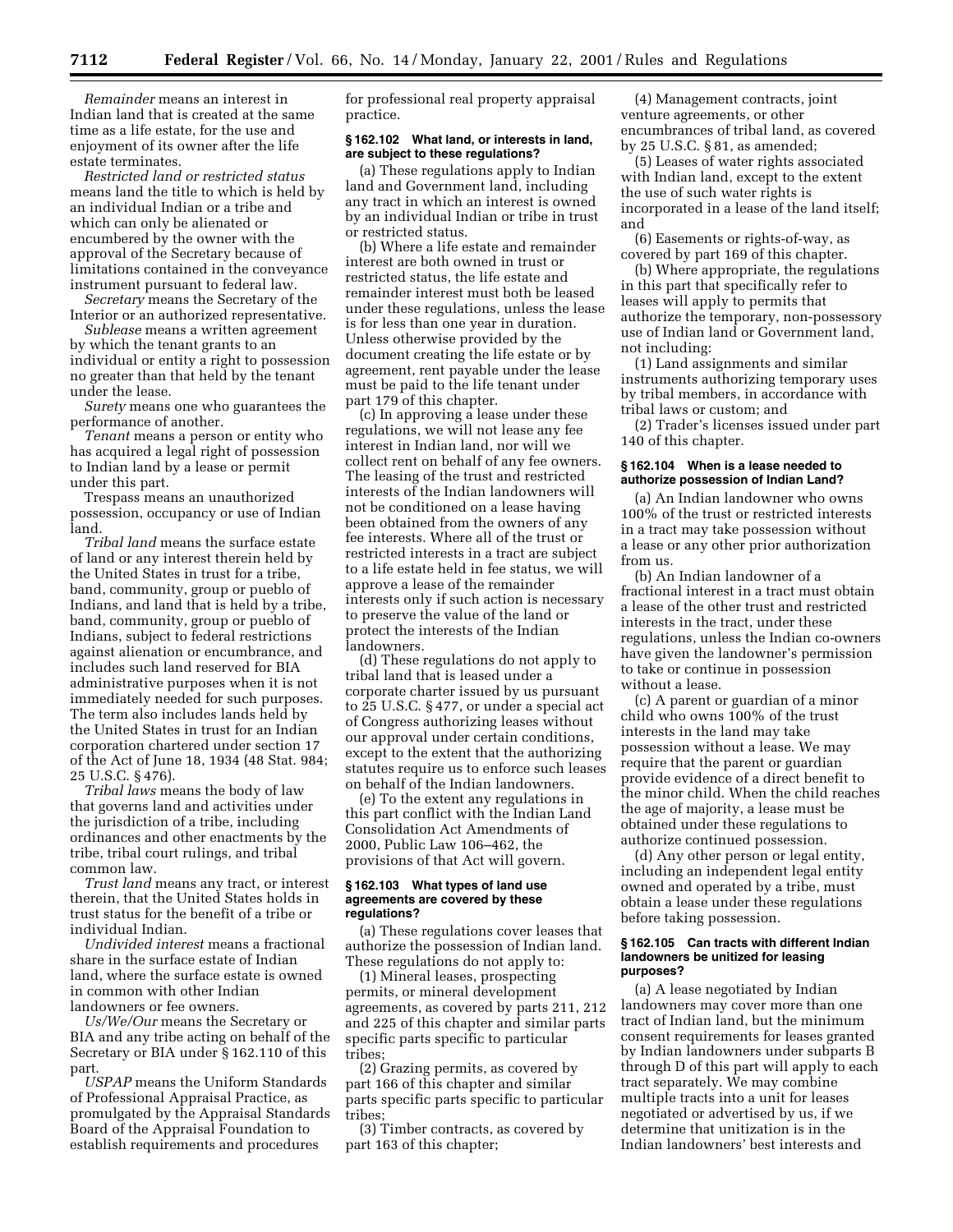consistent with the efficient administration of the land.

(b) Unless otherwise provided in the lease, the rent or other consideration derived from a unitized lease will be distributed based on the size of each landowner's interest in proportion to the acreage within the entire unit.

### **§ 162.106 What will BIA do if possession is taken without an approved lease or other proper authorization?**

(a) If a lease is required, and possession is taken without a lease by a party other than an Indian landowner of the tract, we will treat the unauthorized use as a trespass. Unless we have reason to believe that the party in possession is engaged in negotiations with the Indian landowners to obtain a lease, we will take action to recover possession on behalf of the Indian landowners, and pursue any additional remedies available under applicable law.

(b) Where a trespass involves Indian agricultural land, we will also assess civil penalties and costs under part 166, subpart I, of this chapter.

## **§ 162.107 What are BIA's objectives in granting or approving leases?**

(a) We will assist Indian landowners in leasing their land, either through negotiations or advertisement. In reviewing a negotiated lease for approval, we will defer to the landowners' determination that the lease is in their best interest, to the maximum extent possible. In granting a lease on the landowners' behalf, we will obtain a fair annual rental and attempt to ensure (through proper notice) that the use of the land is consistent with the landowners' wishes. We will also recognize the rights of Indian landowners to use their own land, so long as their Indian co-owners are in agreement and the value of the land is preserved.

(b) We will recognize the governing authority of the tribe having jurisdiction over the land to be leased, preparing and advertising leases in accordance with applicable tribal laws and policies. We will promote tribal control and selfdetermination over tribal land and other land under the tribe's jurisdiction, through contracts and self-governance compacts entered into under the Indian Self-Determination and Education Assistance Act, as amended, 25 U.S.C. § 450f *et seq.*

## **§ 162.108 What are BIA's responsibilities in administering and enforcing leases?**

(a) We will ensure that tenants meet their payment obligations to Indian landowners, through the collection of rent on behalf of the landowners and the

prompt initiation of appropriate collection and enforcement actions. We will also assist landowners in the enforcement of payment obligations that run directly to them, and in the exercise of any negotiated remedies that apply in addition to specific remedies made available to us under these or other regulations.

(b) We will ensure that tenants comply with the operating requirements in their leases, through appropriate inspections and enforcement actions as needed to protect the interests of the Indian landowners and respond to concerns expressed by them. We will take immediate action to recover possession from trespassers operating without a lease, and take other emergency action as needed to preserve the value of the land.

#### **§ 162.109 What laws, other than these regulations, will apply to leases granted or approved under this part?**

(a) Leases granted or approved under this part will be subject to federal laws of general applicability and any specific federal statutory requirements that are not incorporated in these regulations.

(b) Tribal laws generally apply to land under the jurisdiction of the tribe enacting such laws, except to the extent that those tribal laws are inconsistent with these regulations or other applicable federal law. These regulations may be superseded or modified by tribal laws, however, so long as:

(1) The tribal laws are consistent with the enacting tribe's governing documents;

(2) The tribe has notified us of the superseding or modifying effect of the tribal laws;

(3) The superseding or modifying of the regulation would not violate a federal statute or judicial decision, or conflict with our general trust responsibility under federal law; and

(4) The superseding or modifying of the regulation applies only to tribal land.

(c) State law may apply to lease disputes or define the remedies available to the Indian landowners in the event of a lease violation by the tenant, if the lease so provides and the Indian landowners have expressly agreed to the application of state law.

### **§ 162.110 Can these regulations be administered by tribes, on the Secretary's or on BIA's behalf?**

Except insofar as these regulations provide for the granting, approval, or enforcement of leases and permits, the provisions in these regulations that authorize or require us to take certain

actions will extend to any tribe or tribal organization that is administering specific programs or providing specific services under a contract or selfgovernance compact entered into under the Indian Self-Determination and Education Assistance Act (25 U.S.C. § 450f *et seq.*).

#### **§ 162.111 Who owns the records associated with this part?**

(a) Records are the property of the United States if they:

(1) Are made or received by a tribe or tribal organization in the conduct of a federal trust function under 25 U.S.C. § 450f *et seq.*, including the operation of a trust program; and

(2) Evidence the organization, functions, policies, decisions, procedures, operations, or other activities undertaken in the performance of a federal trust function under this part.

(b) Records not covered by paragraph (a) of this section that are made or received by a tribe or tribal organization in the conduct of business with the Department of the Interior under this part are the property of the tribe.

#### **§ 162.112 How must records associated with this part be preserved?**

(a) Any organization, including tribes and tribal organizations, that have records identified in § 162.111(a) must preserve the records in accordance with approved Departmental records retention procedures under the Federal Records Act, 44 U.S.C. Chapters 29, 31 and 33. These records and related records management practices and safeguards required under the Federal Records Act are subject to inspection by the Secretary and the Archivist of the United States.

(b) A tribe or tribal organization should preserve the records identified in § 162.111(b) for the period of time authorized by the Archivist of the United States for similar Department of the Interior records in accordance with 44 U.S.C. Chapter 33. If a tribe or tribal organization does not preserve records associated with its conduct of business with the Department of the Interior under this part, it may prevent the tribe or tribal organization from being able to adequately document essential transactions or furnish information necessary to protect its legal and financial rights or those of persons directly affected by its activities.

### **§ 162.113 May decisions under this part be appealed?**

Yes. Except where otherwise provided in this part, appeals from decisions by the BIA under this part may be taken pursuant to 25 CFR part 2.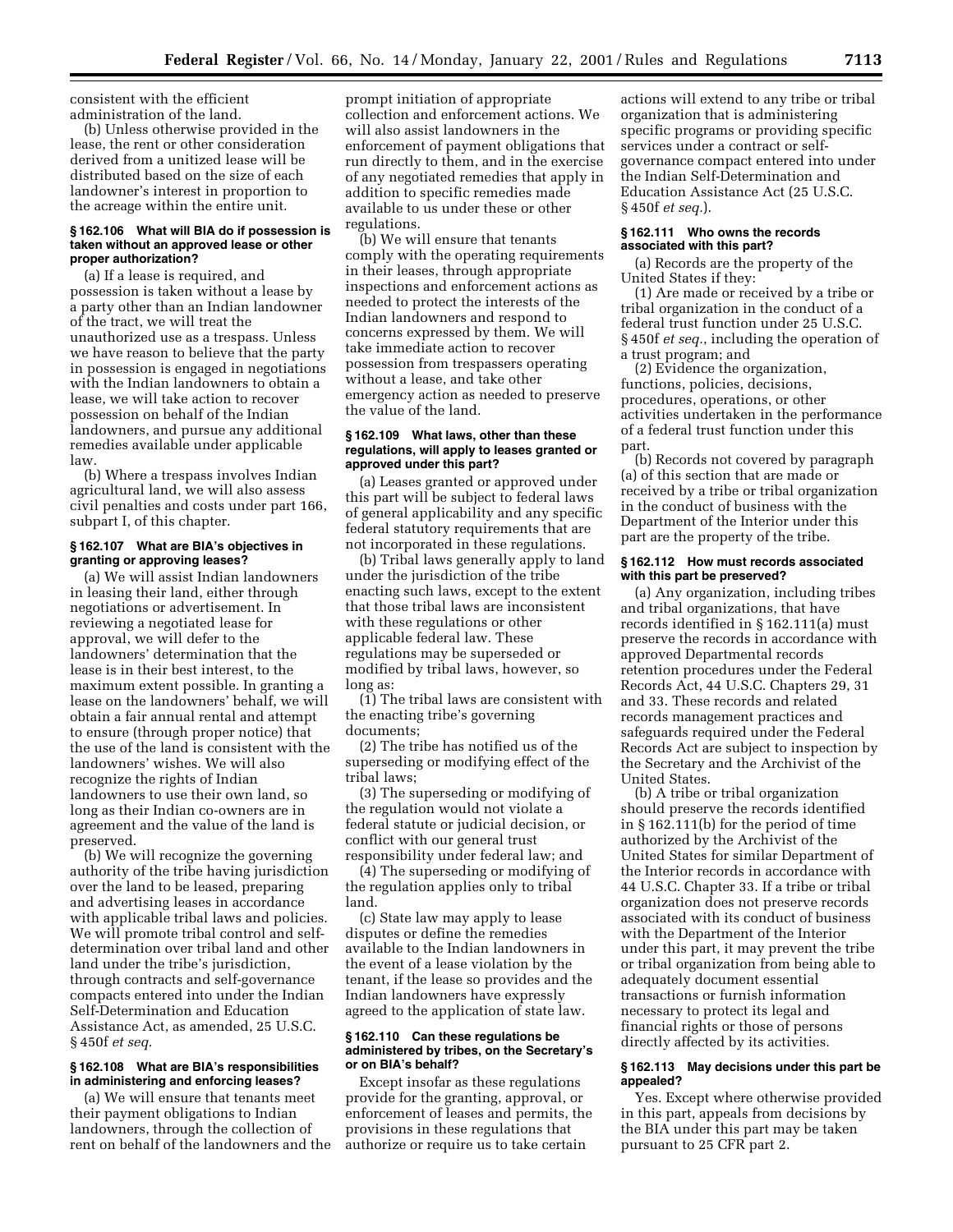### **Subpart B—Agricultural Leases**

### **General Provisions**

## **§ 162.200 What types of leases are covered by this subpart?**

The regulations in this subpart apply to agricultural leases, as defined in this part. The regulations in this subpart may also apply to business leases on agricultural land, where appropriate.

#### **§ 162.201 Must agricultural land be managed in accordance with a tribe's agricultural resource management plan?**

(a) Agricultural land under the jurisdiction of a tribe must be managed in accordance with the goals and objectives in any agricultural resource management plan developed by the tribe, or by us in close consultation with the tribe, under AIARMA.

(b) A ten-year agricultural resource management and monitoring plan must be developed through public meetings and completed within three years of the initiation of the planning activity. Such a plan must be developed through public meetings, and be based on the public meeting records and existing survey documents, reports, and other research from federal agencies, tribal community colleges, and land grant universities. When completed, the plan must:

(1) Determine available agricultural resources;

(2) Identify specific tribal agricultural resource goals and objectives;

(3) Establish management objectives for the resources;

(4) Define critical values of the Indian tribe and its members and identify holistic management objectives; and

(5) Identify actions to be taken to reach established objectives.

(c) Where the regulations in this subpart are inconsistent with a tribe's agricultural resource management plan, we may waive the regulations under part 1 of this title, so long as the waiver does not violate a federal statute or judicial decision or conflict with our general trust responsibility under federal law.

### **§ 162.202 How will tribal laws be enforced on agricultural land?**

(a) Unless prohibited by federal law, we will recognize and comply with tribal laws regulating activities on agricultural land, including tribal laws relating to land use, environmental protection, and historic or cultural preservation.

(b) While the tribe is primarily responsible for enforcing tribal laws pertaining to agricultural land, we will:

(1) Assist in the enforcement of tribal laws;

(2) Provide notice of tribal laws to persons or entities undertaking activities on agricultural land, under § 162.204(c) of this subpart; and

(3) Require appropriate federal officials to appear in tribal forums when requested by the tribe, so long as such an appearance would not:

(i) Be inconsistent with the restrictions on employee testimony set forth at 43 CFR Part 2, Subpart E;

(ii) Constitute a waiver of the sovereign immunity of the United States; or

(iii) Authorize or result in a review of our actions by a tribal court.

(c) Where the regulations in this subpart are inconsistent with a tribal law, but such regulations cannot be superseded or modified by the tribal law under § 162.109 of this part, we may waive the regulations under part 1 of this chapter, so long as the waiver does not violate a federal statute or judicial decision or conflict with our general trust responsibility under federal law.

#### **§ 162.203 When can the regulations in this subpart be superseded or modified by tribal laws and leasing policies?**

(a) The regulations in this subpart may be superseded or modified by tribal laws, under the circumstances described in § 162.109(b) of this part.

(b) When specifically authorized by an appropriate tribal resolution establishing a general policy for the leasing of tribal and individually-owned agricultural land, we will:

(1) Waive the general prohibition against tenant preferences in leases advertised for bid under § 162.212 of this subpart, by allowing prospective Indian tenants to match the highest responsible bid (unless the tribal leasing policy specifies some other manner in which the preference must be afforded);

(2) Waive the requirement that a tenant post a bond under § 162.234 of this subpart;

(3) Modify the requirement that a tenant post a bond in a form described in § 162.235 of this subpart;

(4) Approve leases of tribal land at rates established by the tribe, as provided in § 162.222(b) of this subpart.

(c) When specifically authorized by an appropriate tribal resolution establishing a general policy for the leasing of ''highly fractionated undivided heirship lands'' (as defined in the tribal leasing policy), we may waive or modify the three-month notice requirement in § 162.209(b) of this subpart, so long as:

(1) The tribal law or leasing policy adopts an alternative plan for providing notice to Indian landowners, before an agricultural lease is granted by us on their behalf; and

(2) A waiver or modification of the three-month notice requirement is needed to prevent waste, reduce idle land acreage, and ensure lease income to the Indian landowners.

(d) Tribal leasing policies of the type described in paragraphs (b) through (c) of this section will not apply to individually-owned land that has been made exempt from such laws or policies under § 162.205 of this subpart.

### **§ 162.204 Must notice of applicable tribal laws and leasing policies be provided?**

(a) A tribe must provide us with an official copy of any tribal law or leasing policy that supersedes or modifies these regulations under §§ 162.109 or 162.203 of this part. If the tribe has not already done so, we will provide notice of such a tribal law or leasing policy to affected Indian landowners and persons or entities undertaking activities on agricultural land. Such notice will be provided in the manner described in paragraphs (b) through (c) of this section.

(b) We will provide notice to Indian landowners, as to the superseding or modifying effect of any tribal leasing policy and their right to exempt their land from such a policy. Such notice will be provided by:

(1) Written notice included in a notice of our intent to lease the land, issued under § 162.209(b) of this subpart; or

(2) Public notice posted at the tribal community building or the United States Post Office, or published in the local newspaper that serves the area in which the Indian owners' land is located, at the time the tribal leasing policy is adopted.

(c) We will provide notice to persons or entities undertaking activities on agricultural land, as to the general applicability of tribal laws and the superseding or modifying effect of particular tribal laws and leasing policies. Such notice will be provided by:

(1) Written notice included in advertisements for lease, issued under § 162.212 of this subpart; or

(2) Public notice posted at the tribal community building or the United States Post Office, or published in a local newspaper of general circulation, at the time the tribal law is enacted or the leasing policy adopted.

### **§ 162.205 Can individual Indian landowners exempt their agricultural land from certain tribal leasing policies?**

(a) Individual Indian landowners may exempt their agricultural land from the application of a tribal leasing policy of a type described in § 162.203(b) through (c) of this subpart, if the Indian owners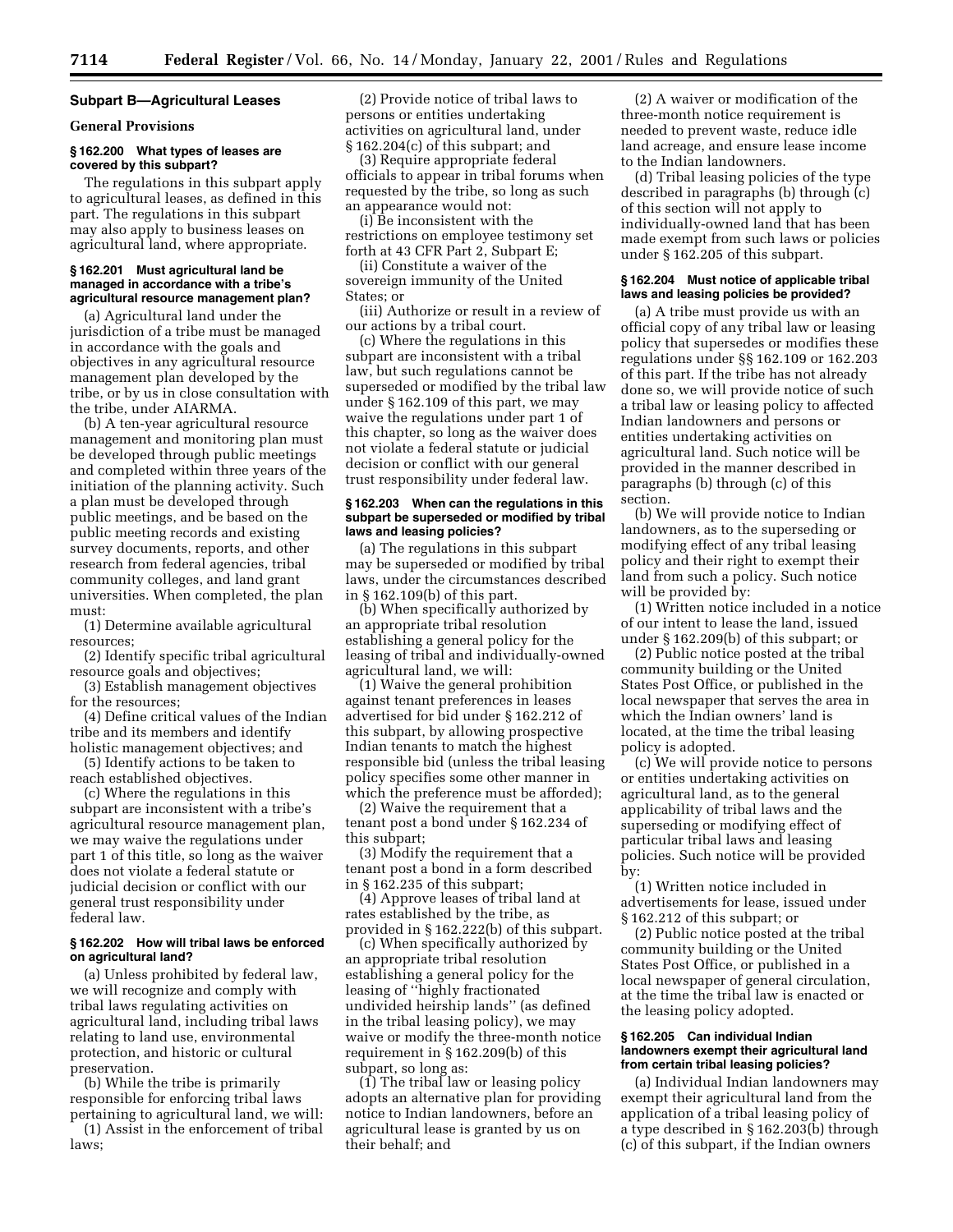of at least 50% of the trust or restricted interests in the land submit a written objection to us before a lease is granted or approved.

(b) Upon our receipt of a written objection from the Indian landowners that satisfies the requirements of paragraph (a) of this section, we will notify the tribe that the owners' land has been exempted from a specific tribal leasing policy. If the exempted land is part of a unitized lease tract, such land will be removed from the unit and leased separately, if appropriate.

(c) The procedures described in paragraphs (a) and (b) of this section will also apply to withdrawing an approved exemption.

### **How to Obtain a Lease**

### **§ 162.206 Can the terms of an agricultural lease be negotiated with the Indian landowners?**

An agricultural lease may be obtained through negotiation. We will assist prospective tenants in contacting the Indian landowners or their representatives for the purpose of negotiating a lease, and we will assist the landowners in those negotiations upon request.

### **§ 162.207 When can the Indian landowners grant an agricultural lease?**

(a) Tribes grant leases of triballyowned agricultural land, including any tribally-owned undivided interest(s) in a fractionated tract, subject to our approval. Where tribal land is subject to a land assignment made to a tribal member or some other individual under tribal law or custom, the individual and the tribe must both grant the lease, subject to our approval.

(b) Adult Indian owners, or emancipated minors, may grant agricultural leases of their land, including undivided interests in fractionated tracts, subject to our approval.

(c) An agricultural lease of a fractionated tract may be granted by the owners of a majority interest in the tract, subject to our approval. Although prior notice to non-consenting individual Indian landowners is generally not needed prior to our approval of such a lease, a right of first refusal must be offered to any non-consenting Indian landowner who is using the entire lease tract at the time the lease is entered into by the owners of a majority interest. Where the owners of a majority interest grant such a lease on behalf of all of the Indian owners of a fractionated tract, the non-consenting Indian landowners must receive a fair annual rental.

(d) As part of the negotiation of a lease, Indian landowners may advertise their land to identify potential tenants with whom to negotiate.

### **§ 162.208 Who can represent the Indian landowners in negotiating or granting an agricultural lease?**

The following individuals or entities may represent an individual Indian landowner:

(a) An adult with custody acting on behalf of his or her minor children;

(b) A guardian, conservator, or other fiduciary appointed by a court of competent jurisdiction to act on behalf of an individual Indian landowner;

(c) An adult or legal entity who has been given a written power of attorney that:

(1) Meets all of the formal requirements of any applicable tribal or state law;

(2) Identifies the attorney-in-fact and the land to be leased; and

(3) Describes the scope of the power granted and any limits thereon.

#### **§ 162.209 When can BIA grant an agricultural lease on behalf of an Indian landowner?**

(a) We may grant an agricultural lease on behalf of:

(1) Individuals who are found to be non compos mentis by a court of competent jurisdiction;

(2) Orphaned minors;

(3) The undetermined heirs and devisees of deceased Indian owners;

(4) Individuals who have given us a written power of attorney to lease their land; and

(5) Individuals whose whereabouts are unknown to us, after reasonable attempts are made to locate such individuals; and

(6) The individual Indian landowners of fractionated Indian land, when necessary to protect the interests of the individual Indian landowners.

(b) We may grant an agricultural lease on behalf of all of the individual Indian owners of a fractionated tract, where:

(1) We have provided the Indian landowners with written notice of our intent to grant a lease on their behalf, but the Indian landowners are unable to agree upon a lease during a three-month negotiation period immediately following such notice, or any other notice period established by a tribe under § 162.203(c) of this subpart; and

(2) The land is not being used by an Indian landowner under § 162.104(b) of this part.

## **§ 162.210 When can BIA grant a permit covering agricultural land?**

(a) We may grant a permit covering agricultural land in the same manner as we would grant an agricultural lease under § 162.209 of this part. We may

also grant a permit on behalf of individual Indian landowners, without prior notice, if it is impractical to provide notice to the owners and no substantial injury to the land will occur.

(b) We may grant a permit covering agricultural land, but not an agricultural lease, on government land.

(c) We will not grant a permit on tribal agricultural land, but a tribe may grant a permit, subject to our approval, in the same manner as it would grant a lease under § 162.207(a) of this subpart.

### **§ 162.211 What type of valuation or evaluation methods will be applied in estimating the fair annual rental of Indian land?**

(a) To support the Indian landowners in their negotiations, and to assist in our consideration of whether an agricultural lease is in the Indian landowners' best interest, we must determine the fair annual rental of the land prior to our grant or approval of the lease, unless the land may be leased at less than a fair annual rental under § 162.222(b) through (c) of this subpart.

(b) A fair annual rental may be determined by competitive bidding, appraisal, or any other appropriate valuation method. Where an appraisal or other valuation is needed to determine the fair annual rental, the appraisal or valuation must be prepared in accordance with USPAP.

### **§ 162.212 When will the BIA advertise Indian land for agricultural leases?**

(a) We will generally advertise Indian land for agricultural leasing:

(1) At the request of the Indian landowners; or

(2) Before we grant a lease under § 162.209(b) of this subpart.

(b) Advertisements will provide prospective tenants with notice of any superseding tribal laws and leasing policies that have been made applicable to the land under §§ 162.109 and 162.203 of this part, along with certain standard terms and conditions to be included in the lease. Advertisements will prohibit tenant preferences, and bidders at lease sales will not be afforded any preference, unless a preference in favor of individual Indians is required by a superseding tribal law or leasing policy.

(c) Advertisements will require sealed bids, and they may also provide for further competitive bidding among the prospective tenants at the conclusion of the bid opening. Competitive bidding should be supported, at a minimum, by a market study or rent survey that is consistent with USPAP.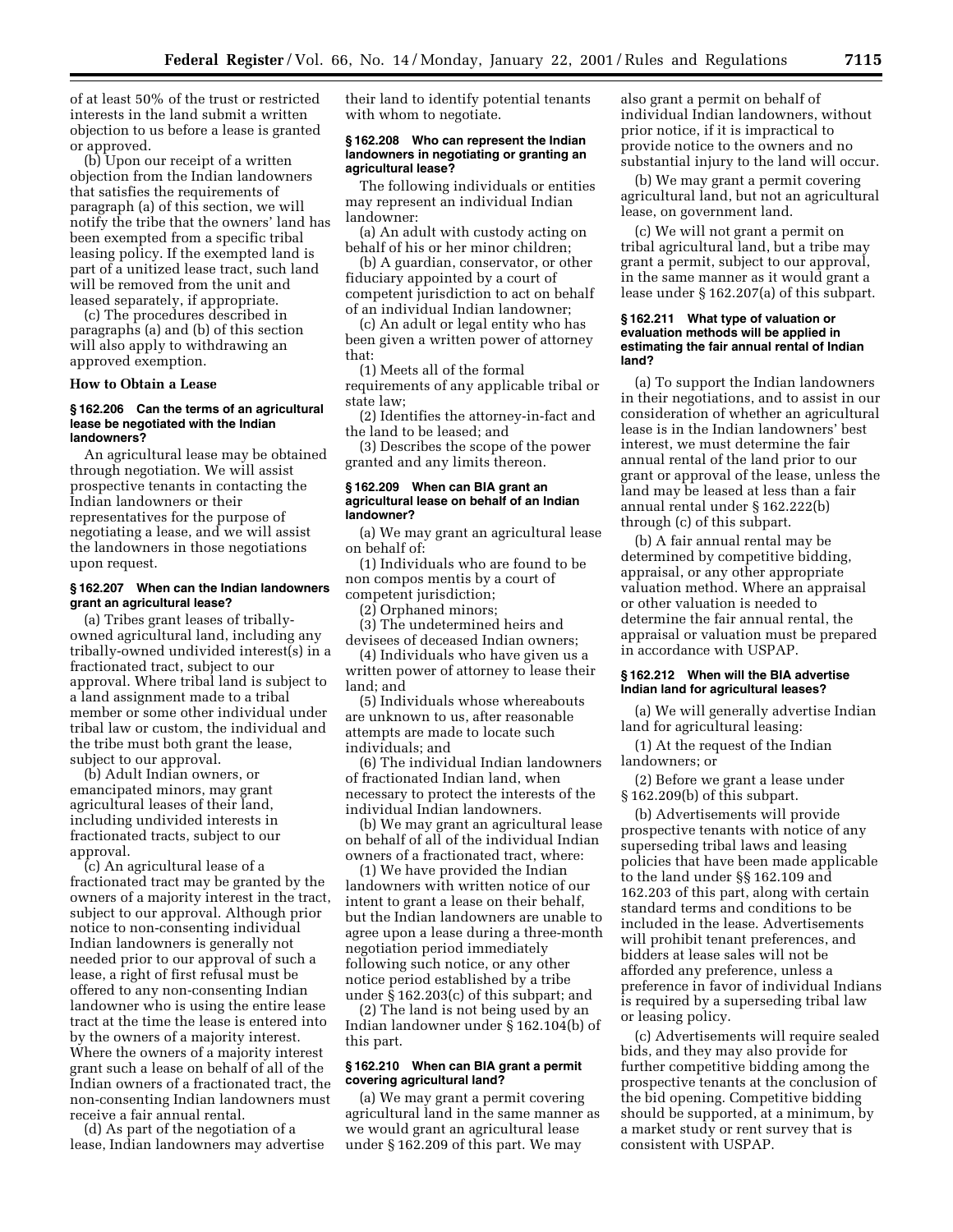#### **§ 162.213 What supporting documents must be provided prior to BIA's grant or approval of an agricultural lease?**

(a) If the tenant is a corporation, partnership or other legal entity, it must provide organizational and financial documents, as needed to show that the lease will be enforceable against the tenant and the tenant will be able to perform all of its lease obligations.

(b) Where a bond is required under § 162.234 of this subpart, the bond must be furnished before we grant or approve the lease.

(c) The tenant must provide environmental and archaeological reports, surveys, and site assessments, as needed to document compliance with NEPA and other applicable federal and tribal land use requirements.

#### **§ 162.214 How and when will BIA decide whether to approve an agricultural lease?**

(a) Before we approve a lease, we must determine in writing that the lease is in the best interest of the Indian landowners. In making that determination, we will:

(1) Review the lease and supporting documents;

(2) Identify potential environmental impacts and ensure compliance with all applicable environmental laws, land use laws, and ordinances (including preparation of the appropriate review documents under NEPA);

(3) Assure ourselves that adequate consideration has been given, as appropriate, to:

(i) The relationship between the use of the leased premises and the use of neighboring lands;

(ii) The height, quality, and safety of any structures or other facilities to be constructed on the leased premises;

(iii) The availability of police and fire protection, utilities, and other essential community services;

(iv) The availability of judicial forums for all criminal and civil matters arising on the leased premises; and

(v) The effect on the environment of the proposed land use.

(4) Require any lease modifications or mitigation measures that are needed to satisfy any requirements of this subpart, or any other federal or tribal land use requirements.

(b) Where an agricultural lease is in a form that has previously been accepted or approved by us, and all of the documents needed to support the findings required by paragraph (a) of this section have been received, we will decide whether to approve the lease within 30 days of the date of our receipt of the lease and supporting documents. If we decide to approve or disapprove a lease, we will notify the parties

immediately and advise them of their right to appeal the decision under part 2 of this chapter. Copies of agricultural leases that have been approved will be provided to the tenant, and made available to the Indian landowners upon request.

## **§ 162.215 When will an agricultural lease be effective?**

Unless otherwise provided in the lease, an agricultural lease will be effective on the date on which the lease is approved by us. An agricultural lease may be made effective on some past or future date, by agreement, but such a lease may not be approved more than one year prior to the date on which the lease term is to commence.

## **§ 162.216 When will a BIA decision to approve an agricultural lease be effective?**

Our decision to approve an agricultural lease will be effective immediately, notwithstanding any appeal that may be filed under part 2 of this chapter.

#### **§ 162.217 Must an agricultural lease or permit be recorded?**

(a) An agricultural lease or permit must be recorded in our Land Titles and Records Office with jurisdiction over the land. We will record the lease or permit immediately following our approval under this subpart.

(b) Agricultural leases of tribal land that do not require our approval, under § 162.102 of this part, must be recorded by the tribe in our Land Titles and Records Office with jurisdiction over the land.

#### **Lease Requirements**

#### **§ 162.218 Is there a standard agricultural lease form?**

Based on the need for flexibility in advertising, negotiating and drafting of appropriate lease terms and conditions, there is no standard agricultural lease form that must be used. We will assist the Indian landowners in drafting lease provisions that conform to the requirements of this part.

### **§ 162.219 Are there any provisions that must be included in an agricultural lease?**

In addition to the other requirements of this part, all agricultural leases must provide that:

(a) The obligations of the tenant and its sureties to the Indian landowners will also be enforceable by the United States, so long as the land remains in trust or restricted status;

(b) Nothing contained in this lease shall operate to delay or prevent a termination of federal trust responsibilities with respect to the land by the issuance of a fee patent or

otherwise during the term of the lease; however, such termination shall not serve to abrogate the lease. The owners of the land and the lessee and his surety or sureties shall be notified of any such change in the status of the land;

(c) There must not be any unlawful conduct, creation of a nuisance, illegal activity, or negligent use or waste of the leased premises; and

(d) The tenant must comply with all applicable laws, ordinances, rules, regulations, and other legal requirements, including tribal laws and leasing policies.

#### **§ 162.220 Are there any formal requirements that must be satisfied in the execution of an agricultural lease?**

(a) An agricultural lease must identify the Indian landowners and their respective interests in the leased premises, and the lease must be granted by or on behalf of each of the Indian landowners. One who executes a lease in a representative capacity under § 162.208 of this subpart must identify the owner being represented and the authority under which such action is being taken.

(b) An agricultural lease must be executed by individuals having the necessary capacity and authority to bind the tenant under applicable law.

(c) An agricultural lease must include a citation of the provisions in this subpart that authorize our approval, along with a citation of the formal documents by which such authority has been delegated to the official taking such action.

#### **§ 162.221 How should the land be described in an agricultural lease?**

An agricultural lease should describe the leased premises by reference to a public or private survey, if possible. If the land cannot be so described, the lease must include a legal description or other description that is sufficient to identify the leased premises, subject to our approval. Where there are undivided interests owned in fee status, the aggregate portion of trust and restricted interests should be identified in the description of the leased premises.

### **§ 162.222 How much rent must be paid under an agricultural lease?**

(a) An agricultural lease must provide for the payment of a fair annual rental at the beginning of the lease term, unless a lesser amount is permitted under paragraphs (b) through (d) of this section. The tenant's rent payments may be:

(1) In fixed amounts; or

(2) Based on a share of the agricultural products generated by the lease, or a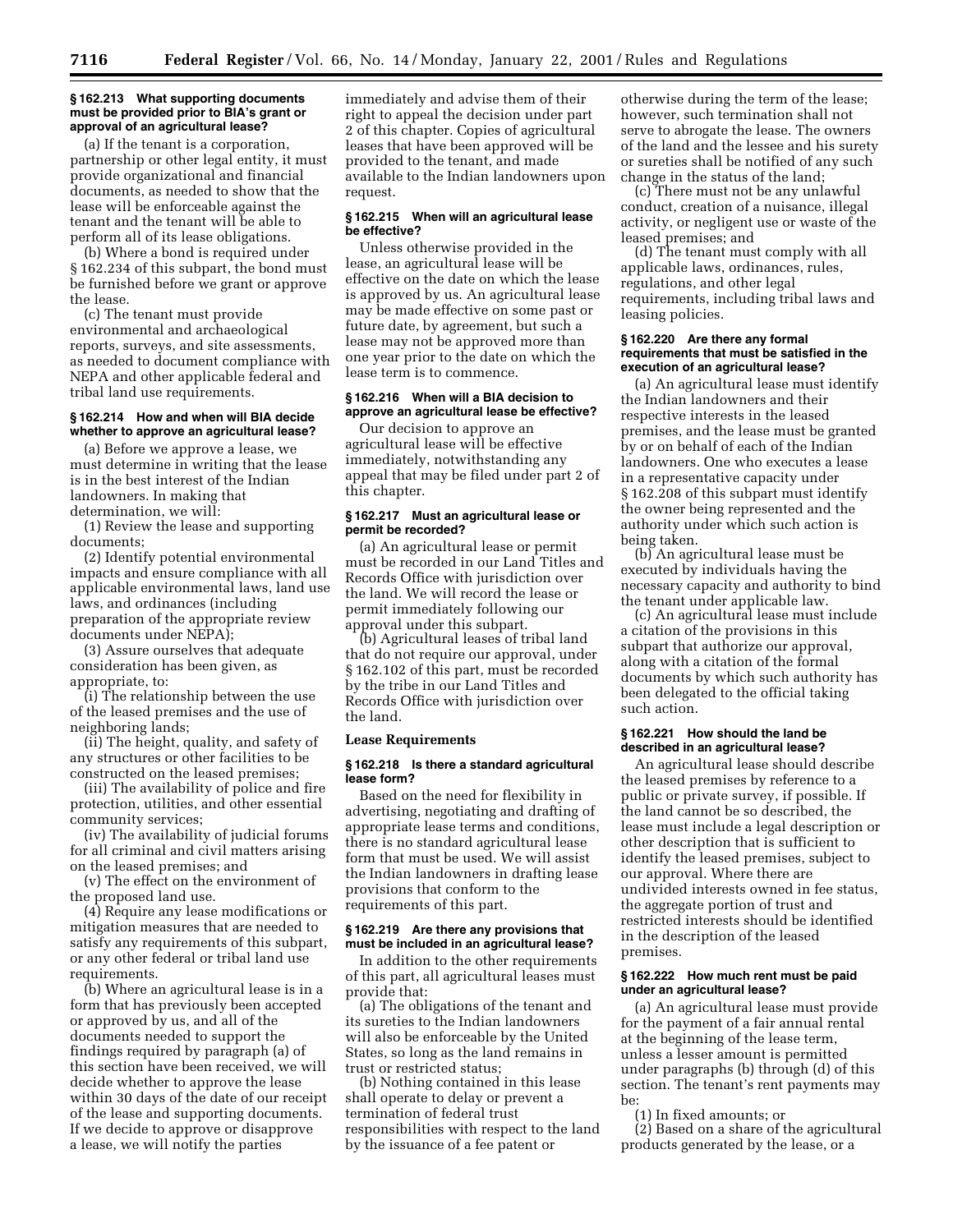percentage of the income to be derived from the sale of such agricultural products.

(b) We will approve an agricultural lease of tribal land at a nominal rent, or at less than a fair annual rental, if such a rent is negotiated or established by the tribe.

(c) We will approve an agricultural lease of individually-owned land at a nominal rent or at less than a fair annual rental if<sup>.</sup>

(1) The tenant is a member of the Indian landowner's immediate family, or a co-owner in the lease tract; or

(2) The tenant is a cooperative or other legal entity in which the Indian landowners directly participate in the revenues or profits generated by the lease.

(d) We will grant or approve a lease at less than a fair annual rental, as previously determined by an appraisal or some other appropriate valuation method, if the land is subsequently advertised and the tenant is the highest responsible bidder.

### **§ 162.223 Must the rent be adjusted under an agricultural lease?**

(a) Except as provided in paragraph (c) of this section, an agricultural lease must provide for one or more rental adjustments if the lease term runs more than five years, unless the lease provides for the payment of:

(1) Less than a fair annual rental, as permitted under § 162.222(b) through (c) of this part; or

(2) A rental based primarily on a share of the agricultural products generated by the lease, or a percentage of the income derived from the sale of agricultural products.

(b) If rental adjustments are required, the lease must specify:

(1) How adjustments are made;

(2) Who makes the adjustments;

(3) When the adjustments are effective; and

(4) How disputes about the adjustments are resolved.

(c) An agricultural lease of tribal land may run for a term of more than five years, without providing for a rental adjustment, if the tribe establishes such a policy under § 162.203(b)(4) and negotiates such a lease.

### **§ 162.224 When are rent payments due under an agricultural lease?**

An agricultural lease must specify the dates on which all rent payments are due. Unless otherwise provided in the lease, rent payments may not be made or accepted more than one year in advance of the due date. Rent payments are due at the time specified in the lease, regardless of whether the tenant

receives an advance billing or other notice that a payment is due.

#### **§ 162.225 Will untimely rent payments made under an agricultural lease be subject to interest charges or late payment penalties?**

An agricultural lease must specify the rate at which interest will accrue on any rent payment not made by the due date or any other date specified in the lease. A lease may also identify additional late payment penalties that will apply if a rent payment is not made by a specified date. Unless otherwise provided in the lease, such interest charges and late payment penalties will apply in the absence of any specific notice to the tenant from us or the Indian landowners, and the failure to pay such amounts will be treated as a lease violation under § 162.251 of this subpart.

## **§ 162.226 To whom can rent payments be made under an agricultural lease?**

(a) An agricultural lease must specify whether rent payments will be made directly to the Indian landowners or to us on behalf of the Indian landowners. If the lease provides for payment to be made directly to the Indian landowners, the lease must also require that the tenant retain specific documentation evidencing proof of payment, such as canceled checks, cash receipt vouchers, or copies of money orders or cashier's checks, consistent with the provisions of §§ 162.112 and 162.113 of this part.

(b) Rent payments made directly to the Indian landowners must be made to the parties specified in the lease, unless the tenant receives notice of a change of ownership. Unless otherwise provided in the lease, rent payments may not be made payable directly to anyone other than the Indian landowners.

(c) A lease that provides for rent payments to be made directly to the Indian landowners must also provide for such payments to be suspended and the rent thereafter paid to us, rather than directly to the Indian landowners, if:

(1) An Indian landowner dies;

(2) An Indian landowner requests that payment be made to us;

(3) An Indian landowner is found by us to be in need of assistance in managing his/her financial affairs; or

(4) We determine, in our discretion and after consultation with the Indian landowner(s), that direct payment should be discontinued.

## **§ 162.227 What form of rent payment can be accepted under an agricultural lease?**

(a) When rent payments are made directly to the Indian landowners, the form of payment must be acceptable to the Indian landowners.

(b) Payments made to us may be delivered in person or by mail. We will not accept cash, foreign currency, or third-party checks. We will accept:

- (1) Personal or business checks drawn on the account of the tenant;
	- (2) Money orders;
	- (3) Cashier's checks;
	- (4) Certified checks; or

(5) Electronic funds transfer payments.

### **§ 162.228 What other types of payments are required under an agricultural lease?**

(a) The tenant may be required to pay additional fees, taxes, and/or assessments associated with the use of the land, as determined by the tribe having jurisdiction over the land. The tenant must pay these amounts to the appropriate tribal official.

(b) Except as otherwise provided in part 171 of this chapter, if the leased premises are within an Indian irrigation project or drainage district, the tenant must pay all operation and maintenance charges that accrue during the lease term. The tenant must pay these amounts to the appropriate official in charge of the irrigation project or drainage district. Failure to make such payments will constitute a violation of the lease under § 162.251.

### **§ 162.229 How long can the term of an agricultural lease run?**

(a) An agricultural lease must provide for a definite lease term, specifying the commencement date. The commencement date of the lease may not be more than one year after the date on which the lease is approved.

(b) The lease term must be reasonable, given the purpose of the lease and the level of investment required. Unless otherwise provided by statute, the maximum term may not exceed ten years, unless a substantial investment in the improvement of the land is required. If such a substantial investment is required, the maximum term may be up to 25 years.

(c) Where all of the trust or restricted interests in a tract are owned by a deceased Indian whose heirs and devisees have not yet been determined, the maximum term may not exceed two years.

(d) An agricultural lease may not provide the tenant with an option to renew, and such a lease may not be renewed or extended by holdover.

## **§ 162.230 Can an agricultural lease be amended, assigned, sublet, or mortgaged?**

(a) An agricultural lease may authorize amendments, assignments, subleases, or mortgages of the leasehold interest, but only with the written consent of the parties to the lease in the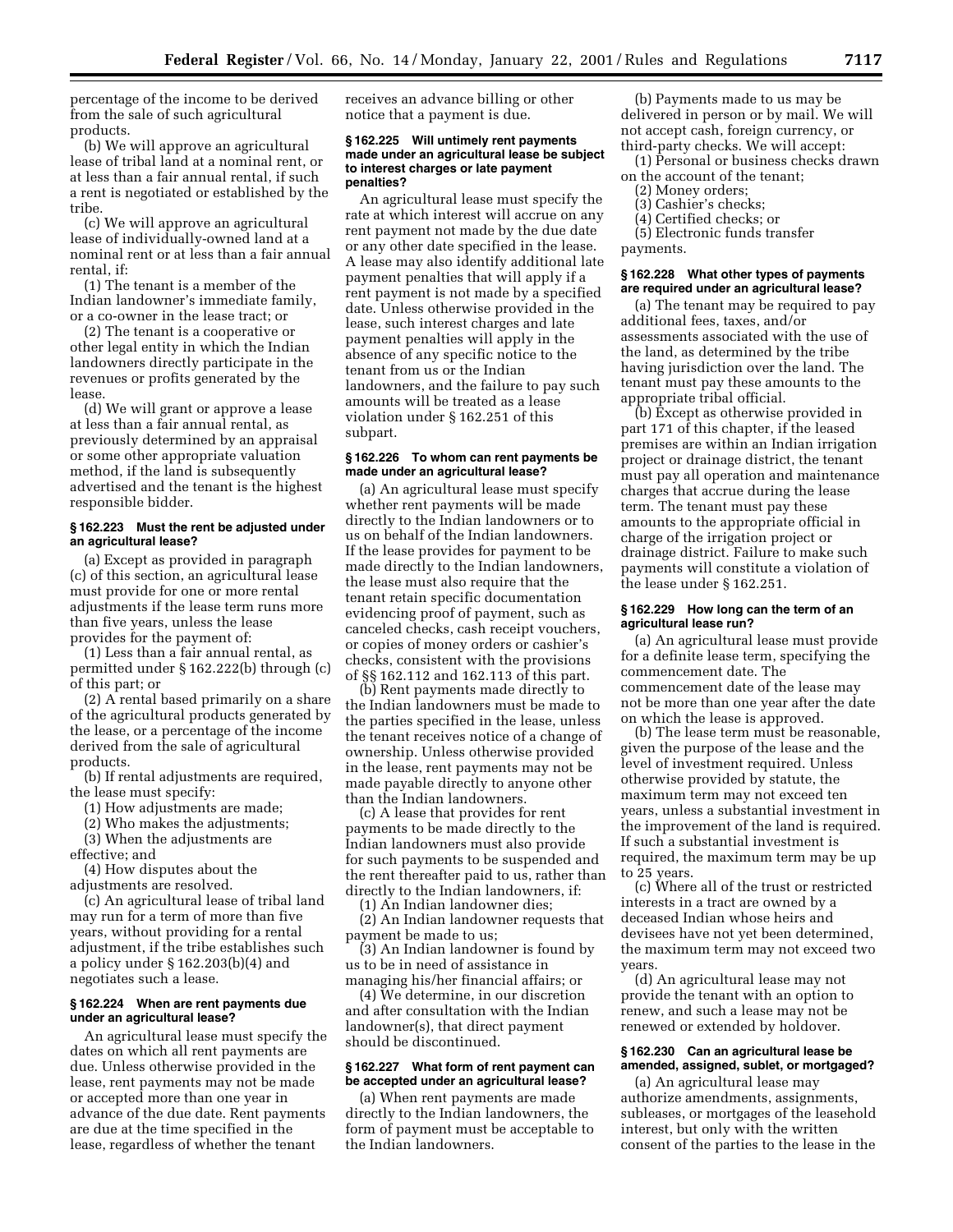same manner the original lease was approved, and our approval. An attempt by the tenant to mortgage the leasehold interest or authorize possession by another party, without the necessary consent and approval, will be treated as a lease violation under § 162.251 of this subpart.

(b) An agricultural lease may authorize us, one or more of the Indian landowners, or a designated representative of the Indian landowners, to consent to an amendment, assignment, sublease, mortgage, or other type of agreement, on the landowners' behalf. A designated landowner or representative may not negotiate or consent to an amendment, assignment, or sublease that would:

(1) Reduce the rentals payable to the other Indian landowners; or

(2) Terminate or modify the term of the lease.

(c) Where the Indian landowners have not designated a representative for the purpose of consenting to an amendment, assignment, sublease, mortgage, or other type of agreement, such consent may be granted by or on behalf of the landowners in the same manner as a new lease, under §§ 162.207 through 162.209 of this subpart.

### **§ 162.231 How can the land be used under an agricultural lease?**

(a) An agricultural lease must describe the authorized uses of the leased premises. Any use of the leased premises for an unauthorized purpose, or a failure by the tenant to maintain continuous operations throughout the lease term, will be treated as a lease violation under § 162.251 of this subpart.

(b) An agricultural lease must require that farming and grazing operations be conducted in accordance with recognized principles of sustained yield management, integrated resource management planning, sound conservation practices, and other community goals as expressed in applicable tribal laws, leasing policies, or agricultural resource management plans. Appropriate stipulations or conservation plans must be developed and incorporated in all agricultural leases.

## **§ 162.232 Can improvements be made under an agricultural lease?**

An agricultural lease must generally describe the type and location of any improvements to be constructed by the lessee. Unless otherwise provided in the lease, any specific plans for the construction of those improvements will

not require the consent of the Indian owners or our approval.

### **§ 162.233 Who will own the improvements made under an agricultural lease?**

(a) An agricultural lease may specify who will own any improvements constructed by the tenant, during the lease term. The lease must indicate whether any improvements constructed by the tenant will remain on the leased premises upon the expiration or termination of the lease, providing for the improvements to either:

(1) Remain on the leased premises, in a condition satisfactory to the Indian landowners and us; or

(2) Be removed within a time period specified in the lease, at the tenant's expense, with the leased premises to be restored as close as possible to their condition prior to construction of such improvements.

(b) If the lease allows the tenant to remove the improvements, it must also provide the Indian landowners with an option to waive the removal requirement and take possession of the improvements if they are not removed within the specified time period. If the Indian landowners choose not to exercise this option, we will take appropriate enforcement action to ensure removal at the tenant's expense.

### **§ 162.234 Must a tenant provide a bond under an agricultural lease?**

Unless otherwise provided by a tribe under § 162.203 of this subpart, or waived by us at the request of the owners of a majority interest in an agricultural lease tract, the tenant must provide a bond to secure:

(a) The payment of one year's rental; (b) The construction of any required improvements;

(c) The performance of any additional lease obligations, including the payment of operation and maintenance charges under § 162.228(b) of this subpart; and

(d) The restoration and reclamation of the leased premises, to their condition at the commencement of the lease term or some other specified condition.

### **§ 162.235 What form of bond can be accepted under an agricultural lease?**

(a) Except as provided in paragraph (b) of this section, a bond must be deposited with us and made payable only to us, and such a bond may not be modified or withdrawn without our approval. We will only accept a bond in one of the following forms:

(1) Cash; (2) Negotiable Treasury securities that:

(i) Have a market value at least equal to the bond amount; and

(ii) Are accompanied by a statement granting full authority to us to sell such securities in case of a violation of the terms of the lease.

(3) Certificates of deposit that indicate on their face that our approval is required prior to redemption by any party;

(4) Irrevocable letters of credit issued by federally-insured financial institutions authorized to do business in the United States. A letter of credit must:

(i) Contain a clause that grants us the authority to demand immediate payment if the tenant violates the lease or fails to replace the letter of credit at least 30 days prior to its expiration date; (ii) Be payable to us;

(iii) Be irrevocable during its term and have an initial expiration date of not less than one year following the date of issuance; and

(iv) Be automatically renewable for a period of not less than one year, unless the issuing financial institution provides us with written notice that it will not be renewed, at least 90 calendar days before the letter of credit's expiration date.

(5) A surety bond issued by a company approved by the U.S. Department of the Treasury; or

(6) Any other form of highly liquid, non-volatile security that is easily convertible to cash and for which our approval is required prior to redemption by any party.

(b) A tribe may accept and hold any form of bond described in paragraph (a) of this section, to secure performance under an agricultural lease of tribal land.

#### **§ 162.236 How will a cash bond be administered?**

(a) If a cash bond is submitted, we will retain the funds in an account established in the name of the tenant.

(b) We will not pay interest on a cash performance bond.

(c) If the bond is not forfeited under § 162.252(a) of this subpart, we will refund the bond to the tenant upon the expiration or termination of the lease.

## **§ 162.237 What insurance is required under an agricultural lease?**

When necessary to protect the interests of the Indian landowners, an agricultural lease must require that a tenant provide insurance. Such insurance may include property, crop, liability and/or casualty insurance. If insurance is required, it must identify both the Indian landowners and the United States as insured parties, and be sufficient to protect all insurable improvements on the leased premises.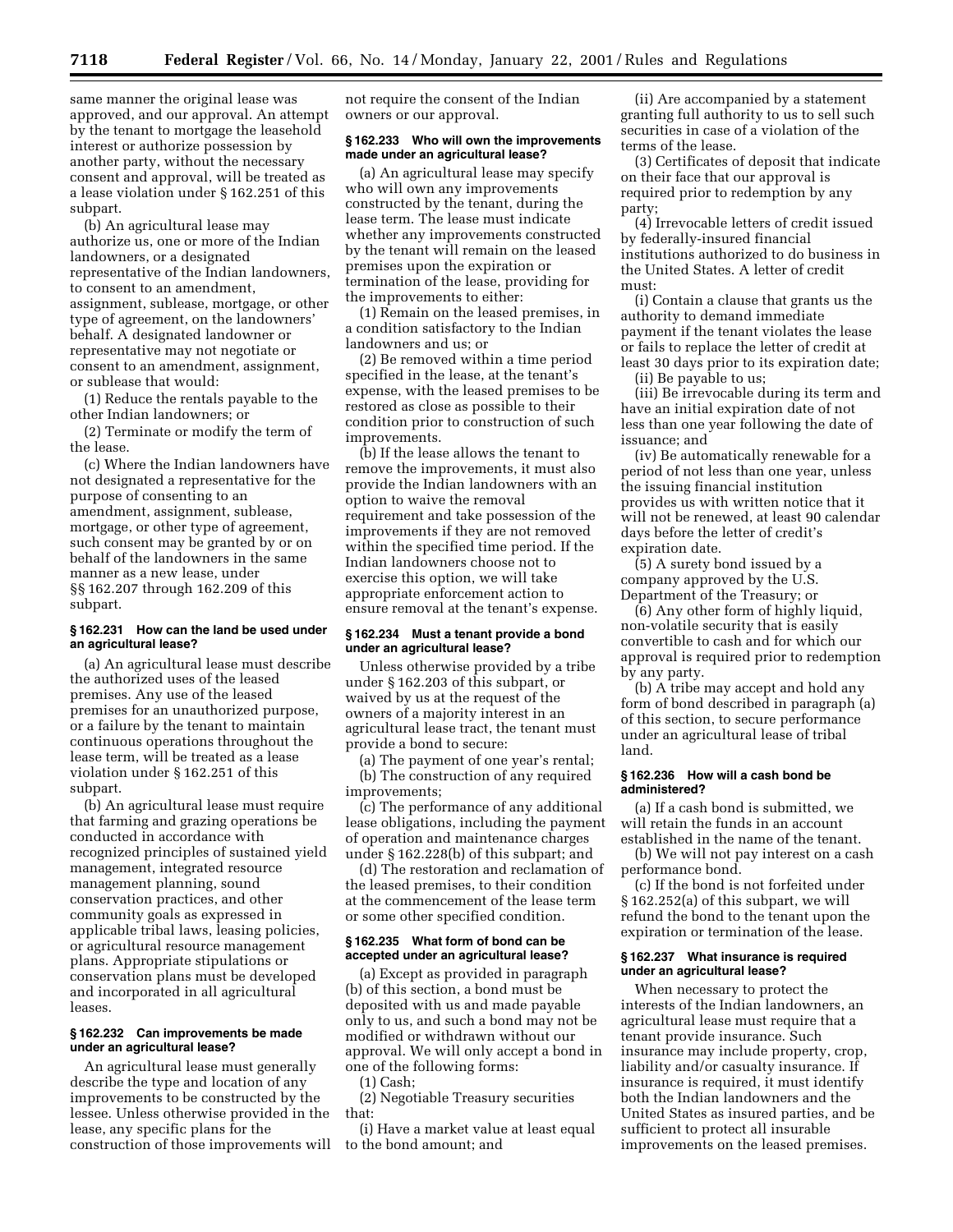### **§ 162.238 What indemnities are required under an agricultural lease?**

(a) An agricultural lease must require that the tenant indemnify and hold the United States and the Indian landowners harmless from any loss, liability, or damages resulting from the tenant's use or occupation of the leased premises, unless:

(1) The tenant would be prohibited by law from making such an agreement; or (2) The interests of the Indian landowners are adequately protected by insurance.

(b) Unless the tenant would be prohibited by law from making such an agreement, an agricultural lease must specifically require that the tenant indemnify the United States and the Indian landowners against all liabilities or costs relating to the use, handling, treatment, removal, storage, transportation, or disposal of hazardous materials, or the release or discharge of any hazardous materials from the leased premises that occurs during the lease term, regardless of fault.

#### **§ 162.239 How will payment rights and obligations relating to agricultural land be allocated between the Indian landowners and the tenant?**

(a) Unless otherwise provided in an agricultural lease, the Indian landowners will be entitled to receive any settlement funds or other payments arising from certain actions that diminish the value of the land or the improvements thereon. Such payments may include (but are not limited to) :

- (1) Insurance proceeds;
- (2) Trespass damages; and
- (3) Condemnation awards.

(b) An agricultural lease may provide for the tenant to assume certain costshare or other payment obligations that have attached to the land through past farming and grazing operations, so long as those obligations are specified in the lease and considered in any determination of fair annual rental made under this subpart.

### **§ 162.240 Can an agricultural lease provide for negotiated remedies in the event of a violation?**

(a) A lease of tribal agricultural land may provide the tribe with certain negotiated remedies in the event of a lease violation, including the power to terminate the lease. An agricultural lease of individually-owned land may provide the individual Indian landowners with similar remedies, so long as the lease also specifies the manner in which those remedies may be exercised by or on behalf of the landowners.

(b) The negotiated remedies described in paragraph (a) of this section will

apply in addition to the cancellation remedy available to us under § 162.252(c) of this subpart. If the lease specifically authorizes us to exercise any negotiated remedies on behalf of the Indian landowners, the exercise of such remedies may substitute for cancellation.

(c) An agricultural lease may provide for lease disputes to be resolved in tribal court or any other court of competent jurisdiction, or through arbitration or some other alternative dispute resolution method. We may not be bound by decisions made in such forums, but we will defer to ongoing proceedings, as appropriate, in deciding whether to exercise any of the remedies available to us under § 162.252 of this subpart.

### **Lease Administration**

## **§ 162.241 Will administrative fees be charged for actions relating to agricultural leases?**

(a) We will charge an administrative fee each time we approve an agricultural lease, amendment, assignment, sublease, mortgage, or related document. These fees will be paid by the tenant, assignee, or subtenant, to cover our costs in preparing or processing the documents and administering the lease.

(b) Except as provided in paragraph (c) of this section, we will charge administrative fees based on the rent payable under the lease. The fee will be 3% of the annual rent payable, including any percentage-based rent that can be reasonably estimated.

(c) The minimum administrative fee is \$10.00 and the maximum administrative fee is \$500.00, and any administrative fees that have been paid will be nonrefundable. However, we may waive all or part of these administrative fees, in our discretion.

(d) If all or part of the expenses of the work are paid from tribal funds, the tribe may establish an additional or alternate schedule of fees.

#### **§ 162.242 How will BIA decide whether to approve an amendment to an agricultural lease?**

We will approve an agricultural lease amendment if:

(a) The required consents have been obtained from the parties to the lease under § 162.230 and any sureties; and

(b) We find the amendment to be in the best interest of the Indian landowners, under the standards set forth in § 162.213 of this subpart.

## **§ 162.243 How will BIA decide whether to approve an assignment or sublease under an agricultural lease?**

(a) We will approve an assignment or sublease under an agricultural lease if:

(1) The required consents have been obtained from the parties to the lease under § 162.230 and the tenant's sureties;

(2) The tenant is not in violation of the lease;

(3) The assignee agrees to be bound by, or the subtenant agrees to be subordinated to, the terms of the lease; and

(4) We find no compelling reason to withhold our approval in order to protect the best interests of the Indian owners.

(b) In making the finding required by paragraph (a)(4) of this section, we will consider whether:

(1) The Indian landowners should receive any income derived by the tenant from the assignment or sublease, under the terms of the lease;

(2) The proposed use by the assignee or subtenant will require an amendment of the lease;

(3) The value of any part of the leased premises not covered by the assignment or sublease would be adversely affected; and

(4) The assignee or subtenant has bonded its performance and provided supporting documents that demonstrate that the lease or sublease will be enforceable against the assignee or subtenant, and that the assignee or subtenant will be able to perform its obligations under the lease or sublease.

## **§ 162.244 How will BIA decide whether to approve a leasehold mortgage under an agricultural lease?**

(a) We will approve a leasehold mortgage under an agricultural lease if:

(1) The required consents have been obtained from the parties to the lease under § 162.230 and the tenant's sureties;

(2) The mortgage covers only the tenant's interest in the leased premises, and no unrelated collateral;

(3) The loan being secured by the mortgage will be used only in connection with the development or use of the leased premises, and the mortgage does not secure any unrelated debts owed by the tenant to the mortgagee; and

(4) We find no compelling reason to withhold our approval in order to protect the best interests of the Indian landowners.

(b) In making the finding required by paragraph (a)(4) of this section, we will consider whether: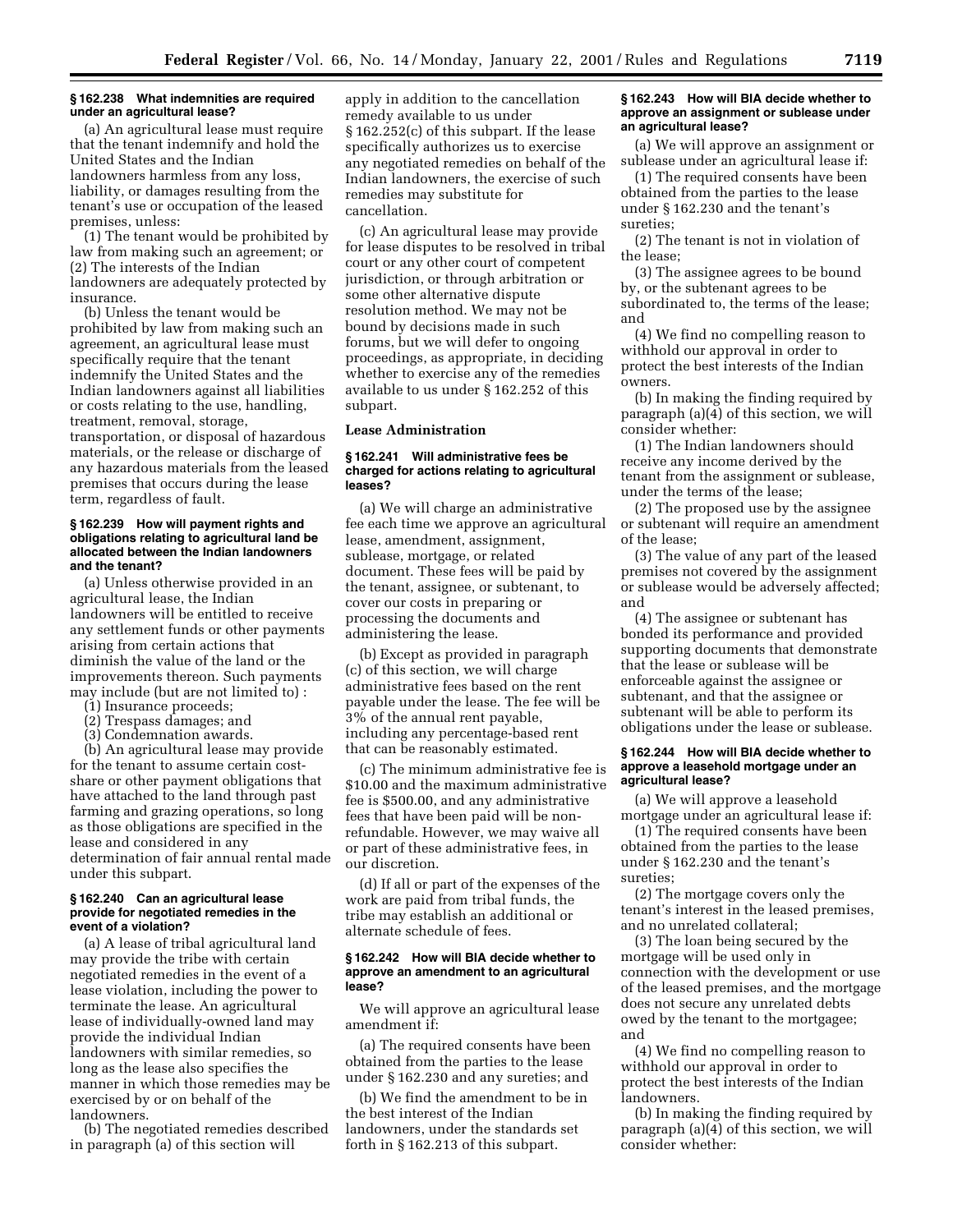(1) The tenant's ability to comply with directly to the Indian landowners, we the lease would be adversely affected by any new loan obligations;

(2) Any lease provisions would be modified by the mortgage;

(3) The remedies available to us or to the Indian landowners would be limited (beyond any additional notice and cure rights to be afforded to the mortgagee), in the event of a lease violation; and

(4) Any rights of the Indian landowners would be subordinated or adversely affected in the event of a loan default by the tenant.

#### **§ 162.245 When will a BIA decision to approve an amendment, assignment, sublease, or mortgage under an agricultural lease be effective?**

Our decision to approve an amendment, assignment, sublease, or mortgage under an agricultural lease will be effective immediately, notwithstanding any appeal that may be filed under part 2 of this chapter. Copies of approved documents will be provided to the party requesting approval, and made available to the Indian landowners upon request.

## **§ 162.246 Must an amendment, assignment, sublease, or mortgage approved under an agricultural lease be recorded?**

An amendment, assignment, sublease, or mortgage approved under an agricultural lease must be recorded in our Land Titles and Records Office that has jurisdiction over the leased premises. We will record the document immediately following our approval under this subpart.

#### **Lease Enforcement**

### **§ 162.247 Will BIA notify a tenant when a rent payment is due under an agricultural lease?**

We may issue bills or invoices to a tenant in advance of the dates on which rent payments are due under an agricultural lease, but the tenant's obligation to make such payments in a timely manner will not be excused if such bills or invoices are not delivered or received.

#### **§ 162.248 What will BIA do if rent payments are not made in the time and manner required by an agricultural lease?**

(a) A tenant's failure to pay rent in the time and manner required by an agricultural lease will be a violation of the lease, and a notice of violation will be issued under § 162.251 of this subpart. If the lease requires that rent payments be made to us, we will send the tenant and its sureties a notice of violation within five business days of the date on which the rent payment was due. If the lease provides for payment

will send the tenant and its sureties a notice of violation within five business days of the date on which we receive actual notice of non-payment from the landowners.

(b) If a tenant fails to provide adequate proof of payment or cure the violation within the requisite time period described in § 162.251(b) of this subpart, and the amount due is not in dispute, we may immediately take action to recover the amount of the unpaid rent and any associated interest charges or late payment penalties. We may also cancel the lease under § 162.252 of this subpart, or invoke any other remedies available under the lease or applicable law, including collection on any available bond or referral of the debt to the Department of the Treasury for collection. An action to recover any unpaid amounts will not be conditioned on the prior cancellation of the lease or any further notice to the tenant, nor will such an action be precluded by a prior cancellation.

(c) Partial payments may be accepted by the Indian landowners or us, but acceptance will not operate as a waiver with respect to any amounts remaining unpaid or any other existing lease violations. Unless otherwise provided in the lease, overpayments may be credited as an advance against future rent payments, or refunded.

(d) If a personal or business check is dishonored, and a rent payment is therefore not made by the due date, the failure to make the payment in a timely manner will be a violation of the lease, and a notice of violation will be issued under § 162.251 of this subpart. Any payment made to cure such a violation, and any future payments by the same tenant, must be made by one of the alternative payment methods listed in § 162.227(b) of this subpart.

#### **§ 162.249 Will any special fees be assessed on delinquent rent payments due under an agricultural lease?**

The following special fees will be assessed if rent is not paid in the time and manner required, in addition to any interest or late payment penalties that must be paid to the Indian landowners under an agricultural lease. The following special fees will be assessed to cover administrative costs incurred by the United States in the collection of the debt:

| The tenant will<br>$pay * * * *$ | For $* * * *$                                          |  |
|----------------------------------|--------------------------------------------------------|--|
|                                  | (a) $$50.00$ Administrative fee for dishonored checks. |  |

| The tenant will<br>*<br>pav     | For $* * * *$                                                                                             |
|---------------------------------|-----------------------------------------------------------------------------------------------------------|
| (b) $$15.00$                    | Administrative fee for BIA<br>processing of each notice<br>or demand letter.                              |
| (c) $18\%$ of bal-<br>ance due. | Administrative fee charged<br>by Treasury following re-<br>ferral for collection of de-<br>linguent debt. |

#### **§ 162.250 How will BIA determine whether the activities of a tenant under an agricultural lease are in compliance with the terms of the lease?**

(a) Unless an agricultural lease provides otherwise, we may enter the leased premises at any reasonable time, without prior notice, to protect the interests of the Indian landowners and ensure that the tenant is in compliance with the operating requirements of the lease.

(b) If an Indian landowner notifies us that a specific lease violation has occurred, we will initiate an appropriate investigation within five business days of that notification.

### **§ 162.251 What will BIA do in the event of a violation under an agricultural lease?**

(a) If we determine that an agricultural lease has been violated, we will send the tenant and its sureties a notice of violation within five business days of that determination. The notice of violation must be provided by certified mail, return receipt requested.

(b) Within ten business days of the receipt of a notice of violation, the tenant must:

(1) Cure the violation and notify us in writing that the violation has been cured;

(2) Dispute our determination that a violation has occurred and/or explain why we should not cancel the lease; or

(3) Request additional time to cure the violation.

### **§ 162.252 What will BIA do if a violation of an agricultural lease is not cured within the requisite time period?**

(a) If the tenant does not cure a violation of an agricultural lease within the requisite time period, we will consult with the Indian landowners, as appropriate, and determine whether:

(1) The lease should be canceled by us under paragraph (c) of this section and §§ 162.253 through 162.254 of this subpart;

(2) We should invoke any other remedies available to us under the lease, including collecting on any available bond;

(3) The Indian landowners wish to invoke any remedies available to them under the lease; or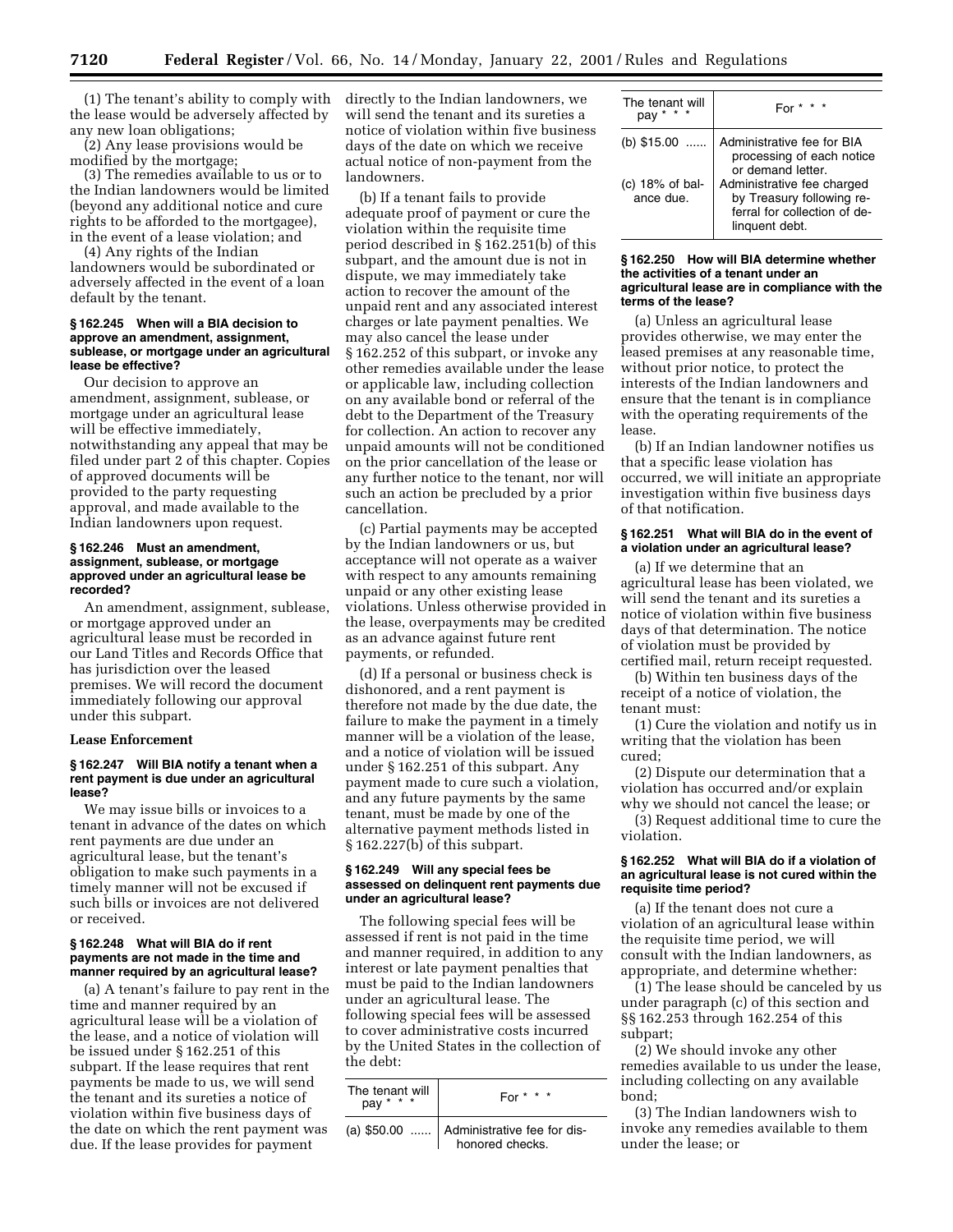(4) The tenant should be granted additional time in which to cure the violation.

(b) If we decide to grant a tenant additional time in which to cure a violation, the tenant must proceed diligently to complete the necessary corrective actions within a reasonable or specified time period from the date on which the extension is granted.

(c) If we decide to cancel the lease, we will send the tenant and its sureties a cancellation letter within five business days of that decision. The cancellation letter must be sent to the tenant by certified mail, return receipt requested. We will also provide actual or constructive notice of a cancellation decision to the Indian landowners, as appropriate. The cancellation letter will: (1) Explain the grounds for

cancellation;

(2) Notify the tenant of the amount of any unpaid rent, interest charges, or late payment penalties due under the lease;

(3) Notify the tenant of its right to appeal under part 2 of this chapter, as modified by § 162.253 of this subpart, including the amount of any appeal bond that must be posted with an appeal of the cancellation decision; and

(4) Order the tenant to vacate the property within 30 days of the date of receipt of the cancellation letter, if an appeal is not filed by that time.

#### **§ 162.253 Will BIA's regulations concerning appeal bonds apply to cancellation decisions involving agricultural leases?**

(a) The appeal bond provisions in § 2.5 of part 2 of this chapter will not apply to appeals from lease cancellation decisions made under § 162.252 of this subpart. Instead, when we decide to cancel an agricultural lease, we may require that the tenant post an appeal bond with an appeal of the cancellation decision. The requirement to post an appeal bond will apply in addition to all of the other requirements in part 2 of this chapter.

(b) An appeal bond should be set in an amount necessary to protect the Indian landowners against financial losses that will likely result from the delay caused by an appeal. Appeal bond requirements will not be separately appealable, but may be contested during the appeal of the lease cancellation decision.

### **§ 162.254 When will a cancellation of an agricultural lease be effective?**

A cancellation decision involving an agricultural lease will not be effective until 30 days after the tenant receives a cancellation letter from us. The cancellation decision will remain

ineffective if the tenant files an appeal under § 162.253 of this subpart and part 2 of this chapter, unless the decision is made immediately effective under part 2. While a cancellation decision is ineffective, the tenant must continue to pay rent and comply with the other terms of the lease. If an appeal is not filed in accordance with § 162.253 of this subpart and part 2 of this chapter, the cancellation decision will be effective on the 31st day after the tenant receives the cancellation letter from us.

#### **§ 162.255 Can BIA take emergency action if the leased premises are threatened with immediate and significant harm?**

If a tenant or any other party causes or threatens to cause immediate and significant harm to the leased premises during the term of an agricultural lease, we will take appropriate emergency action. Emergency action may include trespass proceedings under part 166, subpart I, of this chapter, or judicial action seeking immediate cessation of the activity resulting in or threatening the harm. Reasonable efforts will be made to notify the Indian landowners, either before or after the emergency action is taken.

#### **§ 162.256 What will BIA do if a tenant holds over after the expiration or cancellation of an agricultural lease?**

If a tenant remains in possession after the expiration or cancellation of an agricultural lease, we will treat the unauthorized use as a trespass. Unless we have reason to believe that the tenant is engaged in negotiations with the Indian landowners to obtain a new lease, we will take action to recover possession on behalf of the Indian landowners, and pursue any additional remedies available under applicable law, including the assessment of civil penalties and costs under part 166, subpart I, of this chapter.

### **Subpart C—Residential Leases**

[Reserved]

### **Subpart D—Business Leases**

[Reserved]

## **Subpart E—Special Requirements for Certain Reservations**

#### **§ 162.500 Crow Reservation.**

(a) Notwithstanding the regulations in other sections of this part 162, Crow Indians classified as competent under the Act of June 4, 1920 (41 Stat. 751), as amended, may lease their trust lands and the trust lands of their minor children for farming or grazing purposes without the approval of the Secretary pursuant to the Act of May 26, 1926 (44

Stat. 658), as amended by the Act of March 15, 1948 (62 Stat. 80). However, at their election Crow Indians classified as competent may authorize the Secretary to lease, or assist in the leasing of such lands, and an appropriate notice of such action shall be made a matter of record. When this prerogative is exercised, the general regulations contained in this part 162 shall be applicable. Approval of the Secretary is required on leases signed by Crow Indians not classified as competent or made on inherited or devised trust lands owned by more than five competent devisees or heirs.

(b) The Act of May 26, 1926 (44 Stat. 658), as amended by the Act of March 15, 1948 (62 Stat. 80), provides that no lease for farming or grazing purposes shall be made for a period longer than five years, except irrigable lands under the Big Horn Canal; which may be leased for periods of ten years. No such lease shall provide the lessee a preference right to future leases which, if exercised, would thereby extend the total period of encumbrance beyond the five or ten years authorized by law.

(c) All leases entered into by Crow Indians classified as competent, under the above-cited special statutes, must be recorded at the Crow Agency. Such recording shall constitute notice to all persons. Under these special statutes, Crow Indians classified as competent are free to lease their property within certain limitations. The five-year (tenyear in the case of lands under the Big Horn Canal) limitation is intended to afford a protection to the Indians. The essence of this protection is the right to deal with the property free, clear, and unencumbered at intervals at least as frequent as those provided by law. If lessees are able to obtain new leases long before the termination of existing leases, they are in a position to set their own terms. In these circumstances lessees could perpetuate their leaseholds and the protection of the statutory limitations as to terms would be destroyed. Therefore, in implementation of the foregoing interpretation, any lease which, on its face, is in violation of statutory limitations or requirements, and any grazing lease executed more than 12 months, and any farming lease executed more than 18 months, prior to the commencement of the term thereof or any lease which purports to cancel an existing lease with the same lessee as of a future date and take effect upon such cancellation will not be recorded. Under a Crow tribal program, approved by the Department of the Interior, competent Crow Indians may, under certain circumstances, enter into agreements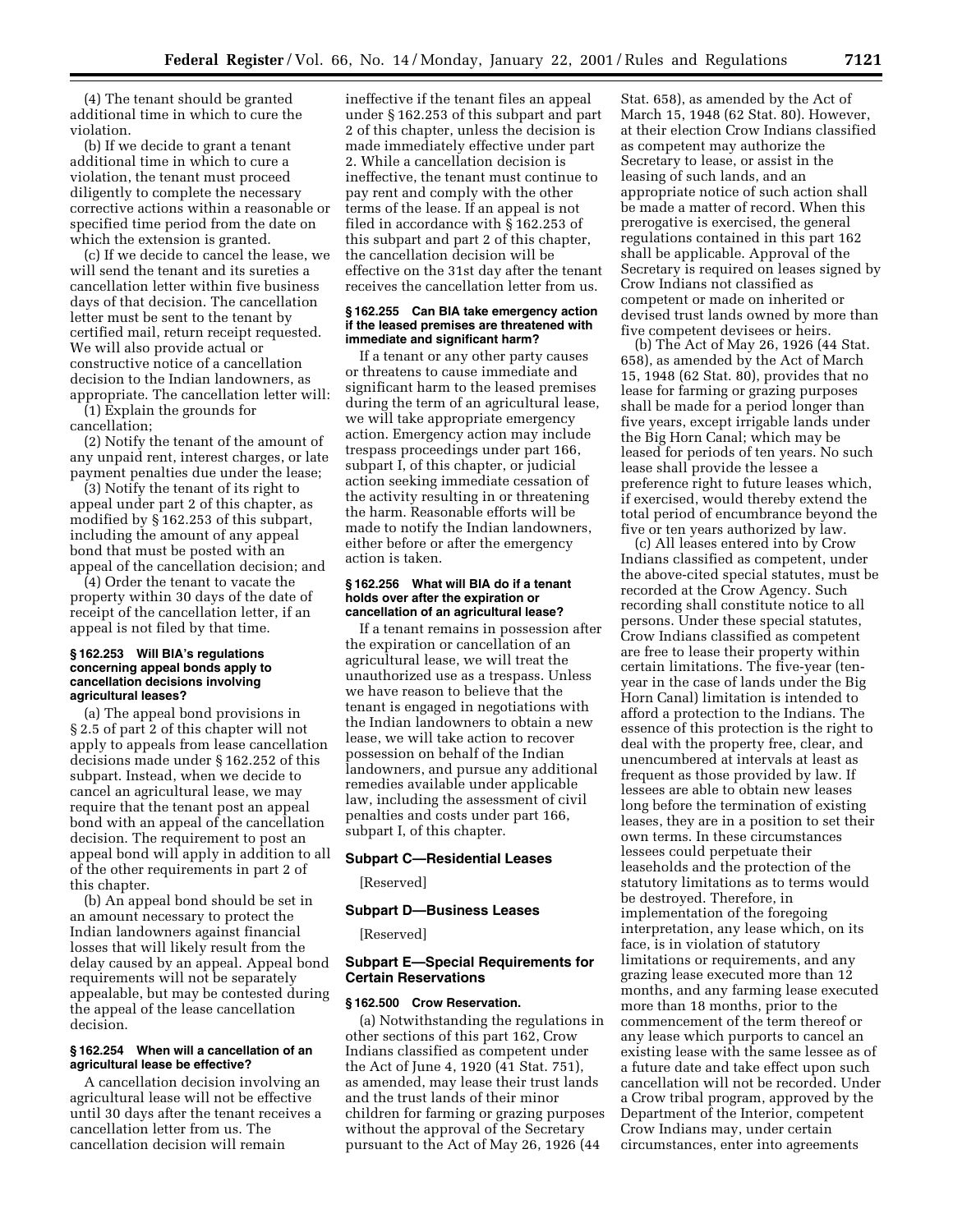which require that, for a specified term, their leases be approved. Information concerning whether a competent Crow Indian has executed such an instrument is available at the office of the Superintendent of the Crow Agency, Bureau of Indian Affairs, Crow Agency, Montana. Any lease entered into with a competent Crow Indian during the time such instrument is in effect and which is not in accordance with such instrument will be returned without recordation.

(d) Where any of the following conditions are found to exist, leases will be recorded but the lessee and lessor will be notified upon discovery of the condition:

(1) The lease in single or counterpart form has not been executed by all owners of the land described in the lease;

(2) There is, of record, a lease on the land for all or a part of the same term;

(3) The lease does not contain stipulations requiring sound land utilization plans and conservation practices; or

(4) There are other deficiencies such as, but not limited to, erroneous land descriptions, and alterations which are not clearly endorsed by the lessor.

(e) Any adult Crow Indian classified as competent shall have the full responsibility for obtaining compliance with the terms of any lease made by him pursuant to this section. This shall not preclude action by the Secretary to assure conservation and protection of these trust lands.

(f) Leases made by competent Crow Indians shall be subject to the right to issue permits and leases to prospect for, develop, and mine oil, gas, and other minerals, and to grant rights-of-way and easements, in accordance with applicable law and regulations. In the issuance or granting of such permits, leases, rights-of-way or easements due consideration will be given to the interests of lessees and to the adjustment of any damages to such interests. In the event of a dispute as to the amount of such damage, the matter will be referred to the Secretary whose determination will be final as to the amount of said damage.

#### **§ 162.501 Fort Belknap Reservation.**

Not to exceed 20,000 acres of allotted and tribal lands (non-irrigable as well as irrigable) on the Fort Belknap Reservation in Montana may be leased for the culture of sugar beets and other crops in rotation for terms not exceeding ten years.

#### **§ 162.502 Cabazon, Augustine, and Torres-Martinez Reservations, California.**

(a) Upon a determination by the Secretary that the owner or owners are not making beneficial use thereof, restricted lands on the Cabazon, Augustine, and Torres-Martinez Indian Reservations which are or may be irrigated from distribution facilities administered by the Coachella Valley County Water District in Riverside County, California, may be leased by the Secretary in accordance with the regulations in this part for the benefit of the owner or owners.

(b) All leases granted or approved on restricted lands of the Cabazon, Augustine, and Torres-Martinez Indian Reservations shall be filed for record in the office of the county recorder of the county in which the land is located, the cost thereof to be paid by the lessee. A copy of each such lease shall be filed by the lessee with the Coachella Valley County Water District or such other irrigation or water district within which the leased lands are located. All such leases shall include a provision that the lessee, in addition to the rentals provided for in the lease, shall pay all irrigation charges properly assessed against the land which became payable during the term of the lease. Act of August 25, 1950 (64 Stat. 470); Act of August 28, 1958 (72 Stat. 968).

### **§ 162.503 San Xavier and Salt River Pima-Maricopa Reservations.**

(a) *Purpose and scope.* The Act of November 2, 1966 (80 Stat. 1112), provides statutory authority for longterm leasing on the San Xavier and Salt River Pima-Maricopa Reservations, Arizona, in addition to that contained in the Act of August 9, 1955 (69 Stat. 539), as amended (25 U.S.C. 415). When leases are made under the 1955 Act on the San Xavier or Salt River Pima-Maricopa Reservations, the regulations in part 162 apply. The purpose of this section is to provide regulations for implementation of the 1966 Act. The 1966 Act does not apply to leases made for purposes that are subject to the laws governing mining leases on Indian lands.

(b) *Duration of leases.* Leases made under the 1966 Act for public, religious, educational, recreational, residential, or business purposes may be made for terms of not to exceed 99 years. The terms of a grazing lease shall not exceed ten years; the term of a farming lease that does not require the making of a substantial investment in the improvement of the land shall not exceed ten years; and the term of a farming lease that requires the making of a substantial investment in the

improvement of the land shall not exceed 40 years. No lease shall contain an option to renew which extends the total term beyond the maximum term permitted by this section.

(c) *Required covenant and enforcement thereof.* Every lease under the 1966 Act shall contain a covenant on the part of the lessee that he will not commit or permit on the leased land any act that causes waste or a nuisance or which creates a hazard to health of persons or to property wherever such persons or property may be.

(d) *Notification regarding leasing proposals.* If the Secretary determines that a proposed lease to be made under the 1966 Act for public, religious, educational, recreational, residential, or business purposes will substantially affect the governmental interests of a municipality contiguous to the San Xavier Reservation or the Salt River Pima-Maricopa Reservation, as the case may be, he shall notify the appropriate authority of such municipality of the pendency of the proposed lease. The Secretary may, in his discretion, furnish such municipality with an outline of the major provisions of the lease which affect its governmental interests and shall consider any comments on the terms of the lease affecting the municipality or on the absence of such terms from the lease that the authorities may offer. The notice to the authorities of the municipality shall set forth a reasonable period, not to exceed 30 days, within which any such comments shall be submitted.

(e) *Applicability of other regulations.* The regulations in part 162 of this title shall apply to leases made under the 1966 Act except where such regulations are inconsistent with this section.

(f) *Mission San Xavier del Bac.* Nothing in the 1966 Act authorizes development that would detract from the scenic, historic, and religious values of the Mission San Xavier del Bac owned by the Franciscan Order of Friars Minor and located on the San Xavier Reservation.

#### **Subpart F—Non-Agricultural Leases**

### **§ 162.600 What types of leases are covered by this subpart?**

The regulations in this subpart apply to any leases other than agricultural leases, as defined in this part. To the extent that any of the regulations in this subpart conflict with the provisions of the Indian Land Consolidation Act Amendments of 2000, Pub. Law. 106– 462, the provisions of that Act will govern.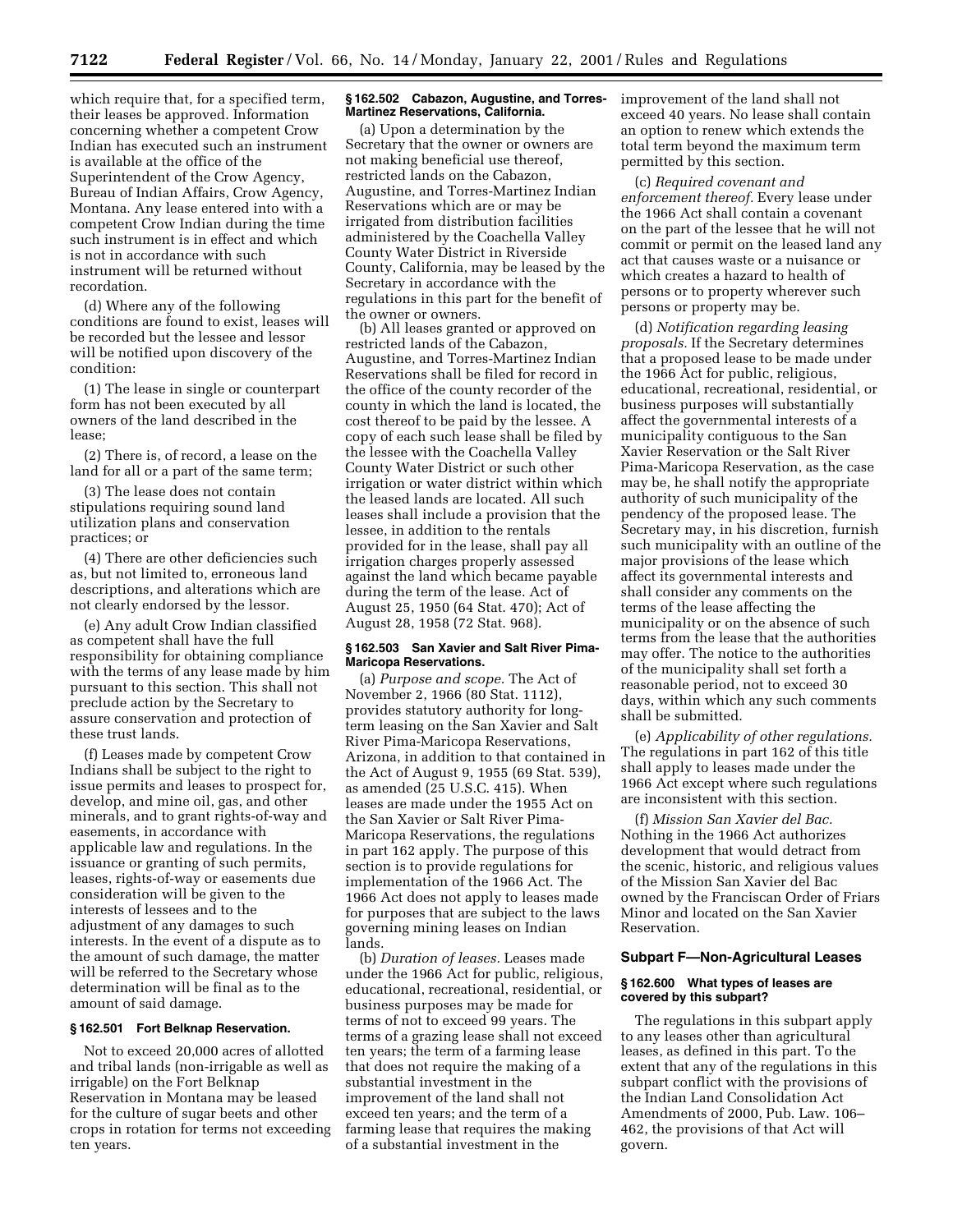#### **§ 162.601 Grants of leases by Secretary.**

(a) The Secretary may grant leases on individually owned land on behalf of: (1) Persons who are non compos

mentis;

(2) Orphaned minors;

(3) The undetermined heirs of a decedent's estate;

(4) The heirs or devisees to individually owned land who have not been able to agree upon a lease during the three-month period immediately following the date on which a lease may be entered into; provided, that the land is not in use by any of the heirs or devisees; and

(5) Indians who have given the Secretary written authority to execute leases on their behalf.

(b) The Secretary may grant leases on the individually owned land of an adult Indian whose whereabouts is unknown, on such terms as are necessary to protect and preserve such property.

(c) The Secretary may grant permits on Government land.

#### **§ 162.602 Grants of leases by owners or their representatives.**

The following may grant leases: (a) Adults, other than those non compos mentis,

(b) Adults, other than those non compos mentis, on behalf of their minor children, and on behalf of minor children to whom they stand in loco parentis when such children do not have a legal representative,

(c) The guardian, conservator or other fiduciary, appointed by a state court or by a tribal court operating under an approved constitution or law and order code, of a minor or persons who are non compos mentis or are otherwise under legal disability,

(d) Tribes or tribal corporations acting through their appropriate officials.

#### **§ 162.603 Use of land of minors.**

The natural or legal guardian, or other person standing in loco parentis of minor children who have the care and custody of such children may use the individually owned land of such children during the period of minority without charge for the use of the land if such use will enable such person to engage in a business or other enterprise which will be beneficial to such minor children.

#### **§ 162.604 Special requirements and provisions.**

(a) All leases made pursuant to the regulations in this part shall be in the form approved by the Secretary and subject to his written approval.

(b) Except as otherwise provided in this part no lease shall be approved or granted at less than the present fair annual rental.

(1) An adult Indian owner of trust or restricted land may lease his land for religious, educational, recreational or other public purposes to religious organizations or to agencies of the federal, state or local government at a nominal rental. Such adult Indian may lease land to members of his immediate family with or without rental consideration.

(2) In the discretion of the Secretary, tribal land may be leased at a nominal rental for religious, educational, recreational, or other public purposes to religious organizations or to agencies of federal, state, or local governments; for purposes of subsidization for the benefit of the tribe; and for homesite purposes to tribal members provided the land is not commercial or industrial in character.

(3) Leases may be granted or approved by the Secretary at less than the fair annual rental when in his judgment such action would be in the best interest of the landowners.

(c) Unless otherwise provided by the Secretary a satisfactory surety bond will be required in an amount that will reasonably assure performance of the contractual obligations under the lease. Such bond may be for the purpose of guaranteeing:

(1) Not less than one year's rental unless the lease contract provides that the annual rental shall be paid in advance.

(2) The estimated construction cost of any improvement to be placed on the land by the lessee.

(3) An amount estimated to be adequate to insure compliance with any additional contractual obligations.

(d) The lessee may be required to provide insurance in an amount adequate to protect any improvements on the leased premises; the lessee may also be required to furnish appropriate liability insurance, and such other insurance as may be necessary to protect the lessor's interest.

(e) No lease shall provide the lessee a preference right to future leases nor shall any lease contain provisions for renewal, except as otherwise provided in this part. No lease shall be entered into more than 12 months prior to the commencement of the term of the lease. Except with the approval of the Secretary no lease shall provide for payment of rent in advance of the beginning of the annual use period for which such rent is paid. The lease contract shall contain provisions as to the dates rents shall become due and payable.

(f) Leases granted or approved under this part shall contain provisions as to whether payment of rentals is to be made direct to the owner of the land or his representative or to the official of the Bureau of Indian Affairs having jurisdiction over the leased premises.

(g) All leases issued under this part shall contain the following provisions:

(1) While the leased premises are in trust or restricted status, all of the lessee's obligations under this lease, and the obligations of his sureties, are to the United States as well as to the owner of the land.

(2) Nothing contained in this lease shall operate to delay or prevent a termination of federal trust responsibilities with respect to the land by the issuance of a fee patent or otherwise during the term of the lease; however, such termination shall not serve to abrogate the lease. The owners of the land and the lessee and his surety or sureties shall be notified of any such change in the status of the land.

(3) The lessee agrees that he will not use or cause to be used any part of the leased premises for any unlawful conduct or purpose.

(h) Leases granted or approved under this part on individually owned lands which provide for payment of rental direct to the owner or his representative shall contain the following provisions:

(1) In the event of the death of the owner during the term of this lease and while the leased premises are in trust or restricted status, all rentals remaining due or payable to the decedent or his representative under the provisions of the lease shall be paid to the official of the Bureau of Indian Affairs having jurisdiction over the leased premises.

(2) While the leased premises are in trust or restricted status, the Secretary may in his discretion suspend the direct rental payment provisions of this lease in which event the rentals shall be paid to the official of the Bureau of Indian Affairs having jurisdiction over the leased premises.

#### **§ 162.605 Negotiation of leases.**

(a) Leases of individually owned land or tribal land may be negotiated by those owners or their representatives who may execute leases pursuant to § 162.602 of this subpart.

(b) Where the owners of a majority interest, or their representatives, who may grant leases under § 162.602 of this subpart, have negotiated a lease satisfactory to the Secretary he may join in the execution of the lease and thereby commit the interests of those persons in whose behalf he is authorized to grant leases under § 162.601(a)(1), (2), (3), and (5) of this subpart.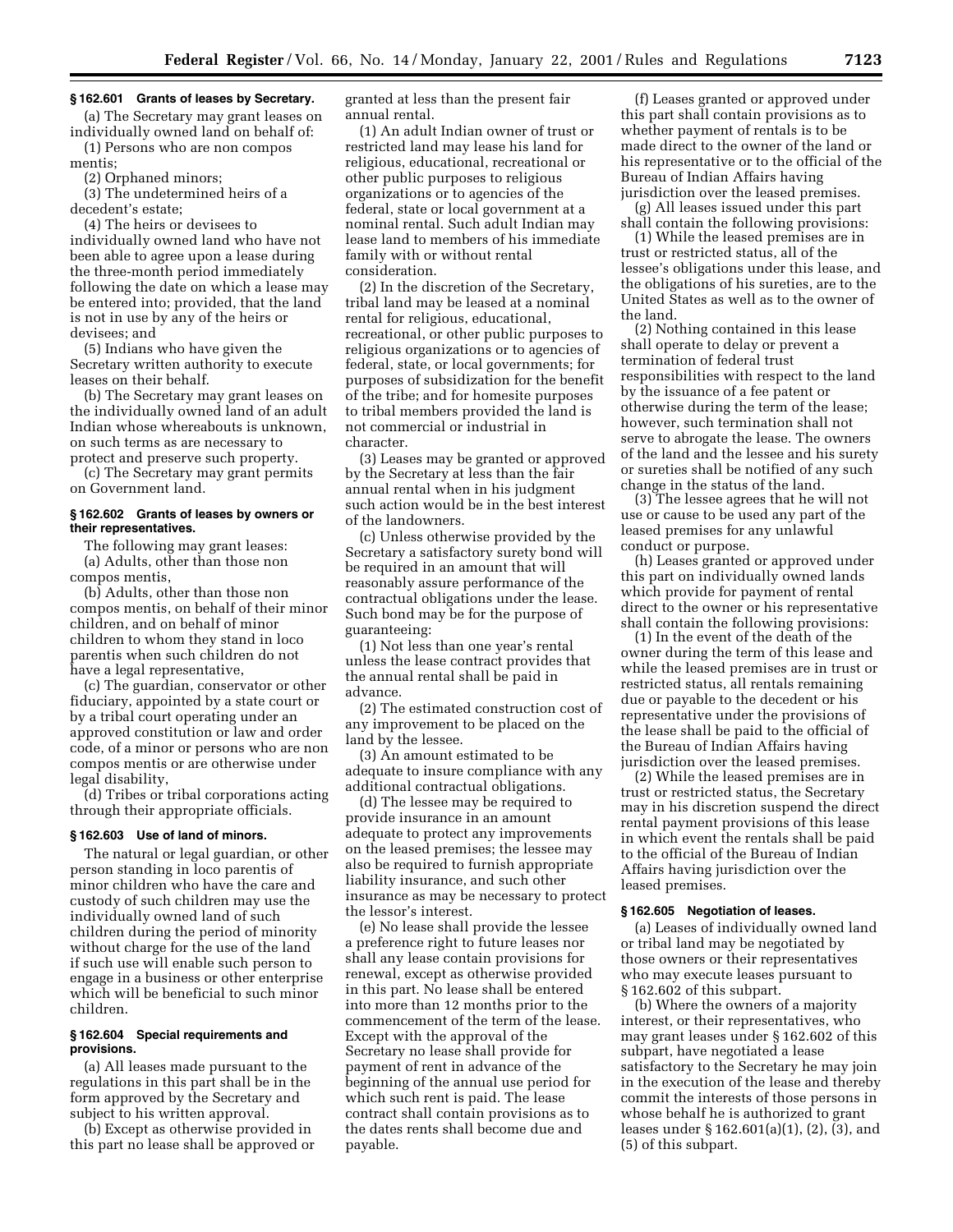(c) Where the Secretary may grant leases under § 162.601 of this subpart he may negotiate leases when in his judgment the fair annual rental can thus be obtained.

### **§ 162.606 Advertisement.**

Except as otherwise provided in this part, prior to granting a lease or permit as authorized under § 162.601 of this subpart the Secretary shall advertise the land for lease. Advertisements will call for sealed bids and will not offer preference rights.

### **§ 162.607 Duration of leases.**

Leases granted or approved under this part shall be limited to the minimum duration, commensurate with the purpose of the lease, that will allow the highest economic return to the owner consistent with prudent management and conservation practices, and except as otherwise provided in this part shall not exceed the number of years provided for in this section. Except for those leases authorized by § 162.604(b)(1) and (2) of this subpart, unless the consideration for the lease is based primarily on percentages of income produced by the land, the lease shall provide for periodic review, at not less than five-year intervals, of the equities involved. Such review shall give consideration to the economic conditions at the time, exclusive of improvement or development required by the contract or the contribution value of such improvements. Any adjustments of rental resulting from such review may be made by the Secretary where he has the authority to grant leases, otherwise the adjustment must be made with the written concurrence of the owners and the approval of the Secretary.

(a) Leases for public, religious, educational, recreational, residential, or business purposes shall not exceed 25 years but may include provisions authorizing a renewal or an extension for one additional term of not to exceed 25 years, except such leases of land on the Hollywood (formerly Dania) Reservation, Fla.; the Navajo Reservation, Ariz., N. Mex., and Utah; the Palm Springs Reservation, Calif.; the Southern Ute Reservation, Colo.; the Fort Mohave Reservation, Calif., Ariz., and Nev.; the Pyramid Lake Reservation, Nev.; the Gila River Reservation, Ariz.; the San Carlos Apache Reservation, Ariz.; the Spokane Reservation, Wash.; the Hualapai Reservation, Ariz.; the Swinomish Reservation, Wash.; the Pueblos of Cochiti, Pojoaque, Tesuque, and Zuni, N. Mex.; and land on the Colorado River Reservation, Ariz., and Calif.; which leases may be made for terms of not to exceed 99 years.

(b) Leases granted by the Secretary pursuant to  $\S 162.601(a)(3)$  of this subpart shall be for a term of not to exceed two years except as otherwise provided in § 162.605(b) of this subpart.

#### **§ 162.608 Ownership of improvements.**

Improvements placed on the leased land shall become the property of the lessor unless specifically excepted therefrom under the terms of the lease. The lease shall specify the maximum time allowed for removal of any improvements so excepted.

### **§ 162.609 Unitization for leasing.**

Where it appears advantageous to the owners and advantageous to the operation of the land a single lease contract may include more than one parcel of land in separate ownerships, tribal or individual, provided the statutory authorities and other applicable requirements of this part are observed.

#### **§ 162.610 Subleases and assignments.**

(a) Except as provided in paragraphs (b), (c), and (d) of this section, a sublease, assignment, amendment or encumbrance of any lease or permit issued under this part may be made only with the approval of the Secretary and the written consent of all parties to such lease or permit, including the surety or sureties.

(b) With the consent of the Secretary, the lease may contain a provision authorizing the lessee to sublease the premises, in whole or in part, without further approval. Subleases so made shall not serve to relieve the sublessor from any liability nor diminish any supervisory authority of the Secretary provided for under the approved lease.

(c) With the consent of the Secretary, the lease may contain provisions authorizing the lessee to encumber his leasehold interest in the premises for the purpose of borrowing capital for the development and improvement of the leased premises. The encumbrance instrument, must be approved by the Secretary. If a sale or foreclosure under the approved encumbrance occurs and the encumbrancer is the purchaser, he may assign the leasehold without the approval of the Secretary or the consent of the other parties to the lease, provided, however, that the assignee accepts and agrees in writing to be bound by all the terms and conditions of the lease. If the purchaser is a party other than the encumbrancer, approval by the Secretary of any assignment will be required, and such purchaser will be bound by the terms of the lease and will assume in writing all the obligations thereunder.

(d) With the consent of the Secretary, leases of tribal land to individual members of the tribe or to tribal housing authorities may contain provisions permitting the assignment of the lease without further consent or approval where a lending institution or an agency of the United States makes, insures or guarantees a loan to an individual member of the tribe or to a tribal housing authority for the purpose of providing funds for the construction of housing for Indians on the leased premises; provided, the leasehold has been pledged as security for the loan and the lender has obtained the leasehold by foreclosure or otherwise. Such leases may with the consent of the Secretary also contain provisions permitting the lessee to assign the lease without further consent or approval.

### **§ 162.611 Payment of fees and drainage and irrigation charges.**

(a) Any lease covering lands within an irrigation project or drainage district shall require the lessee to pay annually on or before the due date, during the term of the lease and in the amounts determined, all charges assessed against such lands. Such charges shall be in addition to the rental payments prescribed in the lease. All payments of such charges and penalties shall be made to the official designated in the lease to receive such payments.

(b) We will charge an administrative fee each time we approve an agricultural lease, amendment, assignment, sublease, mortgage, or related document. These fees will be paid by the tenant, assignee, or subtenant, to cover our costs in preparing or processing the documents and administering the lease.

(c) Except as provided in paragraph (d) of this section, we will charge administrative fees based on the rent payable under the lease. The fee will be 3% of the annual rent payable, including any percentage or cropshare rent that can be reasonably estimated.

(d) The minimum administrative fee is \$10.00 and the maximum administrative fee is \$500.00, and any administrative fees that have been paid will be non-refundable. However, we may waive all or part of these administrative fees, in our discretion.

(e) If all or part of the expenses of the work are paid from tribal funds, the tribe may establish an additional or alternate schedule of fees.

#### **§ 162.612 Can a lease provide for negotiated remedies in the event of a violation?**

(a) A lease of tribal land may provide the tribe with certain negotiated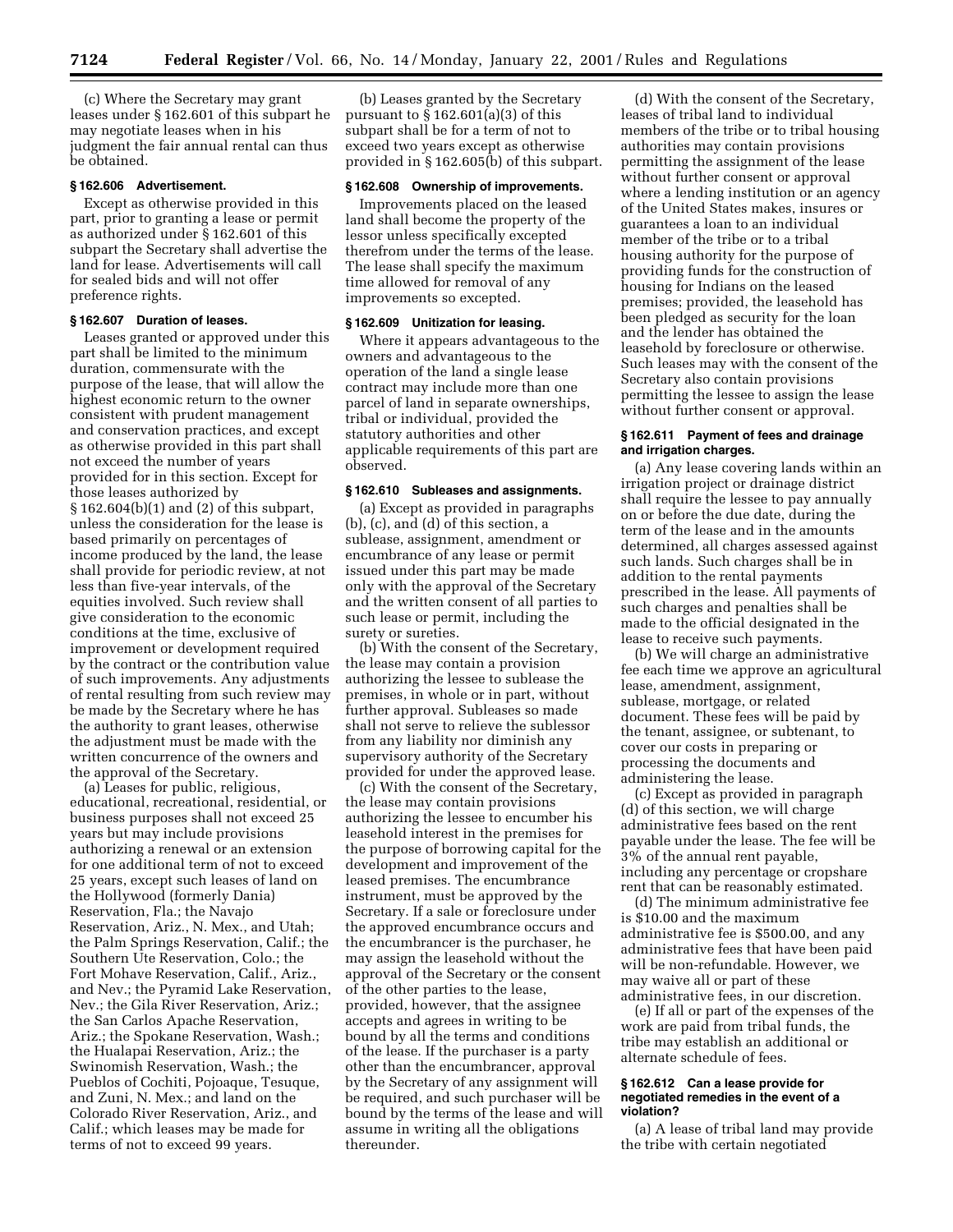remedies in the event of a lease violation, including the power to terminate the lease. A lease of individually-owned land may provide the individual Indian landowners with similar remedies, so long as the lease also specifies the manner in which those remedies may be exercised by or on behalf of the landowners.

(b) The negotiated remedies described in paragraph (a) of this section will apply in addition to the cancellation remedy available to us under § 162.619(c) of this subpart. If the lease specifically authorizes us to exercise any negotiated remedies on behalf of the Indian landowners, the exercise of such remedies may substitute for cancellation.

(c) A lease may provide for lease disputes to be resolved in tribal court or any other court of competent jurisdiction, or through arbitration or some other alternative dispute resolution method. We may not be bound by decisions made in such forums, but we will defer to ongoing proceedings, as appropriate, in deciding whether to exercise any of the remedies available to us under § 162.619 of this subpart.

## **§ 162.613 Will BIA notify a tenant when a rent payment is due under a lease?**

We may issue bills or invoices to a tenant in advance of the dates on which rent payments are due under a lease, but the tenant's obligation to make such payments in a timely manner will not be excused if such bills or invoices are not delivered or received.

### **§ 162.614 Will untimely rent payments made under a lease be subject to interest charges or late payment penalties?**

A lease must specify the rate at which interest will accrue on any rent payment not made by the due date or any other date specified in the lease. A lease may also identify additional late payment penalties that will apply if a rent payment is not made by a specified date. Unless otherwise provided in the lease, such interest charges and late payment penalties will apply in the absence of any specific notice to the tenant from us or the Indian landowners, and the failure to pay such amounts will be treated as a lease violation under § 162.618 of this subpart.

### **§ 162.615 What will BIA do if rent payments are not made in the time and manner required by a lease?**

(a) A tenant's failure to pay rent in the time and manner required by a lease will be a violation of the lease, and a notice of violation will be issued under § 162.618 of this subpart. If the lease

requires that rent payments be made to us, we will send the tenant and its sureties a notice of violation within five business days of the date on which the rent payment was due. If the lease provides for payment directly to the Indian landowners, we will send the tenant and its sureties a notice of violation within five business days of the date on which we receive actual notice of non-payment from the landowners.

(b) If a tenant fails to provide adequate proof of payment or cure the violation within the requisite time period described in § 162.618(b) of this subpart, and the amount due is not in dispute, we may immediately take action to recover the amount of the unpaid rent and any associated interest charges or late payment penalties. We may also cancel the lease under § 162.619 of this subpart, or invoke any other remedies available under the lease or applicable law, including collection on any available bond or referral of the debt to the Department of the Treasury for collection. An action to recover any unpaid amounts will not be conditioned on the prior cancellation of the lease or any further notice to the tenant, nor will such an action be precluded by a prior cancellation.

(c) Partial payments and underpayments may be accepted by the Indian landowners or us, but acceptance will not operate as a waiver with respect to any amounts remaining unpaid or any other existing lease violations. Unless otherwise provided in the lease, overpayments may be credited as an advance against future rent payments, or refunded.

(d) If a personal or business check is dishonored, and a rent payment is therefore not made by the due date, the failure to make the payment in a timely manner will be a violation of the lease, and a notice of violation will be issued under § 162.618 of this subpart. Any payment made to cure such a violation, and any future payments by the same tenant, must be made by an alternative payment method approved by us.

#### **§ 162.616 Will any special fees be assessed on delinquent rent payments due under a lease?**

The following special fees will be assessed if rent is not paid in the time and manner required, in addition to any interest or late payment penalties that must be paid to the Indian landowners under a lease. The following special fees will be assessed to cover administrative costs incurred by the United States in the collection of the debt:

| The tenant will<br>pay          | F٥                                                                                                        |
|---------------------------------|-----------------------------------------------------------------------------------------------------------|
| $(a)$ \$50.00                   | Administrative fee for dis-<br>honored checks.                                                            |
| (b) $$15.00$                    | Administrative fee for BIA<br>processing of each notice<br>or demand letter.                              |
| (c) $18\%$ of bal-<br>ance due. | Administrative fee charged<br>by Treasury following re-<br>ferral for collection of de-<br>linguent debt. |

#### **§ 162.617 How will BIA determine whether the activities of a tenant under a lease are in compliance with the terms of the lease?**

(a) Unless a lease provides otherwise, we may enter the leased premises at any reasonable time, without prior notice, to protect the interests of the Indian landowners and ensure that the tenant is in compliance with the operating requirements of the lease.

(b) If an Indian landowner notifies us that a specific lease violation has occurred, we will initiate an appropriate investigation within five business days of that notification.

## **§ 162.618 What will BIA do in the event of a violation under a lease?**

(a) If we determine that a lease has been violated, we will send the tenant and its sureties a notice of violation within five business days of that determination. The notice of violation must be provided by certified mail, return receipt requested.

(b) Within ten business days of the receipt of a notice of violation, the tenant must:

(1) Cure the violation and notify us in writing that the violation has been cured;

(2) Dispute our determination that a violation has occurred and/or explain why we should not cancel the lease; or

(3) Request additional time to cure the violation.

### **§ 162.619 What will BIA do if a violation of a lease is not cured within the requisite time period?**

(a) If the tenant does not cure a violation of a lease within the requisite time period, we will consult with the Indian landowners, as appropriate, and determine whether:

(1) The lease should be canceled by us under paragraph (c) of this section and §§ 162.620 through 162.621 of this subpart;

(2) We should invoke any other remedies available to us under the lease, including collecting on any available bond;

(3) The Indian landowners wish to invoke any remedies available to them under the lease; or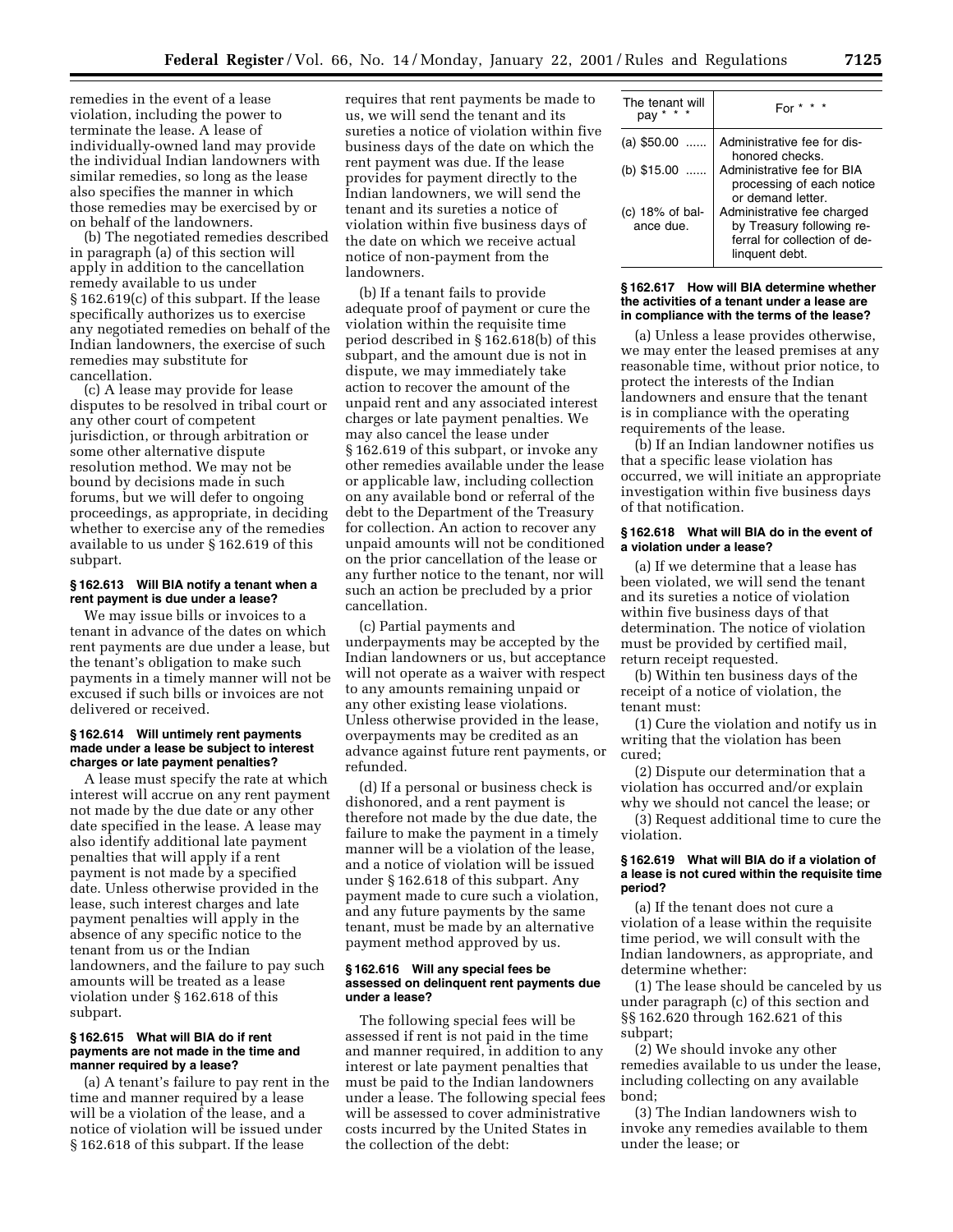(4) The tenant should be granted additional time in which to cure the violation.

(b) If we decide to grant a tenant additional time in which to cure a violation, the tenant must proceed diligently to complete the necessary corrective actions within a reasonable or specified time period from the date on which the extension is granted.

(c) If we decide to cancel the lease, we will send the tenant and its sureties a cancellation letter within five business days of that decision. The cancellation letter must be sent to the tenant by certified mail, return receipt requested. We will also provide actual or constructive notice of a cancellation decision to the Indian landowners, as appropriate. The cancellation letter will: (1) Explain the grounds for

cancellation;

(2) Notify the tenant of the amount of any unpaid rent, interest charges, or late payment penalties due under the lease;

(3) Notify the tenant of its right to appeal under part 2 of this chapter, as modified by § 162.620 of this subpart, including the amount of any appeal bond that must be posted with an appeal of the cancellation decision; and

(4) Order the tenant to vacate the property within 30 days of the date of receipt of the cancellation letter, if an appeal is not filed by that time.

### **§ 162.620 Will BIA's regulations concerning appeal bonds apply to cancellation decisions involving leases?**

(a) The appeal bond provisions in § 2.5 of part 2 of this chapter will not apply to appeals from lease cancellation decisions made under § 162.619 of this subpart. Instead, when we decide to cancel an agricultural lease, we may require that the tenant post an appeal bond with an appeal of the cancellation decision. The requirement to post an appeal bond will apply in addition to all of the other requirements in part 2 of this chapter.

(b) An appeal bond should be set in an amount necessary to protect the Indian landowners against financial losses that will likely result from the delay caused by an appeal. Appeal bond requirements will not be separately appealable, but may be contested during the appeal of the lease cancellation decision.

#### **§ 162.621 When will a cancellation of a lease be effective?**

A cancellation decision involving an agricultural lease will not be effective until 30 days after the tenant receives a cancellation letter from us. The cancellation decision will remain ineffective if the tenant files an appeal

under § 162.620 of this subpart and part 2 of this chapter, unless the decision is made immediately effective under part 2. While a cancellation decision is ineffective, the tenant must continue to pay rent and comply with the other terms of the lease. If an appeal is not filed in accordance with § 162.620 of this subpart and part 2 of this chapter, the cancellation decision will be effective on the 31st day after the tenant receives the cancellation letter from us.

#### **§ 162.622 Can BIA take emergency action if the leased premises are threatened with immediate and significant harm?**

If a tenant or any other party causes or threatens to cause immediate and significant harm to the leased premises during the term of a lease, we will take appropriate emergency action. Emergency action may include judicial action seeking immediate cessation of the activity resulting in or threatening the harm. Reasonable efforts will be made to notify the Indian landowners, either before or after the emergency action is taken.

#### **§ 162.623 What will BIA do if a tenant holds over after the expiration or cancellation of a lease?**

If a tenant remains in possession after the expiration or cancellation of a lease, we will treat the unauthorized use as a trespass. Unless we have reason to believe that the tenant is engaged in negotiations with the Indian landowners to obtain a new lease, we will take action to recover possession on behalf of the Indian landowners, and pursue any additional remedies available under applicable law.

### **PART 166—GRAZING PERMITS**

5. Part 166 is revised to read as follows:

## **Subpart A—Purpose, Scope, and Definitions**

Sec.

- 166.1 What is the purpose and scope of this part?
- 166.2 Can the BIA waive the application of these regulations?
- 166.3 May decisions under this part be appealed?
- 166.4 What terms do I need to know?

### **Subpart B—Tribal Policies and Laws Pertaining to Permits**

- 166.100 What special tribal policies will we apply to permitting on Indian agricultural lands?
- 166.101 May individual Indian landowners exempt their land from certain tribal policies for permitting on Indian agricultural lands?
- 166.102 Do tribal laws apply to permits?
- 166.103 How will tribal laws be enforced on Indian agricultural land?

166.104 What notifications are required that tribal laws apply to permits on Indian agricultural lands?

### **Subpart C—Permit Requirements**

#### **General Requirements**

- 166.200 When is a permit needed to authorize possession of Indian land for grazing purposes?
- 166.201 Must parents or guardians of Indian minors who own Indian land obtain a permit before using land for grazing purposes?
- 166.202 May an emancipated minor grant a permit?
- 166.203 When can the Indian landowners grant a permit?
- 166.204 Who may represent an individual Indian landowner in granting a permit?
- 166.205 When can the BIA grant a permit on behalf of Indian landowners?
- 166.206 What requirements apply to a permit on a fractionated tract?
- 166.207 What provisions will be contained in a permit?<br>166.208 How lo
- How long is a permit term?
- 166.209 Must a permit be recorded?
- 166.210 When is a decision by the BIA regarding a permit effective?
- 166.211 When are permits effective?
- 166.212 When may a permittee take possession of permitted Indian land?
- 166.213 Must I comply with any standards of conduct if I am granted a permit?
- 166.214 Will the BIA notify the permittee of any change in land title status?

#### **Obtaining a Permit**

- 166.215 How can I find Indian land available for grazing?
- 166.216 Who is responsible for permitting Indian land?
- 166.217 In what manner may a permit on Indian land be granted?
- 166.218 How do I acquire a permit through tribal allocation?
- 166.219 How do I acquire a permit through negotiation?
- 166.220 What are the basic steps for acquiring a permit through negotiation?
- 166.221 How do I acquire an advertised permit through competitive bidding?
- 166.222 Are there standard permit forms?

### **Permit (Leasehold) Mortgage**

- 166.223 Can I use a permit as collateral for a loan?
- 166.224 What factors does the BIA consider when reviewing a leasehold mortgage?
- 166.225 May a permittee voluntarily assign a leasehold interest under an approved encumbrance?
- 166.226 May the holder of a leasehold mortgage assign the leasehold interest after a sale or foreclosure of an approved encumbrance?

### **Modifying a Permit**

- 166.227 How can Indian land be removed from an existing permit?
- 166.228 How will the BIA provide notice if Indian land is removed from an existing permit?
- 166.229 Other than to remove land, how can a permit be amended, assigned, subpermitted, or mortgaged?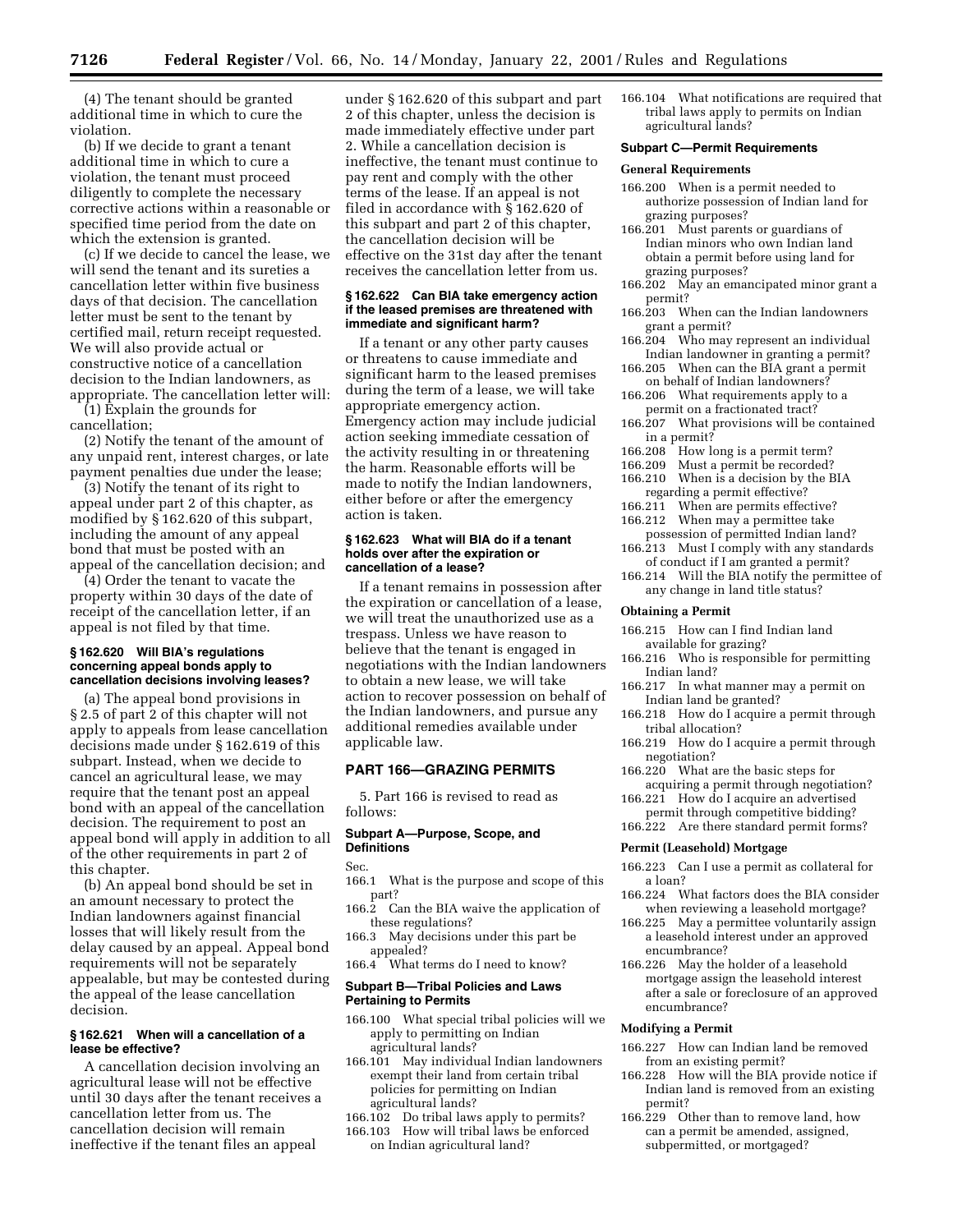- 166.230 When will a BIA decision to approve an amendment, assignment, subpermit, or mortgage under a permit be effective?
- 166.231 Must an amendment, assignment, subpermit, or mortgage approved under a permit be recorded?

#### **Subpart D—Land and Operations Management**

- 166.300 How is Indian agricultural land managed?
- 166.301 How is Indian land for grazing purposes described?
- 166.302 How is a range unit created?
- 166.303 Can more than one parcel of Indian land be combined into one permit?
- 166.304 Can there be more than one permit for each range unit?
- 166.305 When is grazing capacity determined?
- 166.306 Can the BIA adjust the grazing capacity?
- 166.307 Will the grazing capacity be increased if I graze adjacent trust or nontrust rangelands not covered by the permit?
- 166.308 Can the number of animals and/or season of use be modified on the permitted land if I graze adjacent trust or non-trust rangelands under an on-and-off grazing permit?
- 166.309 Who determines livestock class and livestock ownership requirements on permitted Indian land?
- 166.310 What must a permittee do to protect livestock from exposure to disease?

## **Management Plans and Environmental Compliance**

- 166.311 Is an Indian agricultural resource management plan required?
- 166.312 Is a conservation plan required? 166.313 Is environmental compliance
- required?

### **Conservation Practices and Improvements**

- 166.314 Can a permittee apply a conservation practice on permitted Indian land?
- 166.315 Who is responsible for the completion and maintenance of a conservation practice if the permit expires or is canceled before the completion of the conservation practice?
- 166.316 Can a permittee construct improvements on permitted Indian land?
- 166.317 What happens to improvements constructed on Indian lands when the permit has been terminated?

#### **Subpart E—Grazing Rental Rates, Payments, and Late Payment Collections**

### **Rental Rate Determination and Adjustment**

- 166.400 Who establishes grazing rental rates?
- 166.401 How does the BIA establish grazing rental rates?
- 166.402 Why must the BIA determine the fair annual rental of Indian land?
- 166.403 Will the BIA ever grant or approve a permit at less than fair annual rental?
- 166.404 Whose grazing rental rate will be applicable for a permit on tribal land?
- 166.405 Whose grazing rental rate will be applicable for a permit on individuallyowned Indian land?
- 166.406 Whose grazing rental rate will be applicable for a permit on government land?
- 166.407 If a range unit consists of tribal and individually-owned Indian lands, what is the grazing rental rate?
- 166.408 Is the grazing rental rate established by the BIA adjusted periodically?

### **Rental Payments**

- 166.409 How is my grazing rental payment determined?
- 166.410 When are grazing rental payments due?
- 166.411 Will a permittee be notified when a grazing rental payment is due?
- 166.412 What if the permittee does not receive an invoice that a grazing rental payment is due?
- 166.413 To whom are grazing rental payments made?
- 166.414 What forms of grazing rental payments are acceptable?
- 166.415 What will the BIA do if the permittee fails to make a direct payment to an Indian landowner?
- 166.416 May a permittee make a grazing rental payment in advance of the due date?
- 166.417 May an individual Indian landowner modify the terms of the permit on a fractionated tract for advance grazing rental payment?
- 166.418 When is a grazing rental payment late?

## **Late Rental Payment Collections**

- 166.419 What will the BIA do if grazing rental payments are not made in the time and manner required by the permit?
- 166.420 Will any special fees be assessed on delinquent grazing rental payments due under a permit?
- 166.421 If a permit is canceled for nonpayment, does that extinguish the permittee's debt?

#### **Compensation to Indian Landowners**

- 166.422 What does the BIA do with grazing rental payments received from permittees?
- 166.423 How do Indian landowners receive grazing rental payments that the BIA has received from permittees?
- 166.424 How will the BIA determine the grazing rental payment amount to be distributed to each Indian landowner?

#### **Subpart F—Administrative and Tribal Fees**

- 166.500 Are there administrative fees for a permit?
- 166.501 How are annual administrative fees determined?
- 166.502 Are administrative fees refundable? 166.503 May the BIA waive administrative fees?
- 166.504 Are there any other administrative or tribal fees, taxes, or assessments that must be paid?

#### **Subpart G—Bonding and Insurance Requirements**

- 166.600 Must a permittee provide a bond for a permit?
- 166.601 How is the amount of the bond determined?
- 166.602 What form of bonds will the BIA accept?
- 166.603 If cash is submitted as a bond, how is it administered?
- 166.604 Is interest paid on a cash performance bond?
- 166.605 Are cash performance bonds refunded?
- 166.606 What happens to a bond if a violation occurs?
- 166.607 Is insurance required for a permit?
- 166.608 What types of insurance may be required?

## **Subpart H—Permit Violations**

- 166.700 What permit violations are addressed by this subpart?
- 166.701 How will the BIA determine whether the activities of a permittee under a permit are in compliance with the terms of the permit?
- 166.702 Can a permit provide for negotiated remedies in the event of a permit violation?
- 166.703 What happens if a permit violation occurs?
- 166.704 What will a written notice of a permit violation contain?
- 166.705 What will the BIA do if a permit violation is not cured within the required time period?
- 166.706 Will the BIA's regulations concerning appeal bonds apply to cancellation decisions involving permits?
- 166.707 When will a cancellation of a permit be effective?
- 166.708 Can the BIA take emergency action if the rangeland is threatened with immediate, significant, and irreparable harm?
- 166.709 What will the BIA do if a permittee holds over after the expiration or cancellation of a permit?

#### **Subpart I—Trespass**

- 166.800 What is trespass?
- 166.801 What is the BIA's trespass policy?
- 166.802 Who can enforce this subpart?

#### **Notification**

- 166.803 How are trespassers notified of a trespass determination?
- 166.804 What can I do if I receive a trespass notice?
- 166.805 How long will a written trespass notice remain in effect?

### **Actions**

- 166.806 What actions does the BIA take against trespassers?
- 166.807 When will we impound unauthorized livestock or other property?
- 166.808 How are trespassers notified if their unauthorized livestock or other property are to be impounded?
- 166.809 What happens after my unauthorized livestock or other property are impounded?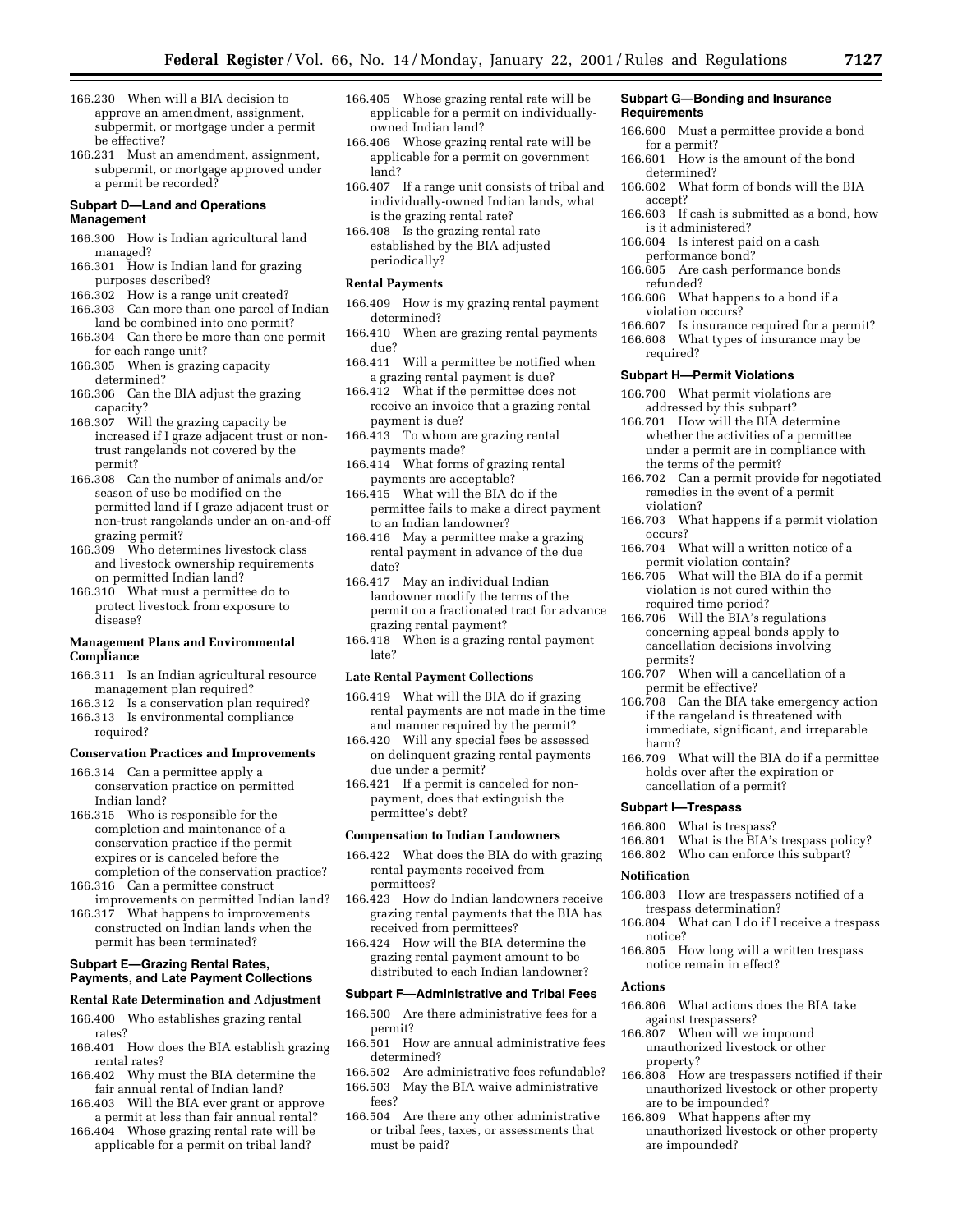- 166.810 How do I redeem my impounded livestock or other property?
- 166.811 How will the sale of impounded livestock or other property be conducted?

#### **Penalties, Damages, and Costs**

- 166.812 What are the penalties, damages, and costs payable by trespassers on Indian agricultural land?
- 166.813 How will the BIA determine the value of forage or crops consumed or destroyed?
- 166.814 How will the BIA determine the value of the products or property illegally used or removed?
- 166.815 How will the BIA determine the amount of damages to Indian agricultural land?
- 166.816 How will the BIA determine the costs associated with enforcement of the trespass?
- 166.817 What happens if I do not pay the assessed penalties, damages and costs?
- 166.818 How are the proceeds from trespass distributed?
- 166.819 What happens if the BIA does not collect enough money to satisfy the penalty?

#### **Subpart J—Agriculture Education, Education Assistance, Recruitment, and Training**

- 166.900 How are the Indian agriculture education programs operated?
- 166.901 How will the BIA select an agriculture intern?
- 166.902 How can I become an agriculture educational employment student?
- 166.903 How can I get an agriculture scholarship?
- 166.904 What is agriculture education outreach?
- 166.905 Who can get assistance for postgraduate studies?
- 166.906 What can happen if we recruit you after graduation?<br>166.907 Who can be
- Who can be an intern?
- 166.908 Who can participate in continuing education and training?
- 166.909 What are my obligations to the BIA after I participate in an agriculture education program?
- 166.910 What happens if I do not fulfill my obligation to the BIA?

#### **Subpart K—Records**

- 166.1000 Who owns the records associated with this part?
- 166.1001 How must records associated with this part be preserved?

**Authority:** 5 U.S.C. 301; R.S. 463, 25 U.S.C. 2; R.S. 465, 25 U.S.C. 9; Sec. 6, 96 Stat. 986, 25 U.S.C. 466. Interpret or apply R.S. 2078, 25 U.S.C. 68; R.S. 2117, 25 U.S.C. 179; Sec. 3, 26 Stat. 795, 25 U.S.C. 397; Sec. 1, 28 Stat. 305, 25 U.S.C. 402; Sec. 4, 36 Stat. 856, 25 U.S.C. 403; Sec. 1, 39 Stat. 128, 25 U.S.C. 394; Sec. 1, 41 Stat. 1232, 25 U.S.C. 393; Sec. 16, 17, 48 Stat. 987, 988, 25 U.S.C. 476, 477; Sec. 1, 2, 4, 5, 6, 69 Stat. 539, 540, 25 U.S.C. 415, 415a, 415b, 415c, 415d, 25 U.S.C. 3701, 3702, 3703, 3711, 3712, 3713, 3714, 3731, 3732, 3733, 3734, 3741, 3742, 3743, 3744, 3745, 107 Stat. 2011; 44 U.S.C. § 3101, *et seq.*)

## **Subpart A—Purpose, Scope, and Definitions**

## **§ 166.1 What is the purpose and scope of this part?**

(a) The purpose of this part is to describe the authorities, policies, and procedures the BIA uses to approve, grant, and administer a permit for grazing on tribal land, individuallyowned Indian land, or government land.

(b) If the BIA's approval is not required for a permit, these regulations will not apply.

(c) These regulations do not apply to any tribal land which is permitted under a corporate charter issued by us pursuant to 25 U.S.C. § 477, or under a special act of Congress authorizing permits without our approval under certain conditions, except to the extent that the authorizing statutes require us to enforce such permits on behalf of the Indian landowners.

(d) To the extent that any provisions of this part conflict with Section 213 of the Indian Land Consolidation Act Amendments of 2000, the provisions of that act will govern.

(e) In approving a permit on behalf of the Indian landowners, the BIA will not permit for fee interest owners nor will we collect rent on behalf of fee interest owners. Our permitting of the trust and restricted interests of the Indian landowners will not be conditioned on a permit having been obtained from any fee interest owners. However, where all of the trust or restricted interests in a tract are subject to a life estate held in fee status, we will approve a permit of the remainder interests of the Indian landowners only if such action is necessary to preserve the value of the land or protect the interests of the Indian landowners. Where a life estate and remainder interest are both owned in trust or restricted status, the life estate and remainder interest must both be permitted under these regulations, unless the permit is for less than one year in duration. Unless otherwise provided by the document creating the life estate or by agreement, rent payable under the permit must be paid to the holder of the life estate under part 179 of this title.

#### **§ 166.2 Can the BIA waive the application of these regulations?**

Yes. In any case in which these regulations conflict with the objectives of the agricultural resource management plan provided for in § 166.311 of this part, or with a tribal law, the BIA may waive the application of such regulations unless the waiver would constitute a violation of a federal statute or judicial decision or would conflict

with the BIA's general trust responsibility under federal law.

#### **§ 166.3 May decisions under this part be appealed?**

Yes. Except where otherwise provided in this part, appeals from decisions by the BIA under this part may be taken pursuant to 25 CFR part 2.

#### **§ 166.4 What terms do I need to know?**

*Adult* means an individual Indian who is 18 years of age or older.

*Agency* means the agency or field office or any other designated office in the Bureau of Indian Affairs (BIA) having jurisdiction over trust or restricted property or money.

*Agricultural product* means:

(1) Crops grown under cultivated conditions whether used for personal consumption, subsistence, or sold for commercial benefit;

(2) Domestic livestock, including cattle, sheep, goats, horses, buffalo, swine, reindeer, fowl, or other animals specifically raised and used for food or fiber or as a beast of burden;

(3) Forage, hay, fodder, food grains, crop residues and other items grown or harvested for the feeding and care of livestock, sold for commercial profit, or used for other purposes; and

(4) Other marketable or traditionally used materials authorized for removal from Indian agricultural lands.

*Agricultural resource management plan* means a ten-year plan developed through the public review process specifying the tribal management goals and objectives developed for tribal agricultural and grazing resources. Plans developed and approved under AIARMA will govern the management and administration of Indian agricultural resources and Indian agricultural lands by the BIA and Indian tribal governments.

*AIARMA* means American Indian Agricultural Resources Management Act of December 3, 1993 (107 Stat. 2011, 25 U.S.C. 3701 *et seq.*), and amended on November 2, 1994 (108 Stat. 4572).

*Allocation* means the apportionment of grazing privileges without competition to tribal members or tribal entities, including the tribal designation of permittees and the number and kind of livestock to be grazed.

*Animal Unit Month (AUM)* means the amount of forage required to sustain one cow or one cow with one calf for one month.

*Approving/approval* means the action taken by the BIA to approve a permit.

*Assign/assignment* means an agreement between a permittee and an assignee, whereby the assignee acquires all of the permittee's rights, and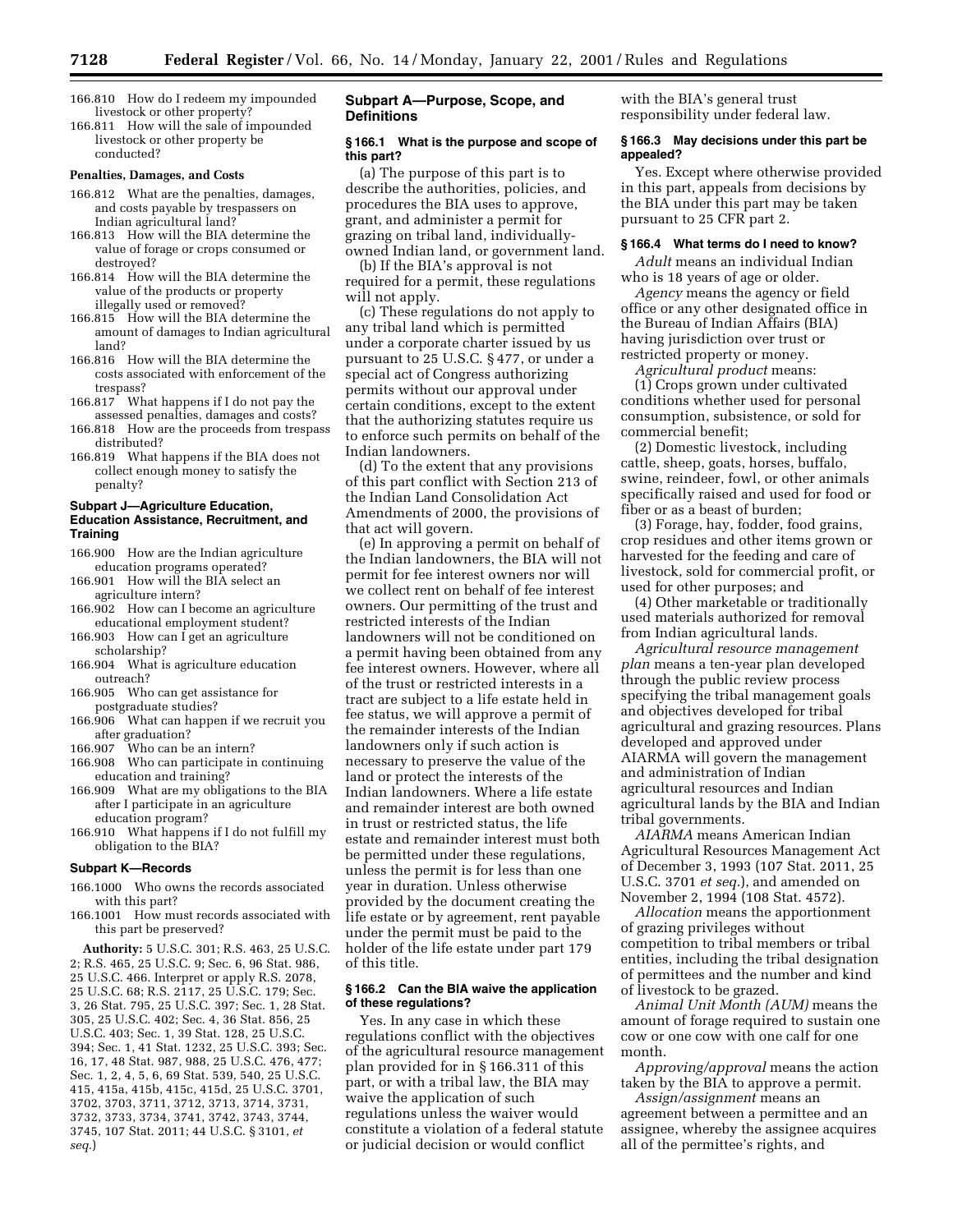assumes all of the permittee's obligations under a permit.

*Assignee* means the person to whom the permit rights for use of Indian land are assigned.

*BIA* means the Bureau of Indian Affairs within the Department of the Interior and any tribe acting on behalf of the BIA under this part.

*Bond* means security for the performance of certain permit obligations, as furnished by the permitee, or a guaranty of such performance as furnished by a thirdparty surety.

*Conservation plan* means a statement of management objectives for grazing, including contract stipulations defining required uses, operations, and improvements.

*Conservation practice* means a management action to protect, conserve, utilize, and maintain the sustained yield productivity of Indian agricultural land.

*Day* means a calendar day.

*Encumbrance* means mortgage, deed of trust or other instrument which secures a debt owed by a permittee to a lender or other holder of a leasehold mortgage on the permit interest.

*Emancipated minor* means a person under 18 years of age who is married or who is determined by a court of competent jurisdiction to be legally able to care for himself or herself.

*Fair annual rental* means the amount of rental income that a permitted parcel of Indian land would most probably command in an open and competitive market.

*Farmland* means Indian land, excluding Indian forest land, that is used for production of food, feed, fiber, forage, and seed, oil crops, or other agricultural products, and may be either dry land, irrigated land, or irrigated pasture.

*Fee interest* means an interest in land that is owned in unrestricted fee status, and is thus freely alienable by the fee owner.

*Fractionated tract* means a tract of Indian land owned in common by Indian landowners and/or fee owners holding undivided interests therein.

*Government land* means any tract, or interest therein, in which the surface estate is owned by the United States and administered by the BIA, not including tribal land which has been reserved for administrative purposes.

*Grant/granting* means the process of the BIA or the Indian landowner agreeing or consenting to a permit.

*Grazing capacity* means the maximum sustainable number of livestock that may be grazed on a defined area and within a defined period, usually

expressed in an Animal Unit Month (AUM).

*Grazing rental payment* means the total of the grazing rental rate multiplied by the number of AUMs or acres in the permit.

*Grazing rental rate* means the amount you must pay for an AUM or acre based on the fair annual rental.

*I/You* means the person to whom these regulations directly apply.

*Immediate family* means the spouse, brothers, sisters, lineal ancestors, lineal descendants, or members of the household of an individual Indian landowner.

*Indian agricultural land* means Indian land, including farmland and rangeland, excluding Indian forest land, that is used for production of agricultural products, and Indian lands occupied by industries that support the agricultural community, regardless of whether a formal inspection and land classification has been conducted.

*Indian land* means any tract in which any interest in the surface estate is owned by a tribe or individual Indian in trust or restricted status.

*Indian landowner* means a tribe or individual Indian who owns an interest in Indian land in trust or restricted status.

*Individually-owned Indian land* means any tract, or interest therein, in which the surface estate is owned by an individual Indian in trust or restricted status.

*Interest* means, when used with respect to Indian land, an ownership right to the surface estate of Indian land that is unlimited or uncertain in duration, including a life estate.

*Life estate* means an interest in Indian land which is limited in duration to the life of the permittor holding the interest, or the life of some other person.

*Majority interest* means the ownership interest(s) that are greater than 50 percent of the trust or restricted ownership interest(s) in a tract of Indian land.

*Minor* means an individual who is less than 18 years of age.

*Mortgage* means a mortgage, deed of trust or other instrument which pledges a permittee's permit (leasehold) interest as security for a debt or other obligation owed by the permittee to a lender or other mortgagee.

*Non compos mentis* means a person who has been legally determined by a court of competent jurisdiction to be of unsound mind or incapable of transacting or conducting business and managing one's own affairs.

*On-and-off grazing permit* means a written agreement with a permittee for additional grazing capacity for other rangeland not covered by the permit.

*Permit* means a written agreement between Indian landowners and a permittee, whereby the permittee is granted a revocable privilege to use Indian land or Government land, for a specified purpose.

*Permittee* means an a person or entity who has acquired a legal right of possession to Indian land by a permit for grazing purposes under this part.

*Range unit* means rangelands consolidated to form a unit of land for the management and administration of grazing under a permit. A range unit may consist of a combination of tribal, individually-owned Indian, and/or government land.

*Rangeland* means Indian land, excluding Indian forest land, on which native vegetation is predominantly grasses, grass-like plants, half-shrubs or shrubs suitable for grazing or browsing use, and includes lands re-vegetated naturally or artificially to provide a forage cover that is managed as native vegetation.

*Restricted land or restricted status* means land the title to which is held by an individual Indian or a tribe and which can only be alienated or encumbered by the owner with the approval of the Secretary because of limitations contained in the conveyance instrument pursuant to federal law.

*Subpermit* means a written agreement, whereby the permittee grants to an individual or entity a right to possession (i.e., pasturing authorization), no greater than that held by the permittee under the permit.

*Surety* means one who guarantees the performance of another.

*Sustained yield* means the yield of agricultural products that a unit of land can produce continuously at a given level of use.

*Trespass* means any unauthorized occupancy, use of, or action on Indian lands.

*Tribal land* means the surface estate of land or any interest therein held by the United States in trust for a tribe, band, community, group or pueblo of Indians, and land that is held by a tribe, band, community, group or pueblo of Indians, subject to federal restrictions against alienation or encumbrance, and includes such land reserved for BIA administrative purposes when it is not immediately needed for such purposes. The term also includes lands held by the United States in trust for an Indian corporation chartered under section 17 of the Act of June 18, 1934 (48 Stat. 984; 25 U.S.C. 476).

*Tribal law* means the body of nonfederal law that governs lands and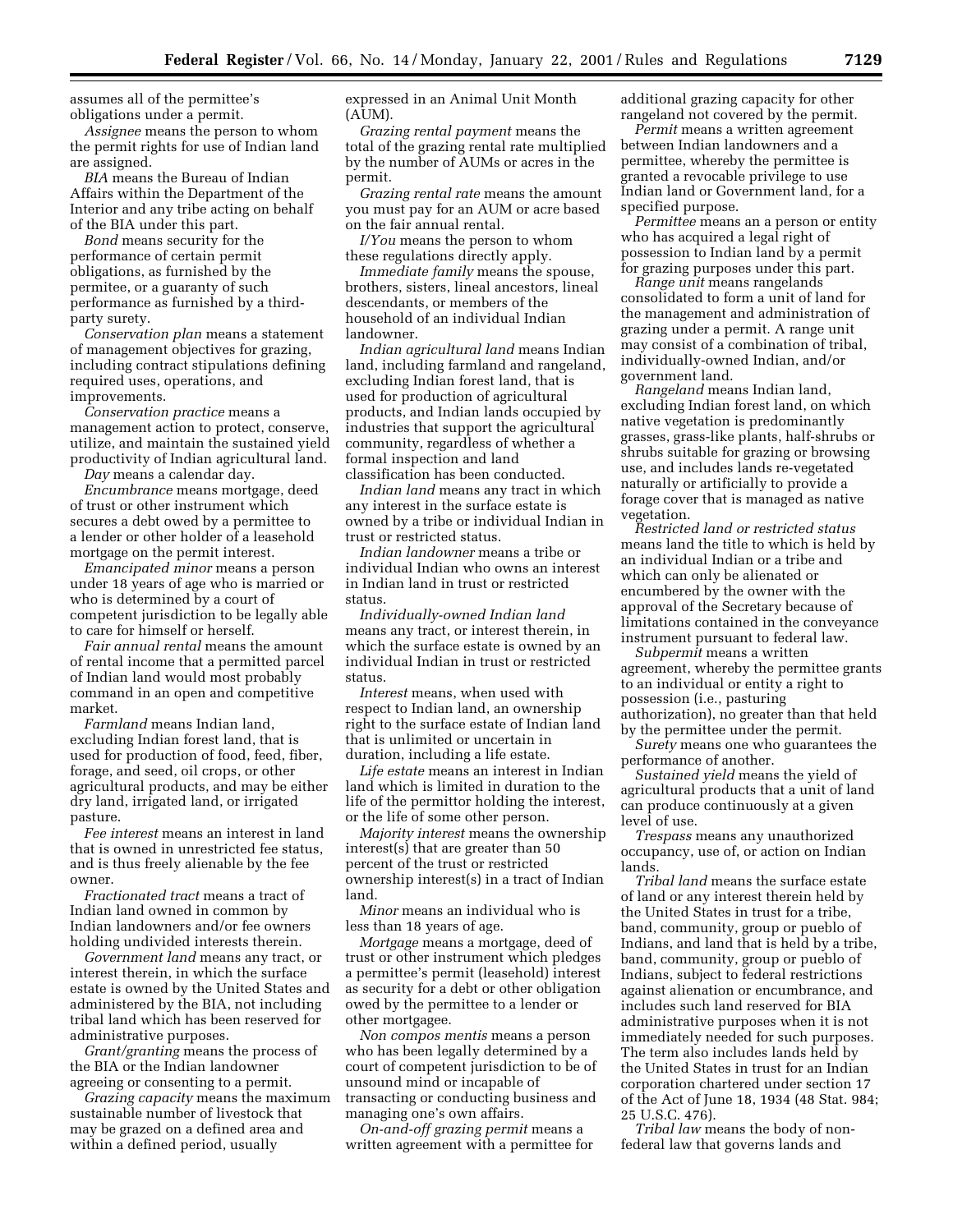activities under the jurisdiction of a tribe, including ordinances or other enactments by the tribe, tribal court rulings, and tribal common law.

*Trust land* means any tract, or interest therein, that the United States holds in trust status for the benefit of a tribe or individual Indian.

*Undivided interest* means a fractional share in the surface estate of Indian land, where the surface estate is owned in common with other Indian landowners or fee owners.

*Us/We/Our* means the BIA and any tribe acting on behalf of the BIA under 166.1 of this part.

*Uniform Standards of Professional Appraisal Practices (USPAP)* means the standards promulgated by the Appraisal Standards Board of the Appraisal Foundation to establish requirements and procedures for professional real property appraisal practice.

*Written notice* means a written letter mailed by way of United States mail, certified return receipt requested, postage prepaid, or hand-delivered letter.

## **Subpart B—Tribal Policies and Laws Pertaining to Permits**

#### **§ 166.100 What special tribal policies will we apply to permitting on Indian agricultural lands?**

(a) When specifically authorized by an appropriate tribal resolution establishing a general policy for permitting of Indian agricultural lands, the BIA will:

(1) Waive the general prohibition against Indian operator preferences in permits advertised for bid under § 166.221 of this part, by allowing prospective Indian operators to match the highest responsible bid (unless the tribal law or leasing policy specifies some other manner in which the preference must be afforded);

(2) Waive or modify the requirement that a permittee post a surety or performance bond;

(3) Provide for posting of other collateral or security in lieu of surety or other bonds; and

(4) Approve permits of tribally-owned agricultural lands at rates determined by the tribal governing body.

(b) When specifically authorized by an appropriate tribal resolution establishing a general policy for permitting of Indian agricultural lands, and subject to paragraph (c) of this section, the BIA may:

(1) Waive or modify any general notice requirement of federal law; and

(2) Grant or approve a permit on ''highly fractionated undivided heirship lands'' as defined by tribal law.

(c) The BIA may take the action specified in paragraph (b) of this section only if:

(1) The tribe defines by resolution what constitutes ''highly fractionated undivided heirship lands'';

(2) The tribe adopts an alternative plan for notifying individual Indian landowners; and

(3) The BIA's action is necessary to prevent waste, reduce idle land acreage and ensure income.

#### **§ 166.101 May individual Indian landowners exempt their land from certain tribal policies for permitting on Indian agricultural lands?**

(a) The individual Indian landowners of Indian land may exempt their land from our application of a tribal policy referred to under § 166.100 of this part if:

(1) The Indian landowners have at least a 50% interest in such fractionated tract; and

(2) The Indian landowners submit a written objection to the BIA of all or any part of such tribal policies to the permitting of such parcel of land.

(b) Upon verification of the written objection we will notify the tribe of the Indian landowners' exemption from the specific tribal policy.

(c) The procedures described in paragraphs (a) and (b) of this section will also apply to withdrawing an approved exemption.

#### **§ 166.102 Do tribal laws apply to permits?**

Tribal laws will apply to permits of Indian land under the jurisdiction of the tribe enacting such laws, unless those tribal laws are inconsistent with applicable federal law.

### **§ 166.103 How will tribal laws be enforced on Indian agricultural land?**

(a) Unless prohibited by federal law, we will recognize and comply with tribal laws regulating activities on Indian agricultural land, including tribal laws relating to land use, environmental protection, and historic or cultural preservation.

(b) While the tribe is primarily responsible for enforcing tribal laws pertaining to Indian agricultural land, we will:

(1) Assist in the enforcement of tribal laws;

(2) Provide notice of tribal laws to persons or entities undertaking activities on Indian agricultural land, under § 166.104(b) of this part; and

(3) Require appropriate federal officials to appear in tribal forums when requested by the tribe, so long as such an appearance would not:

(i) Be inconsistent with the restrictions on employee testimony set forth at 43 CFR Part 2, Subpart E;

(ii) Constitute a waiver of the sovereign immunity of the United States; or

(iii) Authorize or result in a review of our actions by a tribal court.

(c) Where the regulations in this subpart are inconsistent with a tribal law, but such regulations cannot be superseded or modified by the tribal law under § 166.2 of this part, we may waive the regulations under part 1 of this title, so long as the waiver does not violate a federal statute or judicial decision or conflict with our general trust responsibility under federal law.

### **§ 166.104 What notifications are required that tribal laws apply to permits on Indian agricultural lands?**

(a) Tribes must notify us of the content and effective dates of new tribal laws.

(b) We will then notify affected Indian landowners and any persons or entities undertaking activities on Indian agricultural lands of the superseding or modifying effect of the tribal law. We will:

(1) Provide individual written notice; or

(2) Post public notice. This notice will be posted at the tribal community building, U.S. Post Office, and/or published in the local newspaper nearest to the Indian lands where activities are occurring.

### **Subpart C—Permit Requirements**

## **General Requirements**

## **§ 166.200 When is a permit needed to authorize possession of Indian land for grazing purposes?**

(a) Unless otherwise provided for in this part, any person or legal entity, including an independent legal entity owned and operated by a tribe, must obtain a permit under these regulations before taking possession of Indian land for grazing purposes.

(b) An Indian landowner who owns 100% of the trust or restricted interests in a tract may take possession of that Indian land without a permit or any other prior authorization from us.

(c) If an Indian landowner does not own 100 percent (%) of his or her Indian land and wants to use the Indian land for grazing purposes, a permit must be granted by the majority interest of the fractionated tract.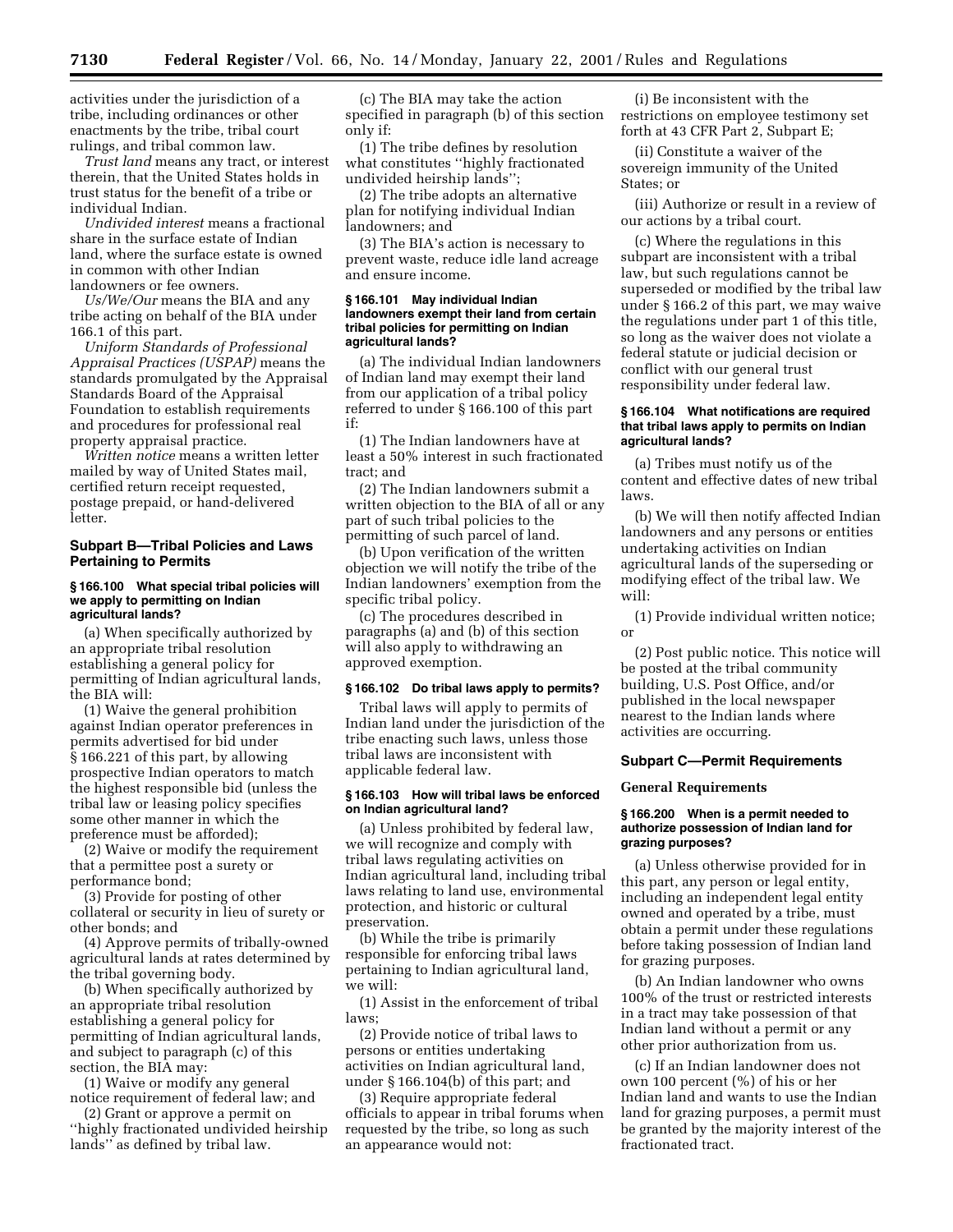#### **§ 166.201 Must parents or guardians of Indian minors who own Indian land obtain a permit before using land for grazing purposes?**

Parents or guardians need not obtain a permit for Indian lands owned by their minor Indian children if:

(a) Those minor children own 100 percent (%) of the land; and

(b) The minor children directly benefit from the use of the land. We may require the user to provide evidence of the direct benefits to the minor children. When one of the minor children becomes an adult, the permit will have to be obtained from the majority interest.

## **§ 166.202 May an emancipated minor grant a permit?**

Yes. An emancipated minor may grant a permit.

## **§ 166.203 When can the Indian landowners grant a permit?**

(a) Tribes grant permits of tribal land, including any tribally-owned undivided interest(s) in a fractionated tract. A permit granted by the tribe must be approved by us, unless the permit is authorized by a charter approved by us under 25 U.S.C. § 477, or unless our approval is not required under other applicable federal law. In order to permit tribal land in which the beneficial interest has been assigned to another party, the assignee and the tribe must both grant the permit, subject to our approval.

(b) Individual Indian landowners may grant a permit of their land, including their undivided interest in a fractionated tract, subject to our approval. Except as otherwise provided in this part, these Indian landowners may include the owner of a life estate holding 100 percent (%) interest in their land.

(c) The owners of a majority interest in the Indian ownership of a fractionated tract may grant a permit, subject to our approval, without giving prior notice to the minority Indian landowners as long as the minority interest owners receive fair annual rental.

### **§ 166.204 Who may represent an individual Indian landowner in granting a permit?**

The following individuals or entities may represent an individual Indian landowner in granting a permit:

(a) An adult with custody acting on behalf of their minor children;

(b) A guardian, conservator, or other fiduciary appointed by a court of competent jurisdiction to act on behalf of an individual Indian landowner;

(c) An adult or legal entity who has been given a written power of attorney that:

(1) Meets all of the formal requirements of any applicable tribal or state law;

(2) Identifies the attorney-in-fact and the land to be permitted; and

(3) Describes the scope of the power granted and any limits thereon.

### **§ 166.205 When can the BIA grant a permit on behalf of Indian landowners?**

(a) We may grant a permit on behalf of:

(1) An individual who is adjudicated to be non compos mentis by a court of competent jurisdiction;

 $(2)$  An orphaned minor;

(3) An Indian landowner who has granted us written authority to permit his or her land;

(4) The undetermined heirs and devisees of a deceased Indian landowner;

(5) An Indian landowner whose whereabouts are unknown to us after a reasonable attempt is made to locate the Indian landowner;

(6) Indian landowners, where: (i) We have provided written notice of our intent to grant a permit on their behalf, but the Indian landowners are unable to agree upon a permit during a three-month negotiation period immediately following such notice, or any other notice period established by a tribe under  $\S 166.100(c)(2)$  of this part; and

(ii) The land is not being used by an individual Indian landowner under § 166.200 of this part.

(7) The individual Indian owners of fractionated Indian land, when necessary to protect the interests of the individual Indian landowners.

### **§ 166.206 What requirements apply to a permit on a fractionated tract?**

We may grant a permit on behalf of all Indian landowners of a fractionated tract as long as the owners receive fair annual rental. Before granting such a permit, we may offer a preference right to any Indian landowner who:

(a) Is in possession of the entire tract; (b) Submits a written offer to permit the land, subject to any required or negotiated terms and conditions, prior to our granting a permit to another party; and

(c) Provides any supporting documents needed to demonstrate the ability to perform all of the obligations under the proposed permit.

### **§ 166.207 What provisions will be contained in a permit?**

A permit, at a minimum, must include:

(a) Authorized user $(s)$ ;

(b) Conservation plan requirements; (c) Prohibition against creating a

nuisance, any illegal activity, and negligent use or waste or resources;

(d) Numbers and types of livestock allowed;

(e) Season(s) of use;

(f) Grazing rental payment, payment schedule, and late payment interest and penalties;

(g) Administrative fees;

(h) Tribal fees, if applicable;

(i) Payment method;

(j) Range unit number or name;

(k) Animal identification

requirements;

(l) A description (preferably a legal description) of the permitted area;

(m) Term of permit (including beginning and ending dates of the term allowed, as well as any option to renew, extend or terminate);

(n) Conditions for making improvements, if any;

(o) A right of entry by the BIA for purposes of inspection or enforcement purposes;

(p) A provision concerning the applicability of tribal jurisdiction;

(q) A provision stating how trespass proceeds are to be distributed; and

(r) A provision for the permittee to indemnify the United States and the Indian landowners against all liabilities or costs relating to the use, handling, treatment, removal, storage, transportation, or disposal of hazardous materials or the release or discharge of any hazardous material from the permitted premises that occur during the permit term, regardless of fault.

#### **§ 166.208 How long is a permit term?**

(a) The duration must be reasonable given the purpose of the permit and the level of investment required by the permittee to place the property into productive use.

(b) On behalf of the undetermined heirs of an individual Indian decedent owning 100 percent (%) interest in the land, we will grant or approve permits for a maximum term of two years.

(c) Permits granted for agricultural purposes will not usually exceed ten years. A term longer than ten years, but not to exceed 25 years unless authorized by other federal law, may be authorized when a longer term is determined by us to be in the best interest of the Indian landowners and when such permit requires substantial investment in the development of the lands by the permittee.

(d) A tribe may determine the duration of permits composed entirely of its tribal land or in combination with government land, subject to the same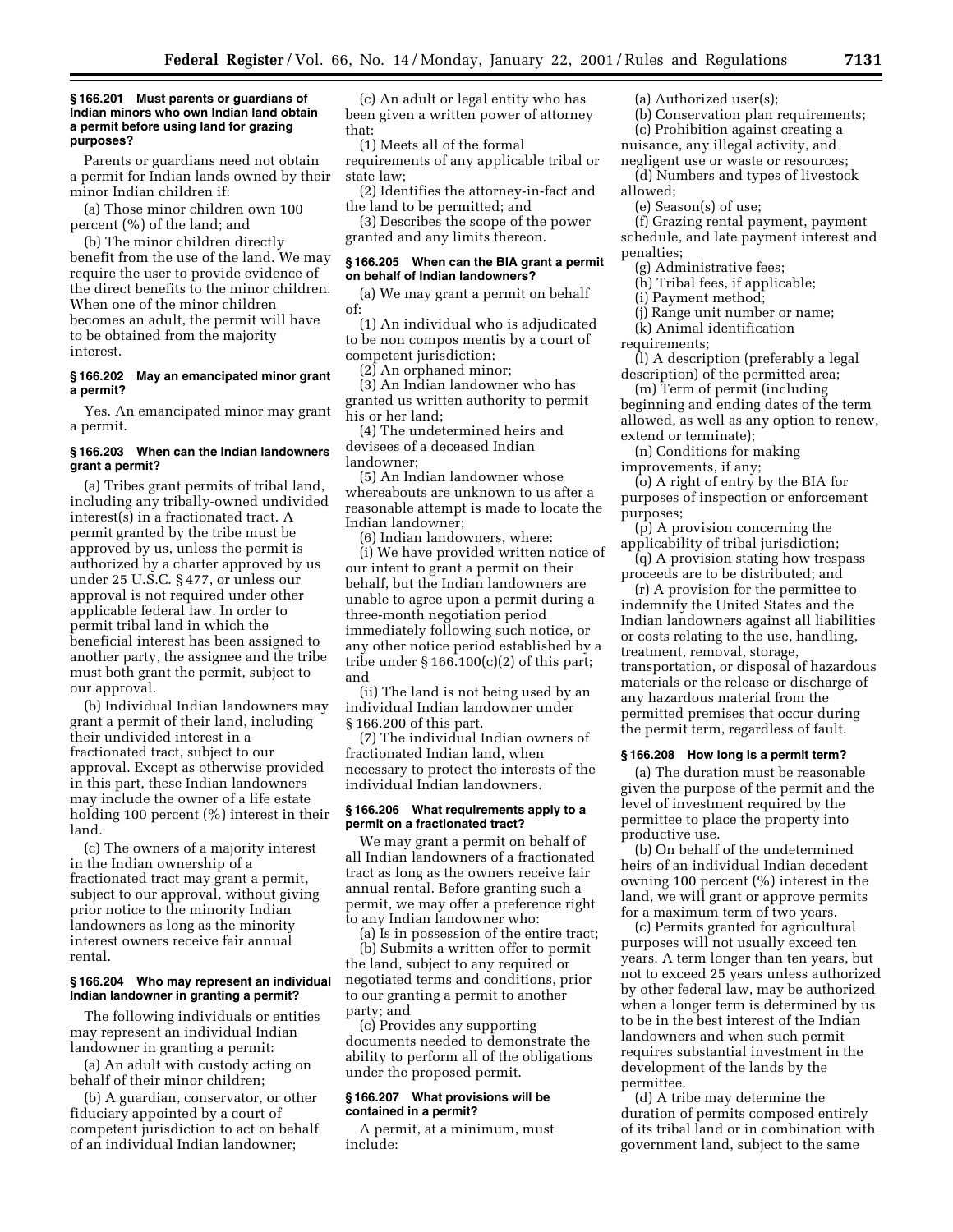limitations provided in paragraph (d) of this section.

(e) A permit will specify the beginning and ending dates of the term allowed, as well as any option to renew, extend, or terminate.

(f) Permits granted by us for protection of the Indian land will be for no more than two years.

### **§ 166.209 Must a permit be recorded?**

A permit must be recorded in our Land Titles and Records Office which has jurisdiction over the land. We will record the permit immediately following our approval under this subpart.

## **§ 166.210 When is a decision by the BIA regarding a permit effective?**

Our decision to approve a permit will be effective immediately, notwithstanding any appeal which may be filed under Part 2 of this title. Copies of the approved permit will be provided to the permitee and made available to the Indian landowners upon request.

#### **§ 166.211 When are permits effective?**

Unless otherwise provided in the permit, a permit will be effective on the date on which the permit is approved by us. A permit may be made effective on some past or future date, by agreement, but such a permit may not be granted or approved more than one year prior to the date on which the permit term is to commence.

### **§ 166.212 When may a permittee take possession of permitted Indian land?**

The permittee may take possession of permitted Indian land on the date specified in the permit as the beginning date of the term, but not before we approve the permit.

### **§ 166.213 Must I comply with any standards of conduct if I am granted a permit?**

Yes. Permittees are expected to: (a) Conduct grazing operations in accordance with the principles of sustained yield management, agricultural resource management planning, sound conservation practices, and other community goals as expressed in tribal laws, agricultural resource management plans, and similar sources.

(b) Comply with all applicable laws, ordinances, rules, regulations, and other legal requirements. You must also pay all applicable penalties that may be assessed for non-compliance.

(c) Fulfill all financial obligations of your permit owed to the Indian landowners and the United States.

(d) Conduct only those activities authorized by the permit.

### **§ 166.214 Will the BIA notify the permittee of any change in land title status?**

Yes. We will notify the permittee if a fee patent is issued or if restrictions are removed. After we notify the permittee our obligation under § 166.228 of this part ceases.

#### **Obtaining A Permit**

## **§ 166.215 How can I find Indian land available for grazing?**

You may contact a local BIA office or tribal office to determine what Indian land may be available for grazing permits.

## **§ 166.216 Who is responsible for permitting Indian land?**

The Indian landowner is primarily responsible for granting permits on their Indian land, with the assistance and approval of the BIA, except where otherwise provided by law. You may contact the local BIA or tribal office for assistance in obtaining a permit for grazing purposes on Indian land.

#### **§ 166.217 In what manner may a permit on Indian land be granted?**

(a) A tribe may grant a permit on tribal land through tribal allocation, negotiation, or advertisement in accordance with § 166.203 of this part. We must approve all permits of tribal land in order for the permit to be valid, except where otherwise provided by law.

(b) Individual Indian landowners may grant a permit on their Indian land through negotiation or advertisement in accordance with § 166.203 of this part. We must approve all permits of Individual Indian land in order for the permit to be valid.

(c) We will grant permits through negotiation or advertisement for range units containing, in whole or part, individually-owned Indian land and range units that consist of, or in combination with individually-owned Indian land, tribal or government land, under § 166.205 of this part. We will consult with tribes prior to granting permits for range units that include tribal land.

### **§ 166.218 How do I acquire a permit through tribal allocation?**

(a) A tribe may allocate grazing privileges on range units containing trust or restricted land which is entirely tribally-owned or which contains only tribal and government land under the control of the tribe.

(b) A tribe may allocate grazing privileges to its members and to triballyauthorized entities without competitive bidding on tribal and tribally-controlled government land.

(c) We will implement the tribe's allocation procedure by authorizing the grazing privileges on individuallyowned Indian land and government land, subject to the rental rate provisions in § 166.400(b) and (c) of this part.

(d) A tribe may prescribe the eligibility requirements for allocations 60 days before granting a new permit or before an existing permit expires.

(e) 120 days before the expiration of existing permits, we will notify the tribe of the 60-day period during which the tribe may prescribe eligibility requirements.

(f) We will prescribe the eligibility requirements after the expiration of the 60-day period in the event satisfactory action is not taken by the tribe.

(g) Grazing rental rates for grazing privileges allocated from an existing permit, in whole or in part, must equal or exceed the rates paid by the preceding permittee(s). Tribal members will pay grazing rental rates established by the tribe on tribal lands.

### **§ 166.219 How do I acquire a permit through negotiation?**

(a) Permits may be negotiated and granted by the Indian landowners with the permittee of their choice. The BIA may negotiate and grant permits on behalf of Indian landowners pursuant to § 166.205 of this part.

(b) Upon the conclusion of negotiations with the Indian landowners or their representatives, and the satisfaction of any applicable conditions, you may submit an executed permit and any required supporting documents to us for appropriate action. Where a permit is in a form that has previously been accepted or approved by us, and all of the documents needed to support the findings required by this part have been received, we will decide whether to approve the permit within 30 days of the date of our receipt of the permit and supporting documents. If we decide to approve or disapprove a permit, we will notify the parties immediately and advise them of their right to appeal the decision under part 2 of this title.

(c) In negotiating a permit, the Indian landowners may choose to include their land in the permit in exchange for their receipt of a share of the revenues or profits generated by the permit. Under such an arrangement, the permit may be granted to a joint venture or other legal entity owned, in part, by the Indian landowners.

(d) Receipt of permit payments based upon income received from the land will not, of itself, make the Indian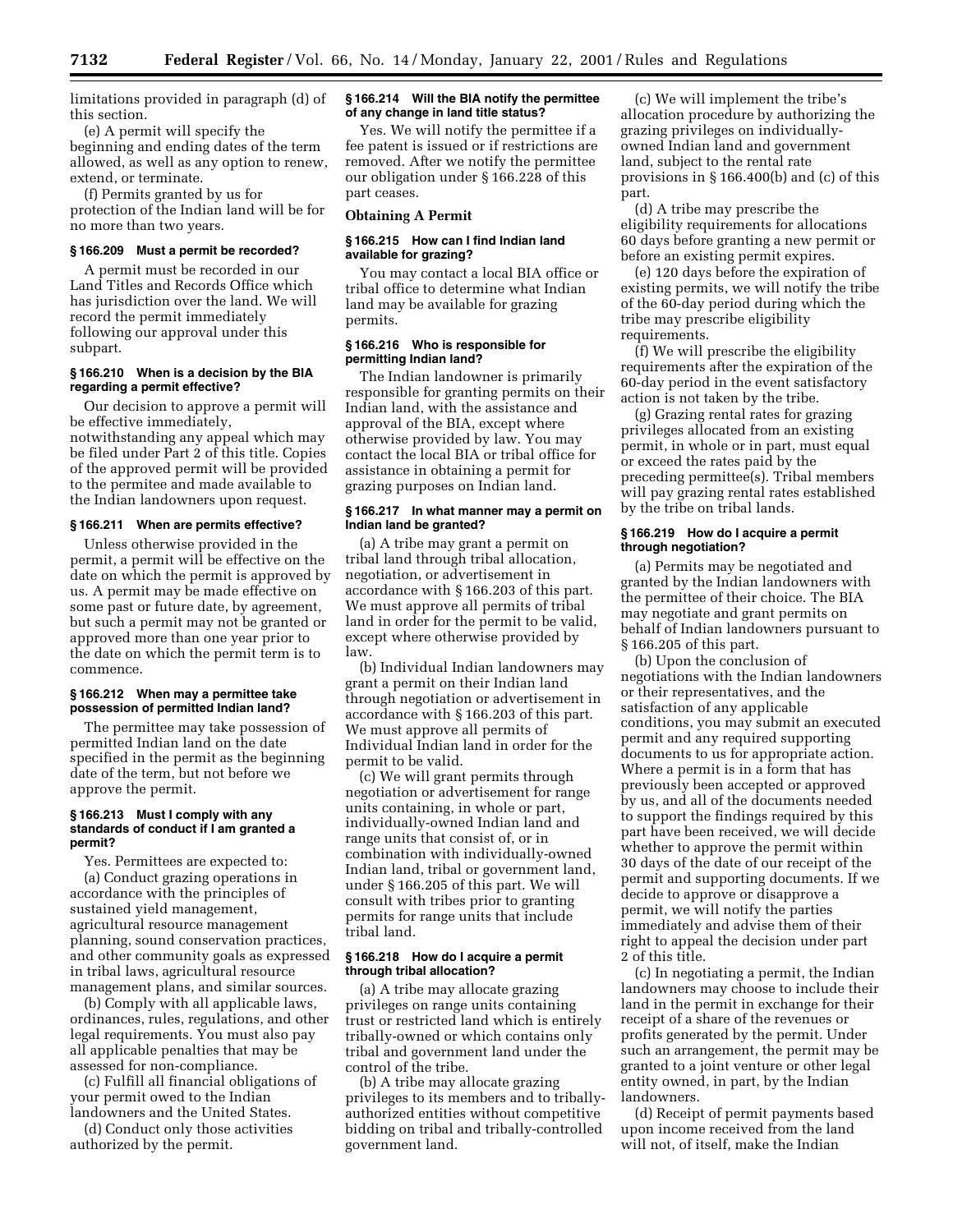landowner a partner, joint venturer, or associate of the permittees.

(e) We will assist prospective permittees in contacting the Indian landowners or their representatives, for the purpose of negotiating a permit.

## **§ 166.220 What are the basic steps for acquiring a permit through negotiation?**

The basic steps for acquiring a permit by negotiation are as follows:

(a) The BIA or the Indian landowner will:

(1) Receive a request to permit from an Indian landowner or the potential permittee;

(2) Prepare the permit documents; and (3) Grant the permit.

(b) A potential permittee will

complete the requirements for securing a permit, (e.g., bond, insurance,

payment of administrative fee, etc.); (c) We will:

(1) Review the permit for proper documentation and compliance with all applicable laws and regulations;

(2) Approve the permit after our review;

(3) Send the approved permit to the permittee and, upon request, to the Indian landowner; and

(4) Record and maintain the approved permit.

### **§ 166.221 How do I acquire an advertised permit through competitive bidding?**

(a) As part of the negotiation of a permit, Indian landowners may advertise their Indian land to identify potential permittees with whom to negotiate.

(b) When the BIA grants and approves a permit on behalf of an individual Indian landowner using an advertisement for bids, we will:

(1) Prepare and distribute an advertisement of lands available for permit that identifies the terms and conditions of the permit sale, including, for agricultural permits, any preference rights;

(2) Solicit sealed bids and conduct the public permit sale;

(3) Determine and accept the highest or best responsible bidder(s), which may require further competitive bidding after the bid opening; and

(4) Prepare permits for successful bidders.

(c) After completion of the steps in paragraph (b) of this section, the successful bidder must complete and submit the permit and satisfy all applicable requirements, (e.g., bond, insurance, payment of administrative fee, etc.).

(d) After review of the permit documentation for proper completion and compliance with all applicable laws and regulations, within 30 days we will:

(1) Grant and approve the permit on behalf of Indian landowners where we are authorized to do so by law;

(2) Distribute the approved permit to the permittee(s) and, upon request, to the Indian landowner(s); and

(3) Record and maintain the approved permit.

### **§ 166.222 Are there standard permit forms?**

Yes. Standard permit forms, including bid forms, permit forms, and permit modification forms are available at our agency offices.

## **Permit (Leasehold) Mortgage**

### **§ 166.223 Can I use a permit as collateral for a loan?**

We may approve a permit containing a provision that authorizes the permittee to encumber the permit interest, known as a leasehold mortgage, for the development and improvement of the permitted Indian land. We must approve the leasehold mortgage that encumbers the permit interest before it can be effective. We will record the approved leasehold mortgage instrument.

### **§ 166.224 What factors does the BIA consider when reviewing a leasehold mortgage?**

(a) We will approve the leasehold mortgage if:

(1) All consents required in the permit have been obtained from the Indian landowners and any surety or guarantor;

(2) The mortgage covers only the permit interest, and no unrelated collateral belonging to the permittee;

(3) The financing being obtained will be used only in connection with the development or use of the permitted premises, and the mortgage does not secure any unrelated obligations owed by the permittee to the mortgagee; and

(4) We find no compelling reason to withhold our approval, in order to protect the best interests of the Indian landowner.

(b) In making the finding required by paragraph (a)(4) of this section, we will consider whether:

(1) The ability to perform the permit obligations would be adversely affected by the cumulative mortgage obligations;

(2) Any negotiated permit provisions as to the allocation or control of insurance or condemnation proceeds would be modified;

(3) The remedies available to us or the Indian landowners would be limited (beyond the additional notice and cure rights to be afforded to the mortgagee), if the permittee defaults on the permit;

(4) Any rights of the Indian landowners would be subordinated or adversely affected in the event of a foreclosure, assignment in lieu of foreclosure, or issuance of a ''new permit'' to the mortgagee.

(c) We will notify the Indian landowners of our approval of the leasehold mortgage.

### **§ 166.225 May a permittee voluntarily assign a leasehold interest under an approved encumbrance?**

With our approval, under an approved encumbrance, a permittee voluntarily may assign the leasehold interest to someone other than the holder of a leasehold mortgage if the assignee agrees in writing to be bound by the terms of the permit. A permit may provide the Indian landowners with a right of first refusal on the conveyance of the leasehold interest.

### **§ 166.226 May the holder of a leasehold mortgage assign the leasehold interest after a sale or foreclosure of an approved encumbrance?**

Yes. The holder of a leasehold mortgage may assign a leasehold interest obtained by a sale or foreclosure of an approved encumbrance without our approval if the assignee agrees in writing to be bound by the terms of the permit. A permit may provide the Indian landowners with a right of first refusal on the conveyance of the permit interest (leasehold).

#### **Modifying a Permit**

### **§ 166.227 How can Indian land be removed from an existing permit?**

(a)We will remove Indian land from the permit if:

(1)The trust status of the Indian land terminates;

(2) The Indian landowners request removal of their interest, with the written approval of the majority interest of the fractionated tract to be removed, and we determine that the removal is beneficial to such interests;

(3) A tribe allocates grazing privileges for Indian land covered by your permit under § 166.218 of this part;

(4) The permittee requests removal of the Indian land, the owners of the majority interest of the Indian land provides written approval of the removal of the Indian land, and we determine that the removal is warranted; or

(5) We determine that removal of the Indian land is appropriate, with the written approval of the owners of the majority interest of the Indian land.

(b) We will revise the grazing capacity to reflect the removal of Indian land and show it on the permit.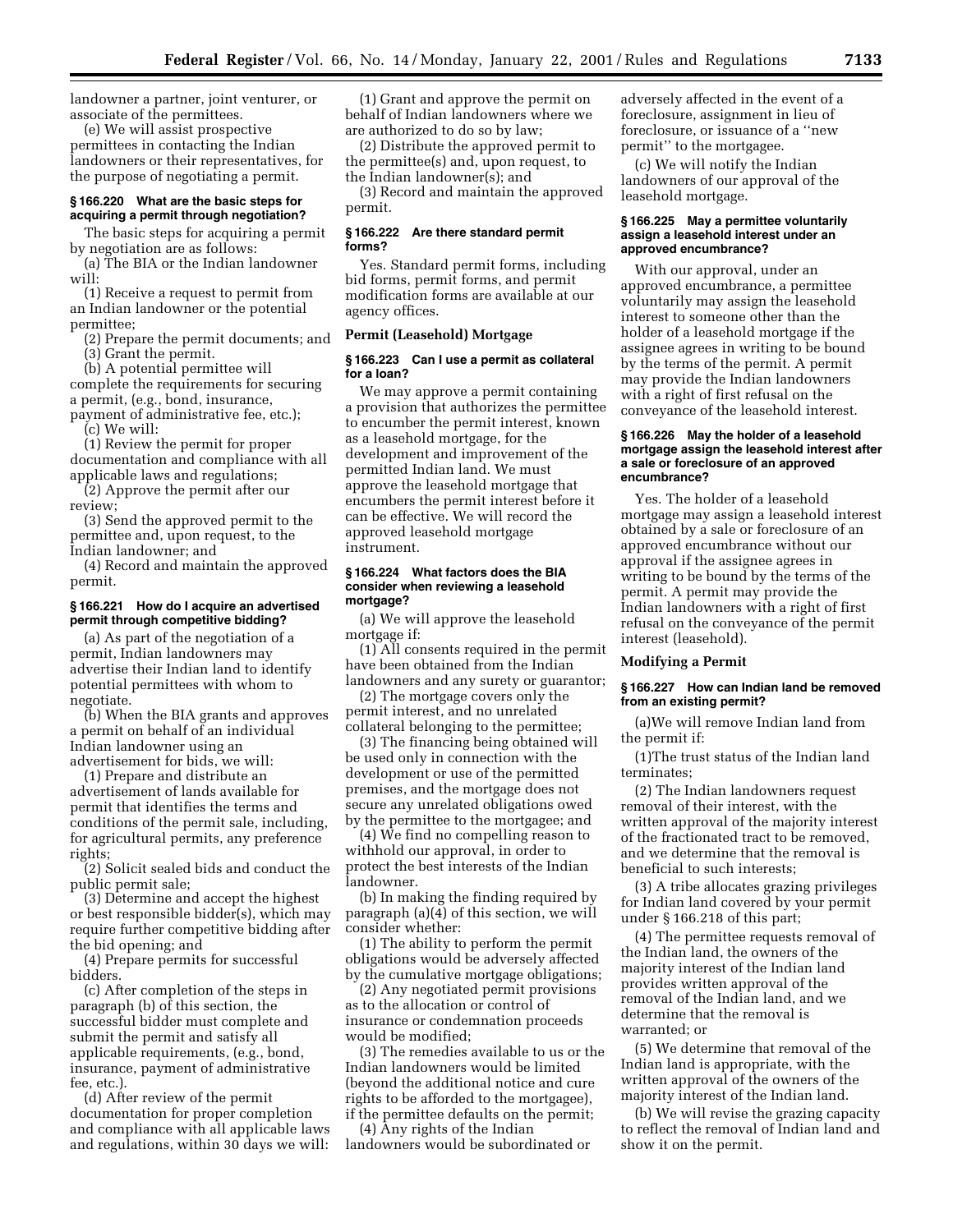### **§ 166.228 How will the BIA provide notice if Indian land is removed from an existing permit?**

If the reason for removal is:

(a) Termination of trust status. We will notify the parties to the permit in writing within 30 days. The removal will be effective on the next anniversary date of the permit.

(b) A request from Indian landowners or the permittee, or our determination. We will notify the parties to the permit in writing within 30 days of such request. The removal will be effective immediately if all sureties, Indian landowners, and permittee agree. Otherwise, the removal will be effective upon the next anniversary date of the permit. If our written notice is within 180 days of the anniversary date of the permit, the removal of Indian land will be effective 180 days after the written notice.

(c) Tribal allocation under § 166.218 of this part. We will notify the parties to the permit in writing within 180 days of such action. The removal of tribal land will be effective on the next anniversary date of the permit. If our written notice is within 180 days of the anniversary date of the permit, the removal of Indian land will be effective 180 days after the written notice.

#### **§ 166.229 Other than to remove land, how can a permit be amended, assigned, subpermitted, or mortgaged?**

(a) We must approve an amendment, assignment, subpermit, or mortgage with the written consent of the parties to the permit in the same manner that the permit was approved, and the consent of the sureties.

(b) Indian landowners may designate in writing one or more of their coowners or representatives to negotiate and/or agree to amendments on their behalf.

(1) The designated landowner or representative may:

(i) Negotiate or agree to amendments; and

(ii) Consent to or approve other items as necessary.

(2) The designated landowner or representative may not:

(i) Negotiate or agree to amendments that reduce the grazing rental payments payable to the other Indian landowners; or

(ii) Terminate the permit or modify the term of the permit.

(c) We may approve a permit for tribal land to individual members of a tribe which contains a provision permitting the assignment of the permit by the permittee or the lender without our approval when a lending institution or an agency of the United States:

(1) Accepts the interest in the permit (leasehold) as security for the loan; and

(2) Obtains the interest in the permit (leasehold) through foreclosure or otherwise.

(d) We will revise the grazing capacity and modify the permit.

### **§ 166.230 When will a BIA decision to approve an amendment, assignment, subpermit, or mortgage under a permit be effective?**

Our decision to approve an amendment, assignment, subpermit, or mortgage under a permit will be effective immediately, notwithstanding any appeal which may be filed under Part 2 of this title. Copies of approved documents will be provided to the party requesting approval, and made available to the Indian landowners upon request.

### **§ 166.231 Must an amendment, assignment, subpermit, or mortgage approved under a permit be recorded?**

An amendment, assignment, subpermit, or mortgage approved under a permit must be recorded in our Land Titles and Records Office which has jurisdiction over the Indian land. We will record the document immediately following our approval.

## **Subpart D—Land and Operations Management**

### **§ 166.300 How is Indian agricultural land managed?**

Tribes, individual Indian landowners, and the BIA will manage Indian agricultural land either directly or through contracts, compacts, cooperative agreements, or grants under the Indian Self-Determination and Education Assistance Act (Public Law 93–638, as amended).

## **§ 166.301 How is Indian land for grazing purposes described?**

Indian land for grazing purposes should be described by legal description (e.g., aliquot parts, metes and bounds) or other acceptable description. Where there are undivided interests owned in fee status, the aggregate portion of trust and restricted interests should be identified in the description of the permitted land.

### **§ 166.302 How is a range unit created?**

We create a range unit after we consult with the Indian landowners of rangeland, by designating units of compatible size, availability, and location.

## **§ 166.303 Can more than one parcel of Indian land be combined into one permit?**

Yes. A permit may include more than one parcel of Indian land. Permits may include tribal land, individually-owned Indian land, or government land, or any combination thereof.

### **§ 166.304 Can there be more than one permit for each range unit?**

Yes. There can be more than one permit for each range unit.

## **§ 166.305 When is grazing capacity determined?**

Before we grant, modify, or approve a permit, in consultation with the Indian landowners, we will establish the total grazing capacity for each range unit based on the summation of each parcel's productivity. We will also establish the season(s) of use on Indian lands.

### **§ 166.306 Can the BIA adjust the grazing capacity?**

Yes. In consultation with the Indian landowners or in the BIA's discretion based on good cause, we may adjust the grazing capacity using the best evaluation method(s) relevant to the ecological region.

#### **§ 166.307 Will the grazing capacity be increased if I graze adjacent trust or nontrust rangelands not covered by the permit?**

No. You will not receive an increase in grazing capacity in the permit if you graze trust or non-trust rangeland in common with the permitted land. Grazing capacity will be established only for Indian land covered by your permit.

#### **§ 166.308 Can the number of animals and/ or season of use be modified on the permitted land if I graze adjacent trust or non-trust rangelands under an on-and-off grazing permit?**

Yes. The number of animals and/or season of use may be modified on permitted Indian land with an on-andoff grazing permit only when a conservation plan includes the use of adjacent trust or non-trust rangelands not covered by the permit and when that land is used in common with permitted land.

#### **§ 166.309 Who determines livestock class and livestock ownership requirements on permitted Indian land?**

(a) Tribes determine the class of livestock and livestock ownership requirements for livestock that may be grazed on range units composed entirely of tribal land or which include government land, subject to the grazing capacity prescribed by us under § 166.305 of this part.

(b) For permits on range units containing, in whole or part, individually-owned Indian land, we will adopt the tribal determination in paragraph (a) of this section.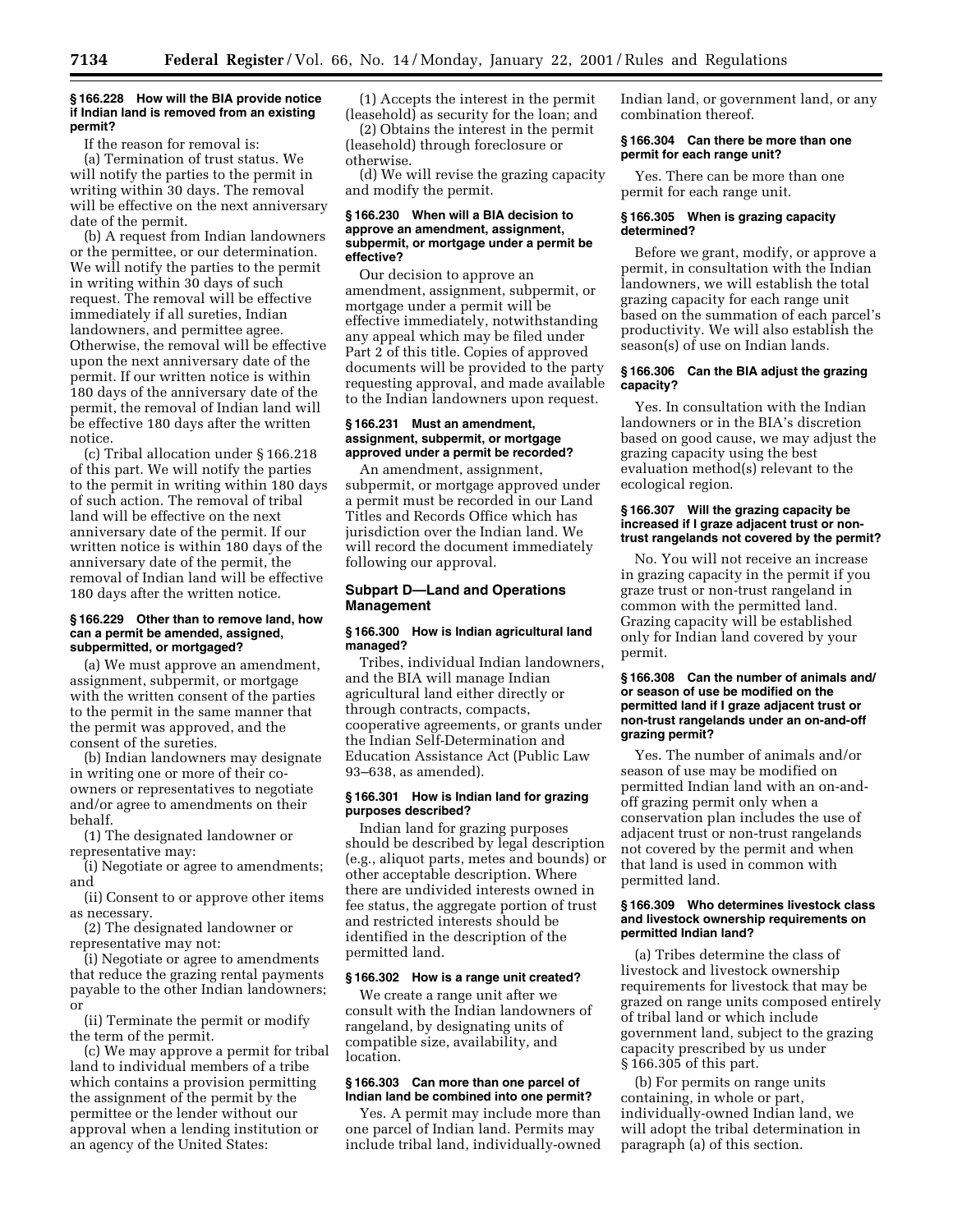## **§ 166.310 What must a permittee do to protect livestock from exposure to disease?**

In accordance with applicable law, permittees must:

(a) Vaccinate livestock;

(b) Treat all livestock exposed to or infected with contagious or infectious diseases; and

(c) Restrict the movement of exposed or infected livestock.

## **Management Plans and Environmental Compliance**

### **§ 166.311 Is an Indian agricultural resource management plan required?**

(a) Indian agricultural land under the jurisdiction of a tribe must be managed in accordance with the goals and objectives in any agricultural resource management plan developed by the tribe, or by us in close consultation with the tribe, under the AIARMA.

(b) The ten-year agricultural resource management and monitoring plan must be developed through public meetings and completed within three years of the initiation of the planning activity. Such a plan must be developed through public meetings, and be based on the public meeting records and existing survey documents, reports, and other research from federal agencies, tribal community colleges, and land grant universities. When completed, the plan must:

(1) Determine available agricultural resources;

(2) Identify specific tribal agricultural resource goals and objectives;

(3) Establish management objectives for the resources;

(4) Define critical values of the tribe and its members and provide identified holistic management objectives; and

(5) Identify actions to be taken to reach established objectives.

(c) Where the regulations in this subpart are inconsistent with a tribe's agricultural resource management plan, we may waive the regulations under part 1 of this title, so long as the waiver does not violate a federal statute or judicial decision or conflict with our general trust responsibility under federal law.

## **§ 166.312 Is a conservation plan required?**

A conservation plan must be developed for each permit with the permittee and approved by us prior to the issuance of the permit. The conservation plan must be consistent with the tribe's agricultural resource management plan and must address the permittee's management objectives regarding animal husbandry and resource conservation. The conservation plan must cover the entire permit period and reviewed by us on an annual basis.

#### **§ 166.313 Is environmental compliance required?**

Actions taken by the BIA under the regulations in this part must comply with the National Environmental Policy Act of 1969 (42 U.S.C. 4321 *et seq.*), applicable regulations of the Council on Environmental Quality (40 CFR part 1500), and applicable tribal laws and regulations.

### **Conservation Practices and Improvements**

#### **§ 166.314 Can a permittee apply a conservation practice on permitted Indian land?**

Yes. A permittee can apply a conservation practice on permitted Indian land as long as the permittee has approval from the BIA and majority interest and the conservation practice is consistent with the conservation plan.

### **§ 166.315 Who is responsible for the completion and maintenance of a conservation practice if the permit expires or is canceled before the completion of the conservation practice?**

Prior to undertaking a conservation practice, the BIA, landowner, and permittee will negotiate who will complete and maintain a conservation practice if the permit expires or is canceled before the conservation practice is completed. That conservation practice agreement will be reflected in the conservation plan and permit.

### **§ 166.316 Can a permittee construct improvements on permitted Indian land?**

Improvements may be constructed on permitted Indian land if the permit contains a provision allowing improvements.

#### **§ 166.317 What happens to improvements constructed on Indian lands when the permit has been terminated?**

(a) If improvements are to be constructed on Indian land, the permit must contain a provision that improvements will either:

(1) Remain on the land upon termination of the permit, in a condition that is in compliance with applicable codes, to become the property of the Indian landowner; or

(2) Be removed and the land restored within a time period specified in the permit. The land must be restored as close as possible to the original condition prior to construction of such improvements. At the request of the permittee we may, at our discretion, grant an extension of time for the removal of improvements and restoration of the land for circumstances beyond the control of the permittee.

(b) If the permittee fails to remove improvements within the time allowed in the permit, the permittee may forfeit the right to remove the improvements and the improvements may become the property of the Indian landowner or at the request of the Indian landowner, we will apply the bond for the removal of the improvement and restoration of the land.

## **Subpart E—Grazing Rental Rates, Payments, and Late Payment Collections**

### **Rental Rate Determination and Adjustment**

#### **§ 166.400 Who establishes grazing rental rates?**

(a) For tribal lands, a tribe may establish a grazing rental rate that is less or more than the grazing rental rate established by us. We will assist a tribe to establish a grazing rental rate by providing the tribe with available information concerning the value of grazing on tribal lands.

(b) We will establish the grazing rental rate by determining the fair annual rental for:

(1) Individually-owned Indian lands; and

(2) Tribes that have not established a rate under paragraph (a) of this section.

(c) Indian landowners may give us written authority to grant grazing privileges on their individually-owned Indian land at a grazing rental rate that is:

(1) Above the grazing rental rate set by us; or

(2) Below the grazing rental rate set by us, subject to our approval, when the permittee is a member of the Indian landowner's immediate family as defined in this part.

### **§ 166.401 How does the BIA establish grazing rental rates?**

An appraisal can be used to determine the rental value of real property. The development and reporting of the valuation will be completed in accordance with the Uniform Standards of Professional Appraisal Practices (USPAP). If an appraisal is not desired, competitive bids, negotiations, advertisements, or any other method can be used in conjunction with a market study, rent survey, or feasibility analysis developed in accordance with the USPAP.

### **§ 166.402 Why must the BIA determine the fair annual rental of Indian land?**

The BIA must determine the fair annual rental of Indian land to:

(a) Assist the Indian landowner in negotiating a permit with potential permittees; and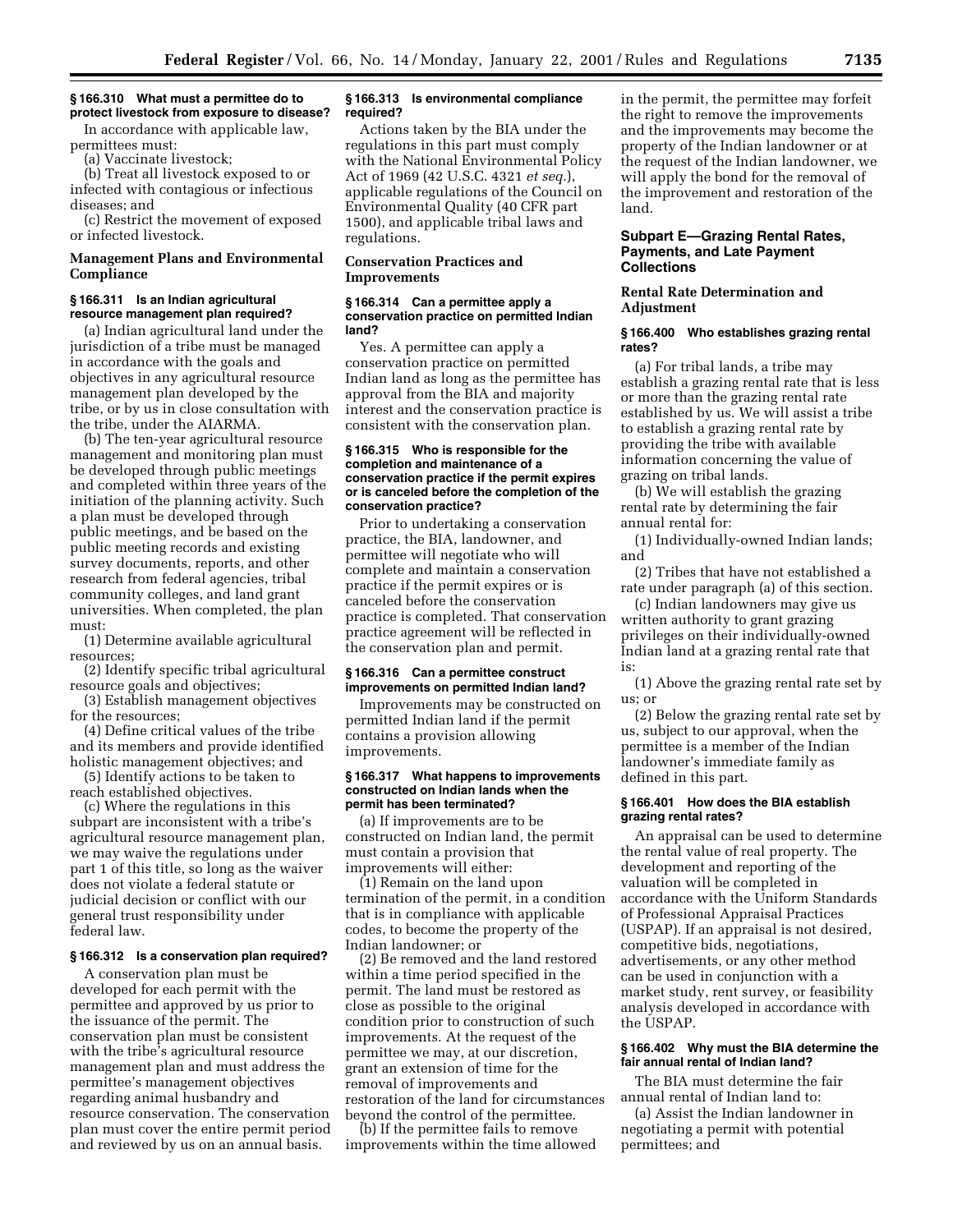(b) Enable us to determine whether a permit is in the best interests of the Indian landowner.

#### **§ 166.403 Will the BIA ever grant or approve a permit at less than fair annual rental?**

(a) We will grant a permit for grazing on individually-owned Indian land at less than fair annual rental if, after

competitive bidding of the permit, we determine that such action would be in the best interests of the individual Indian landowners.

(b) We may approve a permit for grazing on individually-owned Indian land at less than fair annual rental if:

(1) The permit is for the Indian landowner's immediate family or coowner; or

(2) We determine it is in the best interest of the Indian landowners.

(c) We may approve a permit for grazing on tribal land at less than fair annual rental if the tribe sets the rate.

#### **§ 166.404 Whose grazing rental rate will be applicable for a permit on tribal land?**

The following grazing rental rate schedule will apply for tribal land:

| If you are * * *                                                                      | And if $* * * *$                                            | Then you will pay * * *                                                       |
|---------------------------------------------------------------------------------------|-------------------------------------------------------------|-------------------------------------------------------------------------------|
|                                                                                       | The tribe established the grazing rental rate   <br>lished. | The rate set by the tribe.                                                    |
| (c) The successful bidder for use of any of<br>these specific parcels of Indian land. |                                                             | Your rental rate bid, but not less than the min-<br>imum bid rate advertised. |

## **§ 166.405 Whose grazing rental rate will be applicable for a permit on individually-owned Indian land?**

The following grazing rental rate schedule will apply for individually-owned Indian land:

| If you are * * *                                                                                         | Then you will pay $* * *$                                                                                                                                                                                                                                         |
|----------------------------------------------------------------------------------------------------------|-------------------------------------------------------------------------------------------------------------------------------------------------------------------------------------------------------------------------------------------------------------------|
| dian land.                                                                                               | (a) Grazing livestock on Individually-owned In- The rate set by the BIA or by the individual Indian landowner and approved by us.                                                                                                                                 |
| these specific parcels of Indian land.<br>(c) The recipient of an allocation from a bid unit $\parallel$ | (b) The successful bidder for use of any of Your rental rate bid, but not less than the minimum bid rate advertised, unless the permit is<br>granted at less than fair annual rental under § 166.403.<br>The bid rate or the appraised rate, whichever is higher. |

#### **§ 166.406 Whose grazing rental rate will be applicable for a permit on government land?**

The following grazing rental rate schedule will apply for government land:

| If you are $* * *$                       | And if $* * * *$                                                                                              | Then you will pay * * *  |
|------------------------------------------|---------------------------------------------------------------------------------------------------------------|--------------------------|
| (a) Grazing livestock on government land | The tribe has control over the land or the tribe The rate set by the tribe.<br>has authority to set the rate. |                          |
| (b) Grazing livestock on government land | Government controls all use of the land  '                                                                    | The rate set by the BIA. |

#### **§ 166.407 If a range unit consists of tribal and individually-owned Indian lands, what is the grazing rental rate?**

The grazing rental rate for tribal land will be the rate set by the tribe. The grazing rental rate for individuallyowned Indian land will be the grazing rental rate set by us.

#### **§ 166.408 Is the grazing rental rate established by the BIA adjusted periodically?**

Yes. To ensure that Indian landowners are receiving the fair annual return, we may adjust the grazing rental rate established by the BIA, based upon an appropriate valuation method, taking into account the value of improvements made under the permit, unless the permit provides otherwise, following the Uniform Standards of Professional Appraisal Practice.

(a) We will:

(1) Review the grazing rental rate prior to each anniversary date or when specified by the permit.

(2) Provide you with written notice of any adjustment of the grazing rental rate 60 days prior to each anniversary date.

(3) Allow the adjusted grazing rental rate to be less than the fair annual rental if we determine that such a rate is in the best interest of the Indian landowner.

(b) If adjusted, the grazing rental rate will become effective on the next anniversary date of the permit.

(c) These adjustments will be retroactive, if they are not made at the time specified in the permit.

(d) For permits granted by tribes, we will consult with the granting tribe to determine whether an adjustment of the grazing rental payment should be made. The permit must be modified to document the granting tribe's waiver of the adjustment. A tribe may grant a permit without providing for a rental adjustment, if the tribe establishes such a policy under § 166.100(a)(4) of this part and negotiates such a permit.

### **Rental Payments**

## **§ 166.409 How is my grazing rental payment determined?**

The grazing rental payment is the total of the grazing rental rate multiplied by the number of AUMs or acres covered by the permit.

## **§ 166.410 When are grazing rental payments due?**

The initial grazing rental payment is due and payable as specified in the permit or 15 days after the BIA approves the permit, whichever is later. Subsequent payments are due as specified in the permit.

### **§ 166.411 Will a permittee be notified when a grazing rental payment is due?**

Each permit states the schedule of rental payments agreed to by the parties. We will issue an invoice to the permittee 30 to 60 days prior to the rental payment due date.

### **§ 166.412 What if the permittee does not receive an invoice that a grazing rental payment is due?**

If we fail to send an invoice or if we send an invoice and the permittee does not receive it, the permittee is still responsible for making timely payment of all amounts due under the permit.

## **§ 166.413 To whom are grazing rental payments made?**

(a) A permit must specify whether grazing rental payments will be made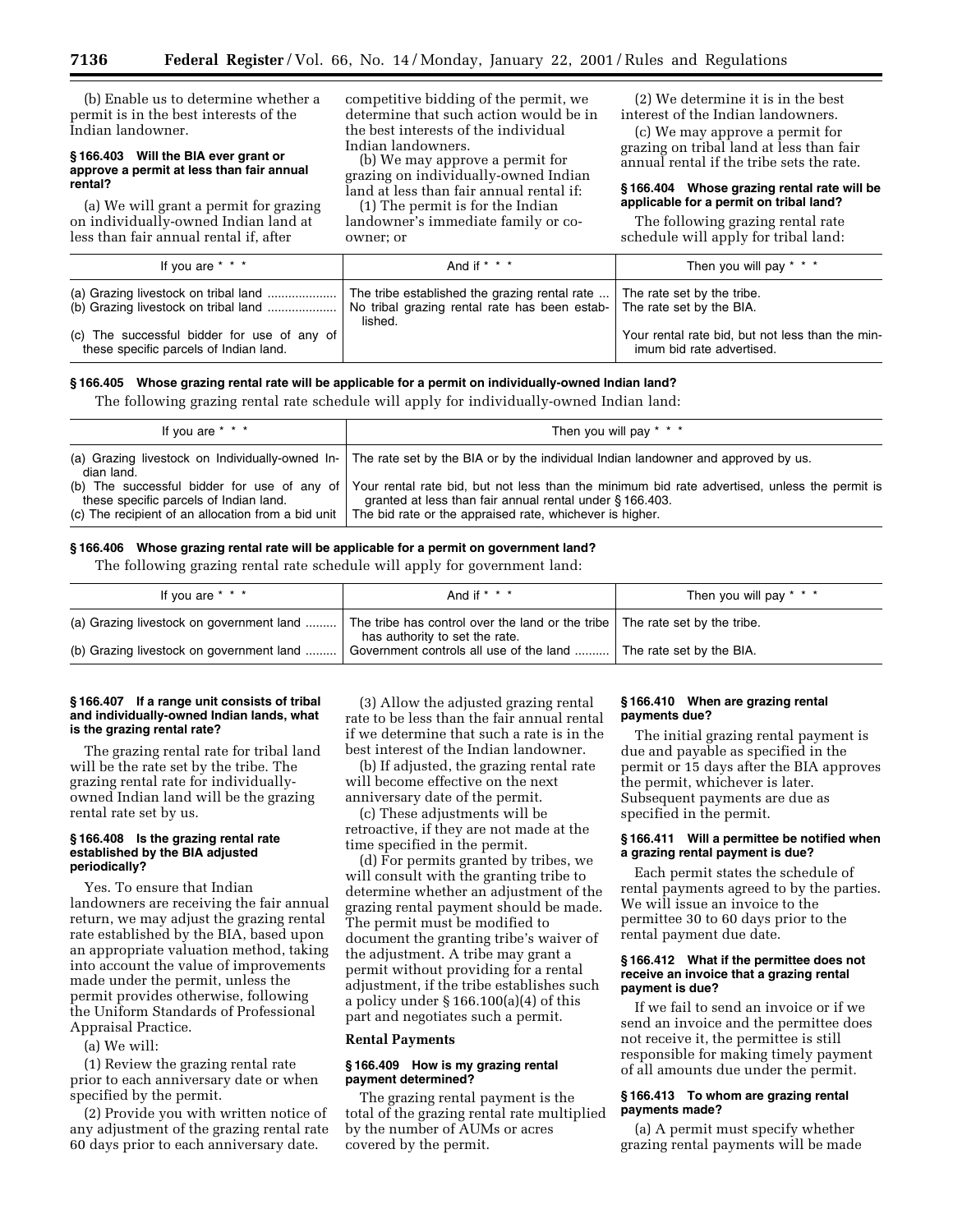directly to the Indian landowners or to us on behalf of the Indian landowners. If the permit provides for payment to be made directly to the Indian landowners, the permit must also require that the permittee retain specific documentation evidencing proof of payment, such as canceled checks, cash receipt vouchers, or copies of money orders or cashier's checks, consistent with the provisions of §§ 166.1000 and 166.1001 of this part.

(b) Grazing rental payments made directly to the Indian landowners must be made to the parties specified in the permit, unless the permittee receives a notice of a change of ownership. Unless otherwise provided in the permit, grazing rental payments may not be made payable directly to anyone other than the Indian landowners.

(c) A permit which provides for grazing rental payments to be made directly to the Indian landowners must also provide for such payments to be suspended and rent thereafter paid to us, rather than directly than to the Indian landowners, if:

(1) An Indian landowner dies;

(2) An Indian landowner requests that payment be made to us;

(3) An Indian landowner is found by us to be in need of assistance in managing his/her financial affairs; or

(4) We determine, in our discretion and after consultation with the Indian landowner(s), that direct payment should be discontinued.

### **§ 166.414 What forms of grazing rental payments are acceptable?**

(a) When grazing rental payments are made directly to the Indian landowners, the form of payment must be acceptable to the Indian landowners.

(b) Payments made to us may be delivered in person or by mail. We will not accept cash, foreign currency, or third-party checks. We will accept:

(1) Personal or business checks drawn on the account of the permittee;

- (2) Money orders;
- (3) Cashier's checks;
- (4) Certified checks; or

(5) Electronic funds transfer

# payments. **§ 166.415 What will the BIA do if the**

## **permittee fails to make a direct payment to an Indian landowner?** Within five business days of the

Indian landowner's notification to us that a payment has not been received, we will contact the permittee either in writing or by telephone requesting that the permittee provide documentation (e.g., canceled check, cash receipt voucher, copy of a money order or cashier's check) showing that payment has been made to the Indian landowner.

If the permitee fails to provide such documentation, we will follow the procedures identified in § 166.419 of this part to collect the money on behalf of the Indian landowner or to cancel the permit.

## **§ 166.416 May a permittee make a grazing rental payment in advance of the due date?**

Rent may be paid no more than 30 days in advance, unless otherwise specified in the permit.

### **§ 166.417 May an individual Indian landowner modify the terms of the permit on a fractionated tract for advance grazing rental payment?**

No. An individual Indian landowner of a fractionated tract may not modify a permit to allow a grazing rental payment in advance of the due date specified in the initial approved permit.

## **§ 166.418 When is a grazing rental payment late?**

A grazing rental payment is late if it is not received on or before the due date.

#### **Late Rental Payment Collections**

#### **§ 166.419 What will the BIA do if grazing rental payments are not made in the time and manner required by the permit?**

(a) A permitee's failure to pay grazing rental payments in the time and manner required by a permit will be a violation of the permit, and a notice of violation will be issued under § 166.703 of this part. If the permit requires that grazing rental payments be made to us, we will send the permittee and its sureties a notice of violation within five business days of the date on which the grazing rental payment was due. If the permit provides for payment directly to the Indian landowner(s), we will send the permittee and its sureties a notice of violation within five business days of the date on which we receive actual notice of non-payment from the Indian landowner(s).

(b) If a permittee fails to provide adequate proof of payment or cure the violation within the requisite time period described in § 166.704 of this part, and the amount due is not in dispute, we may immediately take action to recover the amount of the unpaid rent and any associated interest charges or late payment penalties. We may also cancel the permit under § 166.705 of this part, or invoke any other remedies available under the permit or applicable law, including collection on any available bond or referral of the debt to the Department of the Treasury for collection. An action to recover any unpaid amounts will not be conditioned on the prior cancellation of the permit or any further notice to the

permittee, nor will such an action be precluded by a prior cancellation.

(c) Partial payments may be accepted, under special circumstances, by the Indian landowners or us, but acceptance will not operate as a waiver with respect to any amounts remaining unpaid or any other existing permit violations. Unless otherwise provided in the permit, overpayments may be credited as an advance against future grazing rental payments.

(d) If a personal or business check is dishonored, and a grazing rental payment is therefore not made by the due date, the failure to make the payment in a timely manner will be a violation of the permit, and a written notice of violation will be issued under § 166.703 of this part. Any payment made to cure such a default, and any future payments by the same permittee, must be made by one of the alternative payment methods listed in § 166.414(b) of this part.

#### **§ 166.420 Will any special fees be assessed on delinquent grazing rental payments due under a permit?**

The following special fees will be assessed if a grazing rental payment is not paid in the time and manner required, in addition to any interest or late payment penalties which must be paid to the Indian landowners under a permit. The following special fees will be assessed to cover administrative costs incurred by the United States in the collection of the debt:

| The permittee will pay $* * * *$ | For $*$ $*$ $*$                                                                    |
|----------------------------------|------------------------------------------------------------------------------------|
| (a) $$50.00$                     | Administrative fee for checks<br>returned by the bank for in-<br>sufficient funds. |
| (b) $$15.00$                     | Administrative fee for the BIA<br>processing of each demand<br>letter.             |
| $(c)$ 18% of<br>balance<br>due.  | Administrative fee charged by<br>the Department of Treasury<br>for collection.     |

#### **§ 166.421 If a permit is canceled for nonpayment, does that extinguish the permittee's debt?**

No. The permittee remains liable for any delinquent payment. No future permits will be issued until all outstanding debts related to Indian agricultural lands are paid.

## **Compensation to Indian Landowners**

### **§ 166.422 What does the BIA do with grazing rental payments received from permittees?**

Unless arrangements for direct payment to the Indian landowners has been provided, the rent will be deposited to the appropriate account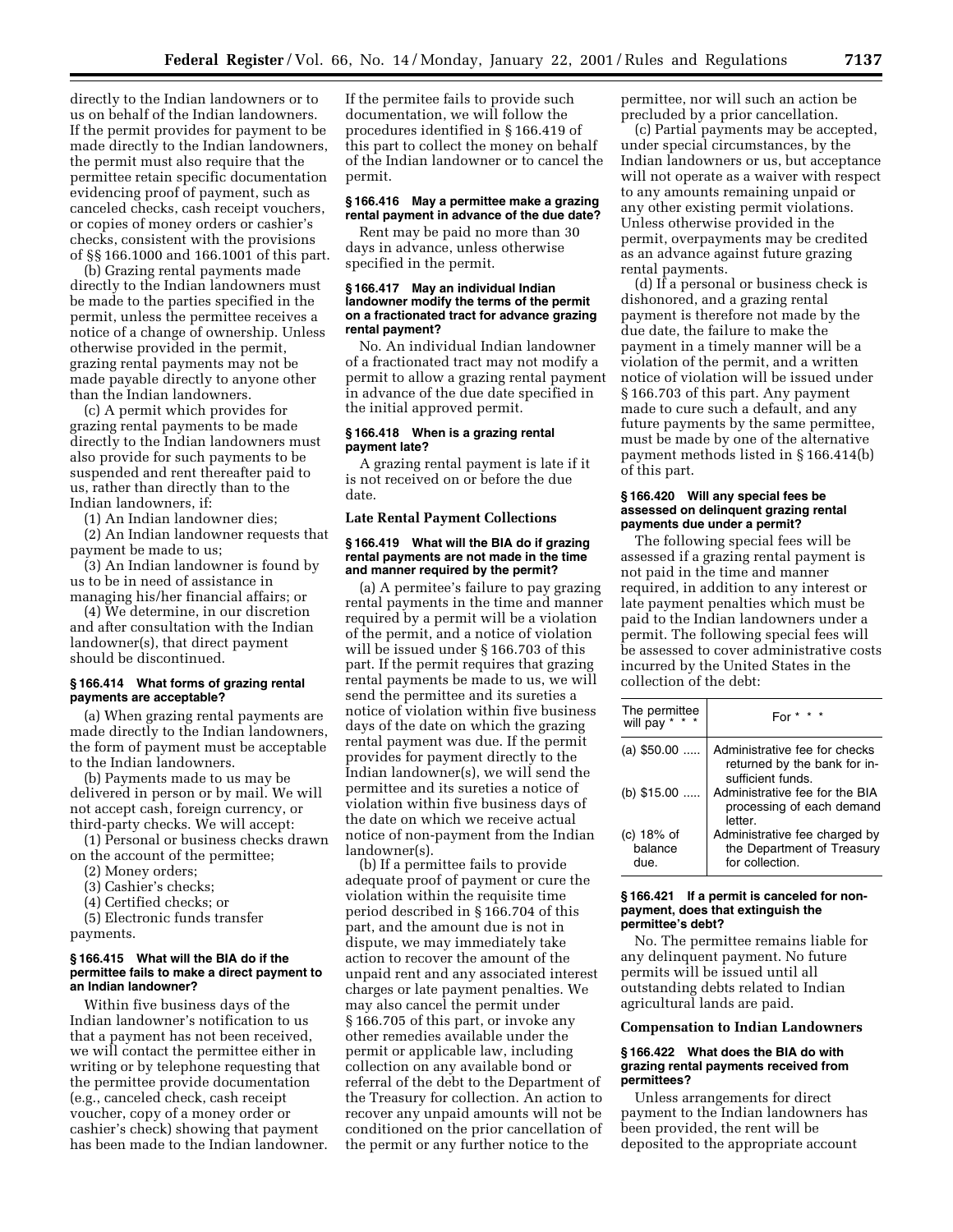maintained by the Office of Trust Funds Management in accordance with part 115 of this title.

### **§ 166.423 How do Indian landowners receive grazing rental payments that the BIA has received from permittees?**

Funds will be paid to the Indian landowners by the Office of Trust Funds Management in accordance with 25 CFR part 115.

#### **§ 166.424 How will the BIA determine the grazing rental payment amount to be distributed to each Indian landowner?**

Unless otherwise specified in the permit, the grazing rental payment will be distributed to each Indian landowner according to the forage production that each parcel of Indian land contributes to the permit, annual rental rate of each parcel, and the Indian landowner's interest in each parcel.

## **Subpart F—Administrative and Tribal Fees**

## **§ 166.500 Are there administrative fees for a permit?**

Yes. We will charge an administrative fee before approving any permit, subpermit, assignment, encumbrance, modification, or other related document.

### **§ 166.501 How are annual administrative fees determined?**

(a) Except as provided in subsection (b), we will charge a three percent (%) administrative fee based on the annual grazing rent.

(b) The minimum administrative fee is \$10.00 and the maximum administrative fee is \$500.00.

(c) If a tribe performs all or part of the administrative duties for this part, the tribe may establish, collect, and use reasonable fees to cover its costs associated with the performance of administrative duties.

### **§ 166.502 Are administrative fees refundable?**

No. We will not refund administrative fees.

## **§ 166.503 May the BIA waive administrative fees?**

Yes. We may waive the administrative fee for a justifiable reason.

#### **§ 166.504 Are there any other administrative or tribal fees, taxes, or assessments that must be paid?**

Yes. The permittee may be required to pay additional fees, taxes, and/or assessments associated with the use of the land as determined by us or by the tribe. Failure to make such payments will constitute a permit violation under subpart H of this part.

## **Subpart G—Bonding and Insurance Requirements**

### **§ 166.600 Must a permittee provide a bond for a permit?**

Yes. A permittee, assignee or subpermittee must provide a bond for each permit interest acquired. Upon request by an Indian landowner, we may waive the bond requirement.

#### **§ 166.601 How is the amount of the bond determined?**

(a) The amount of the bond for each permit is based on the:

(1) Value of one year's grazing rental payment;

(2) Value of any improvements to be constructed;

(3) Cost of performance of any additional obligations; and

(4) Cost of performance of restoration and reclamation.

(b) Tribal policy made applicable by § 166.100 of this part may establish or waive specific bond requirements for permits.

### **§ 166.602 What form of bonds will the BIA accept?**

(a) We will only accept bonds in the following forms:

(1) Cash;

(2) Negotiable Treasury securities that:

(i) Have a market value equal to the bond amount; and

(ii) Are accompanied by a statement granting full authority to the BIA to sell such securities in case of a violation of the terms of the permit.

(3) Certificates of deposit that indicate on their face that Secretarial approval is required prior to redemption by any party;

(4) Irrevocable letters of credit (LOC) issued by federally-insured financial institutions authorized to do business in the United States. LOC's must:

(i) Contain a clause that grants the BIA authority to demand immediate payment if the permittee defaults or fails to replace the LOC within 30 calendar days prior to its expiration date;

(ii) Be payable to the ''Department of the Interior, BIA'';

(iii) Be irrevocable during its term and have an initial expiration date of not less than one year following the date we receive it; and

(iv) Be automatically renewable for a period of not less than one year, unless the issuing financial institution provides the BIA with written notice at least 90 calendar days before the letter of credit's expiration date that it will not be renewed;

(5) Surety bond; or

(6) Any other form of highly liquid, non-volatile security subsequently approved by us that is easily convertible to cash by us and for which our approval is required prior to redemption by any party.

(b) Indian landowners may negotiate a permit term that specifies the use of any of the bond forms described in paragraph (a) of this section.

(c) A tribe may accept and hold any form of bond described in paragraph (a) of this section, to secure performance under a permit of tribal land.

#### **§ 166.603 If cash is submitted as a bond, how is it administered?**

If cash is submitted as a bond, we will establish an account in the name of the permittee and retain it.

#### **§ 166.604 Is interest paid on a cash performance bond?**

No. Interest will not be paid on a cash performance bond.

#### **§ 166.605 Are cash performance bonds refunded?**

If the cash performance bond has not been forfeited for cause, the amount deposited will be refunded to the depositor at the end of the permit period.

## **§ 166.606 What happens to a bond if a violation occurs?**

We may apply the bond to remedy the violation, in which case we will require the permittee to submit a replacement bond of an appropriate amount.

#### **§ 166.607 Is insurance required for a permit?**

When we determine it to be in the best interest of the Indian landowners, we will require a permittee to provide insurance. If insurance is required, it must:

(a) Be provided in an amount sufficient to:

(1) Protect any improvements on the permit premises;

(2) Cover losses such as personal injury or death; and

(3) Protect the interest of the Indian landowner.

(b) Identify the tribe, individual Indian landowners, and United States as insured parties.

## **§ 166.608 What types of insurance may be required?**

We may require liability or casualty insurance (such as for fire, hazard, or flood), depending upon the activity conducted under the permit.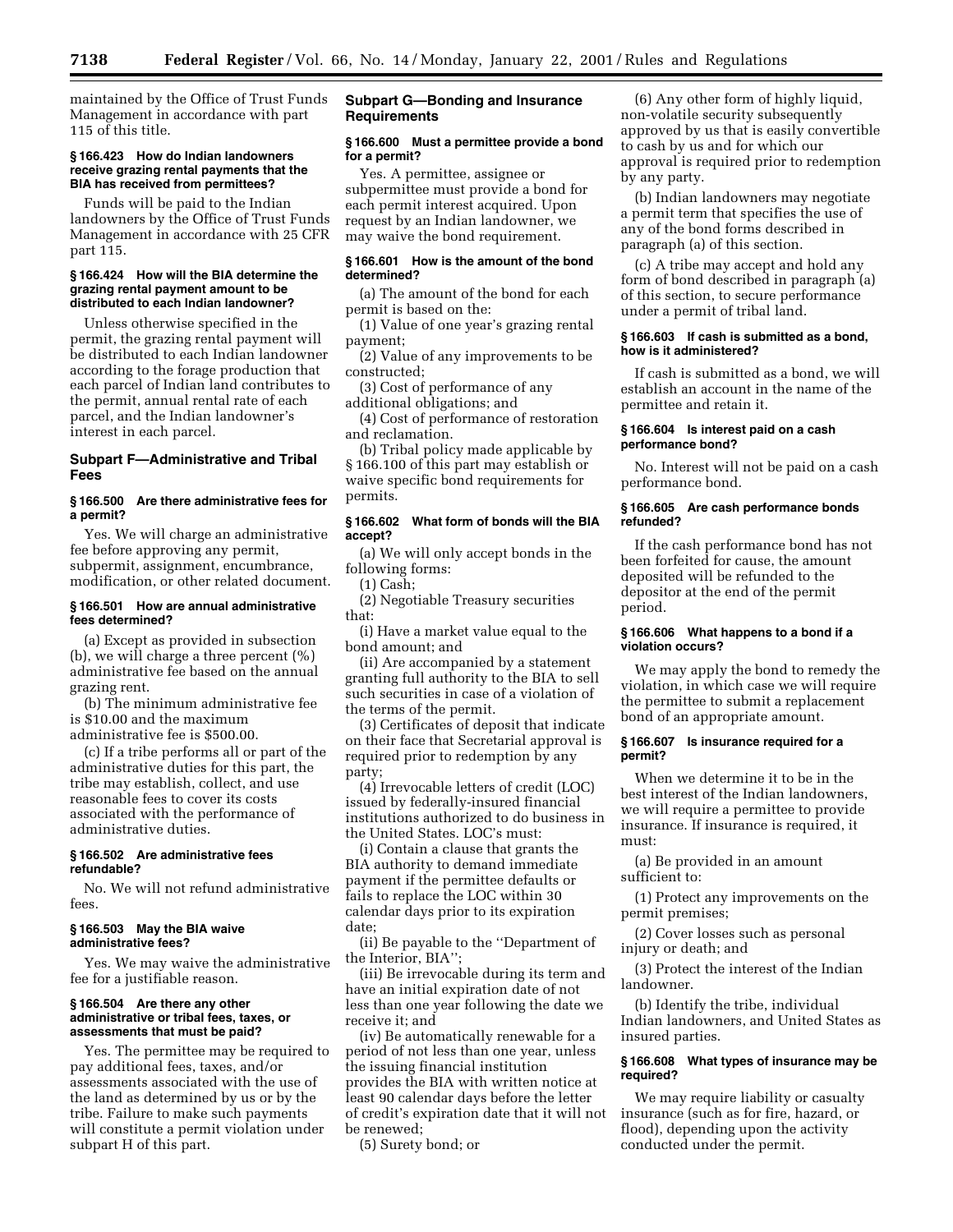#### **Subpart H—Permit Violations**

### **§ 166.700 What permit violations are addressed by this subpart?**

This subpart addresses violations of permit provisions other than trespass. Trespass is addressed under subpart I of this part.

### **§ 166.701 How will the BIA determine whether the activities of a permittee under a permit are in compliance with the terms of the permit?**

Unless the permit provides otherwise, we may enter the range unit at any reasonable time, without prior notice, to protect the interests of the Indian landowners and ensure that the permittee is in compliance with the operating requirements of the permit.

### **§ 166.702 Can a permit provide for negotiated remedies in the event of a permit violation?**

(a) A permit of tribal land may provide the tribe with certain negotiated remedies in the event of a permit violation, including the power to terminate the permit. A permit of individually-owned Indian land may provide the individual Indian landowners with similar remedies, so long as the permit also specifies the manner in which those remedies may be exercised by or on behalf of the Indian landowners. Any notice of violation must be provided by written notice.

(b) The negotiated remedies described in paragraph (a) of this section will apply in addition to the cancellation remedy available to us under § 166.705(c) of this subpart. If the permit specifically authorizes us to exercise any negotiated remedies on behalf of the Indian landowners, the exercise of such remedies may substitute for cancellation.

(c) A permit may provide for permit disputes to be resolved in tribal court or any other court of competent jurisdiction, or through arbitration or some other alternative dispute resolution method. We may not be bound by decisions made in such forums, but we will defer to any ongoing proceedings, as appropriate, in deciding whether to exercise any of the remedies available to us under § 166.705 of this subpart.

#### **§ 166.703 What happens if a permit violation occurs?**

(a) If an Indian landowner notifies us that a specific permit violation has occurred, we will initiate an appropriate investigation within five business days of that notification.

(b) If we determine that a permit violation has occurred based on facts known to us, we will provide written notice to the permittee and the sureties of the violation within five business days.

### **§ 166.704 What will a written notice of a permit violation contain?**

The written notice of a permit violation will provide the permittee with ten days from the receipt of the written notice to:

(a) Cure the permit violation and notify us that the violation is cured.

(b) Explain why we should not cancel the permit; or

(c) Request in writing additional time to complete corrective actions. If additional time is granted, we may require that certain corrective actions be taken immediately.

#### **§ 166.705 What will the BIA do if a permit violation is not cured within the required time period?**

(a) If the permittee does not cure a violation within the required time period, we will consult with the Indian landowners, as appropriate, and determine whether:

(1) The permit should be canceled by us under paragraph (c) of this section and §§ 166.706 through 166.707 of this subpart;

(2) We should invoke any other remedies available to us under the permit, including collecting on any available bond;

(3) The Indian landowners wish to invoke any remedies available to them under the permit; or

(4) The permittee should be granted additional time in which to cure the violation.

(b) If we decide to grant a permittee additional time in which to cure a violation, the permittee must proceed diligently to complete the necessary corrective actions within a reasonable or specified time period from the date on which the extension is granted.

(c) If we decide to cancel the permit, we will send the permittee and its sureties a written notice of cancellation within five business days of that decision. We will also provide actual or constructive notice of a cancellation decision to the Indian landowners, as appropriate. The written notice of cancellation will:

(1) Explain the grounds for cancellation;

(2) Notify the permittee of the amount of any unpaid rent, interest charges, or late payment penalties due under the permit;

(3) Notify the permittee of its right to appeal under Part 2 of this chapter, as modified by § 166.706 of this subpart, including the amount of any appeal bond that must be posted with an appeal of the cancellation decision; and

(4) Order the permittee to vacate the property within 30 days of the date of receipt of the written notice of cancellation, if an appeal is not filed by that time.

## **§ 166.706 Will the BIA's regulations concerning appeal bonds apply to cancellation decisions involving permits?**

(a) The appeal bond provisions in § 2.5 of part 2 of this chapter will not apply to appeals from permit cancellation decisions made under § 166.705 of this subpart. Instead, when we decide to cancel a permit, we may require the permittee to post an appeal bond with an appeal of the cancellation decision. The requirement to post an appeal bond will apply in addition to all of the other requirements in part 2 of this chapter.

(b) An appeal bond should be set in an amount necessary to protect the Indian landowners against financial losses that will likely result from the delay caused by an appeal. Appeal bond requirements will not be separately appealable, but may be contested during the appeal of the permit cancellation decision.

## **§ 166.707 When will a cancellation of a permit be effective?**

A cancellation decision involving a permit will not be effective for 30 days after the permittee receives a written notice of cancellation from us. The cancellation decision will remain ineffective if the permittee files an appeal under § 166.706 of this subpart and part 2 of this chapter, unless the decision is made immediately effective under part 2. While a cancellation decision is ineffective, the permittee must continue to pay rent and comply with the other terms of the permit. If an appeal is not filed in accordance with § 166.706 of this subpart and part 2 of this chapter, the cancellation decision will be effective on the 31st day after the permittee receives the written notice of cancellation from us.

#### **§ 166.708 Can the BIA take emergency action if the rangeland is threatened with immediate, significant, and irreparable harm?**

Yes. If a permittee or any other party causes or threatens to cause immediate, significant and irreparable harm to the Indian land during the term of a permit, we will take appropriate emergency action. Emergency action may include trespass proceedings under subpart I of this part, or judicial action seeking immediate cessation of the activity resulting in or threatening the harm. Reasonable efforts will be made to notify the Indian landowners, either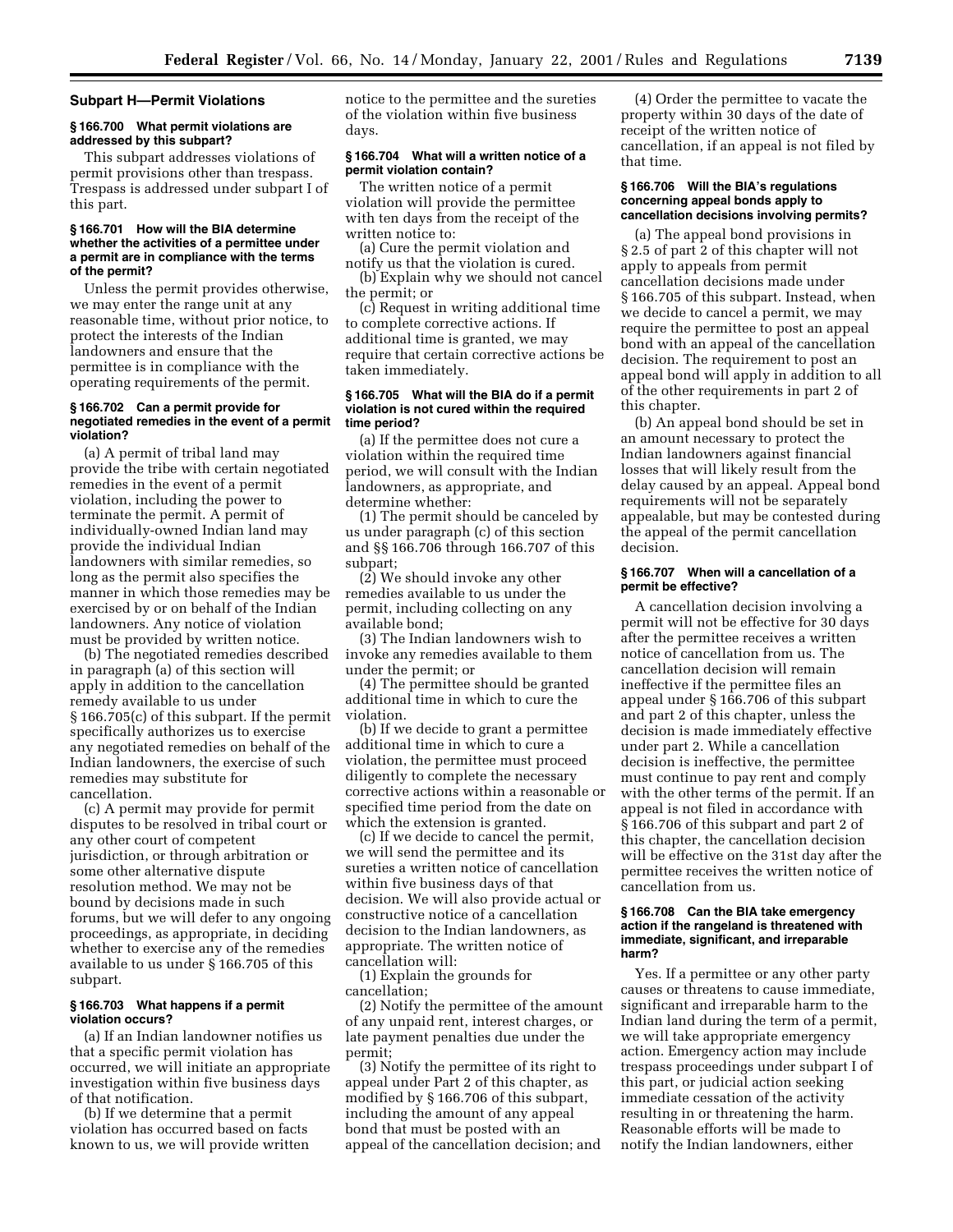before or after the emergency action is taken.

#### **§ 166.709 What will the BIA do if a permittee holds over after the expiration or cancellation of a permit?**

If a permittee remains in possession of Indian land after the expiration or cancellation of a permit, we will treat the unauthorized use as a trespass. Unless we have reason to believe that the permittee is engaged in negotiations with the Indian landowners to obtain a new permit, we will take action to recover possession of the Indian land on behalf of the Indian landowners, and pursue any additional remedies available under applicable law, including the assessment of civil penalties and costs under subpart I of this part.

# **Subpart I—Trespass**

# **§ 166.800 What is trespass?**

Under this part, trespass is any unauthorized occupancy, use of, or action on Indian agricultural lands. These provisions also apply to Indian agricultural land managed under an agricultural lease or permit under part 162 of this title.

#### **§ 166.801 What is the BIA's trespass policy?**

We will:

(a) Investigate accidental, willful, and/or incidental trespass on Indian agricultural land;

(b) Respond to alleged trespass in a prompt, efficient manner;

(c) Assess trespass penalties for the value of products used or removed, cost of damage to the Indian agricultural land, and enforcement costs incurred as a consequence of the trespass.

(d) Ensure that damage to Indian agricultural lands resulting from trespass is rehabilitated and stabilized at the expense of the trespasser.

## **§ 166.802 Who can enforce this subpart?**

(a) The BIA enforces the provisions of this subpart. If the tribe adopts the provisions of this subpart, the tribe will have concurrent jurisdiction to enforce this subpart. Additionally, if the tribe so requests, we will defer to tribal prosecution of trespass on Indian agricultural lands.

(b) Nothing in this subpart shall be construed to diminish the sovereign authority of Indian tribes with respect to trespass.

# **Notification**

## **§ 166.803 How are trespassers notified of a trespass determination?**

(a) Unless otherwise provided under tribal law, when we have reason to

believe that a trespass on Indian agricultural land has occurred, within five business days, we or the authorized tribal representative will provide written notice to the alleged trespasser, the possessor of trespass property, any known lien holder, and beneficial Indian landowner, as appropriate. The written notice will include the following:

(1) The basis for the trespass determination;

(2) A legal description of where the trespass occurred;

(3) A verification of ownership of unauthorized property (*e.g.*, brands in the State Brand Book for cases of livestock trespass, if applicable);

(4) Corrective actions that must be taken;

(5) Time frames for taking the corrective actions;

(6) Potential consequences and penalties for failure to take corrective action; and

(7) A statement that unauthorized livestock or other property may not be removed or disposed of unless authorized by us.

(b) If we determine that the alleged trespasser or possessor of trespass property is unknown or refuses delivery of the written notice, a public trespass notice will be posted at the tribal community building, U.S. Post Office, and published in the local newspaper nearest to the Indian agricultural lands where the trespass is occurring.

(c) Trespass notices under this subpart are not subject to appeal under 25 CFR part 2.

## **§ 166.804 What can I do if I receive a trespass notice?**

If you receive a trespass notice, you will within the time frame specified in the notice:

(a) Comply with the ordered corrective actions; or

(b) Contact us in writing to explain why the trespass notice is in error. You may contact us by telephone but any explanation of trespass you wish to provide must be in writing. If we determine that we issued the trespass notice in error, we will withdraw the notice.

#### **§ 166.805 How long will a written trespass notice remain in effect?**

A written trespass notice will remain in effect for the same conduct identified in that written notice for a period of one year from the date of receipt of the written notice by the trespasser.

# **Actions**

## **§ 166.806 What actions does the BIA take against trespassers?**

If the trespasser fails to take the corrective action specified by us, we may take one or more of the following actions, as appropriate:

(a) Seize, impound, sell or dispose of unauthorized livestock or other property involved in the trespass. We may keep such property we seize for use as evidence.

(b) Assess penalties, damages, and costs, under § 166.812 of this subpart.

#### **§ 166.807 When will we impound unauthorized livestock or other property?**

We will impound unauthorized livestock or other property under the following conditions:

(a) Where there is imminent danger of severe injury to growing or harvestable crop or destruction of the range forage.

(b) When the known owner or the owner's representative of the unauthorized livestock or other property refuses to accept delivery of a written notice of trespass and the unauthorized livestock or other property are not removed within the period prescribed in the written notice.

(c) Any time after five days of providing notice of impoundment if you failed to correct the trespass.

#### **§ 166.808 How are trespassers notified if their unauthorized livestock or other property are to be impounded?**

(a) If the trespass is not corrected in the time specified in the initial trespass notice, we will send written notice of our intent to impound unauthorized livestock or other property to the unauthorized livestock or property owner or representative, and any known lien holder of the unauthorized livestock or other property.

(b) If we determine that the owner of the unauthorized livestock or other property or the owner's representative is unknown or refuses delivery of the written notice, we will post a public notice of intent to impound at the tribal community building, U.S. Post Office, and published in the local newspaper nearest to the Indian agricultural lands where the trespass is occurring.

(c) After we have given notice as described above, we will impound unauthorized livestock or other property without any further notice.

## **§ 166.809 What happens after my unauthorized livestock or other property are impounded?**

Following the impoundment of unauthorized livestock or other property, we will provide notice that we will sell the impounded property as follows: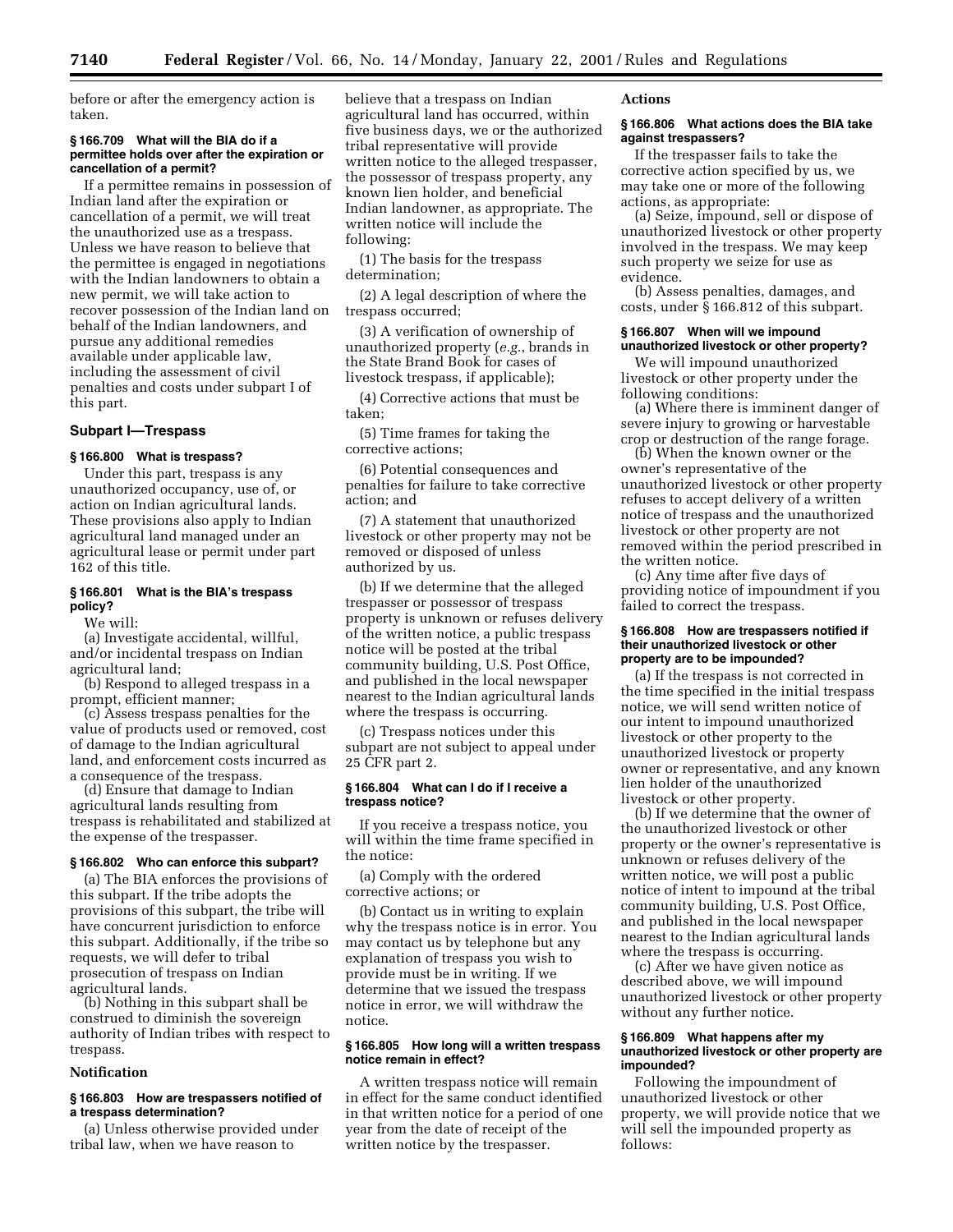(a) We will provide written notice of the sale to the owner, the owner's representative, and any known lien holder. The written notice must include the procedure by which the impounded property may be redeemed prior to the sale.

(b) We will provide public notice of sale of impounded property by posting at the tribal community building, U.S. Post Office, and publishing in the local newspaper nearest to the Indian agricultural lands where the trespass is occurring. The public notice will include a description of the impounded property, and the date, time, and place of the public sale. The sale date must be at least five days after the publication and posting of notice.

## **§ 166.810 How do I redeem my impounded livestock or other property?**

You may redeem impounded livestock or other property by submitting proof of ownership and paying all penalties, damages, and costs under § 166.812 of this subpart and completing all corrective actions identified by us under § 166.804 of this subpart.

#### **§ 166.811 How will the sale of impounded livestock or other property be conducted?**

(a) Unless the owner or known lien holder of the impounded livestock or other property redeems the property prior to the time set by the sale, by submitting proof of ownership and settling all obligations under § 166.804 and § 166.812 of this subpart, the property will be sold by public sale to the highest bidder.

(b) If a satisfactory bid is not received, the livestock or property may be reoffered for sale, returned to the owner, condemned and destroyed, or otherwise disposed of.

(c) We will give the purchaser a bill of sale or other written receipt evidencing the sale.

#### **Penalties, Damages, and Costs**

#### **§ 166.812 What are the penalties, damages, and costs payable by trespassers on Indian agricultural land?**

Trespassers on Indian agricultural land must pay the following penalties and costs:

(a) Collection of the value of the products illegally used or removed plus a penalty of double their values;

(b) Costs associated with any damage to Indian agricultural land and/or property;

(c) The costs associated with enforcement of the regulations, including field examination and survey, damage appraisal, investigation assistance and reports, witness

expenses, demand letters, court costs, and attorney fees;

(d) Expenses incurred in gathering, impounding, caring for, and disposal of livestock in cases which necessitate impoundment under § 166.807 of this subpart; and

(e) All other penalties authorized by law.

# **§ 166.813 How will the BIA determine the value of forage or crops consumed or destroyed?**

We will determine the value of forage or crops consumed or destroyed based upon the average rate received per month for comparable property or grazing privileges, or the estimated commercial value or replacement costs of such products or property.

#### **§ 166.814 How will the BIA determine the value of the products or property illegally used or removed?**

We will determine the value of the products or property illegally used or removed based upon a valuation of similar products or property.

### **§ 166.815 How will the BIA determine the amount of damages to Indian agricultural land?**

We will determine the damages by considering the costs of rehabilitation and revegetation, loss of future revenue, loss of profits, loss of productivity, loss of market value, damage to other resources, and other factors.

### **§ 166.816 How will the BIA determine the costs associated with enforcement of the trespass?**

Costs of enforcement may include detection and all actions taken by us through prosecution and collection of damages. This includes field examination and survey, damage appraisal, investigation assistance and report preparation, witness expenses, demand letters, court costs, attorney fees, and other costs.

# **§ 166.817 What happens if I do not pay the assessed penalties, damages and costs?** Unless otherwise provided by

applicable tribal law:

(a) We will refuse to issue you a permit for use, development, or occupancy of Indian agricultural lands; and

(b) We will forward your case for appropriate legal action.

## **§ 166.818 How are the proceeds from trespass distributed?**

Unless otherwise provided by tribal law:

(a) We will treat any amounts recovered under § 166.812 of this subpart as proceeds from the sale of agricultural property from the Indian agricultural land upon which the trespass occurred.

(b) Proceeds recovered under § 166.812 of this subpart may be distributed to:

(1) Repair damages of the Indian agricultural land and property;

(2) Reimburse the affected parties, including the permittee for loss due to the trespass, as negotiated and provided in the permit; and

(3) Reimburse for costs associated with the enforcement of this subpart.

(c) If any money is left over after the distribution of the proceeds described in paragraph (b) of this section, we will return it to the trespasser or, where we cannot identify the owner of the impounded property within 180 days, we will deposit the net proceeds of the sale into the accounts of the landowners where the trespass occurred.

#### **§ 166.819 What happens if the BIA does not collect enough money to satisfy the penalty?**

We will send written notice to the trespasser demanding immediate settlement and advising the trespasser that unless settlement is received within five business days from the date of receipt, we will forward the case for appropriate legal action. We may send a copy of the notice to the Indian landowner, permittee, and any known lien holders.

# **Subpart J—Agriculture Education, Education Assistance, Recruitment, and Training**

## **§ 166.900 How are the Indian agriculture education programs operated?**

(a) The purpose of the Indian agriculture education programs is to recruit and develop promising Indian and Alaska Natives who are enrolled in secondary schools, tribal or Alaska Native community colleges, and other post-secondary schools for employment as professional resource managers and other agriculture-related professionals by approved organizations.

(b) We will operate the student educational employment program as part of our Indian agriculture education programs in accordance with the provisions of 5 CFR 213.3202(a) and (b).

(c) We will establish an education committee to coordinate and carry out the agriculture education assistance programs and to select participants for all agriculture education assistance programs. The committee will include at least one Indian professional educator in the field of natural resources or agriculture, a personnel specialist, a representative of the Intertribal Agriculture Council, and a natural resources or agriculture professional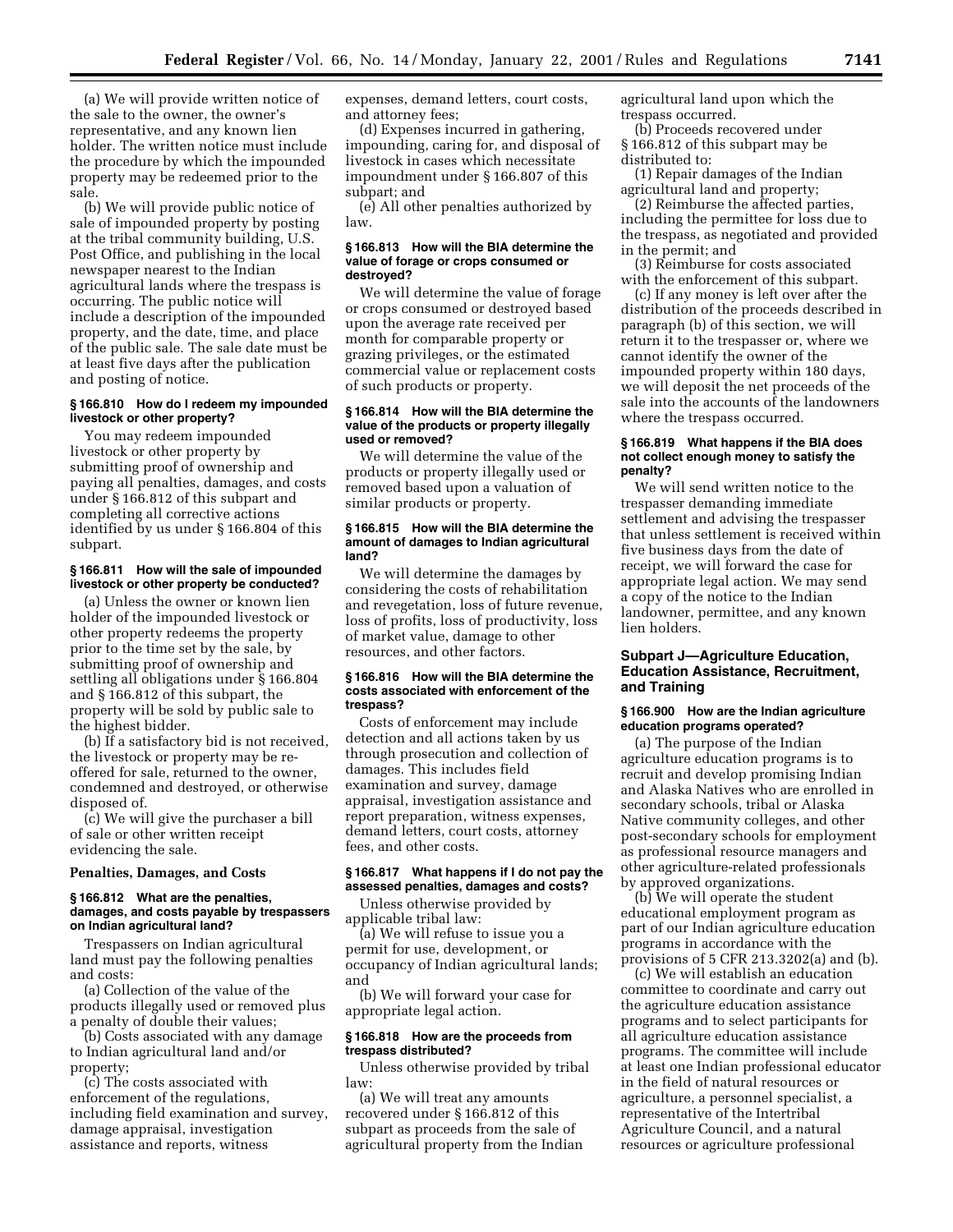from the BIA and a representative from American Indian Higher Education Consortium. The committee's duties will include the writing of a manual for the Indian and Alaska Native Agriculture Education and Assistance Programs.

(d) We will monitor and evaluate the agriculture education assistance programs to ensure that there are adequate Indian and Alaska Native natural resources and agriculture-related professionals to manage Indian natural resources and agriculture programs by or for tribes and Alaska Native Corporations. We will identify the number of participants in the intern, student educational employment program, scholarship, and outreach programs; the number of participants who completed the requirements to become a natural resources or agriculture-related professional; and the number of participants completing advanced degree requirements.

## **§ 166.901 How will the BIA select an agriculture intern?**

(a) The purpose of the agriculture intern program is to ensure the future participation of trained, professional Indians and Alaska Natives in the management of Indian and Alaska Native agricultural land. In keeping with this purpose, we will work with tribes and Alaska Natives:

(1) To obtain the maximum degree of participation from Indians and Alaska Natives in the agriculture intern program;

(2) To encourage agriculture interns to complete an undergraduate degree program in natural resources or agriculture-related field; and

(3) To create an opportunity for the advancement of natural resources and agriculture-related technicians to professional resource management positions with the BIA, other federal agencies providing an agriculture service to their respective tribe, a tribe, or tribal agriculture enterprise.

(b) Subject to restrictions imposed by agency budgets, we will establish and maintain in the BIA at least 20 positions for the agriculture intern program. All Indians and Alaska Natives who satisfy the qualification criteria may compete for positions.

(c) Applicants for intern positions must meet the following criteria:

(1) Be eligible for Indian preference as defined in 25 CFR part 5;

(2) Possess a high school diploma or its recognized equivalent;

(3) Be able to successfully complete the intern program within a three-year period; and

(4) Possess a letter of acceptance to an accredited post-secondary school or demonstrate that one will be sent within 90 days.

(d) We will advertise vacancies for agriculture intern positions semiannually, no later than the first day of April and October, to accommodate entry into school.

(e) In selecting agriculture interns, we will seek to identify candidates who:

(1) Have the greatest potential for success in the program;

(2) Will take the shortest time period to complete the intern program; and

(3) Provide the letter of acceptance required by paragraph (c)(4) of this section.

(f) Agriculture interns must:

(1) Maintain full-time status in an agriculture-related curriculum at an accredited post-secondary school;

(2) Maintain good academic standing; (3) Enter into an obligated service

agreement to serve as a professional resource manager or agriculture-related professional with an approved organization for one year in exchange for each year in the program; and

(4) Report for service with the approved organization during any break in attendance at school of more than three weeks.

(g) The education committee will evaluate annually the performance of the agriculture intern program participants against requirements to ensure that they are satisfactorily progressing toward completion of program requirements.

(h) We will pay all costs for tuition, books, fees, and living expenses incurred by an agriculture intern while attending an accredited post-secondary school.

## **§ 166.902 How can I become an agriculture educational employment student?**

(a) To be considered for selection, applicants for the student educational employment program must:

(1) Meet the eligibility requirements in 5 CFR part 308; and

(2) Be accepted into or enrolled in a course of study at an accredited postsecondary institution which grants degrees in natural resources or agriculture-related curricula.

(b) Student educational employment steering committees established at the field level will select program participants based on eligibility requirements without regard to applicants' financial needs.

(c) A recipient of assistance under the student educational employment program will be required to enter into an obligated service agreement to serve as a natural resources or agriculturerelated professional with an approved organization for one year in exchange for each year in the program.

(d) We will pay all costs of tuition, books, fees, and transportation to and from the job site to school, for an Indian or Alaska Native student who is selected for the cooperative education program.

#### **§ 166.903 How can I get an agriculture scholarship?**

(a) We may grant agriculture scholarships to Indians and Alaska Natives enrolled as full-time students in accredited post-secondary and graduate programs of study in natural resources and agriculture-related curricula.

(b) The education committee established in § 166.900(c) of this subpart will select program participants based on eligibility requirements stipulated in paragraphs (e) through (g) of this section without regard to applicants' financial needs or past scholastic achievements.

(c) Recipients of scholarships must reapply annually to continue to receive funding beyond the initial award period. Students who have received scholarships in past years, are in good academic standing, and have been recommended for continuation by their academic institution will be given priority over new applicants for scholarship assistance.

(d) The amount of scholarship funds an individual is awarded each year will be contingent upon the availability of funds appropriated each fiscal year and is subject to yearly change.

(e) Preparatory scholarships may be available for a maximum of three academic years of general, undergraduate course work leading to a degree in natural resources or agriculture-related curricula and may be awarded to individuals who:

(1) Possess a high school diploma or its recognized equivalent; and

(2) Are enrolled and in good academic standing at an acceptable postsecondary school.

(f) Undergraduate scholarships are available for a maximum of three academic years and may be awarded to individuals who:

(1) Have completed a minimum of 55 semester hours toward a bachelor's degree in a natural resources or agriculture-related curriculum; and

(2) Have been accepted into a natural resource or agriculture-related degreegranting program at an accredited college or university.

(g) Graduate scholarships are available for a maximum of five academic years for individuals selected into the graduate program of an accredited college or university that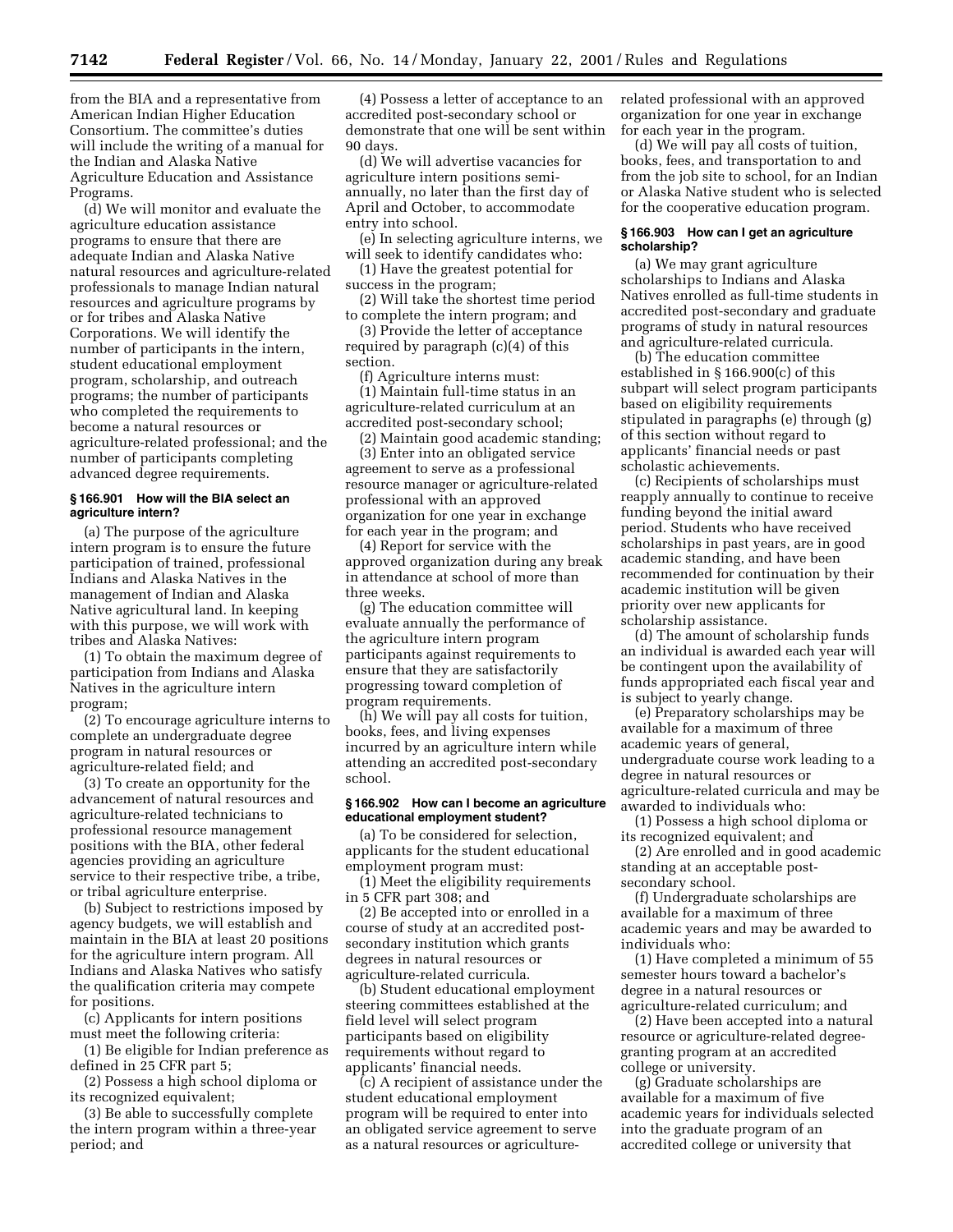grants advanced degrees in natural resources or agriculture-related fields.

(h) A recipient of assistance under the scholarship program must enter into an obligated service agreement to serve as a natural resources or agriculture-related professional with the BIA, other federal agency providing assistance to their respective tribe, a tribe, tribal agriculture enterprise, or an ANCSA Corporation for one year for each year in the program.

(i) We will pay all scholarships approved by the education committee established in § 166.900 of this subpart for which funding is available.

### **§ 166.904 What is agriculture education outreach?**

(a) We will establish and maintain an agriculture education outreach program for Indian and Alaska Native youth that will:

(1) Encourage students to acquire academic skills needed to succeed in post-secondary mathematics and science courses;

(2) Promote agriculture career awareness;

(3) Involve students in projects and activities oriented to agriculture related professions early so students realize the need to complete required pre-college courses; and

(4) Integrate Indian and Alaska Native agriculture program activities into the education of Indian and Alaska Native students.

(b) We will develop and carry out the program in consultation with appropriate community education organizations, tribes, ANCSA Corporations, Alaska Native organizations, and other federal agencies providing agriculture services to Indians.

(c) The education committee established under § 166.900(c) of this subpart will coordinate and implement the program nationally.

## **§ 166.905 Who can get assistance for postgraduate studies?**

(a) The purpose of the postgraduate studies program is to enhance the professional and technical knowledge of Indian and Alaska Native natural resource and agriculture-related professionals working for an approved organization so that the best possible service is provided to Indian and Alaska Natives.

(b) We may pay the cost of tuition, fees, books, and salary of Alaska Natives and Indians who are employed by an approved organization and who wish to pursue advanced levels of education in natural resource or agriculture-related fields.

(c) The goal of the advanced study program is to encourage participants to obtain additional academic credentials such as a degree or diploma in a natural resources or agriculture-related field. Requirements of the postgraduate study program are:

(1) The duration of course work cannot be less than one semester or more than three years; and

(2) Students in the postgraduate studies program must meet performance standards as required by the graduate school offering the study program.

(d) Program applicants must submit application packages to the education committee. At a minimum, such packages must contain a resume and an endorsement signed by the applicant's supervisor clearly stating the need for and benefits of the desired training.

(e) The education committee must use the following criteria to select participants:

(1) Need for the expertise sought at both the local and national levels;

(2) Expected benefits, both locally and nationally; and

(3) Years of experience and the service record of the employee.

(f) Program participants will enter into an obligated service agreement to serve as a natural resources or agriculture-related professional with an approved organization for one year for each year in the program. We may reduce the obligated service requirement if the employee receives supplemental funding such as research grants, scholarships, or graduate stipends and, as a result, reduces the need for financial assistance under this part. If the obligated service agreement is breached, we will collect the amount owed us in accordance with § 166.910 of this subpart.

# **§ 166.906 What can happen if we recruit you after graduation?**

(a) The purpose of the post graduation recruitment program is to recruit Indian and Alaska Native natural resource and trained agriculture technicians into the agriculture programs of approved organizations.

(b) We may assume outstanding student loans from established lending institutions of Indian and Alaska Native natural resources and agriculture technicians who have successfully completed a post-secondary natural resources or agriculture-related curriculum at an accredited institution.

(c) Indian and Alaska Natives receiving benefits under this program will enter into an obligated service agreement in accordance with § 166.901 of this subpart. Obligated service required under this program will be one year for every \$5,000 of student loan debt repaid.

(d) If the obligated service agreement is breached, we will collect student loan(s) in accordance with § 166.910 of this subpart.

#### **§ 166.907 Who can be an intern?**

(a) Natural resources or agriculture personnel working for an approved organization may apply for an internship within agriculture-related programs of agencies of the Department of the Interior or other federal agencies providing an agriculture service to their respective reservations.

(b) Natural resources or agriculturerelated personnel from other Department of the Interior agencies may apply through proper channels for ''internships'' within the BIA's agriculture programs. With the consent of a tribe or Alaska Native organization, the BIA can arrange for an Intergovernmental Personnel Act assignment in tribal or Alaska Native agriculture programs.

(c) Natural resources and agriculture personnel from agencies not within the Department of the Interior may apply, through proper agency channels and pursuant to an interagency agreement, for an ''internship'' within the BIA and, with the consent of a tribe or Alaska Native organization, we can facilitate an Intergovernmental Personnel Act assignment in a tribe, tribal agriculture enterprise, or Alaska Native Corporation.

(d) Natural resources or agriculture personnel from a tribe, tribal agriculture enterprise, or Alaska Native Corporation may apply, through proper channels and pursuant to a cooperative agreement, for an internship within another tribe, tribal forest enterprise, or ANCSA Corporation agriculture program.

(e) The employing agency of participating federal employees will provide for the continuation of salary and benefits.

(f) The host agency for participating tribal, tribal agriculture enterprise, or Alaska Native Corporation agriculture employees will provide for salaries and benefits.

(g) A bonus pay incentive, up to 25 percent (%) of the intern's base salary, may be provided to intergovernmental interns at the conclusion of the internship period. Bonus pay incentives will be at the discretion of and funded by the host organization and must be conditioned upon the host agency's documentation of the intern's superior performance, in accordance with the agency's performance standards, during the internship period.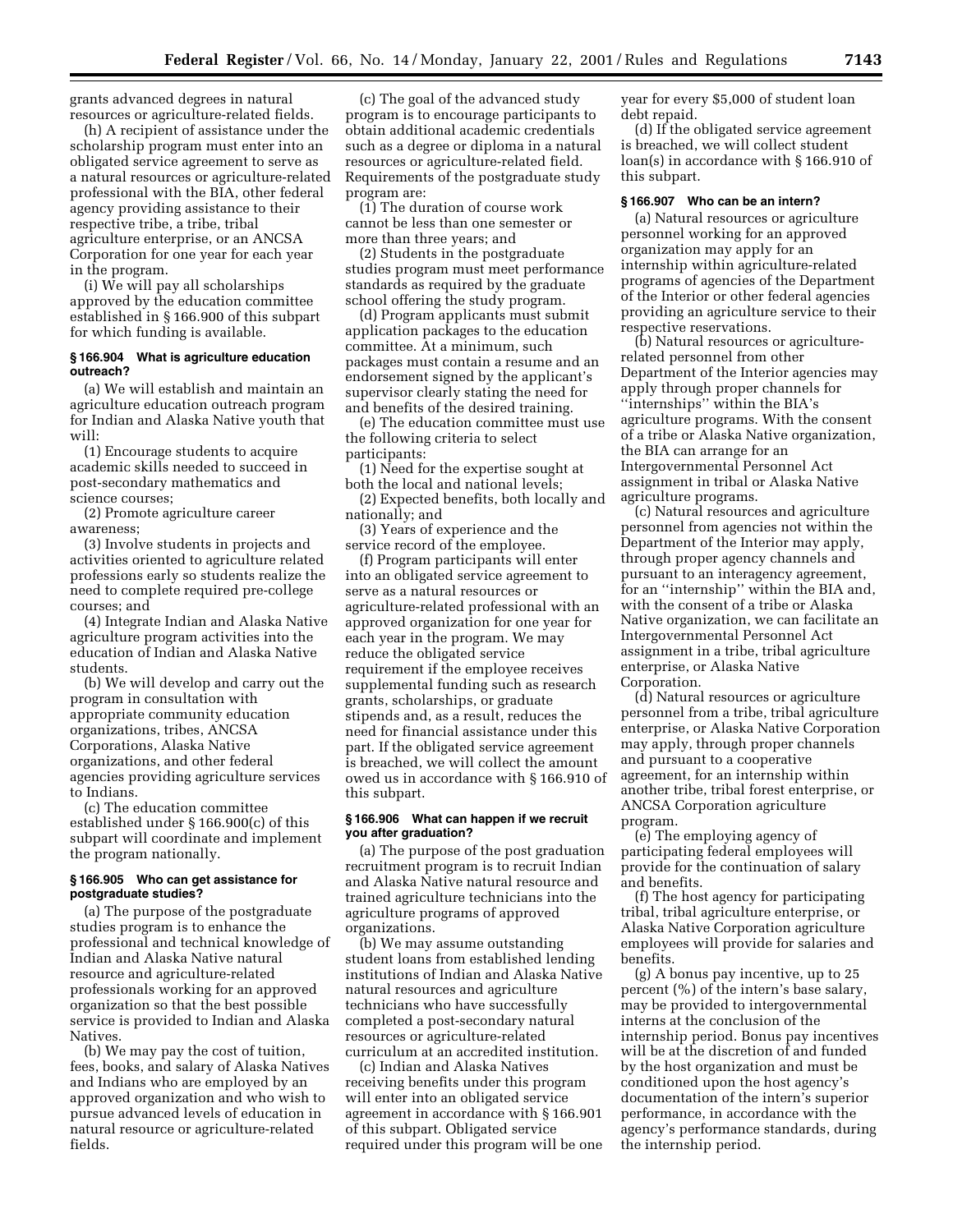# **§ 166.908 Who can participate in continuing education and training?**

(a) The purpose of continuing education and training is to establish a program to provide for the ongoing education and training of natural resources and agriculture personnel employed by approved organizations. This program will emphasize continuing education and training in three areas:

(1) Orientation training including tribal-federal relations and responsibilities;

(2) Technical agriculture education; and

(3) Developmental training in agriculture-based enterprises and marketing.

(b) We will maintain an orientation program to increase awareness and understanding of Indian culture and its effect on natural resources management and agriculture practices and on federal laws that effect natural resources management and agriculture operations and administration in the Indian agriculture program.

(c) We will maintain a continuing technical natural resources and agriculture education program to assist natural resources managers and agriculture-related professionals to perform natural resources and agriculture management on Indian land.

(d) We will maintain an agriculture land-based enterprise and marketing

training program to assist with the development and use of Indian and Alaska Native agriculture resources.

#### **§ 166.909 What are my obligations to the BIA after I participate in an agriculture education program?**

(a) Individuals completing agriculture education programs with an obligated service requirement may be offered full time permanent employment with an approved organization to fulfill their obligated service within 90 days of the date all program education requirements have been completed. If employment is not offered within the 90-day period, the student will be relieved of obligated service requirements. Not less than 30 days before the start of employment, the employer must notify the participant of the work assignment, its location and the date work must begin. If the employer is other than the BIA, the employer must also notify us.

(b) Employment time that can be credited toward obligated service requirement will begin the day after all program education requirements have been completed, with the exception of the agriculture intern program which includes the special provisions outlined in  $\S 166.901(f)(4)$  of this subpart. The minimum service obligation period will be one year of full time employment.

(c) The employer has the right to designate the location of employment for fulfilling the service obligation.

(d) A participant in any of the agriculture education programs with an obligated service requirement may, within 30 days of completing all program education requirements, request a deferment of obligated service to pursue postgraduate or post-doctoral studies. In such cases, we will issue a decision within 30 days of receipt of the request for deferral. We may grant such a request; however, deferments granted in no way waive or otherwise affect obligated service requirements.

(e) A participant in any of the agriculture education programs with an obligated service requirement may, within 30 days of completing all program education requirements, request a waiver of obligated service based on personal or family hardship. We may grant a full or partial waiver or deny the request for wavier. In such cases, we will issue a decision within 30 days of receiving the request for waiver.

## **§ 166.910 What happens if I do not fulfill my obligation to the BIA?**

(a) Any individual who accepts financial support under agriculture education programs with an obligated service requirement, and who does not accept employment or unreasonably terminates employment must repay us in accordance with the following table:

| If you are                   | Then the costs that you must repay are                                                         | And then the costs that you do not need to repay are                                            |
|------------------------------|------------------------------------------------------------------------------------------------|-------------------------------------------------------------------------------------------------|
| (1) Agriculture intern       | Living allowance, tuition, books, and fees received<br>while occupying position plus interest. | Salary paid during school breaks or when recipient was<br>employed by an approved organization. |
| (2) Cooperative education    | Tuition, books, and fees plus interest.                                                        |                                                                                                 |
| (3) Scholarship              | Costs of scholarship plus interest.                                                            |                                                                                                 |
| (4) Post graduation recruit- | All student loans assumed by us under the program                                              |                                                                                                 |
| ment.                        | plus interest.                                                                                 |                                                                                                 |
| (5) Postgraduate studies     | Living allowance, tuition, books, and fees received<br>while in the program plus interest.     | Salary paid during school breaks or when recipient was<br>employed by an approved organization. |

(b) For agriculture education programs with an obligated service requirement, we will adjust the amount required for repayment by crediting toward the final amount of debt any obligated service performed before breach of contract.

## **Subpart K—Records**

## **§ 166.1000 Who owns the records associated with this part?**

(a) Records are the property of the United States if they:

(1) Are made or received by a tribe or tribal organization in the conduct of a federal trust function under 25 U.S.C. § 450f *et seq.*, including the operation of a trust program; and

(2) Evidence the organization, functions, policies, decisions, procedures, operations, or other activities undertaken in the performance of a federal trust function under this part.

(b) Records not covered by paragraph (a) of this section that are made or received by a tribe or tribal organization in the conduct of business with the Department of the Interior under this part are the property of the tribe.

#### **§ 166.1001 How must a records associated with this part be preserved?**

(a) Any organization, including tribes and tribal organizations, that have records identified in § 166.1000(a) of this part must preserve the records in accordance with approved Departmental

records retention procedures under the Federal Records Act, 44 U.S.C. Chapters 29, 31 and 33. These records and related records management practices and safeguards required under the Federal Records Act are subject to inspection by the Secretary and the Archivist of the United States.

(b) A tribe or tribal organization should preserve the records identified in § 166.1000(b) of this part for the period of time authorized by the Archivist of the United States for similar Department of the Interior records in accordance with 44 U.S.C. Chapter 33. If a tribe or tribal organization does not preserve records associated with its conduct of business with the Department of the Interior under this part, it may prevent the tribe or tribal